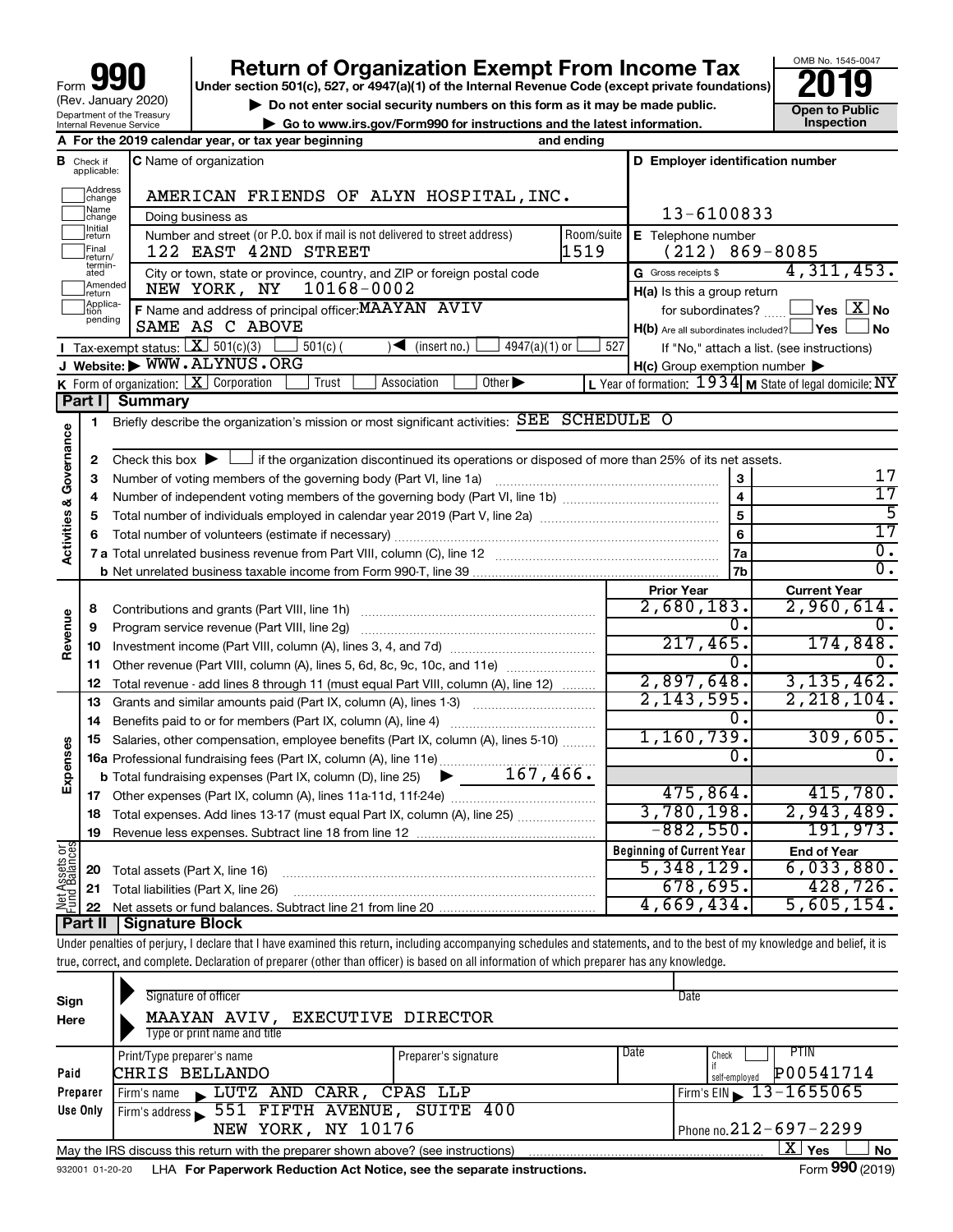|                                          | 13-6100833<br>AMERICAN FRIENDS OF ALYN HOSPITAL, INC.<br>Page 2<br>Form 990 (2019)<br>Part III   Statement of Program Service Accomplishments                                                                                            |
|------------------------------------------|------------------------------------------------------------------------------------------------------------------------------------------------------------------------------------------------------------------------------------------|
|                                          |                                                                                                                                                                                                                                          |
|                                          | Briefly describe the organization's mission:<br>TO EDUCATE IN THE U.S. ABOUT THE ALYN-WOLDENBERG FAMILY<br>HOSPITAL/PEDIATRIC AND ADOLESCENT REHAB CENTER IN JERUSALEM,<br>ISRAEL,                                                       |
|                                          | AND RAISE FUNDS TO SUPPORT THEIR WORK.                                                                                                                                                                                                   |
|                                          | Did the organization undertake any significant program services during the year which were not listed on the                                                                                                                             |
|                                          | $\exists$ Yes $\boxed{\text{X}}$ No<br>prior Form 990 or 990-EZ?<br>If "Yes," describe these new services on Schedule O.                                                                                                                 |
|                                          | $\exists$ Yes $\boxed{\text{X}}$ No<br>Did the organization cease conducting, or make significant changes in how it conducts, any program services?                                                                                      |
|                                          | If "Yes," describe these changes on Schedule O.<br>Describe the organization's program service accomplishments for each of its three largest program services, as measured by expenses.                                                  |
|                                          | Section 501(c)(3) and 501(c)(4) organizations are required to report the amount of grants and allocations to others, the total expenses, and<br>revenue, if any, for each program service reported.                                      |
|                                          | including grants of \$2, 218, 104. ) (Revenue \$<br>2,433,042.<br>(Code:<br>) (Expenses \$<br>DISTRIBUTION OF GRANTS TO THE ALYN-WOLDENBERG FAMILY HOSPITAL/PEDIATRIC<br>AND ADOLESCENT REHABILITATION CENTER IN JERUSALAM, ISRAEL, FROM |
| 1<br>2<br>3<br>4<br>4a<br>4b<br>4с<br>4d | AMERICAN FRIENDS OF ALYN HOSPITAL.                                                                                                                                                                                                       |
|                                          |                                                                                                                                                                                                                                          |
|                                          |                                                                                                                                                                                                                                          |
|                                          |                                                                                                                                                                                                                                          |
|                                          |                                                                                                                                                                                                                                          |
|                                          |                                                                                                                                                                                                                                          |
|                                          |                                                                                                                                                                                                                                          |
|                                          | (Expenses \$<br>(Code:<br>including grants of \$<br>(Revenue \$                                                                                                                                                                          |
|                                          |                                                                                                                                                                                                                                          |
|                                          |                                                                                                                                                                                                                                          |
|                                          |                                                                                                                                                                                                                                          |
|                                          |                                                                                                                                                                                                                                          |
|                                          |                                                                                                                                                                                                                                          |
|                                          |                                                                                                                                                                                                                                          |
| 15000915 759420 8321                     |                                                                                                                                                                                                                                          |
|                                          |                                                                                                                                                                                                                                          |
|                                          |                                                                                                                                                                                                                                          |
|                                          | (Code:<br>(Expenses \$<br>including grants of \$<br>(Revenue \$                                                                                                                                                                          |
|                                          |                                                                                                                                                                                                                                          |
|                                          |                                                                                                                                                                                                                                          |
| 4е<br>932002 01-20-20                    |                                                                                                                                                                                                                                          |
|                                          |                                                                                                                                                                                                                                          |
|                                          |                                                                                                                                                                                                                                          |
|                                          |                                                                                                                                                                                                                                          |
|                                          |                                                                                                                                                                                                                                          |
|                                          |                                                                                                                                                                                                                                          |
|                                          |                                                                                                                                                                                                                                          |
|                                          |                                                                                                                                                                                                                                          |
|                                          | Other program services (Describe on Schedule O.)<br>(Expenses \$<br>(Revenue \$                                                                                                                                                          |
|                                          | including grants of \$<br>2,433,042.<br>Total program service expenses<br>Form 990 (2019)                                                                                                                                                |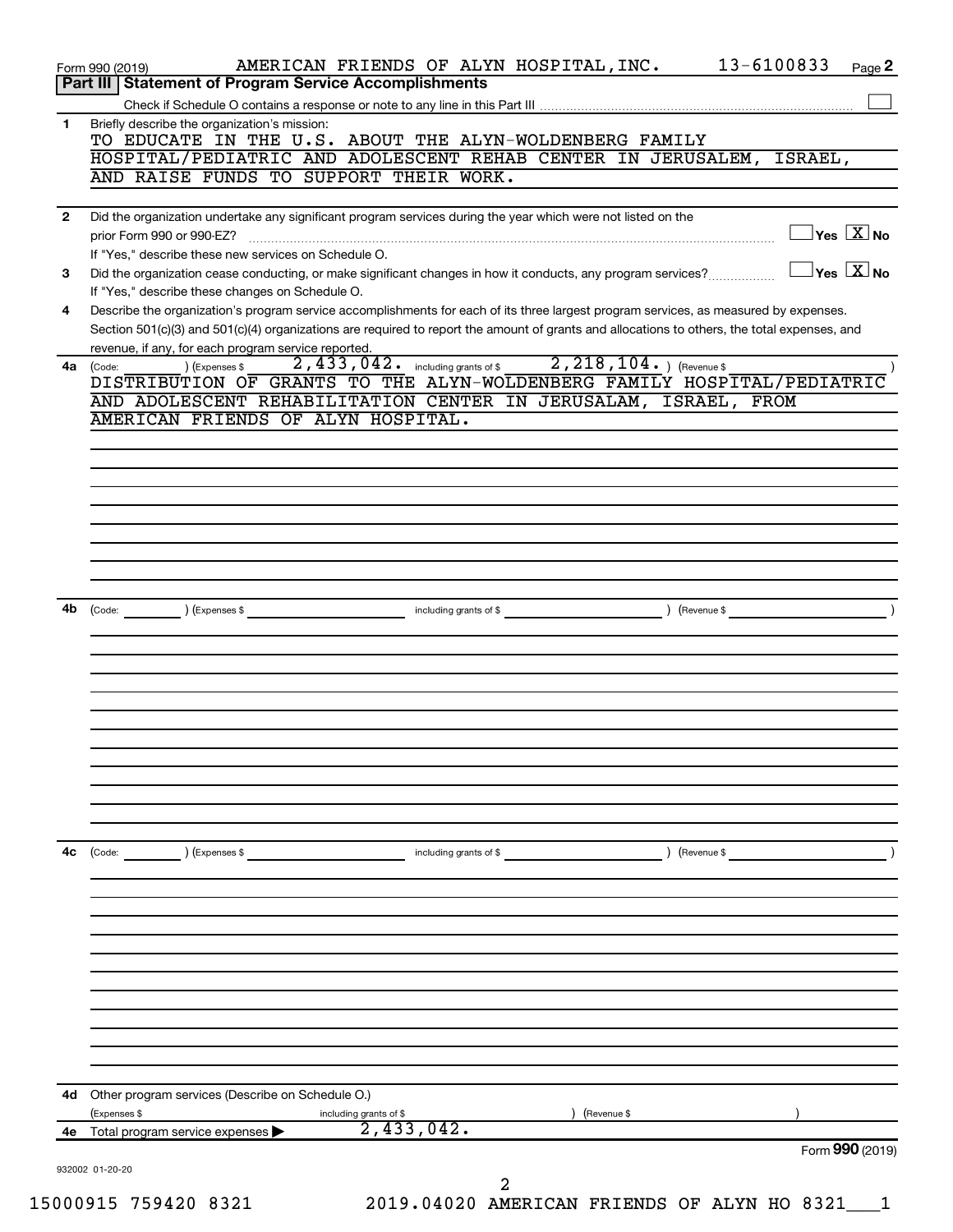|  | Form 990 (2019) |
|--|-----------------|
|  |                 |

**Part IV Checklist of Required Schedules**

|    |                                                                                                                                       |                 | Yes                     | No                         |
|----|---------------------------------------------------------------------------------------------------------------------------------------|-----------------|-------------------------|----------------------------|
| 1  | Is the organization described in section 501(c)(3) or $4947(a)(1)$ (other than a private foundation)?                                 |                 |                         |                            |
|    | If "Yes," complete Schedule A                                                                                                         | 1               | х                       |                            |
| 2  |                                                                                                                                       | $\overline{2}$  | $\overline{\textbf{x}}$ |                            |
| З  | Did the organization engage in direct or indirect political campaign activities on behalf of or in opposition to candidates for       |                 |                         |                            |
|    |                                                                                                                                       | 3               |                         | x                          |
| 4  | Section 501(c)(3) organizations. Did the organization engage in lobbying activities, or have a section 501(h) election in effect      |                 |                         |                            |
|    |                                                                                                                                       | 4               |                         | х                          |
| 5  | Is the organization a section 501(c)(4), 501(c)(5), or 501(c)(6) organization that receives membership dues, assessments, or          |                 |                         |                            |
|    |                                                                                                                                       | 5               |                         | х                          |
| 6  | Did the organization maintain any donor advised funds or any similar funds or accounts for which donors have the right to             |                 |                         |                            |
|    | provide advice on the distribution or investment of amounts in such funds or accounts? If "Yes," complete Schedule D, Part I          | 6               |                         | x                          |
| 7  | Did the organization receive or hold a conservation easement, including easements to preserve open space,                             |                 |                         |                            |
|    | the environment, historic land areas, or historic structures? If "Yes," complete Schedule D, Part II                                  | $\overline{7}$  |                         | x                          |
| 8  | Did the organization maintain collections of works of art, historical treasures, or other similar assets? If "Yes," complete          |                 |                         |                            |
|    |                                                                                                                                       | 8               |                         | x                          |
| 9  | Did the organization report an amount in Part X, line 21, for escrow or custodial account liability, serve as a custodian for         |                 |                         |                            |
|    | amounts not listed in Part X; or provide credit counseling, debt management, credit repair, or debt negotiation services?             |                 |                         |                            |
|    |                                                                                                                                       | 9               |                         | x                          |
| 10 | Did the organization, directly or through a related organization, hold assets in donor-restricted endowments                          |                 |                         |                            |
|    |                                                                                                                                       | 10              | х                       |                            |
| 11 | If the organization's answer to any of the following questions is "Yes," then complete Schedule D, Parts VI, VII, VIII, IX, or X      |                 |                         |                            |
|    | as applicable.                                                                                                                        |                 |                         |                            |
|    | a Did the organization report an amount for land, buildings, and equipment in Part X, line 10? If "Yes," complete Schedule D,         |                 |                         |                            |
|    | Part VI                                                                                                                               | 11a             | х                       |                            |
|    | <b>b</b> Did the organization report an amount for investments - other securities in Part X, line 12, that is 5% or more of its total |                 |                         |                            |
|    |                                                                                                                                       | 11b             |                         | х                          |
|    | c Did the organization report an amount for investments - program related in Part X, line 13, that is 5% or more of its total         |                 |                         |                            |
|    |                                                                                                                                       | 11c             |                         | x                          |
|    | d Did the organization report an amount for other assets in Part X, line 15, that is 5% or more of its total assets reported in       |                 |                         |                            |
|    |                                                                                                                                       | 11d             | х                       |                            |
|    | e Did the organization report an amount for other liabilities in Part X, line 25? If "Yes," complete Schedule D, Part X               | 11e             |                         | x                          |
| f  | Did the organization's separate or consolidated financial statements for the tax year include a footnote that addresses               |                 |                         |                            |
|    | the organization's liability for uncertain tax positions under FIN 48 (ASC 740)? If "Yes," complete Schedule D, Part X                | 11f             |                         | x                          |
|    | 12a Did the organization obtain separate, independent audited financial statements for the tax year? If "Yes," complete               |                 |                         |                            |
|    | Schedule D, Parts XI and XII                                                                                                          | 12a             | x                       |                            |
|    | <b>b</b> Was the organization included in consolidated, independent audited financial statements for the tax year?                    |                 |                         |                            |
|    | If "Yes," and if the organization answered "No" to line 12a, then completing Schedule D, Parts XI and XII is optional                 | 12 <sub>b</sub> |                         | ▵                          |
| 13 |                                                                                                                                       | 13              |                         | $\overline{\mathbf{X}}$    |
|    | 14a Did the organization maintain an office, employees, or agents outside of the United States?                                       | 14a             |                         | х                          |
|    | <b>b</b> Did the organization have aggregate revenues or expenses of more than \$10,000 from grantmaking, fundraising, business,      |                 |                         |                            |
|    | investment, and program service activities outside the United States, or aggregate foreign investments valued at \$100,000            |                 |                         |                            |
|    |                                                                                                                                       | 14b             | х                       |                            |
| 15 | Did the organization report on Part IX, column (A), line 3, more than \$5,000 of grants or other assistance to or for any             |                 |                         |                            |
|    |                                                                                                                                       | 15              | х                       |                            |
| 16 | Did the organization report on Part IX, column (A), line 3, more than \$5,000 of aggregate grants or other assistance to              |                 |                         |                            |
|    |                                                                                                                                       | 16              |                         | x                          |
| 17 | Did the organization report a total of more than \$15,000 of expenses for professional fundraising services on Part IX,               |                 |                         |                            |
|    |                                                                                                                                       | 17              |                         | x                          |
| 18 | Did the organization report more than \$15,000 total of fundraising event gross income and contributions on Part VIII, lines          |                 |                         |                            |
|    |                                                                                                                                       | 18              |                         | x                          |
| 19 | Did the organization report more than \$15,000 of gross income from gaming activities on Part VIII, line 9a? If "Yes,"                |                 |                         |                            |
|    | complete Schedule G, Part III                                                                                                         | 19              |                         | х<br>$\overline{\text{X}}$ |
|    |                                                                                                                                       | 20a             |                         |                            |
|    |                                                                                                                                       | 20 <sub>b</sub> |                         |                            |
| 21 | Did the organization report more than \$5,000 of grants or other assistance to any domestic organization or                           |                 |                         | x                          |
|    |                                                                                                                                       | 21              |                         | Form 990 (2019)            |
|    | 932003 01-20-20                                                                                                                       |                 |                         |                            |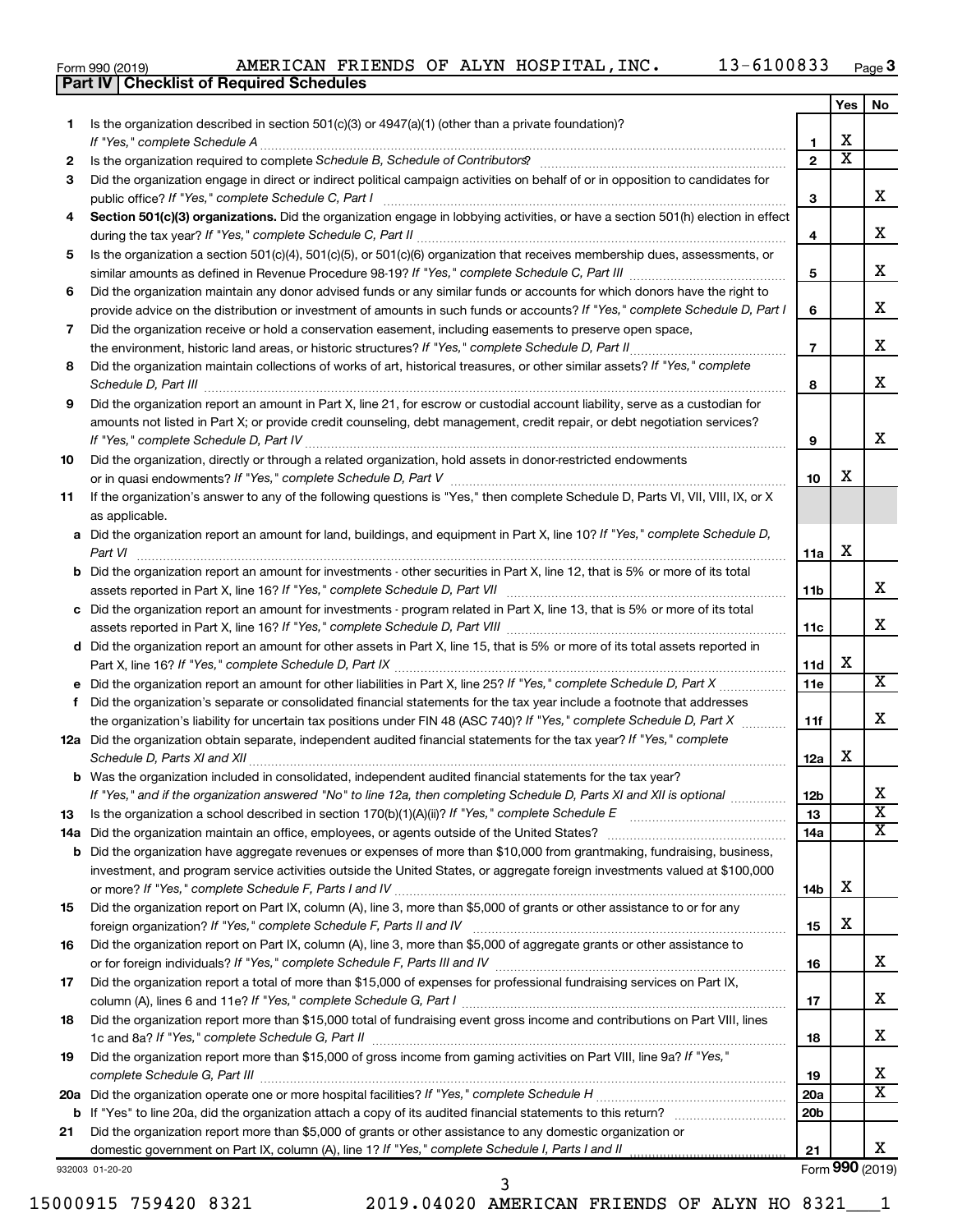|  | Form 990 (2019) |
|--|-----------------|
|  |                 |

*(continued)* **Part IV Checklist of Required Schedules**

|          | <b>Part IV   Checklist of Required Schedules (continued)</b>                                                                                                                                                                                                                                                                                                                                                                                                                                                                                                                                                                                                                                                                                                                                                                                                                                                                                                                                                                                                                                                                                                                                                                                                                                                                                                                                                                                                                                                                                                                                                                                                                                                                                                                                                                                                                                                                                                                                                                                                                                                                                                                                                                                                                                                                                                                                                                                                                                                                                                                                                                                                                                                                                                                                                                                                                                                                                                                                                                                                                                                                                                                                                                                                                                                                                                                                                                                                                                                                                                                                                                                                                                                          |                 |     |    |
|----------|-----------------------------------------------------------------------------------------------------------------------------------------------------------------------------------------------------------------------------------------------------------------------------------------------------------------------------------------------------------------------------------------------------------------------------------------------------------------------------------------------------------------------------------------------------------------------------------------------------------------------------------------------------------------------------------------------------------------------------------------------------------------------------------------------------------------------------------------------------------------------------------------------------------------------------------------------------------------------------------------------------------------------------------------------------------------------------------------------------------------------------------------------------------------------------------------------------------------------------------------------------------------------------------------------------------------------------------------------------------------------------------------------------------------------------------------------------------------------------------------------------------------------------------------------------------------------------------------------------------------------------------------------------------------------------------------------------------------------------------------------------------------------------------------------------------------------------------------------------------------------------------------------------------------------------------------------------------------------------------------------------------------------------------------------------------------------------------------------------------------------------------------------------------------------------------------------------------------------------------------------------------------------------------------------------------------------------------------------------------------------------------------------------------------------------------------------------------------------------------------------------------------------------------------------------------------------------------------------------------------------------------------------------------------------------------------------------------------------------------------------------------------------------------------------------------------------------------------------------------------------------------------------------------------------------------------------------------------------------------------------------------------------------------------------------------------------------------------------------------------------------------------------------------------------------------------------------------------------------------------------------------------------------------------------------------------------------------------------------------------------------------------------------------------------------------------------------------------------------------------------------------------------------------------------------------------------------------------------------------------------------------------------------------------------------------------------------------------------|-----------------|-----|----|
|          |                                                                                                                                                                                                                                                                                                                                                                                                                                                                                                                                                                                                                                                                                                                                                                                                                                                                                                                                                                                                                                                                                                                                                                                                                                                                                                                                                                                                                                                                                                                                                                                                                                                                                                                                                                                                                                                                                                                                                                                                                                                                                                                                                                                                                                                                                                                                                                                                                                                                                                                                                                                                                                                                                                                                                                                                                                                                                                                                                                                                                                                                                                                                                                                                                                                                                                                                                                                                                                                                                                                                                                                                                                                                                                                       |                 | Yes | No |
| 22       |                                                                                                                                                                                                                                                                                                                                                                                                                                                                                                                                                                                                                                                                                                                                                                                                                                                                                                                                                                                                                                                                                                                                                                                                                                                                                                                                                                                                                                                                                                                                                                                                                                                                                                                                                                                                                                                                                                                                                                                                                                                                                                                                                                                                                                                                                                                                                                                                                                                                                                                                                                                                                                                                                                                                                                                                                                                                                                                                                                                                                                                                                                                                                                                                                                                                                                                                                                                                                                                                                                                                                                                                                                                                                                                       |                 |     |    |
|          |                                                                                                                                                                                                                                                                                                                                                                                                                                                                                                                                                                                                                                                                                                                                                                                                                                                                                                                                                                                                                                                                                                                                                                                                                                                                                                                                                                                                                                                                                                                                                                                                                                                                                                                                                                                                                                                                                                                                                                                                                                                                                                                                                                                                                                                                                                                                                                                                                                                                                                                                                                                                                                                                                                                                                                                                                                                                                                                                                                                                                                                                                                                                                                                                                                                                                                                                                                                                                                                                                                                                                                                                                                                                                                                       | 22              |     |    |
| 23       |                                                                                                                                                                                                                                                                                                                                                                                                                                                                                                                                                                                                                                                                                                                                                                                                                                                                                                                                                                                                                                                                                                                                                                                                                                                                                                                                                                                                                                                                                                                                                                                                                                                                                                                                                                                                                                                                                                                                                                                                                                                                                                                                                                                                                                                                                                                                                                                                                                                                                                                                                                                                                                                                                                                                                                                                                                                                                                                                                                                                                                                                                                                                                                                                                                                                                                                                                                                                                                                                                                                                                                                                                                                                                                                       |                 |     |    |
|          |                                                                                                                                                                                                                                                                                                                                                                                                                                                                                                                                                                                                                                                                                                                                                                                                                                                                                                                                                                                                                                                                                                                                                                                                                                                                                                                                                                                                                                                                                                                                                                                                                                                                                                                                                                                                                                                                                                                                                                                                                                                                                                                                                                                                                                                                                                                                                                                                                                                                                                                                                                                                                                                                                                                                                                                                                                                                                                                                                                                                                                                                                                                                                                                                                                                                                                                                                                                                                                                                                                                                                                                                                                                                                                                       |                 |     |    |
|          |                                                                                                                                                                                                                                                                                                                                                                                                                                                                                                                                                                                                                                                                                                                                                                                                                                                                                                                                                                                                                                                                                                                                                                                                                                                                                                                                                                                                                                                                                                                                                                                                                                                                                                                                                                                                                                                                                                                                                                                                                                                                                                                                                                                                                                                                                                                                                                                                                                                                                                                                                                                                                                                                                                                                                                                                                                                                                                                                                                                                                                                                                                                                                                                                                                                                                                                                                                                                                                                                                                                                                                                                                                                                                                                       |                 |     |    |
|          |                                                                                                                                                                                                                                                                                                                                                                                                                                                                                                                                                                                                                                                                                                                                                                                                                                                                                                                                                                                                                                                                                                                                                                                                                                                                                                                                                                                                                                                                                                                                                                                                                                                                                                                                                                                                                                                                                                                                                                                                                                                                                                                                                                                                                                                                                                                                                                                                                                                                                                                                                                                                                                                                                                                                                                                                                                                                                                                                                                                                                                                                                                                                                                                                                                                                                                                                                                                                                                                                                                                                                                                                                                                                                                                       |                 |     |    |
|          |                                                                                                                                                                                                                                                                                                                                                                                                                                                                                                                                                                                                                                                                                                                                                                                                                                                                                                                                                                                                                                                                                                                                                                                                                                                                                                                                                                                                                                                                                                                                                                                                                                                                                                                                                                                                                                                                                                                                                                                                                                                                                                                                                                                                                                                                                                                                                                                                                                                                                                                                                                                                                                                                                                                                                                                                                                                                                                                                                                                                                                                                                                                                                                                                                                                                                                                                                                                                                                                                                                                                                                                                                                                                                                                       |                 |     |    |
|          |                                                                                                                                                                                                                                                                                                                                                                                                                                                                                                                                                                                                                                                                                                                                                                                                                                                                                                                                                                                                                                                                                                                                                                                                                                                                                                                                                                                                                                                                                                                                                                                                                                                                                                                                                                                                                                                                                                                                                                                                                                                                                                                                                                                                                                                                                                                                                                                                                                                                                                                                                                                                                                                                                                                                                                                                                                                                                                                                                                                                                                                                                                                                                                                                                                                                                                                                                                                                                                                                                                                                                                                                                                                                                                                       |                 |     |    |
|          |                                                                                                                                                                                                                                                                                                                                                                                                                                                                                                                                                                                                                                                                                                                                                                                                                                                                                                                                                                                                                                                                                                                                                                                                                                                                                                                                                                                                                                                                                                                                                                                                                                                                                                                                                                                                                                                                                                                                                                                                                                                                                                                                                                                                                                                                                                                                                                                                                                                                                                                                                                                                                                                                                                                                                                                                                                                                                                                                                                                                                                                                                                                                                                                                                                                                                                                                                                                                                                                                                                                                                                                                                                                                                                                       |                 |     |    |
|          |                                                                                                                                                                                                                                                                                                                                                                                                                                                                                                                                                                                                                                                                                                                                                                                                                                                                                                                                                                                                                                                                                                                                                                                                                                                                                                                                                                                                                                                                                                                                                                                                                                                                                                                                                                                                                                                                                                                                                                                                                                                                                                                                                                                                                                                                                                                                                                                                                                                                                                                                                                                                                                                                                                                                                                                                                                                                                                                                                                                                                                                                                                                                                                                                                                                                                                                                                                                                                                                                                                                                                                                                                                                                                                                       |                 |     |    |
|          |                                                                                                                                                                                                                                                                                                                                                                                                                                                                                                                                                                                                                                                                                                                                                                                                                                                                                                                                                                                                                                                                                                                                                                                                                                                                                                                                                                                                                                                                                                                                                                                                                                                                                                                                                                                                                                                                                                                                                                                                                                                                                                                                                                                                                                                                                                                                                                                                                                                                                                                                                                                                                                                                                                                                                                                                                                                                                                                                                                                                                                                                                                                                                                                                                                                                                                                                                                                                                                                                                                                                                                                                                                                                                                                       | 24d             |     |    |
|          |                                                                                                                                                                                                                                                                                                                                                                                                                                                                                                                                                                                                                                                                                                                                                                                                                                                                                                                                                                                                                                                                                                                                                                                                                                                                                                                                                                                                                                                                                                                                                                                                                                                                                                                                                                                                                                                                                                                                                                                                                                                                                                                                                                                                                                                                                                                                                                                                                                                                                                                                                                                                                                                                                                                                                                                                                                                                                                                                                                                                                                                                                                                                                                                                                                                                                                                                                                                                                                                                                                                                                                                                                                                                                                                       |                 |     |    |
|          |                                                                                                                                                                                                                                                                                                                                                                                                                                                                                                                                                                                                                                                                                                                                                                                                                                                                                                                                                                                                                                                                                                                                                                                                                                                                                                                                                                                                                                                                                                                                                                                                                                                                                                                                                                                                                                                                                                                                                                                                                                                                                                                                                                                                                                                                                                                                                                                                                                                                                                                                                                                                                                                                                                                                                                                                                                                                                                                                                                                                                                                                                                                                                                                                                                                                                                                                                                                                                                                                                                                                                                                                                                                                                                                       | 25a             |     | х  |
|          |                                                                                                                                                                                                                                                                                                                                                                                                                                                                                                                                                                                                                                                                                                                                                                                                                                                                                                                                                                                                                                                                                                                                                                                                                                                                                                                                                                                                                                                                                                                                                                                                                                                                                                                                                                                                                                                                                                                                                                                                                                                                                                                                                                                                                                                                                                                                                                                                                                                                                                                                                                                                                                                                                                                                                                                                                                                                                                                                                                                                                                                                                                                                                                                                                                                                                                                                                                                                                                                                                                                                                                                                                                                                                                                       |                 |     |    |
|          | that the transaction has not been reported on any of the organization's prior Forms 990 or 990-EZ? If "Yes," complete                                                                                                                                                                                                                                                                                                                                                                                                                                                                                                                                                                                                                                                                                                                                                                                                                                                                                                                                                                                                                                                                                                                                                                                                                                                                                                                                                                                                                                                                                                                                                                                                                                                                                                                                                                                                                                                                                                                                                                                                                                                                                                                                                                                                                                                                                                                                                                                                                                                                                                                                                                                                                                                                                                                                                                                                                                                                                                                                                                                                                                                                                                                                                                                                                                                                                                                                                                                                                                                                                                                                                                                                 |                 |     |    |
|          | Schedule L, Part I                                                                                                                                                                                                                                                                                                                                                                                                                                                                                                                                                                                                                                                                                                                                                                                                                                                                                                                                                                                                                                                                                                                                                                                                                                                                                                                                                                                                                                                                                                                                                                                                                                                                                                                                                                                                                                                                                                                                                                                                                                                                                                                                                                                                                                                                                                                                                                                                                                                                                                                                                                                                                                                                                                                                                                                                                                                                                                                                                                                                                                                                                                                                                                                                                                                                                                                                                                                                                                                                                                                                                                                                                                                                                                    | 25 <sub>b</sub> |     | x  |
| 26       | Did the organization report any amount on Part X, line 5 or 22, for receivables from or payables to any current                                                                                                                                                                                                                                                                                                                                                                                                                                                                                                                                                                                                                                                                                                                                                                                                                                                                                                                                                                                                                                                                                                                                                                                                                                                                                                                                                                                                                                                                                                                                                                                                                                                                                                                                                                                                                                                                                                                                                                                                                                                                                                                                                                                                                                                                                                                                                                                                                                                                                                                                                                                                                                                                                                                                                                                                                                                                                                                                                                                                                                                                                                                                                                                                                                                                                                                                                                                                                                                                                                                                                                                                       |                 |     |    |
|          | or former officer, director, trustee, key employee, creator or founder, substantial contributor, or 35%                                                                                                                                                                                                                                                                                                                                                                                                                                                                                                                                                                                                                                                                                                                                                                                                                                                                                                                                                                                                                                                                                                                                                                                                                                                                                                                                                                                                                                                                                                                                                                                                                                                                                                                                                                                                                                                                                                                                                                                                                                                                                                                                                                                                                                                                                                                                                                                                                                                                                                                                                                                                                                                                                                                                                                                                                                                                                                                                                                                                                                                                                                                                                                                                                                                                                                                                                                                                                                                                                                                                                                                                               |                 |     |    |
|          |                                                                                                                                                                                                                                                                                                                                                                                                                                                                                                                                                                                                                                                                                                                                                                                                                                                                                                                                                                                                                                                                                                                                                                                                                                                                                                                                                                                                                                                                                                                                                                                                                                                                                                                                                                                                                                                                                                                                                                                                                                                                                                                                                                                                                                                                                                                                                                                                                                                                                                                                                                                                                                                                                                                                                                                                                                                                                                                                                                                                                                                                                                                                                                                                                                                                                                                                                                                                                                                                                                                                                                                                                                                                                                                       | 26              |     |    |
| 27       |                                                                                                                                                                                                                                                                                                                                                                                                                                                                                                                                                                                                                                                                                                                                                                                                                                                                                                                                                                                                                                                                                                                                                                                                                                                                                                                                                                                                                                                                                                                                                                                                                                                                                                                                                                                                                                                                                                                                                                                                                                                                                                                                                                                                                                                                                                                                                                                                                                                                                                                                                                                                                                                                                                                                                                                                                                                                                                                                                                                                                                                                                                                                                                                                                                                                                                                                                                                                                                                                                                                                                                                                                                                                                                                       |                 |     |    |
|          |                                                                                                                                                                                                                                                                                                                                                                                                                                                                                                                                                                                                                                                                                                                                                                                                                                                                                                                                                                                                                                                                                                                                                                                                                                                                                                                                                                                                                                                                                                                                                                                                                                                                                                                                                                                                                                                                                                                                                                                                                                                                                                                                                                                                                                                                                                                                                                                                                                                                                                                                                                                                                                                                                                                                                                                                                                                                                                                                                                                                                                                                                                                                                                                                                                                                                                                                                                                                                                                                                                                                                                                                                                                                                                                       |                 |     |    |
|          |                                                                                                                                                                                                                                                                                                                                                                                                                                                                                                                                                                                                                                                                                                                                                                                                                                                                                                                                                                                                                                                                                                                                                                                                                                                                                                                                                                                                                                                                                                                                                                                                                                                                                                                                                                                                                                                                                                                                                                                                                                                                                                                                                                                                                                                                                                                                                                                                                                                                                                                                                                                                                                                                                                                                                                                                                                                                                                                                                                                                                                                                                                                                                                                                                                                                                                                                                                                                                                                                                                                                                                                                                                                                                                                       |                 |     |    |
| 28       |                                                                                                                                                                                                                                                                                                                                                                                                                                                                                                                                                                                                                                                                                                                                                                                                                                                                                                                                                                                                                                                                                                                                                                                                                                                                                                                                                                                                                                                                                                                                                                                                                                                                                                                                                                                                                                                                                                                                                                                                                                                                                                                                                                                                                                                                                                                                                                                                                                                                                                                                                                                                                                                                                                                                                                                                                                                                                                                                                                                                                                                                                                                                                                                                                                                                                                                                                                                                                                                                                                                                                                                                                                                                                                                       |                 |     |    |
|          |                                                                                                                                                                                                                                                                                                                                                                                                                                                                                                                                                                                                                                                                                                                                                                                                                                                                                                                                                                                                                                                                                                                                                                                                                                                                                                                                                                                                                                                                                                                                                                                                                                                                                                                                                                                                                                                                                                                                                                                                                                                                                                                                                                                                                                                                                                                                                                                                                                                                                                                                                                                                                                                                                                                                                                                                                                                                                                                                                                                                                                                                                                                                                                                                                                                                                                                                                                                                                                                                                                                                                                                                                                                                                                                       |                 |     |    |
|          |                                                                                                                                                                                                                                                                                                                                                                                                                                                                                                                                                                                                                                                                                                                                                                                                                                                                                                                                                                                                                                                                                                                                                                                                                                                                                                                                                                                                                                                                                                                                                                                                                                                                                                                                                                                                                                                                                                                                                                                                                                                                                                                                                                                                                                                                                                                                                                                                                                                                                                                                                                                                                                                                                                                                                                                                                                                                                                                                                                                                                                                                                                                                                                                                                                                                                                                                                                                                                                                                                                                                                                                                                                                                                                                       |                 |     |    |
|          |                                                                                                                                                                                                                                                                                                                                                                                                                                                                                                                                                                                                                                                                                                                                                                                                                                                                                                                                                                                                                                                                                                                                                                                                                                                                                                                                                                                                                                                                                                                                                                                                                                                                                                                                                                                                                                                                                                                                                                                                                                                                                                                                                                                                                                                                                                                                                                                                                                                                                                                                                                                                                                                                                                                                                                                                                                                                                                                                                                                                                                                                                                                                                                                                                                                                                                                                                                                                                                                                                                                                                                                                                                                                                                                       |                 |     |    |
|          |                                                                                                                                                                                                                                                                                                                                                                                                                                                                                                                                                                                                                                                                                                                                                                                                                                                                                                                                                                                                                                                                                                                                                                                                                                                                                                                                                                                                                                                                                                                                                                                                                                                                                                                                                                                                                                                                                                                                                                                                                                                                                                                                                                                                                                                                                                                                                                                                                                                                                                                                                                                                                                                                                                                                                                                                                                                                                                                                                                                                                                                                                                                                                                                                                                                                                                                                                                                                                                                                                                                                                                                                                                                                                                                       |                 |     |    |
|          |                                                                                                                                                                                                                                                                                                                                                                                                                                                                                                                                                                                                                                                                                                                                                                                                                                                                                                                                                                                                                                                                                                                                                                                                                                                                                                                                                                                                                                                                                                                                                                                                                                                                                                                                                                                                                                                                                                                                                                                                                                                                                                                                                                                                                                                                                                                                                                                                                                                                                                                                                                                                                                                                                                                                                                                                                                                                                                                                                                                                                                                                                                                                                                                                                                                                                                                                                                                                                                                                                                                                                                                                                                                                                                                       |                 |     |    |
|          |                                                                                                                                                                                                                                                                                                                                                                                                                                                                                                                                                                                                                                                                                                                                                                                                                                                                                                                                                                                                                                                                                                                                                                                                                                                                                                                                                                                                                                                                                                                                                                                                                                                                                                                                                                                                                                                                                                                                                                                                                                                                                                                                                                                                                                                                                                                                                                                                                                                                                                                                                                                                                                                                                                                                                                                                                                                                                                                                                                                                                                                                                                                                                                                                                                                                                                                                                                                                                                                                                                                                                                                                                                                                                                                       |                 |     |    |
| 29<br>30 |                                                                                                                                                                                                                                                                                                                                                                                                                                                                                                                                                                                                                                                                                                                                                                                                                                                                                                                                                                                                                                                                                                                                                                                                                                                                                                                                                                                                                                                                                                                                                                                                                                                                                                                                                                                                                                                                                                                                                                                                                                                                                                                                                                                                                                                                                                                                                                                                                                                                                                                                                                                                                                                                                                                                                                                                                                                                                                                                                                                                                                                                                                                                                                                                                                                                                                                                                                                                                                                                                                                                                                                                                                                                                                                       |                 |     |    |
|          |                                                                                                                                                                                                                                                                                                                                                                                                                                                                                                                                                                                                                                                                                                                                                                                                                                                                                                                                                                                                                                                                                                                                                                                                                                                                                                                                                                                                                                                                                                                                                                                                                                                                                                                                                                                                                                                                                                                                                                                                                                                                                                                                                                                                                                                                                                                                                                                                                                                                                                                                                                                                                                                                                                                                                                                                                                                                                                                                                                                                                                                                                                                                                                                                                                                                                                                                                                                                                                                                                                                                                                                                                                                                                                                       |                 |     |    |
| 31       | Did the organization report more than \$5,000 of grants or other assistance to or for domestic individuals on<br>х<br>Did the organization answer "Yes" to Part VII, Section A, line 3, 4, or 5 about compensation of the organization's current<br>and former officers, directors, trustees, key employees, and highest compensated employees? If "Yes," complete<br>х<br>23<br>24a Did the organization have a tax-exempt bond issue with an outstanding principal amount of more than \$100,000 as of the<br>last day of the year, that was issued after December 31, 2002? If "Yes," answer lines 24b through 24d and complete<br>x<br>Schedule K. If "No," go to line 25a<br>24a<br>24 <sub>b</sub><br>c Did the organization maintain an escrow account other than a refunding escrow at any time during the year to defease<br>24c<br>25a Section 501(c)(3), 501(c)(4), and 501(c)(29) organizations. Did the organization engage in an excess benefit<br>b Is the organization aware that it engaged in an excess benefit transaction with a disqualified person in a prior year, and<br>x<br>Did the organization provide a grant or other assistance to any current or former officer, director, trustee, key employee,<br>creator or founder, substantial contributor or employee thereof, a grant selection committee member, or to a 35% controlled<br>x<br>entity (including an employee thereof) or family member of any of these persons? If "Yes," complete Schedule L, Part III<br>27<br>Was the organization a party to a business transaction with one of the following parties (see Schedule L, Part IV<br>instructions, for applicable filing thresholds, conditions, and exceptions):<br>a A current or former officer, director, trustee, key employee, creator or founder, or substantial contributor? If<br>х<br>28a<br>$\overline{\textbf{X}}$<br>28 <sub>b</sub><br>c A 35% controlled entity of one or more individuals and/or organizations described in lines 28a or 28b?If<br>х<br>28c<br>$\overline{\textbf{X}}$<br>29<br>Did the organization receive contributions of art, historical treasures, or other similar assets, or qualified conservation<br>х<br>30<br>$\overline{\textbf{X}}$<br>Did the organization liquidate, terminate, or dissolve and cease operations? If "Yes," complete Schedule N, Part I<br>31<br>Did the organization sell, exchange, dispose of, or transfer more than 25% of its net assets? If "Yes," complete<br>х<br>32<br>Schedule N, Part II<br>Did the organization own 100% of an entity disregarded as separate from the organization under Regulations<br>х<br>33<br>Was the organization related to any tax-exempt or taxable entity? If "Yes," complete Schedule R, Part II, III, or IV, and<br>х<br>Part V, line 1<br>34<br>х<br>35a<br>b If "Yes" to line 35a, did the organization receive any payment from or engage in any transaction with a controlled entity<br>35b<br>Section 501(c)(3) organizations. Did the organization make any transfers to an exempt non-charitable related organization?<br>х<br>36<br>Did the organization conduct more than 5% of its activities through an entity that is not a related organization<br>х<br>37<br>Did the organization complete Schedule O and provide explanations in Schedule O for Part VI, lines 11b and 19?<br>х<br>38<br>Note: All Form 990 filers are required to complete Schedule O<br><b>Statements Regarding Other IRS Filings and Tax Compliance</b><br><b>Part V</b><br>Yes<br>No<br>1a<br>1b<br>c Did the organization comply with backup withholding rules for reportable payments to vendors and reportable gaming<br>х<br>1c<br>Form 990 (2019)<br>932004 01-20-20<br>4 |                 |     |    |
| 32       |                                                                                                                                                                                                                                                                                                                                                                                                                                                                                                                                                                                                                                                                                                                                                                                                                                                                                                                                                                                                                                                                                                                                                                                                                                                                                                                                                                                                                                                                                                                                                                                                                                                                                                                                                                                                                                                                                                                                                                                                                                                                                                                                                                                                                                                                                                                                                                                                                                                                                                                                                                                                                                                                                                                                                                                                                                                                                                                                                                                                                                                                                                                                                                                                                                                                                                                                                                                                                                                                                                                                                                                                                                                                                                                       |                 |     |    |
|          |                                                                                                                                                                                                                                                                                                                                                                                                                                                                                                                                                                                                                                                                                                                                                                                                                                                                                                                                                                                                                                                                                                                                                                                                                                                                                                                                                                                                                                                                                                                                                                                                                                                                                                                                                                                                                                                                                                                                                                                                                                                                                                                                                                                                                                                                                                                                                                                                                                                                                                                                                                                                                                                                                                                                                                                                                                                                                                                                                                                                                                                                                                                                                                                                                                                                                                                                                                                                                                                                                                                                                                                                                                                                                                                       |                 |     |    |
| 33       |                                                                                                                                                                                                                                                                                                                                                                                                                                                                                                                                                                                                                                                                                                                                                                                                                                                                                                                                                                                                                                                                                                                                                                                                                                                                                                                                                                                                                                                                                                                                                                                                                                                                                                                                                                                                                                                                                                                                                                                                                                                                                                                                                                                                                                                                                                                                                                                                                                                                                                                                                                                                                                                                                                                                                                                                                                                                                                                                                                                                                                                                                                                                                                                                                                                                                                                                                                                                                                                                                                                                                                                                                                                                                                                       |                 |     |    |
|          |                                                                                                                                                                                                                                                                                                                                                                                                                                                                                                                                                                                                                                                                                                                                                                                                                                                                                                                                                                                                                                                                                                                                                                                                                                                                                                                                                                                                                                                                                                                                                                                                                                                                                                                                                                                                                                                                                                                                                                                                                                                                                                                                                                                                                                                                                                                                                                                                                                                                                                                                                                                                                                                                                                                                                                                                                                                                                                                                                                                                                                                                                                                                                                                                                                                                                                                                                                                                                                                                                                                                                                                                                                                                                                                       |                 |     |    |
| 34       |                                                                                                                                                                                                                                                                                                                                                                                                                                                                                                                                                                                                                                                                                                                                                                                                                                                                                                                                                                                                                                                                                                                                                                                                                                                                                                                                                                                                                                                                                                                                                                                                                                                                                                                                                                                                                                                                                                                                                                                                                                                                                                                                                                                                                                                                                                                                                                                                                                                                                                                                                                                                                                                                                                                                                                                                                                                                                                                                                                                                                                                                                                                                                                                                                                                                                                                                                                                                                                                                                                                                                                                                                                                                                                                       |                 |     |    |
|          |                                                                                                                                                                                                                                                                                                                                                                                                                                                                                                                                                                                                                                                                                                                                                                                                                                                                                                                                                                                                                                                                                                                                                                                                                                                                                                                                                                                                                                                                                                                                                                                                                                                                                                                                                                                                                                                                                                                                                                                                                                                                                                                                                                                                                                                                                                                                                                                                                                                                                                                                                                                                                                                                                                                                                                                                                                                                                                                                                                                                                                                                                                                                                                                                                                                                                                                                                                                                                                                                                                                                                                                                                                                                                                                       |                 |     |    |
|          |                                                                                                                                                                                                                                                                                                                                                                                                                                                                                                                                                                                                                                                                                                                                                                                                                                                                                                                                                                                                                                                                                                                                                                                                                                                                                                                                                                                                                                                                                                                                                                                                                                                                                                                                                                                                                                                                                                                                                                                                                                                                                                                                                                                                                                                                                                                                                                                                                                                                                                                                                                                                                                                                                                                                                                                                                                                                                                                                                                                                                                                                                                                                                                                                                                                                                                                                                                                                                                                                                                                                                                                                                                                                                                                       |                 |     |    |
|          |                                                                                                                                                                                                                                                                                                                                                                                                                                                                                                                                                                                                                                                                                                                                                                                                                                                                                                                                                                                                                                                                                                                                                                                                                                                                                                                                                                                                                                                                                                                                                                                                                                                                                                                                                                                                                                                                                                                                                                                                                                                                                                                                                                                                                                                                                                                                                                                                                                                                                                                                                                                                                                                                                                                                                                                                                                                                                                                                                                                                                                                                                                                                                                                                                                                                                                                                                                                                                                                                                                                                                                                                                                                                                                                       |                 |     |    |
|          |                                                                                                                                                                                                                                                                                                                                                                                                                                                                                                                                                                                                                                                                                                                                                                                                                                                                                                                                                                                                                                                                                                                                                                                                                                                                                                                                                                                                                                                                                                                                                                                                                                                                                                                                                                                                                                                                                                                                                                                                                                                                                                                                                                                                                                                                                                                                                                                                                                                                                                                                                                                                                                                                                                                                                                                                                                                                                                                                                                                                                                                                                                                                                                                                                                                                                                                                                                                                                                                                                                                                                                                                                                                                                                                       |                 |     |    |
| 36       |                                                                                                                                                                                                                                                                                                                                                                                                                                                                                                                                                                                                                                                                                                                                                                                                                                                                                                                                                                                                                                                                                                                                                                                                                                                                                                                                                                                                                                                                                                                                                                                                                                                                                                                                                                                                                                                                                                                                                                                                                                                                                                                                                                                                                                                                                                                                                                                                                                                                                                                                                                                                                                                                                                                                                                                                                                                                                                                                                                                                                                                                                                                                                                                                                                                                                                                                                                                                                                                                                                                                                                                                                                                                                                                       |                 |     |    |
|          |                                                                                                                                                                                                                                                                                                                                                                                                                                                                                                                                                                                                                                                                                                                                                                                                                                                                                                                                                                                                                                                                                                                                                                                                                                                                                                                                                                                                                                                                                                                                                                                                                                                                                                                                                                                                                                                                                                                                                                                                                                                                                                                                                                                                                                                                                                                                                                                                                                                                                                                                                                                                                                                                                                                                                                                                                                                                                                                                                                                                                                                                                                                                                                                                                                                                                                                                                                                                                                                                                                                                                                                                                                                                                                                       |                 |     |    |
| 37       |                                                                                                                                                                                                                                                                                                                                                                                                                                                                                                                                                                                                                                                                                                                                                                                                                                                                                                                                                                                                                                                                                                                                                                                                                                                                                                                                                                                                                                                                                                                                                                                                                                                                                                                                                                                                                                                                                                                                                                                                                                                                                                                                                                                                                                                                                                                                                                                                                                                                                                                                                                                                                                                                                                                                                                                                                                                                                                                                                                                                                                                                                                                                                                                                                                                                                                                                                                                                                                                                                                                                                                                                                                                                                                                       |                 |     |    |
|          |                                                                                                                                                                                                                                                                                                                                                                                                                                                                                                                                                                                                                                                                                                                                                                                                                                                                                                                                                                                                                                                                                                                                                                                                                                                                                                                                                                                                                                                                                                                                                                                                                                                                                                                                                                                                                                                                                                                                                                                                                                                                                                                                                                                                                                                                                                                                                                                                                                                                                                                                                                                                                                                                                                                                                                                                                                                                                                                                                                                                                                                                                                                                                                                                                                                                                                                                                                                                                                                                                                                                                                                                                                                                                                                       |                 |     |    |
| 38       |                                                                                                                                                                                                                                                                                                                                                                                                                                                                                                                                                                                                                                                                                                                                                                                                                                                                                                                                                                                                                                                                                                                                                                                                                                                                                                                                                                                                                                                                                                                                                                                                                                                                                                                                                                                                                                                                                                                                                                                                                                                                                                                                                                                                                                                                                                                                                                                                                                                                                                                                                                                                                                                                                                                                                                                                                                                                                                                                                                                                                                                                                                                                                                                                                                                                                                                                                                                                                                                                                                                                                                                                                                                                                                                       |                 |     |    |
|          |                                                                                                                                                                                                                                                                                                                                                                                                                                                                                                                                                                                                                                                                                                                                                                                                                                                                                                                                                                                                                                                                                                                                                                                                                                                                                                                                                                                                                                                                                                                                                                                                                                                                                                                                                                                                                                                                                                                                                                                                                                                                                                                                                                                                                                                                                                                                                                                                                                                                                                                                                                                                                                                                                                                                                                                                                                                                                                                                                                                                                                                                                                                                                                                                                                                                                                                                                                                                                                                                                                                                                                                                                                                                                                                       |                 |     |    |
|          |                                                                                                                                                                                                                                                                                                                                                                                                                                                                                                                                                                                                                                                                                                                                                                                                                                                                                                                                                                                                                                                                                                                                                                                                                                                                                                                                                                                                                                                                                                                                                                                                                                                                                                                                                                                                                                                                                                                                                                                                                                                                                                                                                                                                                                                                                                                                                                                                                                                                                                                                                                                                                                                                                                                                                                                                                                                                                                                                                                                                                                                                                                                                                                                                                                                                                                                                                                                                                                                                                                                                                                                                                                                                                                                       |                 |     |    |
|          |                                                                                                                                                                                                                                                                                                                                                                                                                                                                                                                                                                                                                                                                                                                                                                                                                                                                                                                                                                                                                                                                                                                                                                                                                                                                                                                                                                                                                                                                                                                                                                                                                                                                                                                                                                                                                                                                                                                                                                                                                                                                                                                                                                                                                                                                                                                                                                                                                                                                                                                                                                                                                                                                                                                                                                                                                                                                                                                                                                                                                                                                                                                                                                                                                                                                                                                                                                                                                                                                                                                                                                                                                                                                                                                       |                 |     |    |
|          |                                                                                                                                                                                                                                                                                                                                                                                                                                                                                                                                                                                                                                                                                                                                                                                                                                                                                                                                                                                                                                                                                                                                                                                                                                                                                                                                                                                                                                                                                                                                                                                                                                                                                                                                                                                                                                                                                                                                                                                                                                                                                                                                                                                                                                                                                                                                                                                                                                                                                                                                                                                                                                                                                                                                                                                                                                                                                                                                                                                                                                                                                                                                                                                                                                                                                                                                                                                                                                                                                                                                                                                                                                                                                                                       |                 |     |    |
|          |                                                                                                                                                                                                                                                                                                                                                                                                                                                                                                                                                                                                                                                                                                                                                                                                                                                                                                                                                                                                                                                                                                                                                                                                                                                                                                                                                                                                                                                                                                                                                                                                                                                                                                                                                                                                                                                                                                                                                                                                                                                                                                                                                                                                                                                                                                                                                                                                                                                                                                                                                                                                                                                                                                                                                                                                                                                                                                                                                                                                                                                                                                                                                                                                                                                                                                                                                                                                                                                                                                                                                                                                                                                                                                                       |                 |     |    |
|          |                                                                                                                                                                                                                                                                                                                                                                                                                                                                                                                                                                                                                                                                                                                                                                                                                                                                                                                                                                                                                                                                                                                                                                                                                                                                                                                                                                                                                                                                                                                                                                                                                                                                                                                                                                                                                                                                                                                                                                                                                                                                                                                                                                                                                                                                                                                                                                                                                                                                                                                                                                                                                                                                                                                                                                                                                                                                                                                                                                                                                                                                                                                                                                                                                                                                                                                                                                                                                                                                                                                                                                                                                                                                                                                       |                 |     |    |
|          |                                                                                                                                                                                                                                                                                                                                                                                                                                                                                                                                                                                                                                                                                                                                                                                                                                                                                                                                                                                                                                                                                                                                                                                                                                                                                                                                                                                                                                                                                                                                                                                                                                                                                                                                                                                                                                                                                                                                                                                                                                                                                                                                                                                                                                                                                                                                                                                                                                                                                                                                                                                                                                                                                                                                                                                                                                                                                                                                                                                                                                                                                                                                                                                                                                                                                                                                                                                                                                                                                                                                                                                                                                                                                                                       |                 |     |    |
|          |                                                                                                                                                                                                                                                                                                                                                                                                                                                                                                                                                                                                                                                                                                                                                                                                                                                                                                                                                                                                                                                                                                                                                                                                                                                                                                                                                                                                                                                                                                                                                                                                                                                                                                                                                                                                                                                                                                                                                                                                                                                                                                                                                                                                                                                                                                                                                                                                                                                                                                                                                                                                                                                                                                                                                                                                                                                                                                                                                                                                                                                                                                                                                                                                                                                                                                                                                                                                                                                                                                                                                                                                                                                                                                                       |                 |     |    |
|          |                                                                                                                                                                                                                                                                                                                                                                                                                                                                                                                                                                                                                                                                                                                                                                                                                                                                                                                                                                                                                                                                                                                                                                                                                                                                                                                                                                                                                                                                                                                                                                                                                                                                                                                                                                                                                                                                                                                                                                                                                                                                                                                                                                                                                                                                                                                                                                                                                                                                                                                                                                                                                                                                                                                                                                                                                                                                                                                                                                                                                                                                                                                                                                                                                                                                                                                                                                                                                                                                                                                                                                                                                                                                                                                       |                 |     |    |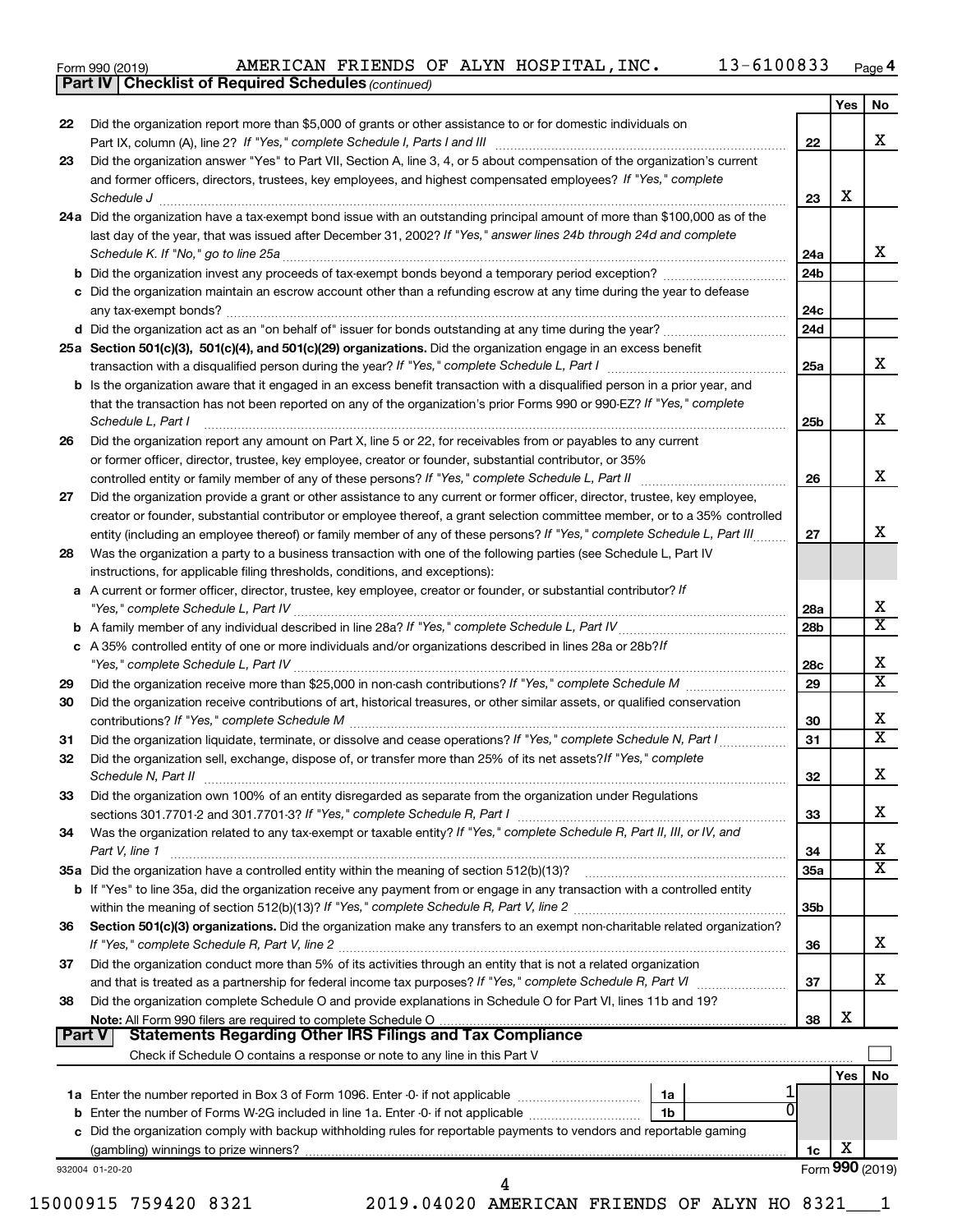| Form 990 (2019) |  |  | AMERICAN FRIENDS OF ALYN HOSPITAL, INC.                                             | $13 - 6100833$ | Page ${\bf 5}$ |
|-----------------|--|--|-------------------------------------------------------------------------------------|----------------|----------------|
|                 |  |  | <b>Part V</b> Statements Regarding Other IRS Filings and Tax Compliance (continued) |                |                |

|         |                                                                                                                                                                                                               |                | Yes | No     |  |  |
|---------|---------------------------------------------------------------------------------------------------------------------------------------------------------------------------------------------------------------|----------------|-----|--------|--|--|
|         | 2a Enter the number of employees reported on Form W-3, Transmittal of Wage and Tax Statements,                                                                                                                |                |     |        |  |  |
|         | 5<br>filed for the calendar year ending with or within the year covered by this return <i>manumumumum</i><br>2a                                                                                               |                |     |        |  |  |
|         |                                                                                                                                                                                                               | 2b             | X   |        |  |  |
|         |                                                                                                                                                                                                               |                |     |        |  |  |
|         | 3a Did the organization have unrelated business gross income of \$1,000 or more during the year?                                                                                                              | За             |     | x      |  |  |
|         |                                                                                                                                                                                                               | 3b             |     |        |  |  |
|         | 4a At any time during the calendar year, did the organization have an interest in, or a signature or other authority over, a                                                                                  |                |     |        |  |  |
|         | financial account in a foreign country (such as a bank account, securities account, or other financial account)?                                                                                              | 4a             |     | х      |  |  |
|         | <b>b</b> If "Yes," enter the name of the foreign country                                                                                                                                                      |                |     |        |  |  |
|         | See instructions for filing requirements for FinCEN Form 114, Report of Foreign Bank and Financial Accounts (FBAR).                                                                                           |                |     |        |  |  |
|         |                                                                                                                                                                                                               | 5a             |     | х<br>х |  |  |
| b       |                                                                                                                                                                                                               | 5b             |     |        |  |  |
| c       |                                                                                                                                                                                                               | 5 <sub>c</sub> |     |        |  |  |
|         | 6a Does the organization have annual gross receipts that are normally greater than \$100,000, and did the organization solicit<br>any contributions that were not tax deductible as charitable contributions? | 6a             |     | x      |  |  |
|         | b If "Yes," did the organization include with every solicitation an express statement that such contributions or gifts                                                                                        |                |     |        |  |  |
|         |                                                                                                                                                                                                               | 6b             |     |        |  |  |
| 7       | Organizations that may receive deductible contributions under section 170(c).                                                                                                                                 |                |     |        |  |  |
| а       | Did the organization receive a payment in excess of \$75 made partly as a contribution and partly for goods and services provided to the payor?                                                               | 7a             |     | x      |  |  |
| b       |                                                                                                                                                                                                               | 7b             |     |        |  |  |
|         | c Did the organization sell, exchange, or otherwise dispose of tangible personal property for which it was required                                                                                           |                |     |        |  |  |
|         |                                                                                                                                                                                                               | 7c             |     | x      |  |  |
|         | 7d<br>d If "Yes," indicate the number of Forms 8282 filed during the year manufacture intervent contains the New Yes                                                                                          |                |     |        |  |  |
| е       | Did the organization receive any funds, directly or indirectly, to pay premiums on a personal benefit contract?                                                                                               | 7e             |     | х      |  |  |
|         |                                                                                                                                                                                                               |                |     |        |  |  |
| g       | If the organization received a contribution of qualified intellectual property, did the organization file Form 8899 as required?                                                                              |                |     |        |  |  |
| h.      | If the organization received a contribution of cars, boats, airplanes, or other vehicles, did the organization file a Form 1098-C?                                                                            | 7h             |     |        |  |  |
| 8       | Sponsoring organizations maintaining donor advised funds. Did a donor advised fund maintained by the                                                                                                          |                |     |        |  |  |
|         |                                                                                                                                                                                                               | 8              |     |        |  |  |
| 9       | Sponsoring organizations maintaining donor advised funds.                                                                                                                                                     |                |     |        |  |  |
| а       | Did the sponsoring organization make any taxable distributions under section 4966?                                                                                                                            | 9а             |     |        |  |  |
| b       |                                                                                                                                                                                                               | 9b             |     |        |  |  |
| 10      | Section 501(c)(7) organizations. Enter:                                                                                                                                                                       |                |     |        |  |  |
| а       | 10a<br>10 <sub>b</sub>                                                                                                                                                                                        |                |     |        |  |  |
| b<br>11 | Gross receipts, included on Form 990, Part VIII, line 12, for public use of club facilities<br>Section 501(c)(12) organizations. Enter:                                                                       |                |     |        |  |  |
|         | 11a                                                                                                                                                                                                           |                |     |        |  |  |
|         | <b>b</b> Gross income from other sources (Do not net amounts due or paid to other sources against                                                                                                             |                |     |        |  |  |
|         | 11 <sub>b</sub>                                                                                                                                                                                               |                |     |        |  |  |
|         | 12a Section 4947(a)(1) non-exempt charitable trusts. Is the organization filing Form 990 in lieu of Form 1041?                                                                                                | 12a            |     |        |  |  |
|         | 12 <sub>b</sub><br><b>b</b> If "Yes," enter the amount of tax-exempt interest received or accrued during the year                                                                                             |                |     |        |  |  |
| 13      | Section 501(c)(29) qualified nonprofit health insurance issuers.                                                                                                                                              |                |     |        |  |  |
|         |                                                                                                                                                                                                               | 13a            |     |        |  |  |
|         | Note: See the instructions for additional information the organization must report on Schedule O.                                                                                                             |                |     |        |  |  |
|         | <b>b</b> Enter the amount of reserves the organization is required to maintain by the states in which the                                                                                                     |                |     |        |  |  |
|         | 13 <sub>b</sub>                                                                                                                                                                                               |                |     |        |  |  |
|         | 13с                                                                                                                                                                                                           |                |     |        |  |  |
|         | 14a Did the organization receive any payments for indoor tanning services during the tax year?                                                                                                                | 14a            |     | х      |  |  |
|         | b If "Yes," has it filed a Form 720 to report these payments? If "No," provide an explanation on Schedule O                                                                                                   | 14b            |     |        |  |  |
| 15      | Is the organization subject to the section 4960 tax on payment(s) of more than \$1,000,000 in remuneration or                                                                                                 |                |     |        |  |  |
|         |                                                                                                                                                                                                               | 15             |     | x      |  |  |
|         | If "Yes," see instructions and file Form 4720, Schedule N.                                                                                                                                                    |                |     | х      |  |  |
| 16      | Is the organization an educational institution subject to the section 4968 excise tax on net investment income?<br>If "Yes," complete Form 4720, Schedule O.                                                  | 16             |     |        |  |  |
|         |                                                                                                                                                                                                               |                |     |        |  |  |

Form (2019) **990**

932005 01-20-20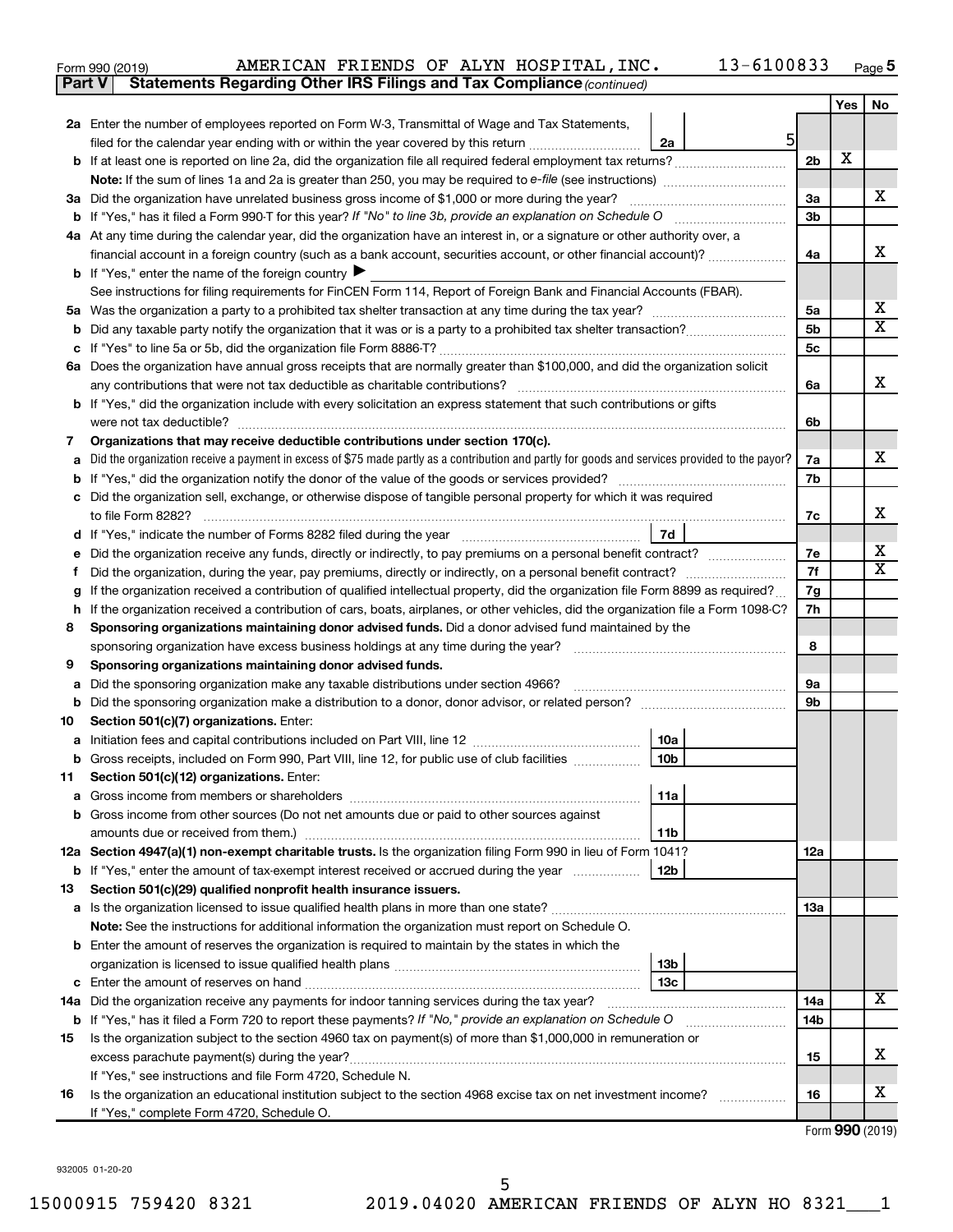| Form 990 (2019) |  |  |
|-----------------|--|--|
|-----------------|--|--|

### Form 990 (2019) Page AMERICAN FRIENDS OF ALYN HOSPITAL,INC. 13-6100833

**Part VI** Governance, Management, and Disclosure For each "Yes" response to lines 2 through 7b below, and for a "No" response *to line 8a, 8b, or 10b below, describe the circumstances, processes, or changes on Schedule O. See instructions.*

|                                                                                                                                                                                                                                                                                                                                                                                                                                                                                                                                                                                                                                                                                                                                                                                                                                                                                                                                                                                                                                                                                                                                                                                                                                                                                                                                                                                                                                                                                                                                                                                                                                                                                                                                                                                                                                                                                                                                                                                                                                                                                                                                                                                                                                                                                                                                                                                                                                                                                                                                                                                                                                                                                                                                                                                                                                                                                                                                                                                                                                                                                                                                                                                                                                                                                                                                                                                                                                                                                                                                                                                                                                                                                                                                                                                                                                                                                                                                                                                                                                                                                                                                                     |                                                                                                                                                                                                                                                                                                                                                                                                                     |  |  |  |              |                         | $\mathbf{X}$ |
|-----------------------------------------------------------------------------------------------------------------------------------------------------------------------------------------------------------------------------------------------------------------------------------------------------------------------------------------------------------------------------------------------------------------------------------------------------------------------------------------------------------------------------------------------------------------------------------------------------------------------------------------------------------------------------------------------------------------------------------------------------------------------------------------------------------------------------------------------------------------------------------------------------------------------------------------------------------------------------------------------------------------------------------------------------------------------------------------------------------------------------------------------------------------------------------------------------------------------------------------------------------------------------------------------------------------------------------------------------------------------------------------------------------------------------------------------------------------------------------------------------------------------------------------------------------------------------------------------------------------------------------------------------------------------------------------------------------------------------------------------------------------------------------------------------------------------------------------------------------------------------------------------------------------------------------------------------------------------------------------------------------------------------------------------------------------------------------------------------------------------------------------------------------------------------------------------------------------------------------------------------------------------------------------------------------------------------------------------------------------------------------------------------------------------------------------------------------------------------------------------------------------------------------------------------------------------------------------------------------------------------------------------------------------------------------------------------------------------------------------------------------------------------------------------------------------------------------------------------------------------------------------------------------------------------------------------------------------------------------------------------------------------------------------------------------------------------------------------------------------------------------------------------------------------------------------------------------------------------------------------------------------------------------------------------------------------------------------------------------------------------------------------------------------------------------------------------------------------------------------------------------------------------------------------------------------------------------------------------------------------------------------------------------------------------------------------------------------------------------------------------------------------------------------------------------------------------------------------------------------------------------------------------------------------------------------------------------------------------------------------------------------------------------------------------------------------------------------------------------------------------------------------------|---------------------------------------------------------------------------------------------------------------------------------------------------------------------------------------------------------------------------------------------------------------------------------------------------------------------------------------------------------------------------------------------------------------------|--|--|--|--------------|-------------------------|--------------|
|                                                                                                                                                                                                                                                                                                                                                                                                                                                                                                                                                                                                                                                                                                                                                                                                                                                                                                                                                                                                                                                                                                                                                                                                                                                                                                                                                                                                                                                                                                                                                                                                                                                                                                                                                                                                                                                                                                                                                                                                                                                                                                                                                                                                                                                                                                                                                                                                                                                                                                                                                                                                                                                                                                                                                                                                                                                                                                                                                                                                                                                                                                                                                                                                                                                                                                                                                                                                                                                                                                                                                                                                                                                                                                                                                                                                                                                                                                                                                                                                                                                                                                                                                     |                                                                                                                                                                                                                                                                                                                                                                                                                     |  |  |  |              |                         |              |
|                                                                                                                                                                                                                                                                                                                                                                                                                                                                                                                                                                                                                                                                                                                                                                                                                                                                                                                                                                                                                                                                                                                                                                                                                                                                                                                                                                                                                                                                                                                                                                                                                                                                                                                                                                                                                                                                                                                                                                                                                                                                                                                                                                                                                                                                                                                                                                                                                                                                                                                                                                                                                                                                                                                                                                                                                                                                                                                                                                                                                                                                                                                                                                                                                                                                                                                                                                                                                                                                                                                                                                                                                                                                                                                                                                                                                                                                                                                                                                                                                                                                                                                                                     |                                                                                                                                                                                                                                                                                                                                                                                                                     |  |  |  |              | Yes                     | No           |
|                                                                                                                                                                                                                                                                                                                                                                                                                                                                                                                                                                                                                                                                                                                                                                                                                                                                                                                                                                                                                                                                                                                                                                                                                                                                                                                                                                                                                                                                                                                                                                                                                                                                                                                                                                                                                                                                                                                                                                                                                                                                                                                                                                                                                                                                                                                                                                                                                                                                                                                                                                                                                                                                                                                                                                                                                                                                                                                                                                                                                                                                                                                                                                                                                                                                                                                                                                                                                                                                                                                                                                                                                                                                                                                                                                                                                                                                                                                                                                                                                                                                                                                                                     |                                                                                                                                                                                                                                                                                                                                                                                                                     |  |  |  |              |                         |              |
|                                                                                                                                                                                                                                                                                                                                                                                                                                                                                                                                                                                                                                                                                                                                                                                                                                                                                                                                                                                                                                                                                                                                                                                                                                                                                                                                                                                                                                                                                                                                                                                                                                                                                                                                                                                                                                                                                                                                                                                                                                                                                                                                                                                                                                                                                                                                                                                                                                                                                                                                                                                                                                                                                                                                                                                                                                                                                                                                                                                                                                                                                                                                                                                                                                                                                                                                                                                                                                                                                                                                                                                                                                                                                                                                                                                                                                                                                                                                                                                                                                                                                                                                                     |                                                                                                                                                                                                                                                                                                                                                                                                                     |  |  |  |              |                         |              |
|                                                                                                                                                                                                                                                                                                                                                                                                                                                                                                                                                                                                                                                                                                                                                                                                                                                                                                                                                                                                                                                                                                                                                                                                                                                                                                                                                                                                                                                                                                                                                                                                                                                                                                                                                                                                                                                                                                                                                                                                                                                                                                                                                                                                                                                                                                                                                                                                                                                                                                                                                                                                                                                                                                                                                                                                                                                                                                                                                                                                                                                                                                                                                                                                                                                                                                                                                                                                                                                                                                                                                                                                                                                                                                                                                                                                                                                                                                                                                                                                                                                                                                                                                     |                                                                                                                                                                                                                                                                                                                                                                                                                     |  |  |  |              |                         |              |
| b                                                                                                                                                                                                                                                                                                                                                                                                                                                                                                                                                                                                                                                                                                                                                                                                                                                                                                                                                                                                                                                                                                                                                                                                                                                                                                                                                                                                                                                                                                                                                                                                                                                                                                                                                                                                                                                                                                                                                                                                                                                                                                                                                                                                                                                                                                                                                                                                                                                                                                                                                                                                                                                                                                                                                                                                                                                                                                                                                                                                                                                                                                                                                                                                                                                                                                                                                                                                                                                                                                                                                                                                                                                                                                                                                                                                                                                                                                                                                                                                                                                                                                                                                   |                                                                                                                                                                                                                                                                                                                                                                                                                     |  |  |  |              |                         |              |
|                                                                                                                                                                                                                                                                                                                                                                                                                                                                                                                                                                                                                                                                                                                                                                                                                                                                                                                                                                                                                                                                                                                                                                                                                                                                                                                                                                                                                                                                                                                                                                                                                                                                                                                                                                                                                                                                                                                                                                                                                                                                                                                                                                                                                                                                                                                                                                                                                                                                                                                                                                                                                                                                                                                                                                                                                                                                                                                                                                                                                                                                                                                                                                                                                                                                                                                                                                                                                                                                                                                                                                                                                                                                                                                                                                                                                                                                                                                                                                                                                                                                                                                                                     |                                                                                                                                                                                                                                                                                                                                                                                                                     |  |  |  |              |                         |              |
|                                                                                                                                                                                                                                                                                                                                                                                                                                                                                                                                                                                                                                                                                                                                                                                                                                                                                                                                                                                                                                                                                                                                                                                                                                                                                                                                                                                                                                                                                                                                                                                                                                                                                                                                                                                                                                                                                                                                                                                                                                                                                                                                                                                                                                                                                                                                                                                                                                                                                                                                                                                                                                                                                                                                                                                                                                                                                                                                                                                                                                                                                                                                                                                                                                                                                                                                                                                                                                                                                                                                                                                                                                                                                                                                                                                                                                                                                                                                                                                                                                                                                                                                                     | officer, director, trustee, or key employee?                                                                                                                                                                                                                                                                                                                                                                        |  |  |  | $\mathbf{2}$ |                         |              |
|                                                                                                                                                                                                                                                                                                                                                                                                                                                                                                                                                                                                                                                                                                                                                                                                                                                                                                                                                                                                                                                                                                                                                                                                                                                                                                                                                                                                                                                                                                                                                                                                                                                                                                                                                                                                                                                                                                                                                                                                                                                                                                                                                                                                                                                                                                                                                                                                                                                                                                                                                                                                                                                                                                                                                                                                                                                                                                                                                                                                                                                                                                                                                                                                                                                                                                                                                                                                                                                                                                                                                                                                                                                                                                                                                                                                                                                                                                                                                                                                                                                                                                                                                     |                                                                                                                                                                                                                                                                                                                                                                                                                     |  |  |  |              |                         |              |
|                                                                                                                                                                                                                                                                                                                                                                                                                                                                                                                                                                                                                                                                                                                                                                                                                                                                                                                                                                                                                                                                                                                                                                                                                                                                                                                                                                                                                                                                                                                                                                                                                                                                                                                                                                                                                                                                                                                                                                                                                                                                                                                                                                                                                                                                                                                                                                                                                                                                                                                                                                                                                                                                                                                                                                                                                                                                                                                                                                                                                                                                                                                                                                                                                                                                                                                                                                                                                                                                                                                                                                                                                                                                                                                                                                                                                                                                                                                                                                                                                                                                                                                                                     |                                                                                                                                                                                                                                                                                                                                                                                                                     |  |  |  | 3            |                         |              |
| 4                                                                                                                                                                                                                                                                                                                                                                                                                                                                                                                                                                                                                                                                                                                                                                                                                                                                                                                                                                                                                                                                                                                                                                                                                                                                                                                                                                                                                                                                                                                                                                                                                                                                                                                                                                                                                                                                                                                                                                                                                                                                                                                                                                                                                                                                                                                                                                                                                                                                                                                                                                                                                                                                                                                                                                                                                                                                                                                                                                                                                                                                                                                                                                                                                                                                                                                                                                                                                                                                                                                                                                                                                                                                                                                                                                                                                                                                                                                                                                                                                                                                                                                                                   |                                                                                                                                                                                                                                                                                                                                                                                                                     |  |  |  | 4            |                         |              |
| 5                                                                                                                                                                                                                                                                                                                                                                                                                                                                                                                                                                                                                                                                                                                                                                                                                                                                                                                                                                                                                                                                                                                                                                                                                                                                                                                                                                                                                                                                                                                                                                                                                                                                                                                                                                                                                                                                                                                                                                                                                                                                                                                                                                                                                                                                                                                                                                                                                                                                                                                                                                                                                                                                                                                                                                                                                                                                                                                                                                                                                                                                                                                                                                                                                                                                                                                                                                                                                                                                                                                                                                                                                                                                                                                                                                                                                                                                                                                                                                                                                                                                                                                                                   |                                                                                                                                                                                                                                                                                                                                                                                                                     |  |  |  | 5            |                         |              |
| 6                                                                                                                                                                                                                                                                                                                                                                                                                                                                                                                                                                                                                                                                                                                                                                                                                                                                                                                                                                                                                                                                                                                                                                                                                                                                                                                                                                                                                                                                                                                                                                                                                                                                                                                                                                                                                                                                                                                                                                                                                                                                                                                                                                                                                                                                                                                                                                                                                                                                                                                                                                                                                                                                                                                                                                                                                                                                                                                                                                                                                                                                                                                                                                                                                                                                                                                                                                                                                                                                                                                                                                                                                                                                                                                                                                                                                                                                                                                                                                                                                                                                                                                                                   |                                                                                                                                                                                                                                                                                                                                                                                                                     |  |  |  | 6            |                         |              |
| 7a                                                                                                                                                                                                                                                                                                                                                                                                                                                                                                                                                                                                                                                                                                                                                                                                                                                                                                                                                                                                                                                                                                                                                                                                                                                                                                                                                                                                                                                                                                                                                                                                                                                                                                                                                                                                                                                                                                                                                                                                                                                                                                                                                                                                                                                                                                                                                                                                                                                                                                                                                                                                                                                                                                                                                                                                                                                                                                                                                                                                                                                                                                                                                                                                                                                                                                                                                                                                                                                                                                                                                                                                                                                                                                                                                                                                                                                                                                                                                                                                                                                                                                                                                  |                                                                                                                                                                                                                                                                                                                                                                                                                     |  |  |  |              |                         |              |
|                                                                                                                                                                                                                                                                                                                                                                                                                                                                                                                                                                                                                                                                                                                                                                                                                                                                                                                                                                                                                                                                                                                                                                                                                                                                                                                                                                                                                                                                                                                                                                                                                                                                                                                                                                                                                                                                                                                                                                                                                                                                                                                                                                                                                                                                                                                                                                                                                                                                                                                                                                                                                                                                                                                                                                                                                                                                                                                                                                                                                                                                                                                                                                                                                                                                                                                                                                                                                                                                                                                                                                                                                                                                                                                                                                                                                                                                                                                                                                                                                                                                                                                                                     |                                                                                                                                                                                                                                                                                                                                                                                                                     |  |  |  | 7a           |                         |              |
| b                                                                                                                                                                                                                                                                                                                                                                                                                                                                                                                                                                                                                                                                                                                                                                                                                                                                                                                                                                                                                                                                                                                                                                                                                                                                                                                                                                                                                                                                                                                                                                                                                                                                                                                                                                                                                                                                                                                                                                                                                                                                                                                                                                                                                                                                                                                                                                                                                                                                                                                                                                                                                                                                                                                                                                                                                                                                                                                                                                                                                                                                                                                                                                                                                                                                                                                                                                                                                                                                                                                                                                                                                                                                                                                                                                                                                                                                                                                                                                                                                                                                                                                                                   |                                                                                                                                                                                                                                                                                                                                                                                                                     |  |  |  |              |                         |              |
|                                                                                                                                                                                                                                                                                                                                                                                                                                                                                                                                                                                                                                                                                                                                                                                                                                                                                                                                                                                                                                                                                                                                                                                                                                                                                                                                                                                                                                                                                                                                                                                                                                                                                                                                                                                                                                                                                                                                                                                                                                                                                                                                                                                                                                                                                                                                                                                                                                                                                                                                                                                                                                                                                                                                                                                                                                                                                                                                                                                                                                                                                                                                                                                                                                                                                                                                                                                                                                                                                                                                                                                                                                                                                                                                                                                                                                                                                                                                                                                                                                                                                                                                                     |                                                                                                                                                                                                                                                                                                                                                                                                                     |  |  |  | 7b           |                         |              |
|                                                                                                                                                                                                                                                                                                                                                                                                                                                                                                                                                                                                                                                                                                                                                                                                                                                                                                                                                                                                                                                                                                                                                                                                                                                                                                                                                                                                                                                                                                                                                                                                                                                                                                                                                                                                                                                                                                                                                                                                                                                                                                                                                                                                                                                                                                                                                                                                                                                                                                                                                                                                                                                                                                                                                                                                                                                                                                                                                                                                                                                                                                                                                                                                                                                                                                                                                                                                                                                                                                                                                                                                                                                                                                                                                                                                                                                                                                                                                                                                                                                                                                                                                     |                                                                                                                                                                                                                                                                                                                                                                                                                     |  |  |  |              |                         |              |
| а                                                                                                                                                                                                                                                                                                                                                                                                                                                                                                                                                                                                                                                                                                                                                                                                                                                                                                                                                                                                                                                                                                                                                                                                                                                                                                                                                                                                                                                                                                                                                                                                                                                                                                                                                                                                                                                                                                                                                                                                                                                                                                                                                                                                                                                                                                                                                                                                                                                                                                                                                                                                                                                                                                                                                                                                                                                                                                                                                                                                                                                                                                                                                                                                                                                                                                                                                                                                                                                                                                                                                                                                                                                                                                                                                                                                                                                                                                                                                                                                                                                                                                                                                   |                                                                                                                                                                                                                                                                                                                                                                                                                     |  |  |  | 8а           | х                       |              |
| b                                                                                                                                                                                                                                                                                                                                                                                                                                                                                                                                                                                                                                                                                                                                                                                                                                                                                                                                                                                                                                                                                                                                                                                                                                                                                                                                                                                                                                                                                                                                                                                                                                                                                                                                                                                                                                                                                                                                                                                                                                                                                                                                                                                                                                                                                                                                                                                                                                                                                                                                                                                                                                                                                                                                                                                                                                                                                                                                                                                                                                                                                                                                                                                                                                                                                                                                                                                                                                                                                                                                                                                                                                                                                                                                                                                                                                                                                                                                                                                                                                                                                                                                                   |                                                                                                                                                                                                                                                                                                                                                                                                                     |  |  |  | 8b           | $\overline{\textbf{x}}$ |              |
|                                                                                                                                                                                                                                                                                                                                                                                                                                                                                                                                                                                                                                                                                                                                                                                                                                                                                                                                                                                                                                                                                                                                                                                                                                                                                                                                                                                                                                                                                                                                                                                                                                                                                                                                                                                                                                                                                                                                                                                                                                                                                                                                                                                                                                                                                                                                                                                                                                                                                                                                                                                                                                                                                                                                                                                                                                                                                                                                                                                                                                                                                                                                                                                                                                                                                                                                                                                                                                                                                                                                                                                                                                                                                                                                                                                                                                                                                                                                                                                                                                                                                                                                                     |                                                                                                                                                                                                                                                                                                                                                                                                                     |  |  |  |              |                         |              |
|                                                                                                                                                                                                                                                                                                                                                                                                                                                                                                                                                                                                                                                                                                                                                                                                                                                                                                                                                                                                                                                                                                                                                                                                                                                                                                                                                                                                                                                                                                                                                                                                                                                                                                                                                                                                                                                                                                                                                                                                                                                                                                                                                                                                                                                                                                                                                                                                                                                                                                                                                                                                                                                                                                                                                                                                                                                                                                                                                                                                                                                                                                                                                                                                                                                                                                                                                                                                                                                                                                                                                                                                                                                                                                                                                                                                                                                                                                                                                                                                                                                                                                                                                     |                                                                                                                                                                                                                                                                                                                                                                                                                     |  |  |  | 9            |                         |              |
|                                                                                                                                                                                                                                                                                                                                                                                                                                                                                                                                                                                                                                                                                                                                                                                                                                                                                                                                                                                                                                                                                                                                                                                                                                                                                                                                                                                                                                                                                                                                                                                                                                                                                                                                                                                                                                                                                                                                                                                                                                                                                                                                                                                                                                                                                                                                                                                                                                                                                                                                                                                                                                                                                                                                                                                                                                                                                                                                                                                                                                                                                                                                                                                                                                                                                                                                                                                                                                                                                                                                                                                                                                                                                                                                                                                                                                                                                                                                                                                                                                                                                                                                                     |                                                                                                                                                                                                                                                                                                                                                                                                                     |  |  |  |              |                         |              |
|                                                                                                                                                                                                                                                                                                                                                                                                                                                                                                                                                                                                                                                                                                                                                                                                                                                                                                                                                                                                                                                                                                                                                                                                                                                                                                                                                                                                                                                                                                                                                                                                                                                                                                                                                                                                                                                                                                                                                                                                                                                                                                                                                                                                                                                                                                                                                                                                                                                                                                                                                                                                                                                                                                                                                                                                                                                                                                                                                                                                                                                                                                                                                                                                                                                                                                                                                                                                                                                                                                                                                                                                                                                                                                                                                                                                                                                                                                                                                                                                                                                                                                                                                     |                                                                                                                                                                                                                                                                                                                                                                                                                     |  |  |  |              | Yes                     |              |
|                                                                                                                                                                                                                                                                                                                                                                                                                                                                                                                                                                                                                                                                                                                                                                                                                                                                                                                                                                                                                                                                                                                                                                                                                                                                                                                                                                                                                                                                                                                                                                                                                                                                                                                                                                                                                                                                                                                                                                                                                                                                                                                                                                                                                                                                                                                                                                                                                                                                                                                                                                                                                                                                                                                                                                                                                                                                                                                                                                                                                                                                                                                                                                                                                                                                                                                                                                                                                                                                                                                                                                                                                                                                                                                                                                                                                                                                                                                                                                                                                                                                                                                                                     |                                                                                                                                                                                                                                                                                                                                                                                                                     |  |  |  | 10a          |                         |              |
|                                                                                                                                                                                                                                                                                                                                                                                                                                                                                                                                                                                                                                                                                                                                                                                                                                                                                                                                                                                                                                                                                                                                                                                                                                                                                                                                                                                                                                                                                                                                                                                                                                                                                                                                                                                                                                                                                                                                                                                                                                                                                                                                                                                                                                                                                                                                                                                                                                                                                                                                                                                                                                                                                                                                                                                                                                                                                                                                                                                                                                                                                                                                                                                                                                                                                                                                                                                                                                                                                                                                                                                                                                                                                                                                                                                                                                                                                                                                                                                                                                                                                                                                                     |                                                                                                                                                                                                                                                                                                                                                                                                                     |  |  |  |              |                         |              |
|                                                                                                                                                                                                                                                                                                                                                                                                                                                                                                                                                                                                                                                                                                                                                                                                                                                                                                                                                                                                                                                                                                                                                                                                                                                                                                                                                                                                                                                                                                                                                                                                                                                                                                                                                                                                                                                                                                                                                                                                                                                                                                                                                                                                                                                                                                                                                                                                                                                                                                                                                                                                                                                                                                                                                                                                                                                                                                                                                                                                                                                                                                                                                                                                                                                                                                                                                                                                                                                                                                                                                                                                                                                                                                                                                                                                                                                                                                                                                                                                                                                                                                                                                     |                                                                                                                                                                                                                                                                                                                                                                                                                     |  |  |  |              |                         |              |
|                                                                                                                                                                                                                                                                                                                                                                                                                                                                                                                                                                                                                                                                                                                                                                                                                                                                                                                                                                                                                                                                                                                                                                                                                                                                                                                                                                                                                                                                                                                                                                                                                                                                                                                                                                                                                                                                                                                                                                                                                                                                                                                                                                                                                                                                                                                                                                                                                                                                                                                                                                                                                                                                                                                                                                                                                                                                                                                                                                                                                                                                                                                                                                                                                                                                                                                                                                                                                                                                                                                                                                                                                                                                                                                                                                                                                                                                                                                                                                                                                                                                                                                                                     |                                                                                                                                                                                                                                                                                                                                                                                                                     |  |  |  |              | X                       |              |
|                                                                                                                                                                                                                                                                                                                                                                                                                                                                                                                                                                                                                                                                                                                                                                                                                                                                                                                                                                                                                                                                                                                                                                                                                                                                                                                                                                                                                                                                                                                                                                                                                                                                                                                                                                                                                                                                                                                                                                                                                                                                                                                                                                                                                                                                                                                                                                                                                                                                                                                                                                                                                                                                                                                                                                                                                                                                                                                                                                                                                                                                                                                                                                                                                                                                                                                                                                                                                                                                                                                                                                                                                                                                                                                                                                                                                                                                                                                                                                                                                                                                                                                                                     |                                                                                                                                                                                                                                                                                                                                                                                                                     |  |  |  |              |                         |              |
|                                                                                                                                                                                                                                                                                                                                                                                                                                                                                                                                                                                                                                                                                                                                                                                                                                                                                                                                                                                                                                                                                                                                                                                                                                                                                                                                                                                                                                                                                                                                                                                                                                                                                                                                                                                                                                                                                                                                                                                                                                                                                                                                                                                                                                                                                                                                                                                                                                                                                                                                                                                                                                                                                                                                                                                                                                                                                                                                                                                                                                                                                                                                                                                                                                                                                                                                                                                                                                                                                                                                                                                                                                                                                                                                                                                                                                                                                                                                                                                                                                                                                                                                                     |                                                                                                                                                                                                                                                                                                                                                                                                                     |  |  |  |              | х                       |              |
|                                                                                                                                                                                                                                                                                                                                                                                                                                                                                                                                                                                                                                                                                                                                                                                                                                                                                                                                                                                                                                                                                                                                                                                                                                                                                                                                                                                                                                                                                                                                                                                                                                                                                                                                                                                                                                                                                                                                                                                                                                                                                                                                                                                                                                                                                                                                                                                                                                                                                                                                                                                                                                                                                                                                                                                                                                                                                                                                                                                                                                                                                                                                                                                                                                                                                                                                                                                                                                                                                                                                                                                                                                                                                                                                                                                                                                                                                                                                                                                                                                                                                                                                                     |                                                                                                                                                                                                                                                                                                                                                                                                                     |  |  |  |              | $\overline{\mathbf{X}}$ |              |
|                                                                                                                                                                                                                                                                                                                                                                                                                                                                                                                                                                                                                                                                                                                                                                                                                                                                                                                                                                                                                                                                                                                                                                                                                                                                                                                                                                                                                                                                                                                                                                                                                                                                                                                                                                                                                                                                                                                                                                                                                                                                                                                                                                                                                                                                                                                                                                                                                                                                                                                                                                                                                                                                                                                                                                                                                                                                                                                                                                                                                                                                                                                                                                                                                                                                                                                                                                                                                                                                                                                                                                                                                                                                                                                                                                                                                                                                                                                                                                                                                                                                                                                                                     |                                                                                                                                                                                                                                                                                                                                                                                                                     |  |  |  |              |                         |              |
|                                                                                                                                                                                                                                                                                                                                                                                                                                                                                                                                                                                                                                                                                                                                                                                                                                                                                                                                                                                                                                                                                                                                                                                                                                                                                                                                                                                                                                                                                                                                                                                                                                                                                                                                                                                                                                                                                                                                                                                                                                                                                                                                                                                                                                                                                                                                                                                                                                                                                                                                                                                                                                                                                                                                                                                                                                                                                                                                                                                                                                                                                                                                                                                                                                                                                                                                                                                                                                                                                                                                                                                                                                                                                                                                                                                                                                                                                                                                                                                                                                                                                                                                                     |                                                                                                                                                                                                                                                                                                                                                                                                                     |  |  |  |              | Х                       |              |
|                                                                                                                                                                                                                                                                                                                                                                                                                                                                                                                                                                                                                                                                                                                                                                                                                                                                                                                                                                                                                                                                                                                                                                                                                                                                                                                                                                                                                                                                                                                                                                                                                                                                                                                                                                                                                                                                                                                                                                                                                                                                                                                                                                                                                                                                                                                                                                                                                                                                                                                                                                                                                                                                                                                                                                                                                                                                                                                                                                                                                                                                                                                                                                                                                                                                                                                                                                                                                                                                                                                                                                                                                                                                                                                                                                                                                                                                                                                                                                                                                                                                                                                                                     |                                                                                                                                                                                                                                                                                                                                                                                                                     |  |  |  |              | $\overline{\mathbf{X}}$ |              |
|                                                                                                                                                                                                                                                                                                                                                                                                                                                                                                                                                                                                                                                                                                                                                                                                                                                                                                                                                                                                                                                                                                                                                                                                                                                                                                                                                                                                                                                                                                                                                                                                                                                                                                                                                                                                                                                                                                                                                                                                                                                                                                                                                                                                                                                                                                                                                                                                                                                                                                                                                                                                                                                                                                                                                                                                                                                                                                                                                                                                                                                                                                                                                                                                                                                                                                                                                                                                                                                                                                                                                                                                                                                                                                                                                                                                                                                                                                                                                                                                                                                                                                                                                     |                                                                                                                                                                                                                                                                                                                                                                                                                     |  |  |  |              | $\overline{\mathbf{X}}$ |              |
|                                                                                                                                                                                                                                                                                                                                                                                                                                                                                                                                                                                                                                                                                                                                                                                                                                                                                                                                                                                                                                                                                                                                                                                                                                                                                                                                                                                                                                                                                                                                                                                                                                                                                                                                                                                                                                                                                                                                                                                                                                                                                                                                                                                                                                                                                                                                                                                                                                                                                                                                                                                                                                                                                                                                                                                                                                                                                                                                                                                                                                                                                                                                                                                                                                                                                                                                                                                                                                                                                                                                                                                                                                                                                                                                                                                                                                                                                                                                                                                                                                                                                                                                                     |                                                                                                                                                                                                                                                                                                                                                                                                                     |  |  |  |              |                         |              |
|                                                                                                                                                                                                                                                                                                                                                                                                                                                                                                                                                                                                                                                                                                                                                                                                                                                                                                                                                                                                                                                                                                                                                                                                                                                                                                                                                                                                                                                                                                                                                                                                                                                                                                                                                                                                                                                                                                                                                                                                                                                                                                                                                                                                                                                                                                                                                                                                                                                                                                                                                                                                                                                                                                                                                                                                                                                                                                                                                                                                                                                                                                                                                                                                                                                                                                                                                                                                                                                                                                                                                                                                                                                                                                                                                                                                                                                                                                                                                                                                                                                                                                                                                     |                                                                                                                                                                                                                                                                                                                                                                                                                     |  |  |  |              |                         |              |
|                                                                                                                                                                                                                                                                                                                                                                                                                                                                                                                                                                                                                                                                                                                                                                                                                                                                                                                                                                                                                                                                                                                                                                                                                                                                                                                                                                                                                                                                                                                                                                                                                                                                                                                                                                                                                                                                                                                                                                                                                                                                                                                                                                                                                                                                                                                                                                                                                                                                                                                                                                                                                                                                                                                                                                                                                                                                                                                                                                                                                                                                                                                                                                                                                                                                                                                                                                                                                                                                                                                                                                                                                                                                                                                                                                                                                                                                                                                                                                                                                                                                                                                                                     |                                                                                                                                                                                                                                                                                                                                                                                                                     |  |  |  |              | х                       |              |
|                                                                                                                                                                                                                                                                                                                                                                                                                                                                                                                                                                                                                                                                                                                                                                                                                                                                                                                                                                                                                                                                                                                                                                                                                                                                                                                                                                                                                                                                                                                                                                                                                                                                                                                                                                                                                                                                                                                                                                                                                                                                                                                                                                                                                                                                                                                                                                                                                                                                                                                                                                                                                                                                                                                                                                                                                                                                                                                                                                                                                                                                                                                                                                                                                                                                                                                                                                                                                                                                                                                                                                                                                                                                                                                                                                                                                                                                                                                                                                                                                                                                                                                                                     |                                                                                                                                                                                                                                                                                                                                                                                                                     |  |  |  |              | $\overline{\textbf{x}}$ |              |
|                                                                                                                                                                                                                                                                                                                                                                                                                                                                                                                                                                                                                                                                                                                                                                                                                                                                                                                                                                                                                                                                                                                                                                                                                                                                                                                                                                                                                                                                                                                                                                                                                                                                                                                                                                                                                                                                                                                                                                                                                                                                                                                                                                                                                                                                                                                                                                                                                                                                                                                                                                                                                                                                                                                                                                                                                                                                                                                                                                                                                                                                                                                                                                                                                                                                                                                                                                                                                                                                                                                                                                                                                                                                                                                                                                                                                                                                                                                                                                                                                                                                                                                                                     |                                                                                                                                                                                                                                                                                                                                                                                                                     |  |  |  |              |                         |              |
|                                                                                                                                                                                                                                                                                                                                                                                                                                                                                                                                                                                                                                                                                                                                                                                                                                                                                                                                                                                                                                                                                                                                                                                                                                                                                                                                                                                                                                                                                                                                                                                                                                                                                                                                                                                                                                                                                                                                                                                                                                                                                                                                                                                                                                                                                                                                                                                                                                                                                                                                                                                                                                                                                                                                                                                                                                                                                                                                                                                                                                                                                                                                                                                                                                                                                                                                                                                                                                                                                                                                                                                                                                                                                                                                                                                                                                                                                                                                                                                                                                                                                                                                                     |                                                                                                                                                                                                                                                                                                                                                                                                                     |  |  |  |              |                         |              |
|                                                                                                                                                                                                                                                                                                                                                                                                                                                                                                                                                                                                                                                                                                                                                                                                                                                                                                                                                                                                                                                                                                                                                                                                                                                                                                                                                                                                                                                                                                                                                                                                                                                                                                                                                                                                                                                                                                                                                                                                                                                                                                                                                                                                                                                                                                                                                                                                                                                                                                                                                                                                                                                                                                                                                                                                                                                                                                                                                                                                                                                                                                                                                                                                                                                                                                                                                                                                                                                                                                                                                                                                                                                                                                                                                                                                                                                                                                                                                                                                                                                                                                                                                     |                                                                                                                                                                                                                                                                                                                                                                                                                     |  |  |  |              |                         |              |
|                                                                                                                                                                                                                                                                                                                                                                                                                                                                                                                                                                                                                                                                                                                                                                                                                                                                                                                                                                                                                                                                                                                                                                                                                                                                                                                                                                                                                                                                                                                                                                                                                                                                                                                                                                                                                                                                                                                                                                                                                                                                                                                                                                                                                                                                                                                                                                                                                                                                                                                                                                                                                                                                                                                                                                                                                                                                                                                                                                                                                                                                                                                                                                                                                                                                                                                                                                                                                                                                                                                                                                                                                                                                                                                                                                                                                                                                                                                                                                                                                                                                                                                                                     |                                                                                                                                                                                                                                                                                                                                                                                                                     |  |  |  |              |                         |              |
|                                                                                                                                                                                                                                                                                                                                                                                                                                                                                                                                                                                                                                                                                                                                                                                                                                                                                                                                                                                                                                                                                                                                                                                                                                                                                                                                                                                                                                                                                                                                                                                                                                                                                                                                                                                                                                                                                                                                                                                                                                                                                                                                                                                                                                                                                                                                                                                                                                                                                                                                                                                                                                                                                                                                                                                                                                                                                                                                                                                                                                                                                                                                                                                                                                                                                                                                                                                                                                                                                                                                                                                                                                                                                                                                                                                                                                                                                                                                                                                                                                                                                                                                                     |                                                                                                                                                                                                                                                                                                                                                                                                                     |  |  |  |              |                         |              |
|                                                                                                                                                                                                                                                                                                                                                                                                                                                                                                                                                                                                                                                                                                                                                                                                                                                                                                                                                                                                                                                                                                                                                                                                                                                                                                                                                                                                                                                                                                                                                                                                                                                                                                                                                                                                                                                                                                                                                                                                                                                                                                                                                                                                                                                                                                                                                                                                                                                                                                                                                                                                                                                                                                                                                                                                                                                                                                                                                                                                                                                                                                                                                                                                                                                                                                                                                                                                                                                                                                                                                                                                                                                                                                                                                                                                                                                                                                                                                                                                                                                                                                                                                     |                                                                                                                                                                                                                                                                                                                                                                                                                     |  |  |  |              |                         |              |
|                                                                                                                                                                                                                                                                                                                                                                                                                                                                                                                                                                                                                                                                                                                                                                                                                                                                                                                                                                                                                                                                                                                                                                                                                                                                                                                                                                                                                                                                                                                                                                                                                                                                                                                                                                                                                                                                                                                                                                                                                                                                                                                                                                                                                                                                                                                                                                                                                                                                                                                                                                                                                                                                                                                                                                                                                                                                                                                                                                                                                                                                                                                                                                                                                                                                                                                                                                                                                                                                                                                                                                                                                                                                                                                                                                                                                                                                                                                                                                                                                                                                                                                                                     |                                                                                                                                                                                                                                                                                                                                                                                                                     |  |  |  |              |                         |              |
|                                                                                                                                                                                                                                                                                                                                                                                                                                                                                                                                                                                                                                                                                                                                                                                                                                                                                                                                                                                                                                                                                                                                                                                                                                                                                                                                                                                                                                                                                                                                                                                                                                                                                                                                                                                                                                                                                                                                                                                                                                                                                                                                                                                                                                                                                                                                                                                                                                                                                                                                                                                                                                                                                                                                                                                                                                                                                                                                                                                                                                                                                                                                                                                                                                                                                                                                                                                                                                                                                                                                                                                                                                                                                                                                                                                                                                                                                                                                                                                                                                                                                                                                                     |                                                                                                                                                                                                                                                                                                                                                                                                                     |  |  |  |              |                         |              |
|                                                                                                                                                                                                                                                                                                                                                                                                                                                                                                                                                                                                                                                                                                                                                                                                                                                                                                                                                                                                                                                                                                                                                                                                                                                                                                                                                                                                                                                                                                                                                                                                                                                                                                                                                                                                                                                                                                                                                                                                                                                                                                                                                                                                                                                                                                                                                                                                                                                                                                                                                                                                                                                                                                                                                                                                                                                                                                                                                                                                                                                                                                                                                                                                                                                                                                                                                                                                                                                                                                                                                                                                                                                                                                                                                                                                                                                                                                                                                                                                                                                                                                                                                     |                                                                                                                                                                                                                                                                                                                                                                                                                     |  |  |  |              |                         |              |
|                                                                                                                                                                                                                                                                                                                                                                                                                                                                                                                                                                                                                                                                                                                                                                                                                                                                                                                                                                                                                                                                                                                                                                                                                                                                                                                                                                                                                                                                                                                                                                                                                                                                                                                                                                                                                                                                                                                                                                                                                                                                                                                                                                                                                                                                                                                                                                                                                                                                                                                                                                                                                                                                                                                                                                                                                                                                                                                                                                                                                                                                                                                                                                                                                                                                                                                                                                                                                                                                                                                                                                                                                                                                                                                                                                                                                                                                                                                                                                                                                                                                                                                                                     |                                                                                                                                                                                                                                                                                                                                                                                                                     |  |  |  |              |                         |              |
|                                                                                                                                                                                                                                                                                                                                                                                                                                                                                                                                                                                                                                                                                                                                                                                                                                                                                                                                                                                                                                                                                                                                                                                                                                                                                                                                                                                                                                                                                                                                                                                                                                                                                                                                                                                                                                                                                                                                                                                                                                                                                                                                                                                                                                                                                                                                                                                                                                                                                                                                                                                                                                                                                                                                                                                                                                                                                                                                                                                                                                                                                                                                                                                                                                                                                                                                                                                                                                                                                                                                                                                                                                                                                                                                                                                                                                                                                                                                                                                                                                                                                                                                                     |                                                                                                                                                                                                                                                                                                                                                                                                                     |  |  |  |              |                         |              |
|                                                                                                                                                                                                                                                                                                                                                                                                                                                                                                                                                                                                                                                                                                                                                                                                                                                                                                                                                                                                                                                                                                                                                                                                                                                                                                                                                                                                                                                                                                                                                                                                                                                                                                                                                                                                                                                                                                                                                                                                                                                                                                                                                                                                                                                                                                                                                                                                                                                                                                                                                                                                                                                                                                                                                                                                                                                                                                                                                                                                                                                                                                                                                                                                                                                                                                                                                                                                                                                                                                                                                                                                                                                                                                                                                                                                                                                                                                                                                                                                                                                                                                                                                     |                                                                                                                                                                                                                                                                                                                                                                                                                     |  |  |  |              |                         |              |
| Check if Schedule O contains a response or note to any line in this Part VI [1] [1] [1] [1] [1] [1] [1] [1] [1<br><b>Section A. Governing Body and Management</b><br>17<br>1a Enter the number of voting members of the governing body at the end of the tax year<br>1a<br>If there are material differences in voting rights among members of the governing body, or if the governing<br>body delegated broad authority to an executive committee or similar committee, explain on Schedule O.<br>17<br>Enter the number of voting members included on line 1a, above, who are independent<br>1b<br>Did any officer, director, trustee, or key employee have a family relationship or a business relationship with any other<br>2<br>Did the organization delegate control over management duties customarily performed by or under the direct supervision<br>3<br>Did the organization make any significant changes to its governing documents since the prior Form 990 was filed?<br>Did the organization have members, stockholders, or other persons who had the power to elect or appoint one or<br>Are any governance decisions of the organization reserved to (or subject to approval by) members, stockholders, or<br>Did the organization contemporaneously document the meetings held or written actions undertaken during the year by the following:<br>8<br>Is there any officer, director, trustee, or key employee listed in Part VII, Section A, who cannot be reached at the<br>9<br><b>Section B. Policies</b> (This Section B requests information about policies not required by the Internal Revenue Code.)<br><b>b</b> If "Yes," did the organization have written policies and procedures governing the activities of such chapters, affiliates,<br>11a Has the organization provided a complete copy of this Form 990 to all members of its governing body before filing the form?<br><b>b</b> Describe in Schedule O the process, if any, used by the organization to review this Form 990.<br>12a<br>Were officers, directors, or trustees, and key employees required to disclose annually interests that could give rise to conflicts?<br>b<br>Did the organization regularly and consistently monitor and enforce compliance with the policy? If "Yes," describe<br>с<br>13<br>Did the organization have a written document retention and destruction policy? [11] manufaction manufaction in<br>14<br>Did the process for determining compensation of the following persons include a review and approval by independent<br>15<br>persons, comparability data, and contemporaneous substantiation of the deliberation and decision?<br>The organization's CEO, Executive Director, or top management official [111] [11] manument content of the organization's CEO, Executive Director, or top management official [11] manument content of the organization of the<br>а<br>If "Yes" to line 15a or 15b, describe the process in Schedule O (see instructions).<br>16a Did the organization invest in, contribute assets to, or participate in a joint venture or similar arrangement with a<br>taxable entity during the year?<br>b If "Yes," did the organization follow a written policy or procedure requiring the organization to evaluate its participation<br>in joint venture arrangements under applicable federal tax law, and take steps to safeguard the organization's<br>exempt status with respect to such arrangements?<br><b>Section C. Disclosure</b><br>List the states with which a copy of this Form 990 is required to be filed $\blacktriangleright\text{NY}$<br>17<br>18<br>for public inspection. Indicate how you made these available. Check all that apply.<br>$\lfloor x \rfloor$ Upon request<br><b>X</b> Own website<br>Another's website<br>Other (explain on Schedule O)<br>19<br>statements available to the public during the tax year.<br>State the name, address, and telephone number of the person who possesses the organization's books and records<br>20<br>MAAYAN AVIV - (212) 869-8085<br>10168-0002<br>122 EAST 42ND STREET, NO. 1519, NEW YORK, NY<br>932006 01-20-20 |                                                                                                                                                                                                                                                                                                                                                                                                                     |  |  |  |              |                         |              |
|                                                                                                                                                                                                                                                                                                                                                                                                                                                                                                                                                                                                                                                                                                                                                                                                                                                                                                                                                                                                                                                                                                                                                                                                                                                                                                                                                                                                                                                                                                                                                                                                                                                                                                                                                                                                                                                                                                                                                                                                                                                                                                                                                                                                                                                                                                                                                                                                                                                                                                                                                                                                                                                                                                                                                                                                                                                                                                                                                                                                                                                                                                                                                                                                                                                                                                                                                                                                                                                                                                                                                                                                                                                                                                                                                                                                                                                                                                                                                                                                                                                                                                                                                     | 10b<br>11a<br>12a<br>12 <sub>b</sub><br>12c<br>13<br>14<br>15a<br>15 <sub>b</sub><br>16a<br>16b<br>Section 6104 requires an organization to make its Forms 1023 (1024 or 1024-A, if applicable), 990, and 990-T (Section 501(c)(3)s only) available<br>Describe on Schedule O whether (and if so, how) the organization made its governing documents, conflict of interest policy, and financial<br>Form 990 (2019) |  |  |  |              |                         |              |
|                                                                                                                                                                                                                                                                                                                                                                                                                                                                                                                                                                                                                                                                                                                                                                                                                                                                                                                                                                                                                                                                                                                                                                                                                                                                                                                                                                                                                                                                                                                                                                                                                                                                                                                                                                                                                                                                                                                                                                                                                                                                                                                                                                                                                                                                                                                                                                                                                                                                                                                                                                                                                                                                                                                                                                                                                                                                                                                                                                                                                                                                                                                                                                                                                                                                                                                                                                                                                                                                                                                                                                                                                                                                                                                                                                                                                                                                                                                                                                                                                                                                                                                                                     |                                                                                                                                                                                                                                                                                                                                                                                                                     |  |  |  |              |                         |              |
|                                                                                                                                                                                                                                                                                                                                                                                                                                                                                                                                                                                                                                                                                                                                                                                                                                                                                                                                                                                                                                                                                                                                                                                                                                                                                                                                                                                                                                                                                                                                                                                                                                                                                                                                                                                                                                                                                                                                                                                                                                                                                                                                                                                                                                                                                                                                                                                                                                                                                                                                                                                                                                                                                                                                                                                                                                                                                                                                                                                                                                                                                                                                                                                                                                                                                                                                                                                                                                                                                                                                                                                                                                                                                                                                                                                                                                                                                                                                                                                                                                                                                                                                                     |                                                                                                                                                                                                                                                                                                                                                                                                                     |  |  |  |              |                         |              |
|                                                                                                                                                                                                                                                                                                                                                                                                                                                                                                                                                                                                                                                                                                                                                                                                                                                                                                                                                                                                                                                                                                                                                                                                                                                                                                                                                                                                                                                                                                                                                                                                                                                                                                                                                                                                                                                                                                                                                                                                                                                                                                                                                                                                                                                                                                                                                                                                                                                                                                                                                                                                                                                                                                                                                                                                                                                                                                                                                                                                                                                                                                                                                                                                                                                                                                                                                                                                                                                                                                                                                                                                                                                                                                                                                                                                                                                                                                                                                                                                                                                                                                                                                     |                                                                                                                                                                                                                                                                                                                                                                                                                     |  |  |  |              |                         |              |
|                                                                                                                                                                                                                                                                                                                                                                                                                                                                                                                                                                                                                                                                                                                                                                                                                                                                                                                                                                                                                                                                                                                                                                                                                                                                                                                                                                                                                                                                                                                                                                                                                                                                                                                                                                                                                                                                                                                                                                                                                                                                                                                                                                                                                                                                                                                                                                                                                                                                                                                                                                                                                                                                                                                                                                                                                                                                                                                                                                                                                                                                                                                                                                                                                                                                                                                                                                                                                                                                                                                                                                                                                                                                                                                                                                                                                                                                                                                                                                                                                                                                                                                                                     |                                                                                                                                                                                                                                                                                                                                                                                                                     |  |  |  |              |                         |              |
|                                                                                                                                                                                                                                                                                                                                                                                                                                                                                                                                                                                                                                                                                                                                                                                                                                                                                                                                                                                                                                                                                                                                                                                                                                                                                                                                                                                                                                                                                                                                                                                                                                                                                                                                                                                                                                                                                                                                                                                                                                                                                                                                                                                                                                                                                                                                                                                                                                                                                                                                                                                                                                                                                                                                                                                                                                                                                                                                                                                                                                                                                                                                                                                                                                                                                                                                                                                                                                                                                                                                                                                                                                                                                                                                                                                                                                                                                                                                                                                                                                                                                                                                                     | 6                                                                                                                                                                                                                                                                                                                                                                                                                   |  |  |  |              |                         |              |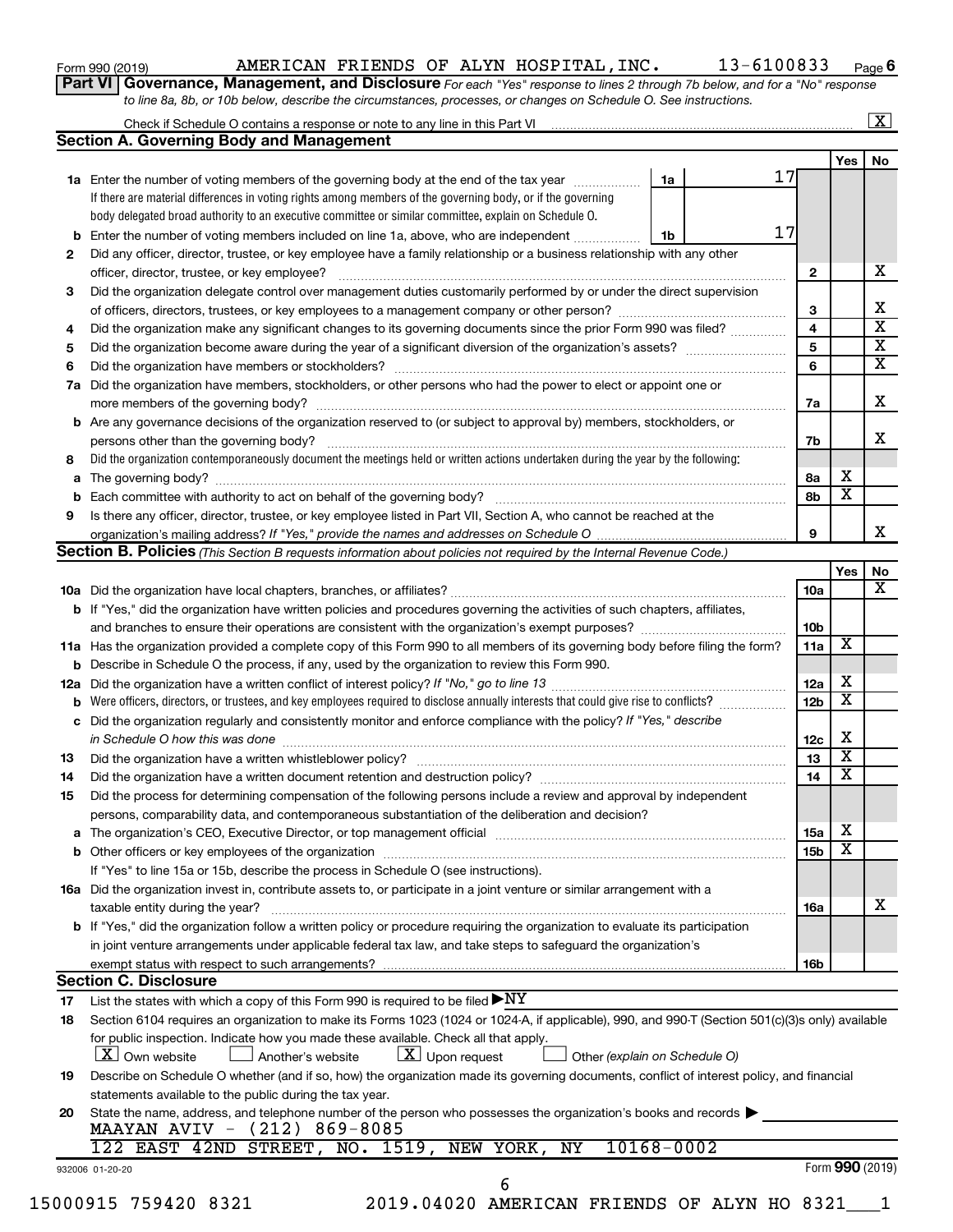$\Box$ 

| Part VII Compensation of Officers, Directors, Trustees, Key Employees, Highest Compensated |
|--------------------------------------------------------------------------------------------|
| <b>Employees, and Independent Contractors</b>                                              |

Check if Schedule O contains a response or note to any line in this Part VII

**Section A. Officers, Directors, Trustees, Key Employees, and Highest Compensated Employees**

**1a**  Complete this table for all persons required to be listed. Report compensation for the calendar year ending with or within the organization's tax year.  $\bullet$  List all of the organization's current officers, directors, trustees (whether individuals or organizations), regardless of amount of compensation.

Enter -0- in columns (D), (E), and (F) if no compensation was paid.

**•** List all of the organization's current key employees, if any. See instructions for definition of "key employee."

• List the organization's five *current* highest compensated employees (other than an officer, director, trustee, or key employee) who received reportable compensation (Box 5 of Form W-2 and/or Box 7 of Form 1099-MISC) of more than \$100,000 from the organization and any related organizations.

 $\bullet$  List all of the organization's former officers, key employees, and highest compensated employees who received more than \$100,000 of reportable compensation from the organization and any related organizations.

**•** List all of the organization's former directors or trustees that received, in the capacity as a former director or trustee of the organization, more than \$10,000 of reportable compensation from the organization and any related organizations.

See instructions for the order in which to list the persons above.

Check this box if neither the organization nor any related organization compensated any current officer, director, or trustee.  $\Box$ 

| (A)                            | (B)                      |                                |                                 | (C)         |              |                                   |        | (D)             | (E)             | (F)                         |
|--------------------------------|--------------------------|--------------------------------|---------------------------------|-------------|--------------|-----------------------------------|--------|-----------------|-----------------|-----------------------------|
| Name and title                 | Average                  |                                | (do not check more than one     |             | Position     |                                   |        | Reportable      | Reportable      | Estimated                   |
|                                | hours per                |                                | box, unless person is both an   |             |              |                                   |        | compensation    | compensation    | amount of                   |
|                                | week                     |                                | officer and a director/trustee) |             |              |                                   |        | from            | from related    | other                       |
|                                | (list any                |                                |                                 |             |              |                                   |        | the             | organizations   | compensation                |
|                                | hours for                |                                |                                 |             |              |                                   |        | organization    | (W-2/1099-MISC) | from the                    |
|                                | related<br>organizations |                                |                                 |             |              |                                   |        | (W-2/1099-MISC) |                 | organization<br>and related |
|                                | below                    |                                |                                 |             |              |                                   |        |                 |                 | organizations               |
|                                | line)                    | Individual trustee or director | nstitutional trustee            | Officer     | Key employee | Highest compensated<br>  employee | Former |                 |                 |                             |
| MINETTE BROWN<br>(1)           | 1.00                     |                                |                                 |             |              |                                   |        |                 |                 |                             |
| <b>CHAIR</b>                   |                          | $\mathbf X$                    |                                 | $\mathbf X$ |              |                                   |        | 0.              | $\mathbf 0$ .   | 0.                          |
| ISAAC SUTTON<br>(2)            | 1.00                     |                                |                                 |             |              |                                   |        |                 |                 |                             |
| PRESIDENT (THROUGH 12/2019)    |                          | $\mathbf X$                    |                                 | $\mathbf X$ |              |                                   |        | $\mathbf 0$ .   | $\mathbf 0$ .   | $\mathbf 0$ .               |
| (3)<br><b>JOANNE BLYE</b>      | 1.00                     |                                |                                 |             |              |                                   |        |                 |                 |                             |
| PRESIDENT                      |                          | X                              |                                 | X           |              |                                   |        | $\mathbf 0$ .   | 0.              | $\mathbf 0$ .               |
| ED JOYCE<br>(4)                | 1.00                     |                                |                                 |             |              |                                   |        |                 |                 |                             |
| VICE PRESIDENT                 |                          | $\mathbf X$                    |                                 | X           |              |                                   |        | $\mathbf 0$ .   | 0.              | $\boldsymbol{0}$ .          |
| (5)<br>DANIEL BLUMENTHAL       | 1.00                     |                                |                                 |             |              |                                   |        |                 |                 |                             |
| <b>SECRETARY</b>               |                          | $\mathbf X$                    |                                 | X           |              |                                   |        | $\mathbf 0$ .   | $\mathbf 0$ .   | $\mathbf 0$ .               |
| BRYAN GARTENBERG<br>(6)        | 1.00                     |                                |                                 |             |              |                                   |        |                 |                 |                             |
| <b>TREASURER</b>               |                          | $\mathbf X$                    |                                 | $\mathbf X$ |              |                                   |        | $\mathbf 0$ .   | 0.              | $\mathbf 0$ .               |
| (7)<br>CHARLES DIMSTON         | 1.00                     |                                |                                 |             |              |                                   |        |                 |                 |                             |
| <b>BOARD MEMBER</b>            |                          | X                              |                                 |             |              |                                   |        | $\mathbf 0$ .   | $\mathbf 0$ .   | $\mathbf 0$ .               |
| VICTOR GOLDSMITH<br>(8)        | 1.00                     |                                |                                 |             |              |                                   |        |                 |                 |                             |
| <b>BOARD MEMBER</b>            |                          | X                              |                                 |             |              |                                   |        | $\mathbf 0$ .   | $\mathbf 0$ .   | $\mathbf 0$ .               |
| HARVEY GRAD<br>(9)             | 1.00                     |                                |                                 |             |              |                                   |        |                 |                 |                             |
| <b>BOARD MEMBER</b>            |                          | $\mathbf X$                    |                                 |             |              |                                   |        | $\mathbf 0$ .   | $\mathbf 0$ .   | $\mathbf 0$ .               |
| (10) MADELEINE GROBLER         | 1.00                     |                                |                                 |             |              |                                   |        |                 |                 |                             |
| <b>BOARD MEMBER</b>            |                          | $\mathbf X$                    |                                 |             |              |                                   |        | $\mathbf 0$ .   | $\mathbf 0$ .   | 0.                          |
| (11) HARMAN GROSSMAN           | 1.00                     |                                |                                 |             |              |                                   |        |                 |                 |                             |
| <b>BOARD MEMBER</b>            |                          | X                              |                                 |             |              |                                   |        | $\mathbf 0$ .   | $\mathbf 0$ .   | $\mathbf 0$ .               |
| (12) GIORGIO KULP              | 1.00                     |                                |                                 |             |              |                                   |        |                 |                 |                             |
| BOARD MEMBER                   |                          | $\mathbf X$                    |                                 |             |              |                                   |        | $\mathbf 0$ .   | $\mathbf 0$ .   | $\mathbf 0$ .               |
| (13) WALLACE LEHMAN, M.D.      | 1.00                     |                                |                                 |             |              |                                   |        |                 |                 |                             |
| <b>BOARD MEMBER</b>            |                          | $\mathbf X$                    |                                 |             |              |                                   |        | $\mathbf 0$ .   | 0.              | $\mathbf 0$ .               |
| (14) PASTOR DR. PETER MARSHALL | 1.00                     |                                |                                 |             |              |                                   |        |                 |                 |                             |
| <b>BOARD MEMBER</b>            |                          | $\overline{\mathbf{X}}$        |                                 |             |              |                                   |        | 0.              | $\mathbf 0$ .   | $\mathbf 0$ .               |
| (15) ALAN ROSENZWEIG           | 1.00                     |                                |                                 |             |              |                                   |        |                 |                 |                             |
| <b>BOARD MEMBER</b>            |                          | X                              |                                 |             |              |                                   |        | $\mathbf 0$     | $\mathbf 0$     | $\mathbf 0$ .               |
| (16) STEWART SENTER            | 1.00                     |                                |                                 |             |              |                                   |        |                 |                 |                             |
| <b>BOARD MEMBER</b>            |                          | $\mathbf X$                    |                                 |             |              |                                   |        | $\mathbf{0}$ .  | $\mathbf 0$ .   | $0$ .                       |
| (17) HOWARD WEBER              | 1.00                     |                                |                                 |             |              |                                   |        |                 |                 |                             |
| <b>BOARD MEMBER</b>            |                          | $\mathbf X$                    |                                 |             |              |                                   |        | 0.              | $\mathbf 0$ .   | 0.                          |
| 932007 01-20-20                |                          |                                |                                 |             |              |                                   |        |                 |                 | Form 990 (2019)             |

7

932007 01-20-20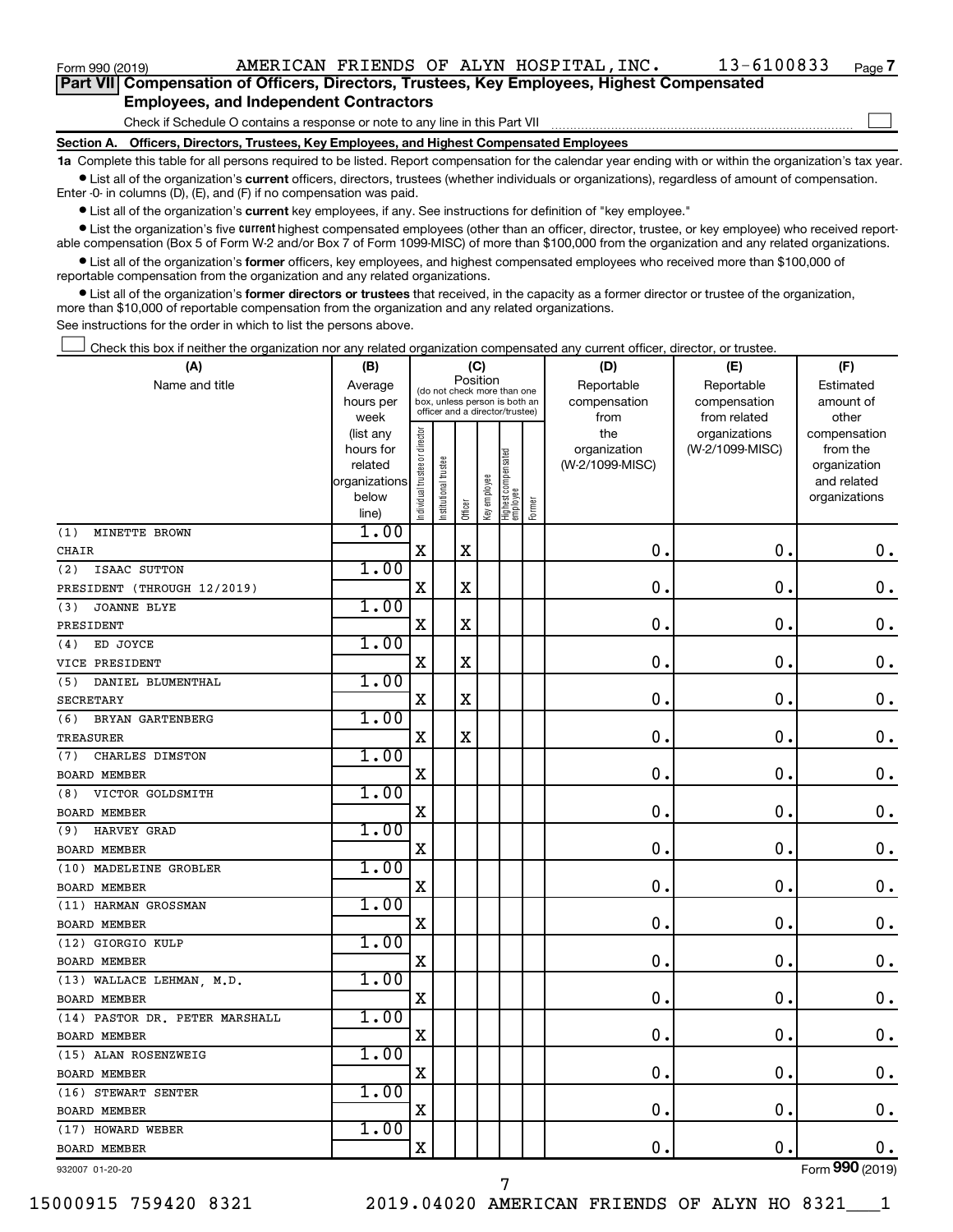|                 | Form 990 (2019)                                                                                                                      |                        |                                |                       |          |              |                                  |        | AMERICAN FRIENDS OF ALYN HOSPITAL, INC. | 13-6100833      |                             |              |                          | Page 8           |
|-----------------|--------------------------------------------------------------------------------------------------------------------------------------|------------------------|--------------------------------|-----------------------|----------|--------------|----------------------------------|--------|-----------------------------------------|-----------------|-----------------------------|--------------|--------------------------|------------------|
| <b>Part VII</b> | Section A. Officers, Directors, Trustees, Key Employees, and Highest Compensated Employees (continued)                               |                        |                                |                       |          |              |                                  |        |                                         |                 |                             |              |                          |                  |
|                 | (A)                                                                                                                                  | (B)                    |                                |                       |          | (C)          |                                  |        | (D)                                     | (E)             |                             |              | (F)                      |                  |
|                 | Name and title                                                                                                                       | Average                |                                |                       | Position |              | (do not check more than one      |        | Reportable                              | Reportable      |                             |              | Estimated                |                  |
|                 |                                                                                                                                      | hours per              |                                |                       |          |              | box, unless person is both an    |        | compensation                            | compensation    |                             |              | amount of                |                  |
|                 |                                                                                                                                      | week                   |                                |                       |          |              | officer and a director/trustee)  |        | from                                    | from related    |                             |              | other                    |                  |
|                 |                                                                                                                                      | (list any<br>hours for |                                |                       |          |              |                                  |        | the                                     | organizations   |                             |              | compensation             |                  |
|                 |                                                                                                                                      | related                |                                |                       |          |              |                                  |        | organization<br>(W-2/1099-MISC)         | (W-2/1099-MISC) |                             |              | from the<br>organization |                  |
|                 |                                                                                                                                      | organizations          |                                |                       |          |              |                                  |        |                                         |                 |                             |              | and related              |                  |
|                 |                                                                                                                                      | below                  | Individual trustee or director | Institutional trustee |          | Key employee |                                  |        |                                         |                 |                             |              | organizations            |                  |
|                 |                                                                                                                                      | line)                  |                                |                       | Officer  |              | Highest compensated<br> employee | Former |                                         |                 |                             |              |                          |                  |
|                 | (18) MAAYAN AVIV                                                                                                                     | 40.00                  |                                |                       |          |              |                                  |        |                                         |                 |                             |              |                          |                  |
|                 | EXECUTIVE DIRECTOR                                                                                                                   |                        |                                |                       | X        |              |                                  |        | 149,060.                                |                 | 0.                          |              |                          | 22,492.          |
|                 | (19) CATHY LANYARD                                                                                                                   | 40.00                  |                                |                       |          |              |                                  |        |                                         |                 |                             |              |                          |                  |
|                 | FORMER EXECUTIVE DIRECTOR                                                                                                            |                        |                                |                       |          |              |                                  | X      | 203,009.                                |                 | 0.                          |              |                          | 0.               |
|                 |                                                                                                                                      |                        |                                |                       |          |              |                                  |        |                                         |                 |                             |              |                          |                  |
|                 |                                                                                                                                      |                        |                                |                       |          |              |                                  |        |                                         |                 |                             |              |                          |                  |
|                 |                                                                                                                                      |                        |                                |                       |          |              |                                  |        |                                         |                 |                             |              |                          |                  |
|                 |                                                                                                                                      |                        |                                |                       |          |              |                                  |        |                                         |                 |                             |              |                          |                  |
|                 |                                                                                                                                      |                        |                                |                       |          |              |                                  |        |                                         |                 |                             |              |                          |                  |
|                 |                                                                                                                                      |                        |                                |                       |          |              |                                  |        |                                         |                 |                             |              |                          |                  |
|                 |                                                                                                                                      |                        |                                |                       |          |              |                                  |        |                                         |                 |                             |              |                          |                  |
|                 |                                                                                                                                      |                        |                                |                       |          |              |                                  |        |                                         |                 |                             |              |                          |                  |
|                 |                                                                                                                                      |                        |                                |                       |          |              |                                  |        |                                         |                 |                             |              |                          |                  |
|                 |                                                                                                                                      |                        |                                |                       |          |              |                                  |        |                                         |                 |                             |              |                          |                  |
|                 |                                                                                                                                      |                        |                                |                       |          |              |                                  |        |                                         |                 |                             |              |                          |                  |
|                 |                                                                                                                                      |                        |                                |                       |          |              |                                  |        |                                         |                 |                             |              |                          |                  |
|                 |                                                                                                                                      |                        |                                |                       |          |              |                                  |        |                                         |                 |                             |              |                          |                  |
|                 |                                                                                                                                      |                        |                                |                       |          |              |                                  |        |                                         |                 |                             |              |                          |                  |
|                 |                                                                                                                                      |                        |                                |                       |          |              |                                  |        | 352,069.                                |                 | $\overline{0}$ .            |              |                          | 22,492.          |
|                 |                                                                                                                                      |                        |                                |                       |          |              |                                  |        | О.                                      |                 | $\overline{\mathfrak{o}}$ . |              |                          | $\overline{0}$ . |
|                 |                                                                                                                                      |                        |                                |                       |          |              |                                  |        | 352,069.                                |                 | σ.                          |              |                          | 22,492.          |
| 2               | Total number of individuals (including but not limited to those listed above) who received more than \$100,000 of reportable         |                        |                                |                       |          |              |                                  |        |                                         |                 |                             |              |                          |                  |
|                 | compensation from the organization $\blacktriangleright$                                                                             |                        |                                |                       |          |              |                                  |        |                                         |                 |                             |              |                          | 2                |
|                 |                                                                                                                                      |                        |                                |                       |          |              |                                  |        |                                         |                 |                             |              | Yes                      | No               |
| 3               | Did the organization list any former officer, director, trustee, key employee, or highest compensated employee on                    |                        |                                |                       |          |              |                                  |        |                                         |                 |                             |              |                          |                  |
|                 |                                                                                                                                      |                        |                                |                       |          |              |                                  |        |                                         |                 |                             | З            | х                        |                  |
|                 | For any individual listed on line 1a, is the sum of reportable compensation and other compensation from the organization             |                        |                                |                       |          |              |                                  |        |                                         |                 |                             |              |                          |                  |
|                 | and related organizations greater than \$150,000? If "Yes," complete Schedule J for such individual                                  |                        |                                |                       |          |              |                                  |        |                                         |                 |                             | 4            | х                        |                  |
| 5               | Did any person listed on line 1a receive or accrue compensation from any unrelated organization or individual for services           |                        |                                |                       |          |              |                                  |        |                                         |                 |                             |              |                          |                  |
|                 | rendered to the organization? If "Yes," complete Schedule J for such person                                                          |                        |                                |                       |          |              |                                  |        |                                         |                 |                             | 5            |                          | x                |
|                 | <b>Section B. Independent Contractors</b>                                                                                            |                        |                                |                       |          |              |                                  |        |                                         |                 |                             |              |                          |                  |
| 1.              | Complete this table for your five highest compensated independent contractors that received more than \$100,000 of compensation from |                        |                                |                       |          |              |                                  |        |                                         |                 |                             |              |                          |                  |
|                 | the organization. Report compensation for the calendar year ending with or within the organization's tax year.                       |                        |                                |                       |          |              |                                  |        |                                         |                 |                             |              |                          |                  |
|                 | (A)                                                                                                                                  |                        |                                |                       |          |              |                                  |        | (B)                                     |                 |                             | (C)          |                          |                  |
|                 | Name and business address                                                                                                            |                        |                                | <b>NONE</b>           |          |              |                                  |        | Description of services                 |                 |                             | Compensation |                          |                  |
|                 |                                                                                                                                      |                        |                                |                       |          |              |                                  |        |                                         |                 |                             |              |                          |                  |
|                 |                                                                                                                                      |                        |                                |                       |          |              |                                  |        |                                         |                 |                             |              |                          |                  |
|                 |                                                                                                                                      |                        |                                |                       |          |              |                                  |        |                                         |                 |                             |              |                          |                  |
|                 |                                                                                                                                      |                        |                                |                       |          |              |                                  |        |                                         |                 |                             |              |                          |                  |
|                 |                                                                                                                                      |                        |                                |                       |          |              |                                  |        |                                         |                 |                             |              |                          |                  |
|                 |                                                                                                                                      |                        |                                |                       |          |              |                                  |        |                                         |                 |                             |              |                          |                  |
|                 |                                                                                                                                      |                        |                                |                       |          |              |                                  |        |                                         |                 |                             |              |                          |                  |
|                 |                                                                                                                                      |                        |                                |                       |          |              |                                  |        |                                         |                 |                             |              |                          |                  |
|                 |                                                                                                                                      |                        |                                |                       |          |              |                                  |        |                                         |                 |                             |              |                          |                  |
|                 |                                                                                                                                      |                        |                                |                       |          |              |                                  |        |                                         |                 |                             |              |                          |                  |
| 2               | Total number of independent contractors (including but not limited to those listed above) who received more than                     |                        |                                |                       |          |              | 0                                |        |                                         |                 |                             |              |                          |                  |
|                 | \$100,000 of compensation from the organization                                                                                      |                        |                                |                       |          |              |                                  |        |                                         |                 |                             |              |                          |                  |
|                 |                                                                                                                                      |                        |                                |                       |          |              |                                  |        |                                         |                 |                             |              |                          | Form 990 (2019)  |

932008 01-20-20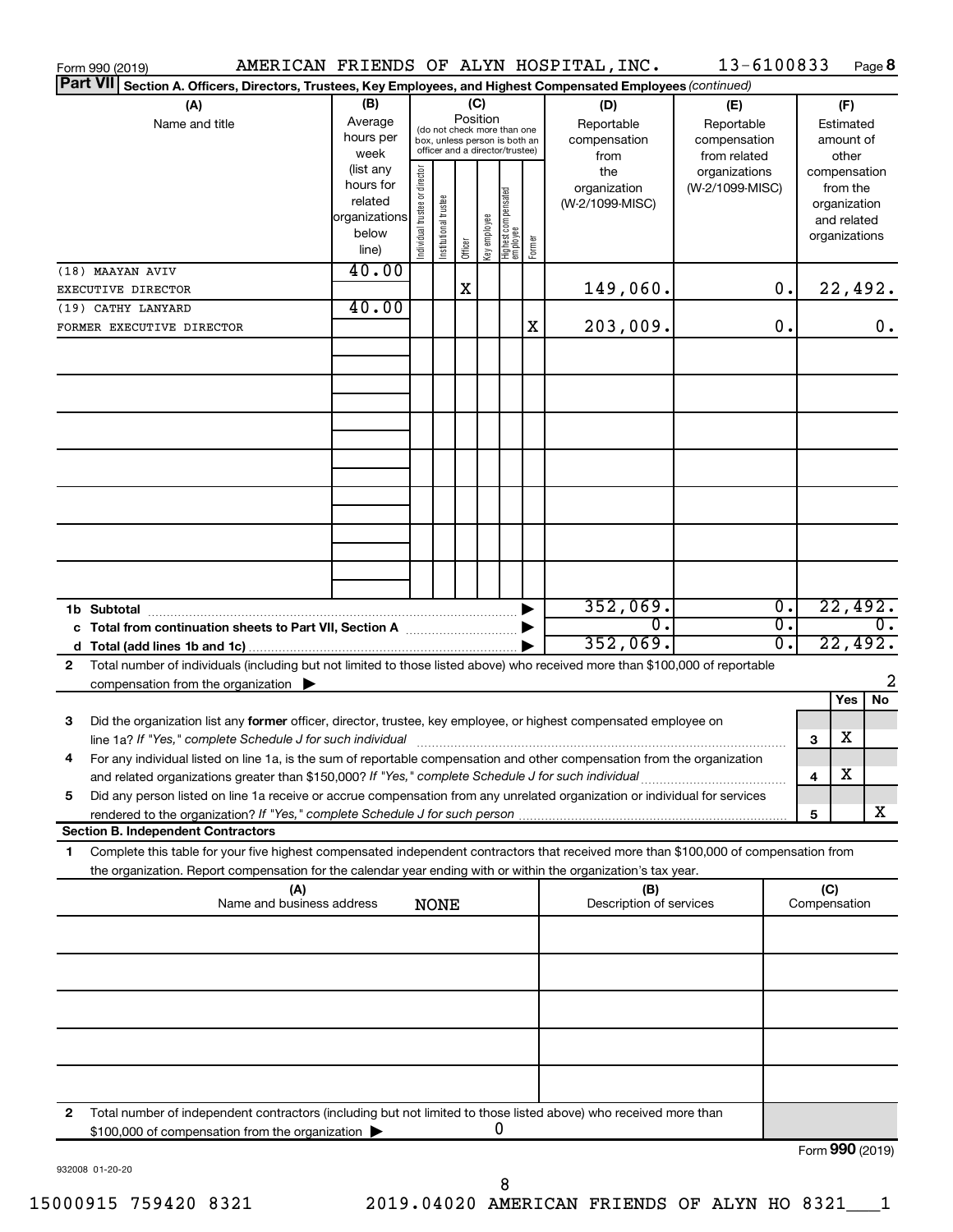|                                                           |      |    | AMERICAN FRIENDS OF ALYN HOSPITAL, INC.<br>Form 990 (2019)                        |                      |               |                                   | 13-6100833 | Page 9                               |
|-----------------------------------------------------------|------|----|-----------------------------------------------------------------------------------|----------------------|---------------|-----------------------------------|------------|--------------------------------------|
| <b>Part VIII</b>                                          |      |    | <b>Statement of Revenue</b>                                                       |                      |               |                                   |            |                                      |
|                                                           |      |    |                                                                                   |                      |               |                                   |            | (D)                                  |
|                                                           |      |    |                                                                                   |                      | Total revenue | Related or exempt                 | Unrelated  | Revenue excluded                     |
|                                                           |      |    |                                                                                   |                      |               | function revenue business revenue |            | from tax under<br>sections 512 - 514 |
|                                                           |      |    | 1a                                                                                |                      |               |                                   |            |                                      |
| Contributions, Gifts, Grants<br>and Other Similar Amounts |      |    | 1 a Federated campaigns<br>1 <sub>b</sub><br><b>b</b> Membership dues             |                      |               |                                   |            |                                      |
|                                                           |      |    | 1 <sub>c</sub><br>c Fundraising events                                            |                      |               |                                   |            |                                      |
|                                                           |      |    | 1 <sub>d</sub><br>d Related organizations                                         |                      |               |                                   |            |                                      |
|                                                           |      |    | e Government grants (contributions)<br>1e                                         |                      |               |                                   |            |                                      |
|                                                           |      |    | f All other contributions, gifts, grants, and                                     |                      |               |                                   |            |                                      |
|                                                           |      |    | similar amounts not included above<br>1f                                          | 2,960,614.           |               |                                   |            |                                      |
|                                                           |      |    | 1g   \$<br>g Noncash contributions included in lines 1a-1f                        |                      |               |                                   |            |                                      |
|                                                           |      |    |                                                                                   |                      | 2,960,614.    |                                   |            |                                      |
|                                                           |      |    |                                                                                   | <b>Business Code</b> |               |                                   |            |                                      |
|                                                           |      | 2a |                                                                                   |                      |               |                                   |            |                                      |
| Program Service<br>Revenue                                |      | b  | <u> 1980 - Johann Barbara, martxa alemaniar arg</u>                               |                      |               |                                   |            |                                      |
|                                                           |      | c  |                                                                                   |                      |               |                                   |            |                                      |
|                                                           |      | d  | the control of the control of the control of the control of the control of        |                      |               |                                   |            |                                      |
|                                                           |      | e  |                                                                                   |                      |               |                                   |            |                                      |
|                                                           |      | f  |                                                                                   |                      |               |                                   |            |                                      |
|                                                           |      | a  |                                                                                   |                      |               |                                   |            |                                      |
|                                                           | 3    |    | Investment income (including dividends, interest, and                             |                      |               |                                   |            |                                      |
|                                                           |      |    |                                                                                   |                      | 143,649.      |                                   |            | 143,649.                             |
|                                                           | 4    |    | Income from investment of tax-exempt bond proceeds                                |                      |               |                                   |            |                                      |
|                                                           | 5    |    | $(i)$ Real                                                                        |                      |               |                                   |            |                                      |
|                                                           |      |    |                                                                                   | (ii) Personal        |               |                                   |            |                                      |
|                                                           |      |    | <b>6 a</b> Gross rents<br>6a                                                      |                      |               |                                   |            |                                      |
|                                                           |      |    | 6b<br><b>b</b> Less: rental expenses $\ldots$<br>Rental income or (loss)<br>6c    |                      |               |                                   |            |                                      |
|                                                           |      | С  | d Net rental income or (loss)                                                     |                      |               |                                   |            |                                      |
|                                                           |      |    | (i) Securities<br>7 a Gross amount from sales of                                  | (ii) Other           |               |                                   |            |                                      |
|                                                           |      |    | $7a \begin{pmatrix} 1 \\ 207 \\ 190 \end{pmatrix}$<br>assets other than inventory |                      |               |                                   |            |                                      |
|                                                           |      |    | <b>b</b> Less: cost or other basis                                                |                      |               |                                   |            |                                      |
|                                                           |      |    | $7b$ 1, 175, 991.<br>and sales expenses                                           |                      |               |                                   |            |                                      |
| evenue                                                    |      |    | 7c <br>31,199.<br>c Gain or (loss)                                                |                      |               |                                   |            |                                      |
|                                                           |      |    |                                                                                   |                      | 31,199.       |                                   |            | 31, 199.                             |
| Other R                                                   |      |    | 8 a Gross income from fundraising events (not                                     |                      |               |                                   |            |                                      |
|                                                           |      |    | including \$                                                                      |                      |               |                                   |            |                                      |
|                                                           |      |    | contributions reported on line 1c). See                                           |                      |               |                                   |            |                                      |
|                                                           |      |    |                                                                                   |                      |               |                                   |            |                                      |
|                                                           |      |    | 8 <sub>b</sub>                                                                    |                      |               |                                   |            |                                      |
|                                                           |      |    | c Net income or (loss) from fundraising events                                    |                      |               |                                   |            |                                      |
|                                                           |      |    | 9 a Gross income from gaming activities. See                                      |                      |               |                                   |            |                                      |
|                                                           |      |    | 9a                                                                                |                      |               |                                   |            |                                      |
|                                                           |      |    | 9 <sub>b</sub>                                                                    |                      |               |                                   |            |                                      |
|                                                           |      |    | c Net income or (loss) from gaming activities                                     | ▶                    |               |                                   |            |                                      |
|                                                           |      |    | 10 a Gross sales of inventory, less returns                                       |                      |               |                                   |            |                                      |
|                                                           |      |    |                                                                                   |                      |               |                                   |            |                                      |
|                                                           |      |    | 10 <sub>b</sub><br><b>b</b> Less: cost of goods sold                              |                      |               |                                   |            |                                      |
|                                                           |      |    | c Net income or (loss) from sales of inventory                                    |                      |               |                                   |            |                                      |
|                                                           |      |    |                                                                                   | <b>Business Code</b> |               |                                   |            |                                      |
| Miscellaneous<br>Revenue                                  | 11 a |    |                                                                                   |                      |               |                                   |            |                                      |
|                                                           |      | b  |                                                                                   |                      |               |                                   |            |                                      |
|                                                           |      | c  |                                                                                   |                      |               |                                   |            |                                      |
|                                                           |      |    |                                                                                   | ▶                    |               |                                   |            |                                      |
|                                                           | 12   |    |                                                                                   |                      | 3, 135, 462.  | 0                                 | 0.         | 174,848.                             |
| 932009 01-20-20                                           |      |    |                                                                                   |                      |               |                                   |            | Form 990 (2019)                      |

932009 01-20-20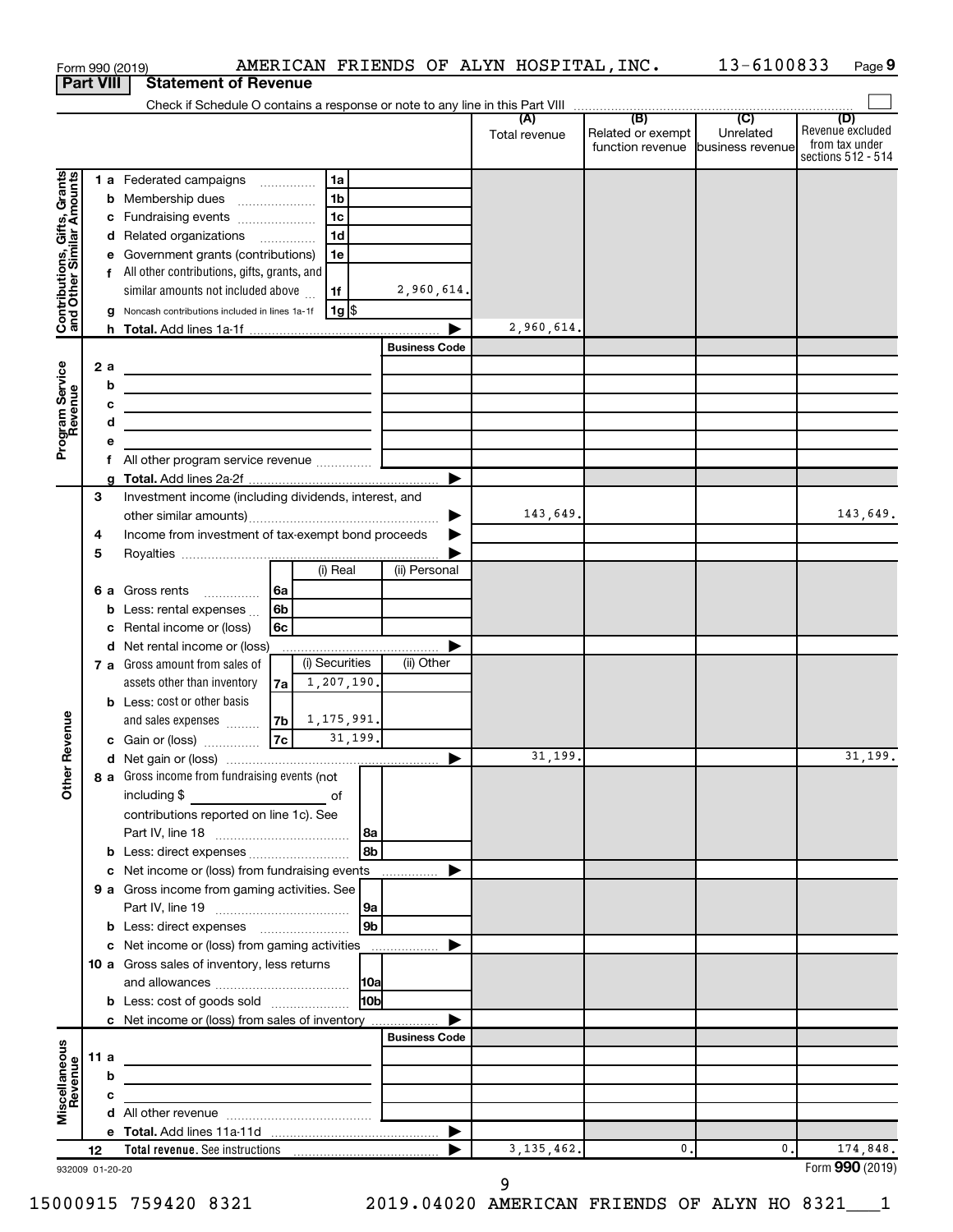#### Form 990 (2019) AMERICAN FRIENDS OF ALYN HOSPITAL,INC. 13-6100833 Page **Part IX Statement of Functional Expenses**

|              | Section 501(c)(3) and 501(c)(4) organizations must complete all columns. All other organizations must complete column (A).                                                                                 |                       |                                    |                                           |                                |
|--------------|------------------------------------------------------------------------------------------------------------------------------------------------------------------------------------------------------------|-----------------------|------------------------------------|-------------------------------------------|--------------------------------|
|              | Check if Schedule O contains a response or note to any line in this Part IX                                                                                                                                |                       |                                    |                                           |                                |
|              | Do not include amounts reported on lines 6b,<br>7b, 8b, 9b, and 10b of Part VIII.                                                                                                                          | (A)<br>Total expenses | (B)<br>Program service<br>expenses | (C)<br>Management and<br>general expenses | (D)<br>Fundraising<br>expenses |
| 1.           | Grants and other assistance to domestic organizations                                                                                                                                                      |                       |                                    |                                           |                                |
|              | and domestic governments. See Part IV, line 21                                                                                                                                                             |                       |                                    |                                           |                                |
| $\mathbf{2}$ | Grants and other assistance to domestic                                                                                                                                                                    |                       |                                    |                                           |                                |
|              | individuals. See Part IV, line 22                                                                                                                                                                          |                       |                                    |                                           |                                |
| 3            | Grants and other assistance to foreign                                                                                                                                                                     |                       |                                    |                                           |                                |
|              | organizations, foreign governments, and foreign                                                                                                                                                            |                       |                                    |                                           |                                |
|              | individuals. See Part IV, lines 15 and 16                                                                                                                                                                  | 2, 218, 104.          | 2, 218, 104.                       |                                           |                                |
| 4            | Benefits paid to or for members                                                                                                                                                                            |                       |                                    |                                           |                                |
| 5            | Compensation of current officers, directors,                                                                                                                                                               |                       |                                    |                                           |                                |
|              | trustees, and key employees                                                                                                                                                                                | 171,552.              | 42,888.                            | 85,776.                                   | 42,888.                        |
| 6            | Compensation not included above to disqualified                                                                                                                                                            |                       |                                    |                                           |                                |
|              | persons (as defined under section 4958(f)(1)) and                                                                                                                                                          |                       |                                    |                                           |                                |
|              | persons described in section 4958(c)(3)(B)                                                                                                                                                                 |                       |                                    |                                           |                                |
| 7            | Other salaries and wages                                                                                                                                                                                   | 101,425.              | 39,934.                            | 31, 275.                                  | 30, 216.                       |
| 8            | Pension plan accruals and contributions (include                                                                                                                                                           |                       |                                    |                                           |                                |
|              | section 401(k) and 403(b) employer contributions)                                                                                                                                                          |                       |                                    |                                           |                                |
| 9            |                                                                                                                                                                                                            | 6,665.                | 3,363.                             | 1,070.                                    | 2,232.                         |
| 10           |                                                                                                                                                                                                            | 29,963.               | 9,235.                             | 12,656.                                   | 8,072.                         |
| 11           | Fees for services (nonemployees):                                                                                                                                                                          |                       |                                    |                                           |                                |
|              |                                                                                                                                                                                                            |                       |                                    |                                           |                                |
| b            |                                                                                                                                                                                                            |                       |                                    |                                           |                                |
|              |                                                                                                                                                                                                            | 51,405.               |                                    | 51,405.                                   |                                |
|              |                                                                                                                                                                                                            |                       |                                    |                                           |                                |
| е            | Professional fundraising services. See Part IV, line 17                                                                                                                                                    |                       |                                    |                                           |                                |
| f            | Investment management fees                                                                                                                                                                                 | 29,651.               |                                    | 29,651.                                   |                                |
|              | g Other. (If line 11g amount exceeds 10% of line 25,                                                                                                                                                       |                       |                                    |                                           |                                |
|              | column (A) amount, list line 11g expenses on Sch O.)                                                                                                                                                       |                       |                                    |                                           |                                |
| 12           |                                                                                                                                                                                                            | 64,596.               | 55,705.                            |                                           | 8,891.                         |
| 13           |                                                                                                                                                                                                            | 107, 111.             | 31,998.                            | 47,244.                                   | 27,869.                        |
| 14           |                                                                                                                                                                                                            | 28, 145.              |                                    | 26, 735.                                  | 1,410.                         |
| 15           |                                                                                                                                                                                                            |                       |                                    |                                           |                                |
| 16           |                                                                                                                                                                                                            | 82,972.               | 25,721.                            | 34,849.                                   | 22,402.                        |
| 17           |                                                                                                                                                                                                            | 361.                  |                                    | 361.                                      |                                |
| 18           | Payments of travel or entertainment expenses                                                                                                                                                               |                       |                                    |                                           |                                |
|              | for any federal, state, or local public officials                                                                                                                                                          |                       |                                    |                                           |                                |
| 19           | Conferences, conventions, and meetings                                                                                                                                                                     |                       |                                    |                                           |                                |
| 20           | Interest                                                                                                                                                                                                   |                       |                                    |                                           |                                |
| 21           |                                                                                                                                                                                                            |                       |                                    |                                           |                                |
| 22           | Depreciation, depletion, and amortization                                                                                                                                                                  | 1,501.                | 465.                               | 631.                                      | 405.                           |
| 23           | Insurance                                                                                                                                                                                                  | 17,188.               |                                    | 17,188.                                   |                                |
| 24           | Other expenses. Itemize expenses not covered<br>above (List miscellaneous expenses on line 24e. If<br>line 24e amount exceeds 10% of line 25, column (A)<br>amount, list line 24e expenses on Schedule O.) |                       |                                    |                                           |                                |
|              | a EVENT EXPENSES                                                                                                                                                                                           | 22,515.               | 5,629.                             |                                           | 16,886.                        |
| b            | ON LINE FUNDRAISING FEE                                                                                                                                                                                    | 6,195.                |                                    |                                           | 6,195.                         |
| c            | <b>MISCELLANEOUS</b>                                                                                                                                                                                       | 4,140.                |                                    | 4,140.                                    |                                |
| d            |                                                                                                                                                                                                            |                       |                                    |                                           |                                |
|              | e All other expenses                                                                                                                                                                                       |                       |                                    |                                           |                                |
| 25           | Total functional expenses. Add lines 1 through 24e                                                                                                                                                         | 2,943,489.            | 2,433,042.                         | 342,981.                                  | 167,466.                       |
| 26           | <b>Joint costs.</b> Complete this line only if the organization                                                                                                                                            |                       |                                    |                                           |                                |
|              | reported in column (B) joint costs from a combined                                                                                                                                                         |                       |                                    |                                           |                                |
|              | educational campaign and fundraising solicitation.                                                                                                                                                         |                       |                                    |                                           |                                |
|              | Check here $\blacktriangleright$<br>if following SOP 98-2 (ASC 958-720)                                                                                                                                    |                       |                                    |                                           |                                |

932010 01-20-20

Form (2019) **990**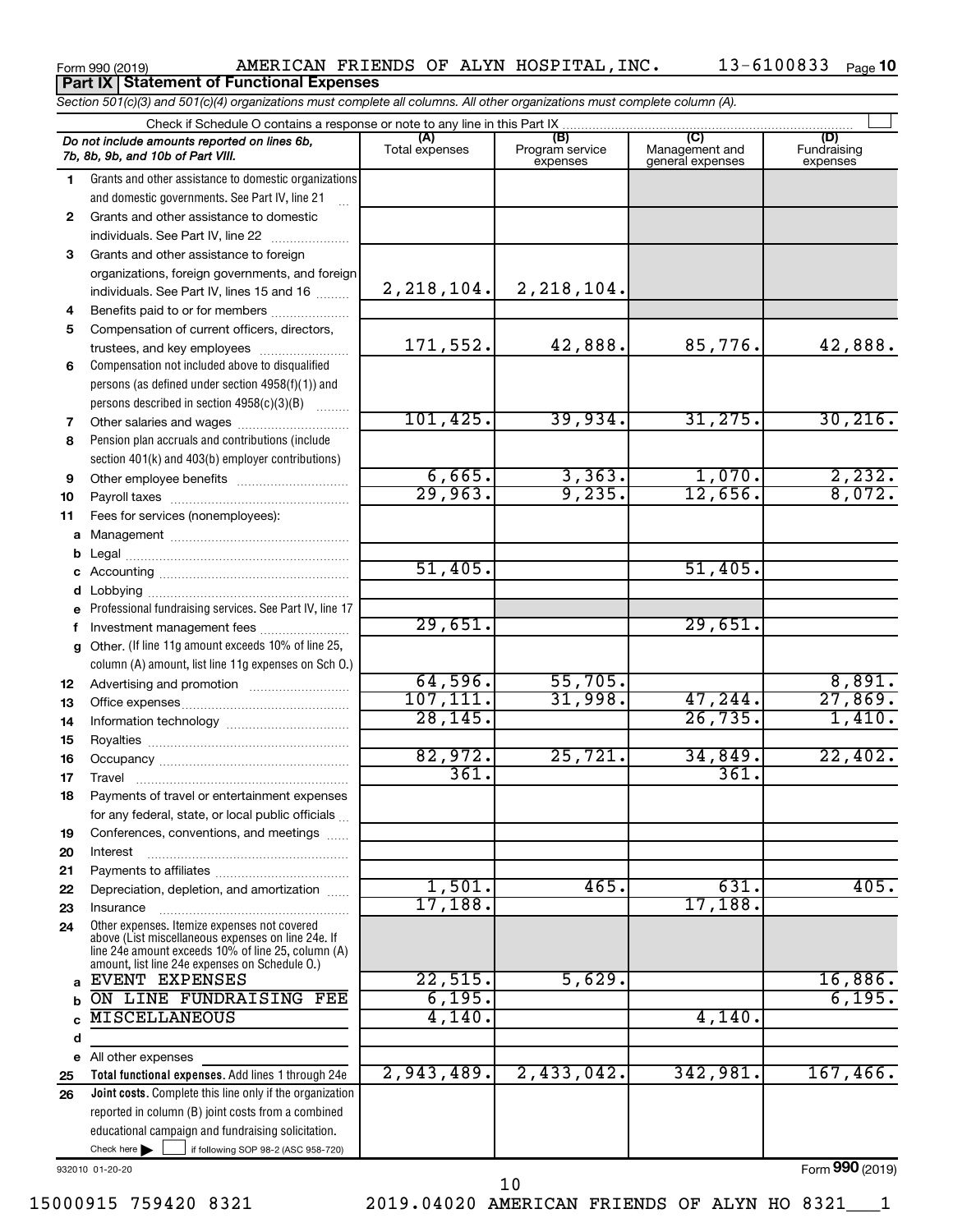**1 2** Savings and temporary cash investments ~~~~~~~~~~~~~~~~~~ Cash - non-interest-bearing ~~~~~~~~~~~~~~~~~~~~~~~~~ Pledges and grants receivable, net

Check if Schedule O contains a response or note to any line in this Part X

| 3   |                                                                                                                 |          | 63,032.    | 3               | 108,842.   |
|-----|-----------------------------------------------------------------------------------------------------------------|----------|------------|-----------------|------------|
| 4   |                                                                                                                 |          |            | 4               |            |
| 5   | Loans and other receivables from any current or former officer, director,                                       |          |            |                 |            |
|     | trustee, key employee, creator or founder, substantial contributor, or 35%                                      |          |            |                 |            |
|     | controlled entity or family member of any of these persons                                                      |          |            | 5               |            |
| 6   | Loans and other receivables from other disqualified persons (as defined                                         |          |            |                 |            |
|     | under section $4958(f)(1)$ , and persons described in section $4958(c)(3)(B)$                                   |          |            | 6               |            |
| 7   |                                                                                                                 |          |            | 7               |            |
| 8   |                                                                                                                 |          |            | 8               |            |
| 9   | Prepaid expenses and deferred charges [11] [11] Prepaid expenses and deferred charges [11] [11] Arman materials |          | 10, 332.   | 9               | 28,819.    |
| 10a | Land, buildings, and equipment: cost or other                                                                   |          |            |                 |            |
|     | basis. Complete Part VI of Schedule D  10a                                                                      | 29, 712. |            |                 |            |
|     |                                                                                                                 | 16, 546. | 885.       | 10 <sub>c</sub> | 13, 166.   |
| 11  |                                                                                                                 |          | 4,385,932. | 11              | 4,900,272. |
| 12  |                                                                                                                 |          |            | 12              |            |
| 13  |                                                                                                                 |          |            | 13              |            |
| 14  |                                                                                                                 |          |            | 14              |            |
| 15  |                                                                                                                 |          | 745,501.   | 15              | 808, 819.  |
| 16  |                                                                                                                 |          | 5,348,129. | 16              | 6,033,880. |
| 17  |                                                                                                                 |          | 678,695.   | 17              | 428,726.   |
| 18  |                                                                                                                 |          |            | 18              |            |
| 19  |                                                                                                                 |          |            | 19              |            |
| 20  |                                                                                                                 |          |            | 20              |            |
| 21  | Escrow or custodial account liability. Complete Part IV of Schedule D                                           | .        |            | 21              |            |

|                             | 19 | Deferred revenue                                                                   |              | 19 |                               |
|-----------------------------|----|------------------------------------------------------------------------------------|--------------|----|-------------------------------|
|                             | 20 | Tax-exempt bond liabilities                                                        |              | 20 |                               |
|                             | 21 | Escrow or custodial account liability. Complete Part IV of Schedule D              |              | 21 |                               |
|                             | 22 | Loans and other payables to any current or former officer, director,               |              |    |                               |
|                             |    | trustee, key employee, creator or founder, substantial contributor, or 35%         |              |    |                               |
| Liabilities                 |    | controlled entity or family member of any of these persons                         |              | 22 |                               |
|                             | 23 | Secured mortgages and notes payable to unrelated third parties                     |              | 23 |                               |
|                             | 24 | Unsecured notes and loans payable to unrelated third parties <i>manumumum</i>      |              | 24 |                               |
|                             | 25 | Other liabilities (including federal income tax, payables to related third         |              |    |                               |
|                             |    | parties, and other liabilities not included on lines 17-24). Complete Part X       |              |    |                               |
|                             |    | of Schedule D                                                                      |              | 25 |                               |
|                             | 26 |                                                                                    | 678,695.     | 26 | 428, 726.                     |
|                             |    | Organizations that follow FASB ASC 958, check here $\blacktriangleright \boxed{X}$ |              |    |                               |
|                             |    | and complete lines 27, 28, 32, and 33.                                             |              |    |                               |
|                             |    |                                                                                    |              |    |                               |
|                             | 27 |                                                                                    | $-896, 836.$ | 27 | $-74,706.$                    |
|                             | 28 |                                                                                    | 5,566,270.   | 28 | 5,679,860.                    |
|                             |    | Organizations that do not follow FASB ASC 958, check here ▶ □                      |              |    |                               |
|                             |    | and complete lines 29 through 33.                                                  |              |    |                               |
|                             | 29 |                                                                                    |              | 29 |                               |
|                             | 30 | Paid-in or capital surplus, or land, building, or equipment fund                   |              | 30 |                               |
|                             | 31 | Retained earnings, endowment, accumulated income, or other funds                   |              | 31 |                               |
| Net Assets or Fund Balances | 32 |                                                                                    | 4,669,434.   | 32 | 5,605,154.                    |
|                             | 33 |                                                                                    | 5,348,129.   | 33 | 6,033,880.<br>Form 990 (2019) |

# Form 990 (2019) Page AMERICAN FRIENDS OF ALYN HOSPITAL,INC. 13-6100833

13-6100833 Page 11

 $\perp$ 

63,032. 108,842.

**(A) (B)**

Beginning of year  $\begin{array}{|c|c|c|c|c|}\n\hline\n\end{array}$  End of year

**1 2**

 $142,447.$  173,962.

**Part X** | Balance Sheet

**Assets**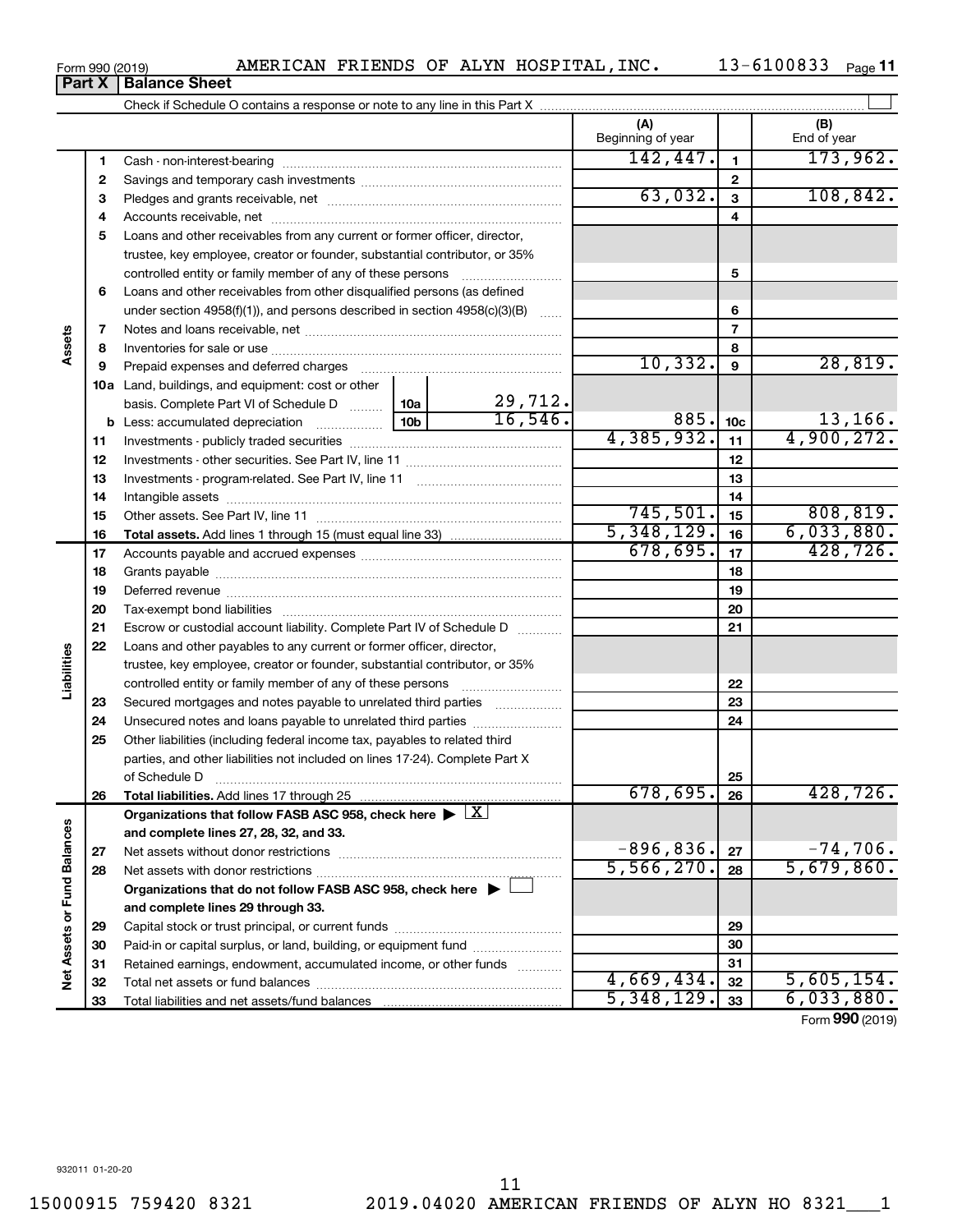|    | AMERICAN FRIENDS OF ALYN HOSPITAL, INC.<br>Form 990 (2019)                                                                      |                         | 13-6100833     |            | Page 12            |
|----|---------------------------------------------------------------------------------------------------------------------------------|-------------------------|----------------|------------|--------------------|
|    | Part XI   Reconciliation of Net Assets                                                                                          |                         |                |            |                    |
|    |                                                                                                                                 |                         |                |            | $\boxed{\text{X}}$ |
|    |                                                                                                                                 |                         |                |            |                    |
| 1  |                                                                                                                                 | $\mathbf{1}$            | 3, 135, 462.   |            |                    |
| 2  |                                                                                                                                 | $\mathbf{2}$            | 2,943,489.     |            |                    |
| З  | Revenue less expenses. Subtract line 2 from line 1                                                                              | 3                       |                |            | 191,973.           |
| 4  |                                                                                                                                 | $\overline{\mathbf{4}}$ | 4,669,434.     |            |                    |
| 5  |                                                                                                                                 | 5                       |                |            | 680, 429.          |
| 6  |                                                                                                                                 | 6                       |                |            |                    |
| 7  | Investment expenses www.communication.com/www.communication.com/www.communication.com/www.com                                   | $\overline{7}$          |                |            |                    |
| 8  | Prior period adjustments www.communication.communication.com/news/communication.com/news/communication.com/new                  | 8                       |                |            |                    |
| 9  |                                                                                                                                 | 9                       |                |            | 63,318.            |
| 10 | Net assets or fund balances at end of year. Combine lines 3 through 9 (must equal Part X, line 32,                              |                         |                |            |                    |
|    |                                                                                                                                 | 10                      | 5,605,154.     |            |                    |
|    | Part XII Financial Statements and Reporting                                                                                     |                         |                |            |                    |
|    |                                                                                                                                 |                         |                |            |                    |
|    |                                                                                                                                 |                         |                | <b>Yes</b> | <b>No</b>          |
| 1  | Accounting method used to prepare the Form 990: $\Box$ Cash $\Box X$ Accrual<br><b>Other</b>                                    |                         |                |            |                    |
|    | If the organization changed its method of accounting from a prior year or checked "Other," explain in Schedule O.               |                         |                |            |                    |
|    |                                                                                                                                 |                         | 2a             |            | x                  |
|    | If "Yes," check a box below to indicate whether the financial statements for the year were compiled or reviewed on a            |                         |                |            |                    |
|    | separate basis, consolidated basis, or both:                                                                                    |                         |                |            |                    |
|    | Both consolidated and separate basis<br>Separate basis<br>Consolidated basis                                                    |                         |                |            |                    |
|    |                                                                                                                                 |                         | 2 <sub>b</sub> | X          |                    |
|    | If "Yes," check a box below to indicate whether the financial statements for the year were audited on a separate basis,         |                         |                |            |                    |
|    | consolidated basis, or both:                                                                                                    |                         |                |            |                    |
|    | $\lfloor x \rfloor$ Separate basis<br>Consolidated basis<br>Both consolidated and separate basis                                |                         |                |            |                    |
|    | c If "Yes" to line 2a or 2b, does the organization have a committee that assumes responsibility for oversight of the audit,     |                         |                |            |                    |
|    |                                                                                                                                 |                         | 2c             | х          |                    |
|    | If the organization changed either its oversight process or selection process during the tax year, explain on Schedule O.       |                         |                |            |                    |
|    | 3a As a result of a federal award, was the organization required to undergo an audit or audits as set forth in the Single Audit |                         |                |            |                    |
|    |                                                                                                                                 |                         | За             |            | X                  |
|    | b If "Yes," did the organization undergo the required audit or audits? If the organization did not undergo the required audit   |                         |                |            |                    |
|    |                                                                                                                                 |                         | 3 <sub>b</sub> |            |                    |

Form (2019) **990**

932012 01-20-20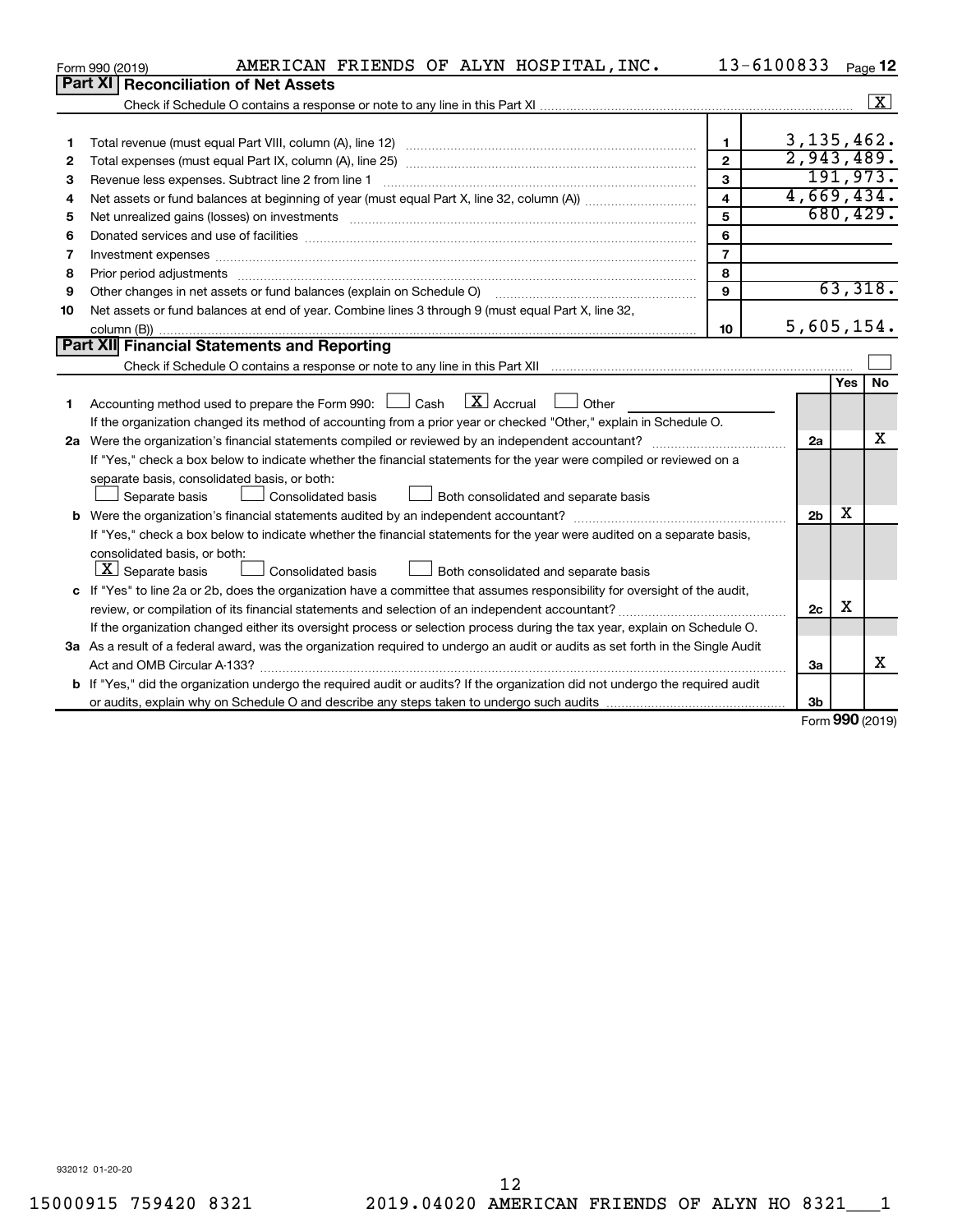| <b>SCHEDULE A</b> |  |
|-------------------|--|
|-------------------|--|

# Form 990 or 990-EZ)<br>
Complete if the organization is a section 501(c)(3) organization or a section<br> **Public Charity Status and Public Support**

**4947(a)(1) nonexempt charitable trust.**

| OMB No 1545-0047                    |
|-------------------------------------|
| 2019                                |
| <b>Open to Public</b><br>Inspection |

|        |                     | Department of the Treasury<br>Internal Revenue Service |                                                                        | Attach to Form 990 or Form 990-EZ.<br>Go to www.irs.gov/Form990 for instructions and the latest information.                                                                                                  |     |                                                                |                                                      | <b>Open to Public</b><br><b>Inspection</b>         |
|--------|---------------------|--------------------------------------------------------|------------------------------------------------------------------------|---------------------------------------------------------------------------------------------------------------------------------------------------------------------------------------------------------------|-----|----------------------------------------------------------------|------------------------------------------------------|----------------------------------------------------|
|        |                     | Name of the organization                               |                                                                        |                                                                                                                                                                                                               |     |                                                                |                                                      | <b>Employer identification number</b>              |
|        |                     |                                                        |                                                                        | AMERICAN FRIENDS OF ALYN HOSPITAL, INC.                                                                                                                                                                       |     |                                                                |                                                      | 13-6100833                                         |
|        | Part I              |                                                        |                                                                        | Reason for Public Charity Status (All organizations must complete this part.) See instructions.                                                                                                               |     |                                                                |                                                      |                                                    |
|        |                     |                                                        |                                                                        | The organization is not a private foundation because it is: (For lines 1 through 12, check only one box.)                                                                                                     |     |                                                                |                                                      |                                                    |
| 1      |                     |                                                        |                                                                        | A church, convention of churches, or association of churches described in section 170(b)(1)(A)(i).                                                                                                            |     |                                                                |                                                      |                                                    |
| 2      |                     |                                                        |                                                                        | A school described in section 170(b)(1)(A)(ii). (Attach Schedule E (Form 990 or 990-EZ).)                                                                                                                     |     |                                                                |                                                      |                                                    |
| з      |                     |                                                        |                                                                        | A hospital or a cooperative hospital service organization described in section 170(b)(1)(A)(iii).                                                                                                             |     |                                                                |                                                      |                                                    |
| 4      |                     |                                                        |                                                                        | A medical research organization operated in conjunction with a hospital described in section 170(b)(1)(A)(iii). Enter the hospital's name,                                                                    |     |                                                                |                                                      |                                                    |
|        |                     | city, and state:                                       |                                                                        |                                                                                                                                                                                                               |     |                                                                |                                                      |                                                    |
| 5      |                     |                                                        |                                                                        | An organization operated for the benefit of a college or university owned or operated by a governmental unit described in                                                                                     |     |                                                                |                                                      |                                                    |
|        |                     |                                                        | section 170(b)(1)(A)(iv). (Complete Part II.)                          |                                                                                                                                                                                                               |     |                                                                |                                                      |                                                    |
| 6      |                     |                                                        |                                                                        | A federal, state, or local government or governmental unit described in section 170(b)(1)(A)(v).                                                                                                              |     |                                                                |                                                      |                                                    |
| 7      |                     |                                                        |                                                                        | An organization that normally receives a substantial part of its support from a governmental unit or from the general public described in                                                                     |     |                                                                |                                                      |                                                    |
|        |                     |                                                        | section 170(b)(1)(A)(vi). (Complete Part II.)                          |                                                                                                                                                                                                               |     |                                                                |                                                      |                                                    |
| 8<br>9 |                     |                                                        |                                                                        | A community trust described in section 170(b)(1)(A)(vi). (Complete Part II.)<br>An agricultural research organization described in section 170(b)(1)(A)(ix) operated in conjunction with a land-grant college |     |                                                                |                                                      |                                                    |
|        |                     |                                                        |                                                                        | or university or a non-land-grant college of agriculture (see instructions). Enter the name, city, and state of the college or                                                                                |     |                                                                |                                                      |                                                    |
|        |                     | university:                                            |                                                                        |                                                                                                                                                                                                               |     |                                                                |                                                      |                                                    |
| 10     | $\lfloor x \rfloor$ |                                                        |                                                                        | An organization that normally receives: (1) more than 33 1/3% of its support from contributions, membership fees, and gross receipts from                                                                     |     |                                                                |                                                      |                                                    |
|        |                     |                                                        |                                                                        | activities related to its exempt functions - subject to certain exceptions, and (2) no more than 33 1/3% of its support from gross investment                                                                 |     |                                                                |                                                      |                                                    |
|        |                     |                                                        |                                                                        | income and unrelated business taxable income (less section 511 tax) from businesses acquired by the organization after June 30, 1975.                                                                         |     |                                                                |                                                      |                                                    |
|        |                     |                                                        | See section 509(a)(2). (Complete Part III.)                            |                                                                                                                                                                                                               |     |                                                                |                                                      |                                                    |
| 11     |                     |                                                        |                                                                        | An organization organized and operated exclusively to test for public safety. See section 509(a)(4).                                                                                                          |     |                                                                |                                                      |                                                    |
| 12     |                     |                                                        |                                                                        | An organization organized and operated exclusively for the benefit of, to perform the functions of, or to carry out the purposes of one or                                                                    |     |                                                                |                                                      |                                                    |
|        |                     |                                                        |                                                                        | more publicly supported organizations described in section 509(a)(1) or section 509(a)(2). See section 509(a)(3). Check the box in                                                                            |     |                                                                |                                                      |                                                    |
|        |                     |                                                        |                                                                        | lines 12a through 12d that describes the type of supporting organization and complete lines 12e, 12f, and 12g.                                                                                                |     |                                                                |                                                      |                                                    |
| а      |                     |                                                        |                                                                        | Type I. A supporting organization operated, supervised, or controlled by its supported organization(s), typically by giving                                                                                   |     |                                                                |                                                      |                                                    |
|        |                     |                                                        |                                                                        | the supported organization(s) the power to regularly appoint or elect a majority of the directors or trustees of the supporting                                                                               |     |                                                                |                                                      |                                                    |
|        |                     |                                                        | organization. You must complete Part IV, Sections A and B.             |                                                                                                                                                                                                               |     |                                                                |                                                      |                                                    |
| b      |                     |                                                        |                                                                        | Type II. A supporting organization supervised or controlled in connection with its supported organization(s), by having                                                                                       |     |                                                                |                                                      |                                                    |
|        |                     |                                                        |                                                                        | control or management of the supporting organization vested in the same persons that control or manage the supported                                                                                          |     |                                                                |                                                      |                                                    |
| с      |                     |                                                        | organization(s). You must complete Part IV, Sections A and C.          | Type III functionally integrated. A supporting organization operated in connection with, and functionally integrated with,                                                                                    |     |                                                                |                                                      |                                                    |
|        |                     |                                                        |                                                                        | its supported organization(s) (see instructions). You must complete Part IV, Sections A, D, and E.                                                                                                            |     |                                                                |                                                      |                                                    |
| d      |                     |                                                        |                                                                        | Type III non-functionally integrated. A supporting organization operated in connection with its supported organization(s)                                                                                     |     |                                                                |                                                      |                                                    |
|        |                     |                                                        |                                                                        | that is not functionally integrated. The organization generally must satisfy a distribution requirement and an attentiveness                                                                                  |     |                                                                |                                                      |                                                    |
|        |                     |                                                        |                                                                        | requirement (see instructions). You must complete Part IV, Sections A and D, and Part V.                                                                                                                      |     |                                                                |                                                      |                                                    |
| е      |                     |                                                        |                                                                        | Check this box if the organization received a written determination from the IRS that it is a Type I, Type II, Type III                                                                                       |     |                                                                |                                                      |                                                    |
|        |                     |                                                        |                                                                        | functionally integrated, or Type III non-functionally integrated supporting organization.                                                                                                                     |     |                                                                |                                                      |                                                    |
|        |                     |                                                        | f Enter the number of supported organizations                          |                                                                                                                                                                                                               |     |                                                                |                                                      |                                                    |
|        |                     |                                                        | Provide the following information about the supported organization(s). |                                                                                                                                                                                                               |     |                                                                |                                                      |                                                    |
|        |                     | (i) Name of supported<br>organization                  | (ii) EIN                                                               | (iii) Type of organization<br>(described on lines 1-10                                                                                                                                                        |     | (iv) Is the organization listed<br>in your governing document? | (v) Amount of monetary<br>support (see instructions) | (vi) Amount of other<br>support (see instructions) |
|        |                     |                                                        |                                                                        | above (see instructions))                                                                                                                                                                                     | Yes | No                                                             |                                                      |                                                    |
|        |                     |                                                        |                                                                        |                                                                                                                                                                                                               |     |                                                                |                                                      |                                                    |
|        |                     |                                                        |                                                                        |                                                                                                                                                                                                               |     |                                                                |                                                      |                                                    |
|        |                     |                                                        |                                                                        |                                                                                                                                                                                                               |     |                                                                |                                                      |                                                    |
|        |                     |                                                        |                                                                        |                                                                                                                                                                                                               |     |                                                                |                                                      |                                                    |
|        |                     |                                                        |                                                                        |                                                                                                                                                                                                               |     |                                                                |                                                      |                                                    |
|        |                     |                                                        |                                                                        |                                                                                                                                                                                                               |     |                                                                |                                                      |                                                    |
|        |                     |                                                        |                                                                        |                                                                                                                                                                                                               |     |                                                                |                                                      |                                                    |
|        |                     |                                                        |                                                                        |                                                                                                                                                                                                               |     |                                                                |                                                      |                                                    |
|        |                     |                                                        |                                                                        |                                                                                                                                                                                                               |     |                                                                |                                                      |                                                    |
| Total  |                     |                                                        |                                                                        |                                                                                                                                                                                                               |     |                                                                |                                                      |                                                    |

LHA For Paperwork Reduction Act Notice, see the Instructions for Form 990 or 990-EZ. 932021 09-25-19 Schedule A (Form 990 or 990-EZ) 2019 13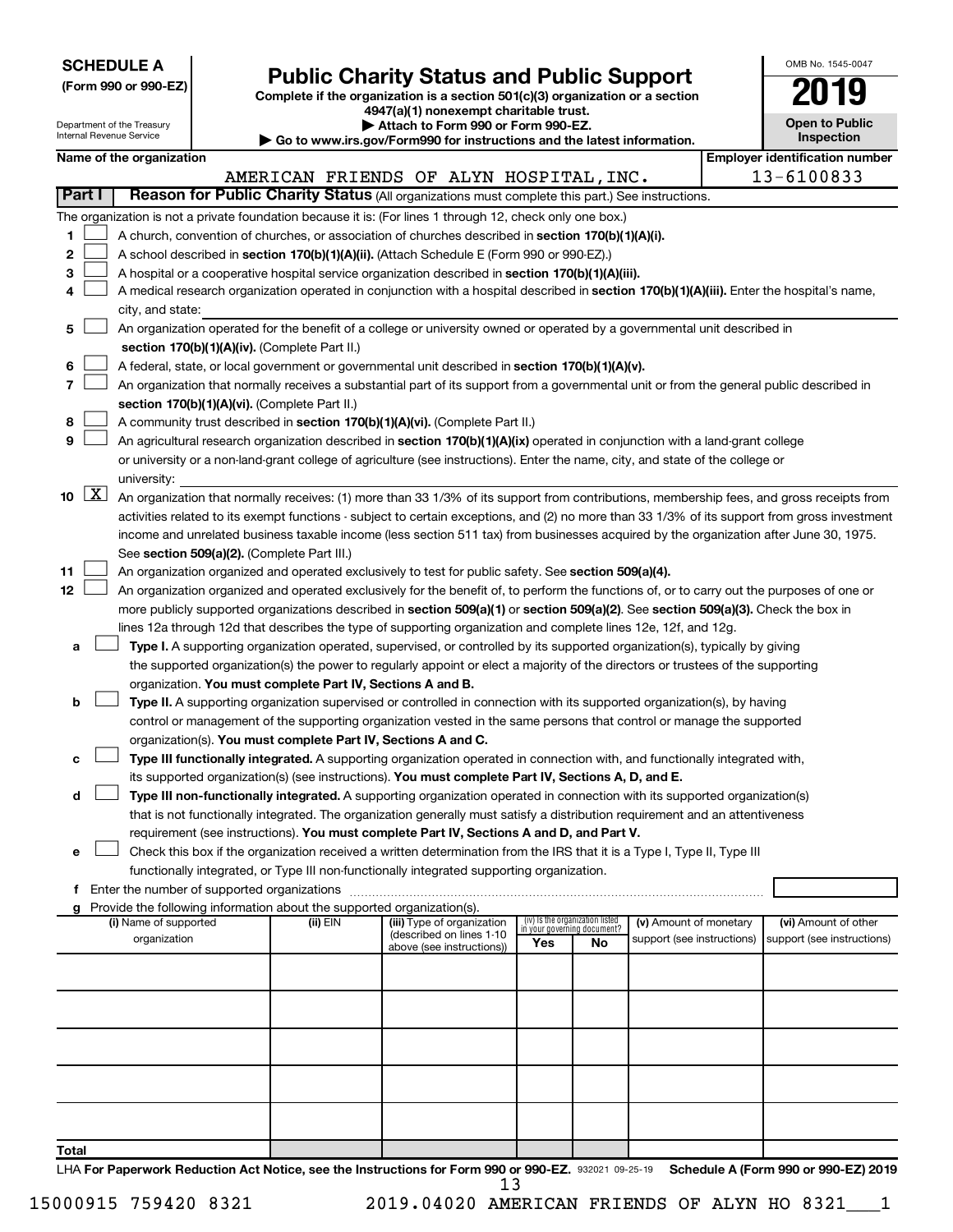#### 13-6100833 Page 2 Schedule A (Form 990 or 990-EZ) 2019 AMERICAN FRIENDS OF ALYN HOSPITAL,INC.  $13-6100833$  Page

(Complete only if you checked the box on line 5, 7, or 8 of Part I or if the organization failed to qualify under Part III. If the organization fails to qualify under the tests listed below, please complete Part III.) **Part II Support Schedule for Organizations Described in Sections 170(b)(1)(A)(iv) and 170(b)(1)(A)(vi)**

| Calendar year (or fiscal year beginning in)<br>(a) 2015<br>(b) 2016<br>$(c)$ 2017<br>$(d)$ 2018<br>(e) 2019<br>1 Gifts, grants, contributions, and<br>membership fees received. (Do not<br>include any "unusual grants.")<br>2 Tax revenues levied for the organ-<br>ization's benefit and either paid to<br>or expended on its behalf<br>3 The value of services or facilities<br>furnished by a governmental unit to<br>the organization without charge<br>4 Total. Add lines 1 through 3<br>5 The portion of total contributions<br>by each person (other than a<br>governmental unit or publicly<br>supported organization) included<br>on line 1 that exceeds 2% of the | (f) Total |
|------------------------------------------------------------------------------------------------------------------------------------------------------------------------------------------------------------------------------------------------------------------------------------------------------------------------------------------------------------------------------------------------------------------------------------------------------------------------------------------------------------------------------------------------------------------------------------------------------------------------------------------------------------------------------|-----------|
|                                                                                                                                                                                                                                                                                                                                                                                                                                                                                                                                                                                                                                                                              |           |
|                                                                                                                                                                                                                                                                                                                                                                                                                                                                                                                                                                                                                                                                              |           |
|                                                                                                                                                                                                                                                                                                                                                                                                                                                                                                                                                                                                                                                                              |           |
|                                                                                                                                                                                                                                                                                                                                                                                                                                                                                                                                                                                                                                                                              |           |
|                                                                                                                                                                                                                                                                                                                                                                                                                                                                                                                                                                                                                                                                              |           |
|                                                                                                                                                                                                                                                                                                                                                                                                                                                                                                                                                                                                                                                                              |           |
|                                                                                                                                                                                                                                                                                                                                                                                                                                                                                                                                                                                                                                                                              |           |
|                                                                                                                                                                                                                                                                                                                                                                                                                                                                                                                                                                                                                                                                              |           |
|                                                                                                                                                                                                                                                                                                                                                                                                                                                                                                                                                                                                                                                                              |           |
|                                                                                                                                                                                                                                                                                                                                                                                                                                                                                                                                                                                                                                                                              |           |
|                                                                                                                                                                                                                                                                                                                                                                                                                                                                                                                                                                                                                                                                              |           |
|                                                                                                                                                                                                                                                                                                                                                                                                                                                                                                                                                                                                                                                                              |           |
|                                                                                                                                                                                                                                                                                                                                                                                                                                                                                                                                                                                                                                                                              |           |
|                                                                                                                                                                                                                                                                                                                                                                                                                                                                                                                                                                                                                                                                              |           |
|                                                                                                                                                                                                                                                                                                                                                                                                                                                                                                                                                                                                                                                                              |           |
|                                                                                                                                                                                                                                                                                                                                                                                                                                                                                                                                                                                                                                                                              |           |
| amount shown on line 11,                                                                                                                                                                                                                                                                                                                                                                                                                                                                                                                                                                                                                                                     |           |
| column (f)                                                                                                                                                                                                                                                                                                                                                                                                                                                                                                                                                                                                                                                                   |           |
| 6 Public support. Subtract line 5 from line 4.                                                                                                                                                                                                                                                                                                                                                                                                                                                                                                                                                                                                                               |           |
| <b>Section B. Total Support</b>                                                                                                                                                                                                                                                                                                                                                                                                                                                                                                                                                                                                                                              |           |
| Calendar year (or fiscal year beginning in)<br>(a) 2015<br>(b) 2016<br>$(c)$ 2017<br>$(d)$ 2018<br>(e) 2019                                                                                                                                                                                                                                                                                                                                                                                                                                                                                                                                                                  | (f) Total |
| 7 Amounts from line 4                                                                                                                                                                                                                                                                                                                                                                                                                                                                                                                                                                                                                                                        |           |
| Gross income from interest,<br>8                                                                                                                                                                                                                                                                                                                                                                                                                                                                                                                                                                                                                                             |           |
| dividends, payments received on                                                                                                                                                                                                                                                                                                                                                                                                                                                                                                                                                                                                                                              |           |
| securities loans, rents, royalties,                                                                                                                                                                                                                                                                                                                                                                                                                                                                                                                                                                                                                                          |           |
| and income from similar sources                                                                                                                                                                                                                                                                                                                                                                                                                                                                                                                                                                                                                                              |           |
| Net income from unrelated business<br>9                                                                                                                                                                                                                                                                                                                                                                                                                                                                                                                                                                                                                                      |           |
| activities, whether or not the                                                                                                                                                                                                                                                                                                                                                                                                                                                                                                                                                                                                                                               |           |
| business is regularly carried on                                                                                                                                                                                                                                                                                                                                                                                                                                                                                                                                                                                                                                             |           |
| 10 Other income. Do not include gain                                                                                                                                                                                                                                                                                                                                                                                                                                                                                                                                                                                                                                         |           |
| or loss from the sale of capital                                                                                                                                                                                                                                                                                                                                                                                                                                                                                                                                                                                                                                             |           |
| assets (Explain in Part VI.)                                                                                                                                                                                                                                                                                                                                                                                                                                                                                                                                                                                                                                                 |           |
| 11 Total support. Add lines 7 through 10                                                                                                                                                                                                                                                                                                                                                                                                                                                                                                                                                                                                                                     |           |
| 12<br><b>12</b> Gross receipts from related activities, etc. (see instructions)                                                                                                                                                                                                                                                                                                                                                                                                                                                                                                                                                                                              |           |
| 13 First five years. If the Form 990 is for the organization's first, second, third, fourth, or fifth tax year as a section 501(c)(3)                                                                                                                                                                                                                                                                                                                                                                                                                                                                                                                                        |           |
| organization, check this box and stop here                                                                                                                                                                                                                                                                                                                                                                                                                                                                                                                                                                                                                                   |           |
| <b>Section C. Computation of Public Support Percentage</b>                                                                                                                                                                                                                                                                                                                                                                                                                                                                                                                                                                                                                   |           |
| 14                                                                                                                                                                                                                                                                                                                                                                                                                                                                                                                                                                                                                                                                           | %         |
| 15                                                                                                                                                                                                                                                                                                                                                                                                                                                                                                                                                                                                                                                                           | %         |
| 16a 33 1/3% support test - 2019. If the organization did not check the box on line 13, and line 14 is 33 1/3% or more, check this box and                                                                                                                                                                                                                                                                                                                                                                                                                                                                                                                                    |           |
| stop here. The organization qualifies as a publicly supported organization manufaction manufacture or the organization manufacture or the organization manufacture or the organization manufacture or the state of the state o                                                                                                                                                                                                                                                                                                                                                                                                                                               |           |
| b 33 1/3% support test - 2018. If the organization did not check a box on line 13 or 16a, and line 15 is 33 1/3% or more, check this box                                                                                                                                                                                                                                                                                                                                                                                                                                                                                                                                     |           |
|                                                                                                                                                                                                                                                                                                                                                                                                                                                                                                                                                                                                                                                                              |           |
| 17a 10% -facts-and-circumstances test - 2019. If the organization did not check a box on line 13, 16a, or 16b, and line 14 is 10% or more,                                                                                                                                                                                                                                                                                                                                                                                                                                                                                                                                   |           |
| and if the organization meets the "facts-and-circumstances" test, check this box and stop here. Explain in Part VI how the organization                                                                                                                                                                                                                                                                                                                                                                                                                                                                                                                                      |           |
|                                                                                                                                                                                                                                                                                                                                                                                                                                                                                                                                                                                                                                                                              |           |
| b 10% -facts-and-circumstances test - 2018. If the organization did not check a box on line 13, 16a, 16b, or 17a, and line 15 is 10% or                                                                                                                                                                                                                                                                                                                                                                                                                                                                                                                                      |           |
| more, and if the organization meets the "facts-and-circumstances" test, check this box and stop here. Explain in Part VI how the                                                                                                                                                                                                                                                                                                                                                                                                                                                                                                                                             |           |
| organization meets the "facts-and-circumstances" test. The organization qualifies as a publicly supported organization                                                                                                                                                                                                                                                                                                                                                                                                                                                                                                                                                       |           |
| 18 Private foundation. If the organization did not check a box on line 13, 16a, 16b, 17a, or 17b, check this box and see instructions<br>Schodule A (Form 990 or 990-F7) 2019                                                                                                                                                                                                                                                                                                                                                                                                                                                                                                |           |

**Schedule A (Form 990 or 990-EZ) 2019**

932022 09-25-19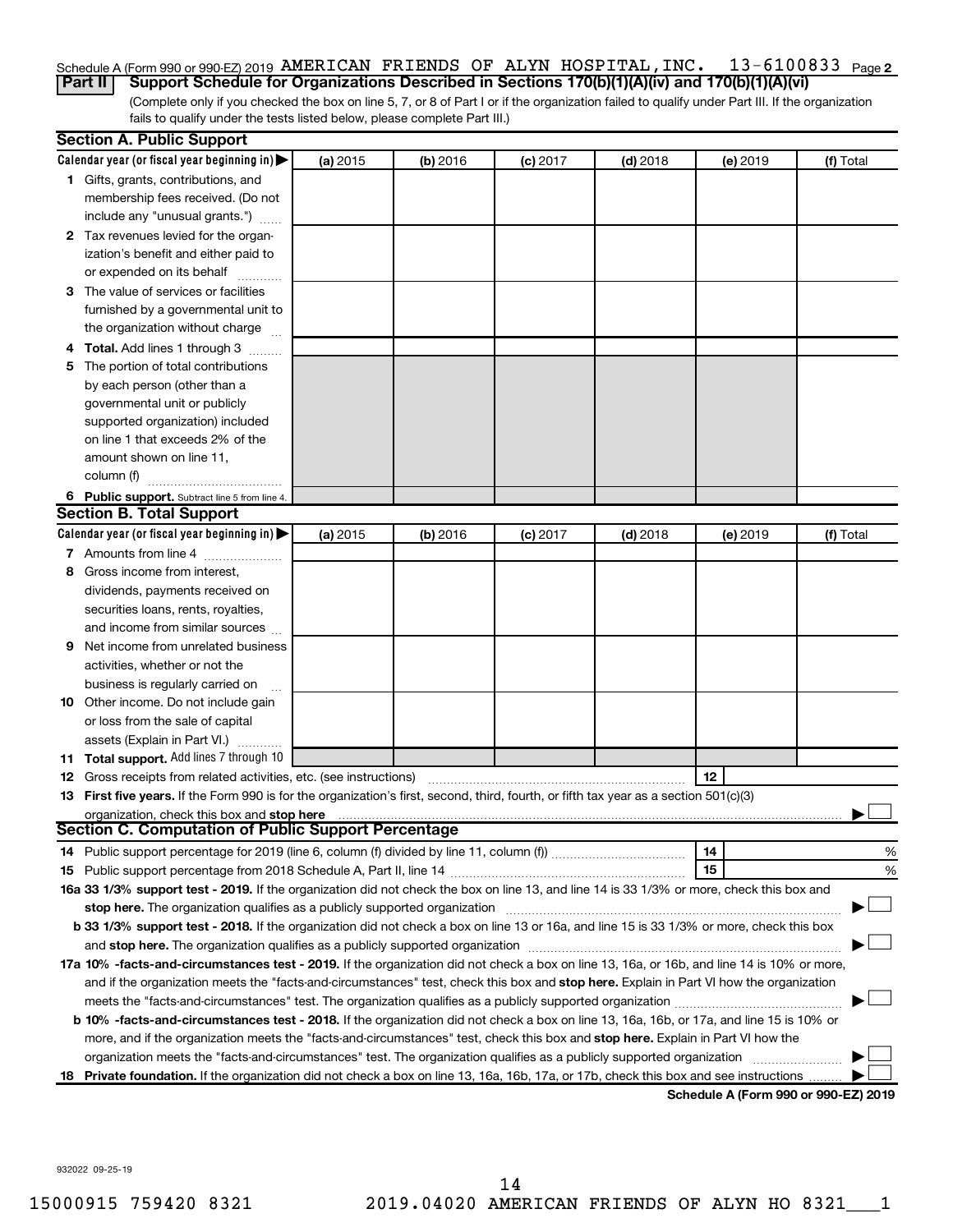### Schedule A (Form 990 or 990-EZ) 2019 AMERICAN FRIENDS OF ALYN HOSPITAL , INC .  $13\texttt{-}6100833$  Page 3 **Part III Support Schedule for Organizations Described in Section 509(a)(2)**

(Complete only if you checked the box on line 10 of Part I or if the organization failed to qualify under Part II. If the organization fails to qualify under the tests listed below, please complete Part II.)

| <b>Section A. Public Support</b>                                                                                                                                                         |          |                 |            |            |          |                                      |
|------------------------------------------------------------------------------------------------------------------------------------------------------------------------------------------|----------|-----------------|------------|------------|----------|--------------------------------------|
| Calendar year (or fiscal year beginning in)                                                                                                                                              | (a) 2015 | (b) 2016        | $(c)$ 2017 | $(d)$ 2018 | (e) 2019 | (f) Total                            |
| 1 Gifts, grants, contributions, and                                                                                                                                                      |          |                 |            |            |          |                                      |
| membership fees received. (Do not                                                                                                                                                        |          |                 |            |            |          |                                      |
| include any "unusual grants.")                                                                                                                                                           | 2293137. | 3063707.        | 2404996.   | 2680183.   |          | 2960614.13402637.                    |
| 2 Gross receipts from admissions,<br>merchandise sold or services per-<br>formed, or facilities furnished in<br>any activity that is related to the<br>organization's tax-exempt purpose |          |                 |            |            |          |                                      |
| 3 Gross receipts from activities that                                                                                                                                                    |          |                 |            |            |          |                                      |
| are not an unrelated trade or bus-<br>iness under section 513                                                                                                                            |          |                 |            |            |          |                                      |
| 4 Tax revenues levied for the organ-                                                                                                                                                     |          |                 |            |            |          |                                      |
| ization's benefit and either paid to<br>or expended on its behalf                                                                                                                        |          |                 |            |            |          |                                      |
| 5 The value of services or facilities                                                                                                                                                    |          |                 |            |            |          |                                      |
| furnished by a governmental unit to                                                                                                                                                      |          |                 |            |            |          |                                      |
| the organization without charge                                                                                                                                                          |          |                 |            |            |          |                                      |
| 6 Total. Add lines 1 through 5<br>.                                                                                                                                                      | 2293137. | 3063707.        | 2404996.   | 2680183.   |          | 2960614.13402637.                    |
| 7a Amounts included on lines 1, 2, and                                                                                                                                                   |          |                 |            |            |          |                                      |
| 3 received from disqualified persons                                                                                                                                                     | 10,800.  | 23,000.         | 10,000.    | 14,620.    | 36,064.  | 94,484.                              |
| <b>b</b> Amounts included on lines 2 and 3 received<br>from other than disqualified persons that<br>exceed the greater of \$5,000 or 1% of the<br>amount on line 13 for the year         |          |                 |            |            |          | 0.                                   |
| <b>c</b> Add lines 7a and 7b                                                                                                                                                             | 10,800.  | 23,000.         | 10,000.    | 14,620.    | 36,064.  | 94,484.                              |
| 8 Public support. (Subtract line 7c from line 6.)                                                                                                                                        |          |                 |            |            |          | 13308153.                            |
| <b>Section B. Total Support</b>                                                                                                                                                          |          |                 |            |            |          |                                      |
| Calendar year (or fiscal year beginning in)                                                                                                                                              | (a) 2015 | (b) 2016        | $(c)$ 2017 | $(d)$ 2018 | (e) 2019 | (f) Total                            |
| 9 Amounts from line 6                                                                                                                                                                    | 2293137. | <u>3063707.</u> | 2404996    | 2680183    |          | 2960614.13402637.                    |
| <b>10a</b> Gross income from interest,<br>dividends, payments received on<br>securities loans, rents, royalties,<br>and income from similar sources                                      | 139,831. | 102, 187.       | 139, 191.  | 148,278.   | 143,649. | 673, 136.                            |
| <b>b</b> Unrelated business taxable income<br>(less section 511 taxes) from businesses                                                                                                   |          |                 |            |            |          |                                      |
| acquired after June 30, 1975                                                                                                                                                             |          |                 |            |            |          |                                      |
| c Add lines 10a and 10b                                                                                                                                                                  | 139,831. | 102, 187.       | 139, 191.  | 148,278.   | 143,649. | 673, 136.                            |
| <b>11</b> Net income from unrelated business<br>activities not included in line 10b,<br>whether or not the business is<br>regularly carried on                                           |          |                 |            |            |          |                                      |
| <b>12</b> Other income. Do not include gain<br>or loss from the sale of capital                                                                                                          |          |                 |            |            |          |                                      |
| assets (Explain in Part VI.)<br><b>13</b> Total support. (Add lines 9, 10c, 11, and 12.)                                                                                                 | 2432968. | 3165894.        | 2544187.   | 2828461.   |          | 3104263.14075773.                    |
| 14 First five years. If the Form 990 is for the organization's first, second, third, fourth, or fifth tax year as a section 501(c)(3) organization,                                      |          |                 |            |            |          |                                      |
| check this box and stop here                                                                                                                                                             |          |                 |            |            |          |                                      |
| <b>Section C. Computation of Public Support Percentage</b>                                                                                                                               |          |                 |            |            |          |                                      |
|                                                                                                                                                                                          |          |                 |            |            | 15       | 94.55<br>%                           |
| 16 Public support percentage from 2018 Schedule A, Part III, line 15                                                                                                                     |          |                 |            |            | 16       | 93.02<br>$\%$                        |
| Section D. Computation of Investment Income Percentage                                                                                                                                   |          |                 |            |            |          |                                      |
| 17 Investment income percentage for 2019 (line 10c, column (f), divided by line 13, column (f))                                                                                          |          |                 |            |            | 17       | 4.78<br>%                            |
| 18 Investment income percentage from 2018 Schedule A, Part III, line 17                                                                                                                  |          |                 |            |            | 18       | 6.19<br>%                            |
| 19a 33 1/3% support tests - 2019. If the organization did not check the box on line 14, and line 15 is more than 33 1/3%, and line 17 is not                                             |          |                 |            |            |          |                                      |
| more than 33 1/3%, check this box and stop here. The organization qualifies as a publicly supported organization                                                                         |          |                 |            |            |          | $\blacktriangleright$ $\mathbf{X}$   |
| <b>b 33 1/3% support tests - 2018.</b> If the organization did not check a box on line 14 or line 19a, and line 16 is more than 33 1/3%, and                                             |          |                 |            |            |          |                                      |
| line 18 is not more than 33 1/3%, check this box and stop here. The organization qualifies as a publicly supported organization                                                          |          |                 |            |            |          |                                      |
|                                                                                                                                                                                          |          |                 |            |            |          |                                      |
| 932023 09-25-19                                                                                                                                                                          |          |                 | 15         |            |          | Schedule A (Form 990 or 990-EZ) 2019 |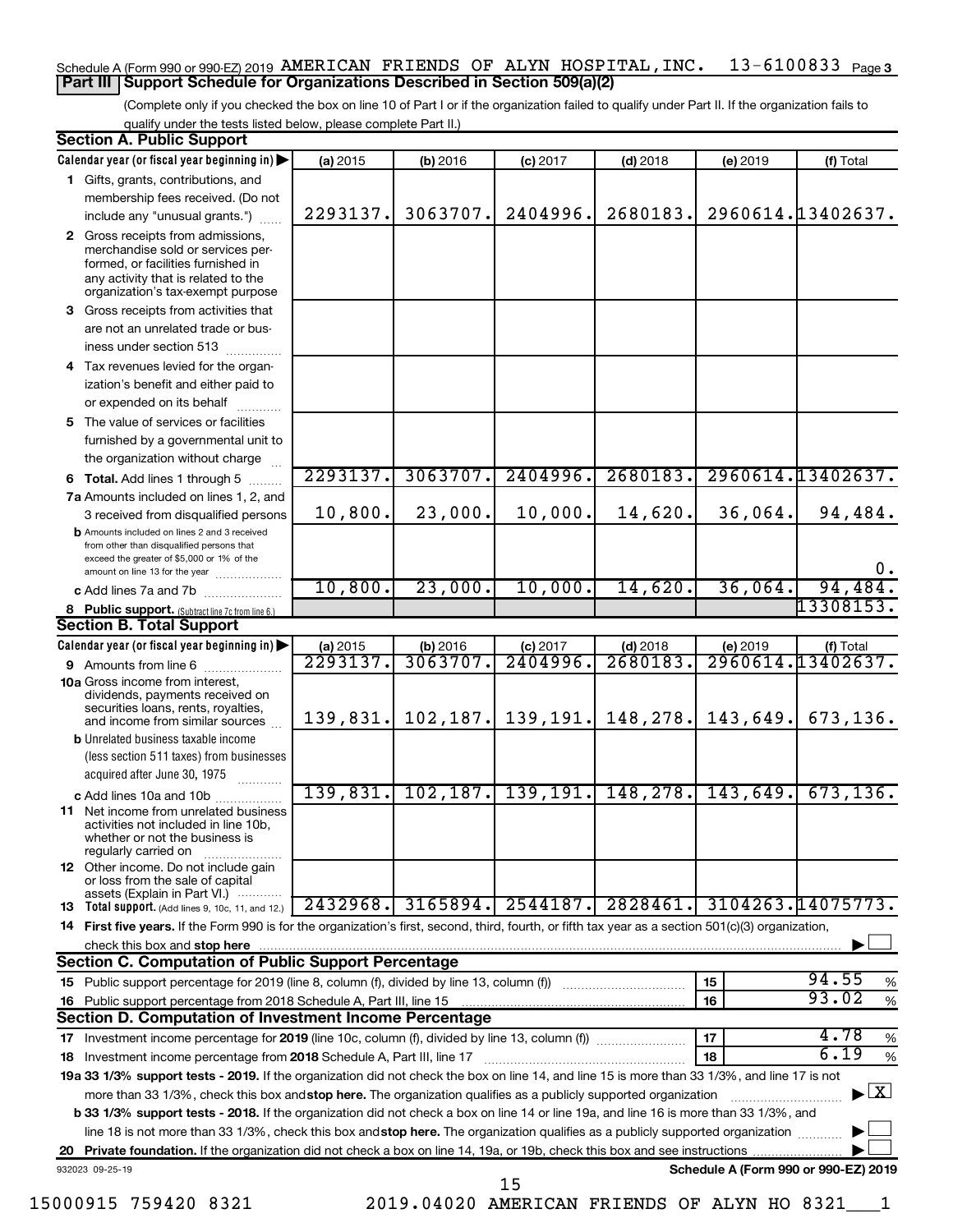#### 13-6100833 <sub>Page 4</sub> Schedule A (Form 990 or 990-EZ) 2019 AMERICAN FRIENDS OF ALYN HOSPITAL,INC.  $13-6100833$  Page

# **Part IV Supporting Organizations**

(Complete only if you checked a box in line 12 on Part I. If you checked 12a of Part I, complete Sections A and B. If you checked 12b of Part I, complete Sections A and C. If you checked 12c of Part I, complete Sections A, D, and E. If you checked 12d of Part I, complete Sections A and D, and complete Part V.)

# **Section A. All Supporting Organizations**

- **1** Are all of the organization's supported organizations listed by name in the organization's governing documents? If "No," describe in Part VI how the supported organizations are designated. If designated by *class or purpose, describe the designation. If historic and continuing relationship, explain.*
- **2** Did the organization have any supported organization that does not have an IRS determination of status under section 509(a)(1) or (2)? If "Yes," explain in Part **VI** how the organization determined that the supported *organization was described in section 509(a)(1) or (2).*
- **3a** Did the organization have a supported organization described in section 501(c)(4), (5), or (6)? If "Yes," answer *(b) and (c) below.*
- **b** Did the organization confirm that each supported organization qualified under section 501(c)(4), (5), or (6) and satisfied the public support tests under section 509(a)(2)? If "Yes," describe in Part VI when and how the *organization made the determination.*
- **c** Did the organization ensure that all support to such organizations was used exclusively for section 170(c)(2)(B) purposes? If "Yes," explain in Part VI what controls the organization put in place to ensure such use.
- **4 a** *If* Was any supported organization not organized in the United States ("foreign supported organization")? *"Yes," and if you checked 12a or 12b in Part I, answer (b) and (c) below.*
- **b** Did the organization have ultimate control and discretion in deciding whether to make grants to the foreign supported organization? If "Yes," describe in Part VI how the organization had such control and discretion *despite being controlled or supervised by or in connection with its supported organizations.*
- **c** Did the organization support any foreign supported organization that does not have an IRS determination under sections 501(c)(3) and 509(a)(1) or (2)? If "Yes," explain in Part VI what controls the organization used *to ensure that all support to the foreign supported organization was used exclusively for section 170(c)(2)(B) purposes.*
- **5a** Did the organization add, substitute, or remove any supported organizations during the tax year? If "Yes," answer (b) and (c) below (if applicable). Also, provide detail in **Part VI,** including (i) the names and EIN *numbers of the supported organizations added, substituted, or removed; (ii) the reasons for each such action; (iii) the authority under the organization's organizing document authorizing such action; and (iv) how the action was accomplished (such as by amendment to the organizing document).*
- **b Type I or Type II only.** Was any added or substituted supported organization part of a class already designated in the organization's organizing document?
- **c Substitutions only.**  Was the substitution the result of an event beyond the organization's control?
- **6** Did the organization provide support (whether in the form of grants or the provision of services or facilities) to **Part VI.** support or benefit one or more of the filing organization's supported organizations? If "Yes," provide detail in anyone other than (i) its supported organizations, (ii) individuals that are part of the charitable class benefited by one or more of its supported organizations, or (iii) other supporting organizations that also
- **7** Did the organization provide a grant, loan, compensation, or other similar payment to a substantial contributor regard to a substantial contributor? If "Yes," complete Part I of Schedule L (Form 990 or 990-EZ). (as defined in section 4958(c)(3)(C)), a family member of a substantial contributor, or a 35% controlled entity with
- **8** Did the organization make a loan to a disqualified person (as defined in section 4958) not described in line 7? *If "Yes," complete Part I of Schedule L (Form 990 or 990-EZ).*
- **9 a** Was the organization controlled directly or indirectly at any time during the tax year by one or more in section 509(a)(1) or (2))? If "Yes," provide detail in **Part VI.** disqualified persons as defined in section 4946 (other than foundation managers and organizations described
- **b** Did one or more disqualified persons (as defined in line 9a) hold a controlling interest in any entity in which the supporting organization had an interest? If "Yes," provide detail in Part VI.
- **c** Did a disqualified person (as defined in line 9a) have an ownership interest in, or derive any personal benefit from, assets in which the supporting organization also had an interest? If "Yes," provide detail in Part VI.
- **10 a** Was the organization subject to the excess business holdings rules of section 4943 because of section supporting organizations)? If "Yes," answer 10b below. 4943(f) (regarding certain Type II supporting organizations, and all Type III non-functionally integrated
	- **b** Did the organization have any excess business holdings in the tax year? (Use Schedule C, Form 4720, to *determine whether the organization had excess business holdings.)*

932024 09-25-19

16

**Yes No**

**1**

**2**

**3a**

**3b**

**3c**

**4a**

**4b**

**4c**

**5a**

**5b 5c**

**6**

**7**

**8**

**9a**

**9b**

**9c**

**10a**

**10b**

**Schedule A (Form 990 or 990-EZ) 2019**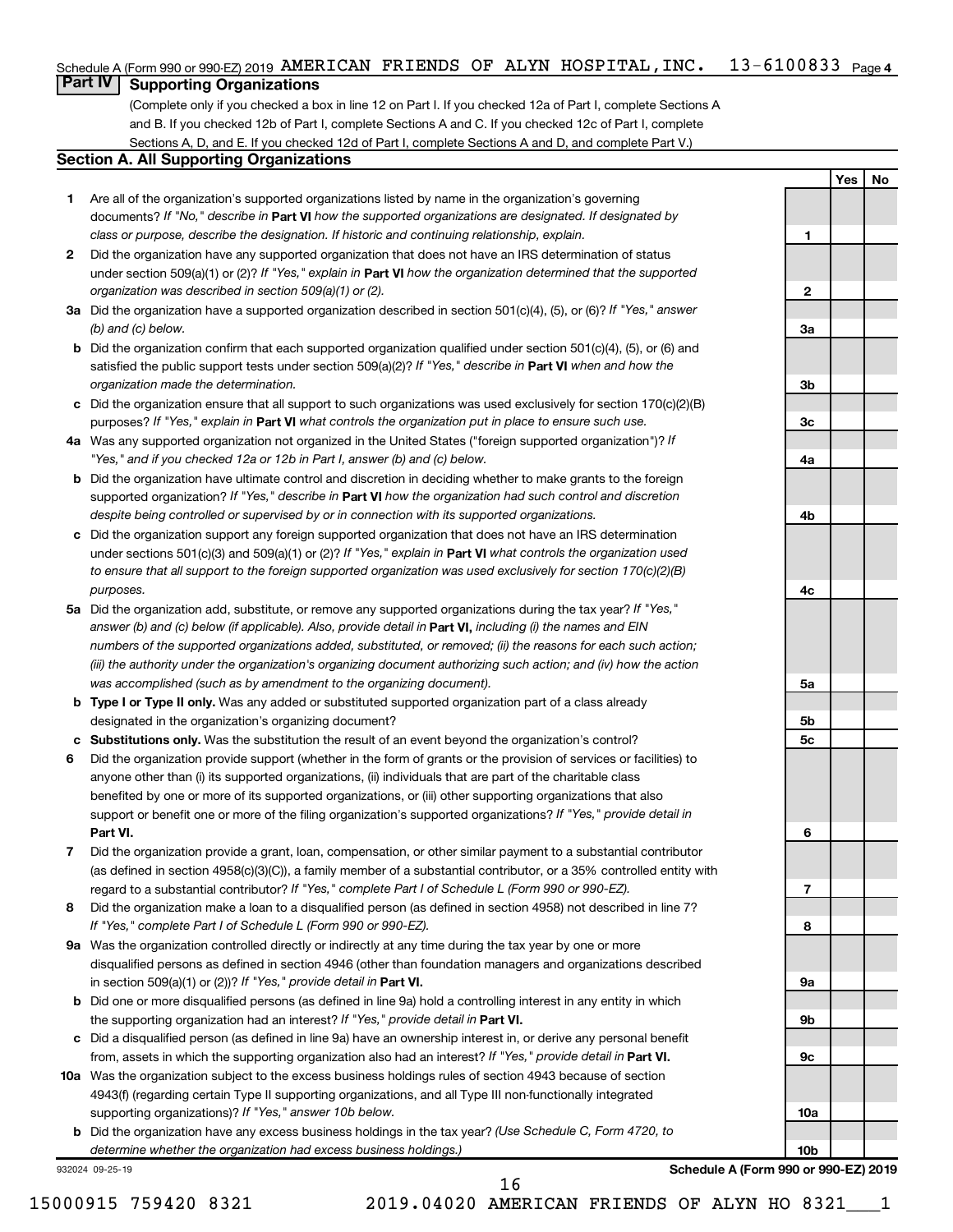#### Schedule A (Form 990 or 990-EZ) 2019 AMERICAN FRIENDS OF ALYN HOSPITAL,INC。 I3-6I0U833 Page 5 **Part IV Supporting Organizations** *(continued)* AMERICAN FRIENDS OF ALYN HOSPITAL,INC. 13-6100833

|              | − ອ                                                                                                                             |                 |     |    |
|--------------|---------------------------------------------------------------------------------------------------------------------------------|-----------------|-----|----|
|              |                                                                                                                                 |                 | Yes | No |
| 11           | Has the organization accepted a gift or contribution from any of the following persons?                                         |                 |     |    |
|              | a A person who directly or indirectly controls, either alone or together with persons described in (b) and (c)                  |                 |     |    |
|              | below, the governing body of a supported organization?                                                                          | 11a             |     |    |
|              | <b>b</b> A family member of a person described in (a) above?                                                                    | 11 <sub>b</sub> |     |    |
|              | c A 35% controlled entity of a person described in (a) or (b) above? If "Yes" to a, b, or c, provide detail in Part VI.         | 11c             |     |    |
|              | <b>Section B. Type I Supporting Organizations</b>                                                                               |                 |     |    |
|              |                                                                                                                                 |                 | Yes | No |
| 1.           | Did the directors, trustees, or membership of one or more supported organizations have the power to                             |                 |     |    |
|              | regularly appoint or elect at least a majority of the organization's directors or trustees at all times during the              |                 |     |    |
|              | tax year? If "No," describe in Part VI how the supported organization(s) effectively operated, supervised, or                   |                 |     |    |
|              | controlled the organization's activities. If the organization had more than one supported organization,                         |                 |     |    |
|              | describe how the powers to appoint and/or remove directors or trustees were allocated among the supported                       |                 |     |    |
|              | organizations and what conditions or restrictions, if any, applied to such powers during the tax year.                          | 1               |     |    |
| $\mathbf{2}$ | Did the organization operate for the benefit of any supported organization other than the supported                             |                 |     |    |
|              | organization(s) that operated, supervised, or controlled the supporting organization? If "Yes," explain in                      |                 |     |    |
|              | Part VI how providing such benefit carried out the purposes of the supported organization(s) that operated,                     |                 |     |    |
|              | supervised, or controlled the supporting organization.                                                                          | $\overline{2}$  |     |    |
|              | <b>Section C. Type II Supporting Organizations</b>                                                                              |                 |     |    |
|              |                                                                                                                                 |                 | Yes | No |
| 1.           | Were a majority of the organization's directors or trustees during the tax year also a majority of the directors                |                 |     |    |
|              | or trustees of each of the organization's supported organization(s)? If "No," describe in Part VI how control                   |                 |     |    |
|              | or management of the supporting organization was vested in the same persons that controlled or managed                          |                 |     |    |
|              | the supported organization(s).                                                                                                  | 1               |     |    |
|              | <b>Section D. All Type III Supporting Organizations</b>                                                                         |                 |     |    |
|              |                                                                                                                                 |                 | Yes | No |
| 1.           | Did the organization provide to each of its supported organizations, by the last day of the fifth month of the                  |                 |     |    |
|              | organization's tax year, (i) a written notice describing the type and amount of support provided during the prior tax           |                 |     |    |
|              | year, (ii) a copy of the Form 990 that was most recently filed as of the date of notification, and (iii) copies of the          |                 |     |    |
|              | organization's governing documents in effect on the date of notification, to the extent not previously provided?                | 1               |     |    |
| 2            | Were any of the organization's officers, directors, or trustees either (i) appointed or elected by the supported                |                 |     |    |
|              | organization(s) or (ii) serving on the governing body of a supported organization? If "No," explain in <b>Part VI</b> how       |                 |     |    |
|              | the organization maintained a close and continuous working relationship with the supported organization(s).                     | 2               |     |    |
| 3            | By reason of the relationship described in (2), did the organization's supported organizations have a                           |                 |     |    |
|              | significant voice in the organization's investment policies and in directing the use of the organization's                      |                 |     |    |
|              | income or assets at all times during the tax year? If "Yes," describe in Part VI the role the organization's                    |                 |     |    |
|              | supported organizations played in this regard.                                                                                  | З               |     |    |
|              | Section E. Type III Functionally Integrated Supporting Organizations                                                            |                 |     |    |
| 1            | Check the box next to the method that the organization used to satisfy the Integral Part Test during the yealsee instructions). |                 |     |    |
| а            | The organization satisfied the Activities Test. Complete line 2 below.                                                          |                 |     |    |
| b            | The organization is the parent of each of its supported organizations. Complete line 3 below.                                   |                 |     |    |
| с            | The organization supported a governmental entity. Describe in Part VI how you supported a government entity (see instructions). |                 |     |    |
| 2            | Activities Test. Answer (a) and (b) below.                                                                                      |                 | Yes | No |
| a            | Did substantially all of the organization's activities during the tax year directly further the exempt purposes of              |                 |     |    |
|              | the supported organization(s) to which the organization was responsive? If "Yes," then in Part VI identify                      |                 |     |    |
|              | those supported organizations and explain how these activities directly furthered their exempt purposes,                        |                 |     |    |
|              | how the organization was responsive to those supported organizations, and how the organization determined                       |                 |     |    |
|              | that these activities constituted substantially all of its activities.                                                          | 2a              |     |    |
|              | <b>b</b> Did the activities described in (a) constitute activities that, but for the organization's involvement, one or more    |                 |     |    |
|              | of the organization's supported organization(s) would have been engaged in? If "Yes," explain in Part VI the                    |                 |     |    |
|              | reasons for the organization's position that its supported organization(s) would have engaged in these                          |                 |     |    |
|              | activities but for the organization's involvement.                                                                              | 2b              |     |    |
| 3            | Parent of Supported Organizations. Answer (a) and (b) below.                                                                    |                 |     |    |
| a            | Did the organization have the power to regularly appoint or elect a majority of the officers, directors, or                     |                 |     |    |
|              | trustees of each of the supported organizations? Provide details in Part VI.                                                    | 3a              |     |    |
|              | <b>b</b> Did the organization exercise a substantial degree of direction over the policies, programs, and activities of each    |                 |     |    |
|              | of its supported organizations? If "Yes," describe in Part VI the role played by the organization in this regard.               | 3 <sub>b</sub>  |     |    |
|              | Schedule A (Form 990 or 990-EZ) 2019<br>932025 09-25-19                                                                         |                 |     |    |
|              | 17                                                                                                                              |                 |     |    |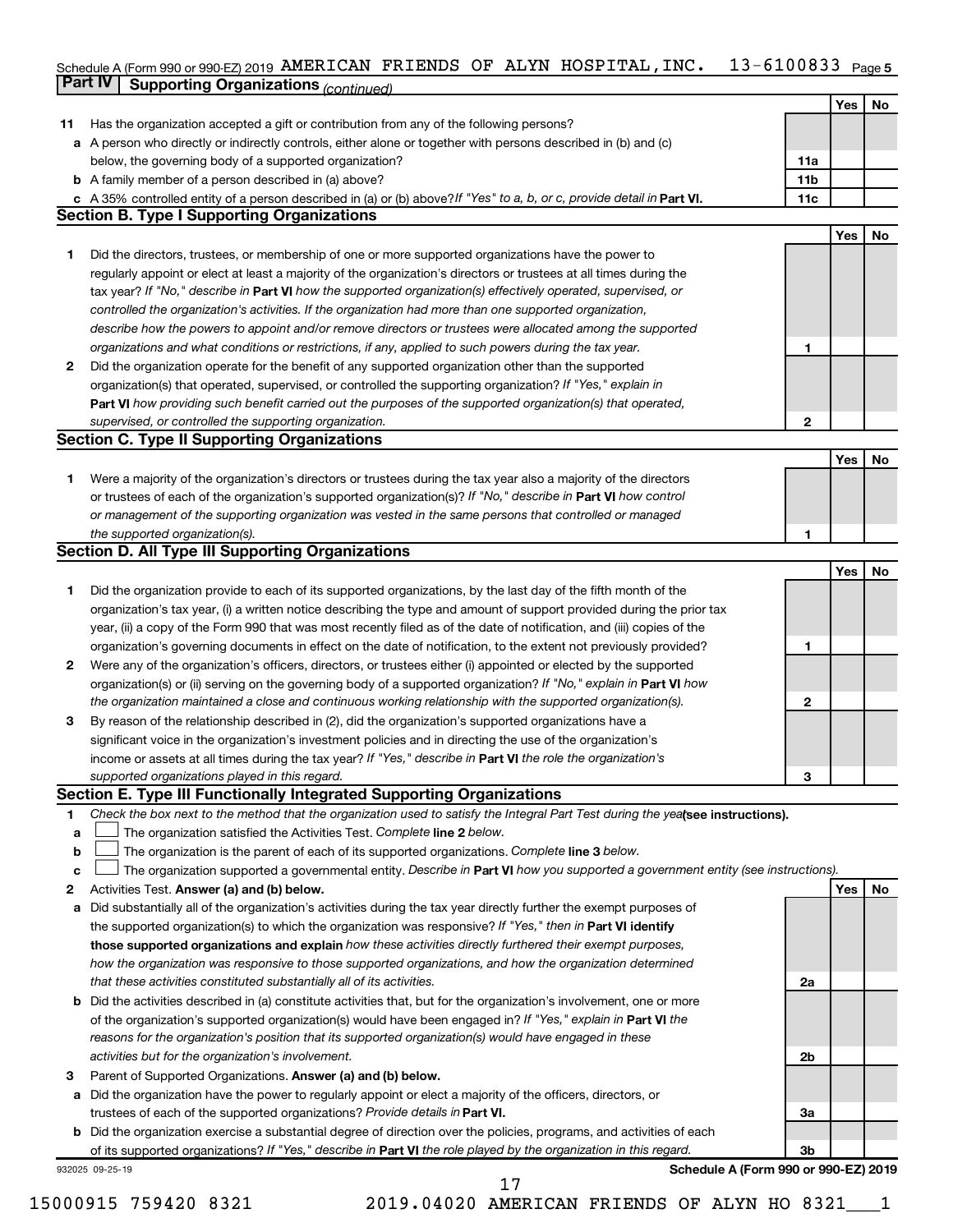| <b>Part V</b> Type III Non-Functionally Integrated 509(a)(3) Supporting Organizations            |  |  |  |  |
|--------------------------------------------------------------------------------------------------|--|--|--|--|
| Schedule A (Form 990 or 990-EZ) 2019 AMERICAN FRIENDS OF ALYN HOSPITAL, INC. $13-6100833$ Page 6 |  |  |  |  |

1 **Letter See instructions.** All Check here if the organization satisfied the Integral Part Test as a qualifying trust on Nov. 20, 1970 (explain in Part VI). See instructions. All other Type III non-functionally integrated supporting organizations must complete Sections A through E.

|              | Section A - Adjusted Net Income                                              |                | (A) Prior Year | (B) Current Year<br>(optional) |
|--------------|------------------------------------------------------------------------------|----------------|----------------|--------------------------------|
| 1            | Net short-term capital gain                                                  | 1              |                |                                |
| 2            | Recoveries of prior-year distributions                                       | $\mathbf{2}$   |                |                                |
| З            | Other gross income (see instructions)                                        | 3              |                |                                |
| 4            | Add lines 1 through 3.                                                       | 4              |                |                                |
| 5            | Depreciation and depletion                                                   | 5              |                |                                |
| 6            | Portion of operating expenses paid or incurred for production or             |                |                |                                |
|              | collection of gross income or for management, conservation, or               |                |                |                                |
|              | maintenance of property held for production of income (see instructions)     | 6              |                |                                |
| 7            | Other expenses (see instructions)                                            | $\overline{7}$ |                |                                |
| 8            | Adjusted Net Income (subtract lines 5, 6, and 7 from line 4)                 | 8              |                |                                |
|              | <b>Section B - Minimum Asset Amount</b>                                      |                | (A) Prior Year | (B) Current Year<br>(optional) |
| 1            | Aggregate fair market value of all non-exempt-use assets (see                |                |                |                                |
|              | instructions for short tax year or assets held for part of year):            |                |                |                                |
|              | <b>a</b> Average monthly value of securities                                 | 1a             |                |                                |
|              | <b>b</b> Average monthly cash balances                                       | 1 <sub>b</sub> |                |                                |
|              | c Fair market value of other non-exempt-use assets                           | 1c             |                |                                |
|              | d Total (add lines 1a, 1b, and 1c)                                           | 1d             |                |                                |
|              | e Discount claimed for blockage or other                                     |                |                |                                |
|              | factors (explain in detail in <b>Part VI</b> ):                              |                |                |                                |
| $\mathbf{2}$ | Acquisition indebtedness applicable to non-exempt-use assets                 | $\mathbf{2}$   |                |                                |
| 3            | Subtract line 2 from line 1d.                                                | 3              |                |                                |
| 4            | Cash deemed held for exempt use. Enter 1-1/2% of line 3 (for greater amount, |                |                |                                |
|              | see instructions).                                                           | 4              |                |                                |
| 5            | Net value of non-exempt-use assets (subtract line 4 from line 3)             | 5              |                |                                |
| 6            | Multiply line 5 by .035.                                                     | 6              |                |                                |
| 7            | Recoveries of prior-year distributions                                       | 7              |                |                                |
| 8            | Minimum Asset Amount (add line 7 to line 6)                                  | 8              |                |                                |
|              | <b>Section C - Distributable Amount</b>                                      |                |                | <b>Current Year</b>            |
| 1            | Adjusted net income for prior year (from Section A, line 8, Column A)        | 1              |                |                                |
| 2            | Enter 85% of line 1.                                                         | $\mathbf{2}$   |                |                                |
| 3            | Minimum asset amount for prior year (from Section B, line 8, Column A)       | 3              |                |                                |
| 4            | Enter greater of line 2 or line 3.                                           | 4              |                |                                |
| 5            | Income tax imposed in prior year                                             | 5              |                |                                |
| 6            | <b>Distributable Amount.</b> Subtract line 5 from line 4, unless subject to  |                |                |                                |
|              | emergency temporary reduction (see instructions).                            | 6              |                |                                |
|              |                                                                              |                |                |                                |

**7** Let Check here if the current year is the organization's first as a non-functionally integrated Type III supporting organization (see instructions).

**Schedule A (Form 990 or 990-EZ) 2019**

932026 09-25-19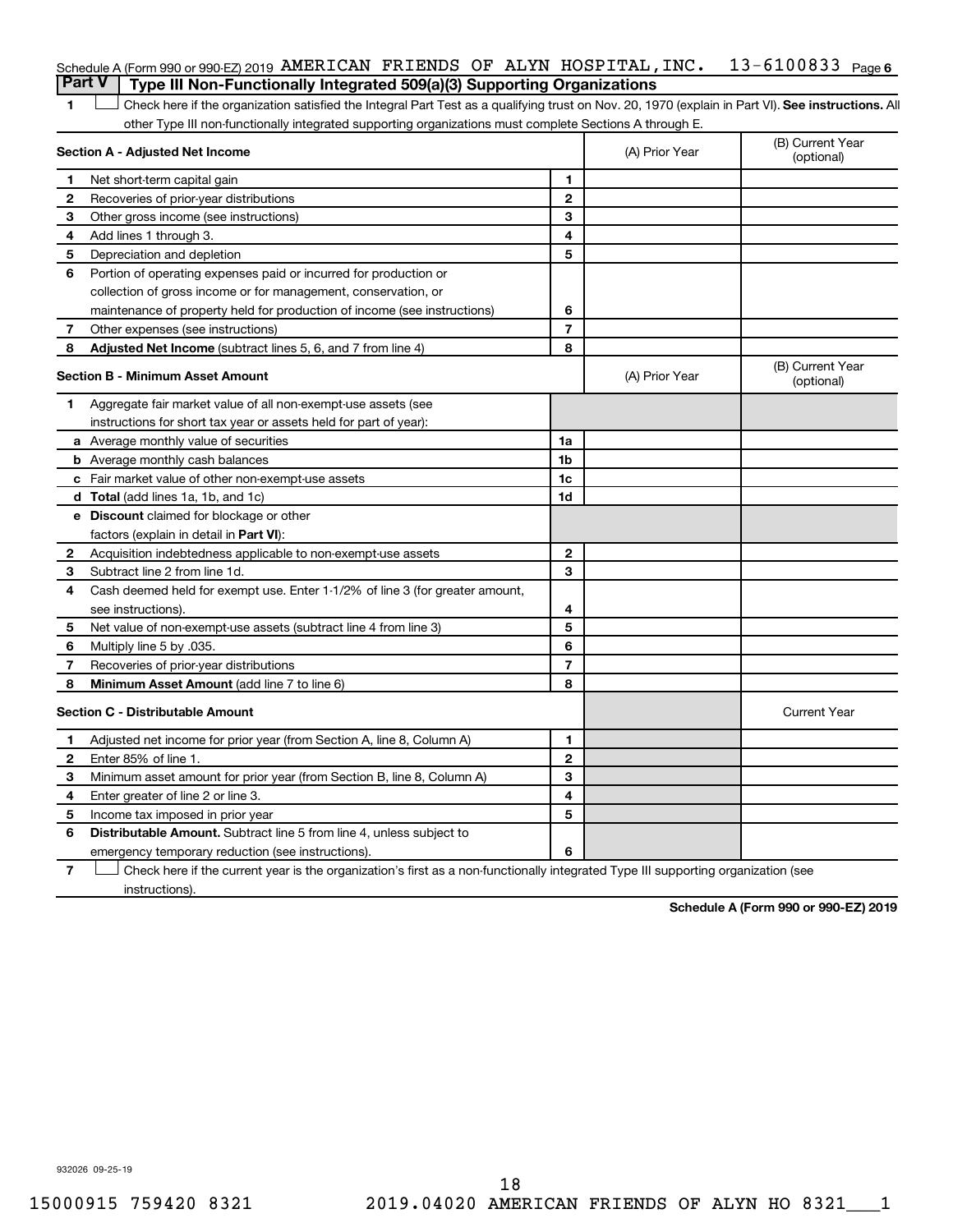#### 13-6100833 Page 7 Schedule A (Form 990 or 990-EZ) 2019 AMERICAN FRIENDS OF ALYN HOSPITAL,INC.  $13-6100833$  Page

| <b>Part V</b> | Type III Non-Functionally Integrated 509(a)(3) Supporting Organizations (continued)        |                             |                                       |                                                |
|---------------|--------------------------------------------------------------------------------------------|-----------------------------|---------------------------------------|------------------------------------------------|
|               | <b>Section D - Distributions</b>                                                           |                             |                                       | <b>Current Year</b>                            |
| 1             | Amounts paid to supported organizations to accomplish exempt purposes                      |                             |                                       |                                                |
| $\mathbf{2}$  | Amounts paid to perform activity that directly furthers exempt purposes of supported       |                             |                                       |                                                |
|               | organizations, in excess of income from activity                                           |                             |                                       |                                                |
| 3             | Administrative expenses paid to accomplish exempt purposes of supported organizations      |                             |                                       |                                                |
| 4             | Amounts paid to acquire exempt-use assets                                                  |                             |                                       |                                                |
| 5             | Qualified set-aside amounts (prior IRS approval required)                                  |                             |                                       |                                                |
| 6             | Other distributions (describe in <b>Part VI</b> ). See instructions.                       |                             |                                       |                                                |
| 7             | <b>Total annual distributions.</b> Add lines 1 through 6.                                  |                             |                                       |                                                |
| 8             | Distributions to attentive supported organizations to which the organization is responsive |                             |                                       |                                                |
|               | (provide details in Part VI). See instructions.                                            |                             |                                       |                                                |
| 9             | Distributable amount for 2019 from Section C, line 6                                       |                             |                                       |                                                |
| 10            | Line 8 amount divided by line 9 amount                                                     |                             |                                       |                                                |
|               |                                                                                            | (i)                         | (ii)                                  | (iii)                                          |
|               | <b>Section E - Distribution Allocations (see instructions)</b>                             | <b>Excess Distributions</b> | <b>Underdistributions</b><br>Pre-2019 | <b>Distributable</b><br><b>Amount for 2019</b> |
| 1             | Distributable amount for 2019 from Section C, line 6                                       |                             |                                       |                                                |
| $\mathbf{2}$  | Underdistributions, if any, for years prior to 2019 (reason-                               |                             |                                       |                                                |
|               | able cause required- explain in Part VI). See instructions.                                |                             |                                       |                                                |
| 3             | Excess distributions carryover, if any, to 2019                                            |                             |                                       |                                                |
|               | a From 2014                                                                                |                             |                                       |                                                |
|               | <b>b</b> From 2015                                                                         |                             |                                       |                                                |
|               | c From 2016                                                                                |                             |                                       |                                                |
|               | <b>d</b> From 2017                                                                         |                             |                                       |                                                |
|               | e From 2018                                                                                |                             |                                       |                                                |
|               | f Total of lines 3a through e                                                              |                             |                                       |                                                |
|               | g Applied to underdistributions of prior years                                             |                             |                                       |                                                |
|               | <b>h</b> Applied to 2019 distributable amount                                              |                             |                                       |                                                |
| Ť.            | Carryover from 2014 not applied (see instructions)                                         |                             |                                       |                                                |
|               | Remainder. Subtract lines 3g, 3h, and 3i from 3f.                                          |                             |                                       |                                                |
| 4             | Distributions for 2019 from Section D,                                                     |                             |                                       |                                                |
|               | line $7:$                                                                                  |                             |                                       |                                                |
|               | a Applied to underdistributions of prior years                                             |                             |                                       |                                                |
|               | <b>b</b> Applied to 2019 distributable amount                                              |                             |                                       |                                                |
| c             | Remainder. Subtract lines 4a and 4b from 4.                                                |                             |                                       |                                                |
| 5             | Remaining underdistributions for years prior to 2019, if                                   |                             |                                       |                                                |
|               | any. Subtract lines 3g and 4a from line 2. For result greater                              |                             |                                       |                                                |
|               | than zero, explain in Part VI. See instructions.                                           |                             |                                       |                                                |
| 6             | Remaining underdistributions for 2019. Subtract lines 3h                                   |                             |                                       |                                                |
|               | and 4b from line 1. For result greater than zero, explain in                               |                             |                                       |                                                |
|               | <b>Part VI.</b> See instructions.                                                          |                             |                                       |                                                |
| $\mathbf{7}$  | Excess distributions carryover to 2020. Add lines 3j                                       |                             |                                       |                                                |
|               | and 4c.                                                                                    |                             |                                       |                                                |
| 8             | Breakdown of line 7:                                                                       |                             |                                       |                                                |
|               | a Excess from 2015                                                                         |                             |                                       |                                                |
|               | <b>b</b> Excess from 2016                                                                  |                             |                                       |                                                |
|               | c Excess from 2017                                                                         |                             |                                       |                                                |
|               | d Excess from 2018                                                                         |                             |                                       |                                                |
|               | e Excess from 2019                                                                         |                             |                                       |                                                |

**Schedule A (Form 990 or 990-EZ) 2019**

932027 09-25-19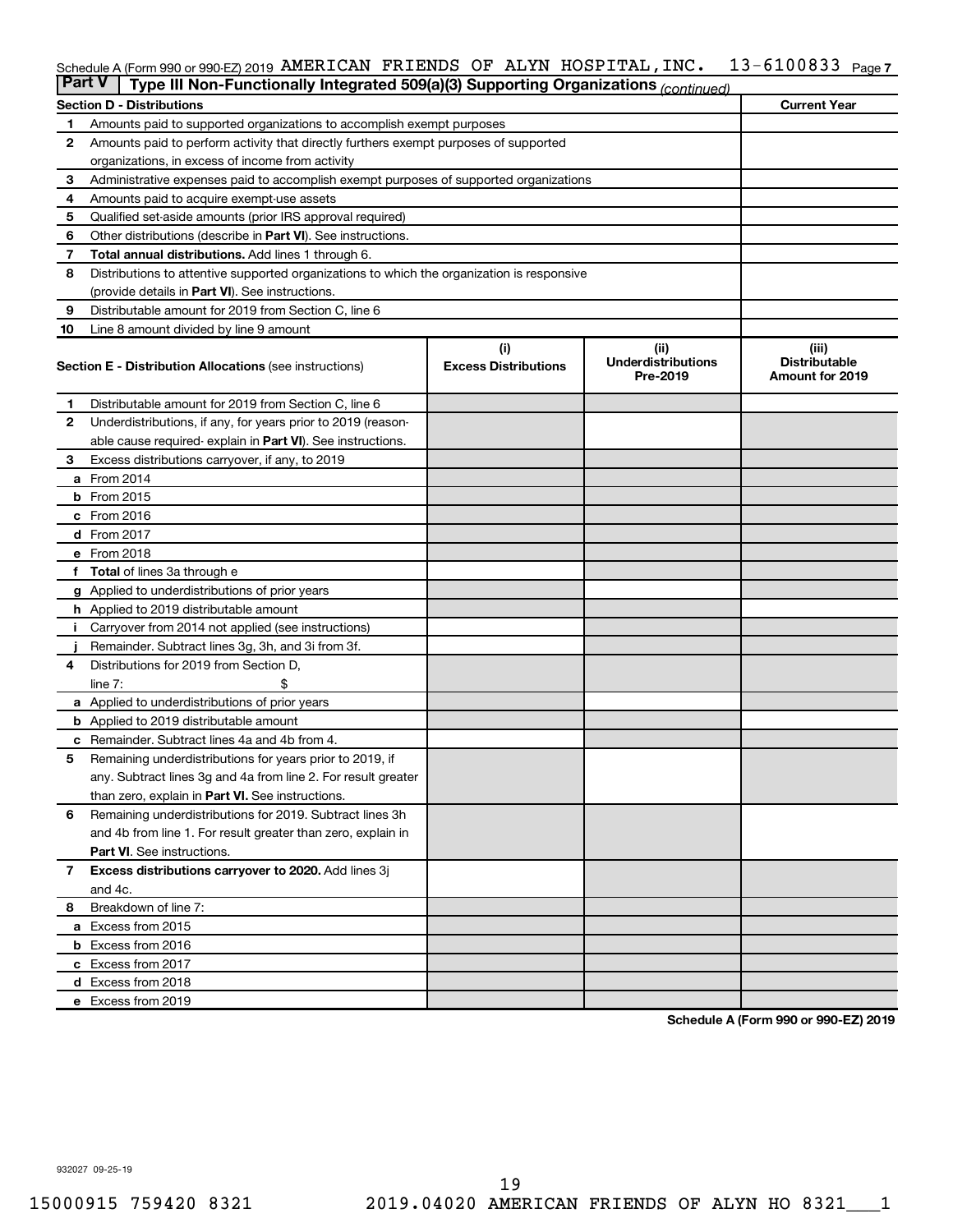| 932028 09-25-19 | Schedule A (Form 990 or 990-EZ) 2019<br>20                                                                                                                                                                                                                                                                                                                        |
|-----------------|-------------------------------------------------------------------------------------------------------------------------------------------------------------------------------------------------------------------------------------------------------------------------------------------------------------------------------------------------------------------|
|                 |                                                                                                                                                                                                                                                                                                                                                                   |
|                 |                                                                                                                                                                                                                                                                                                                                                                   |
|                 |                                                                                                                                                                                                                                                                                                                                                                   |
|                 |                                                                                                                                                                                                                                                                                                                                                                   |
|                 |                                                                                                                                                                                                                                                                                                                                                                   |
|                 |                                                                                                                                                                                                                                                                                                                                                                   |
|                 |                                                                                                                                                                                                                                                                                                                                                                   |
|                 |                                                                                                                                                                                                                                                                                                                                                                   |
|                 |                                                                                                                                                                                                                                                                                                                                                                   |
|                 |                                                                                                                                                                                                                                                                                                                                                                   |
|                 |                                                                                                                                                                                                                                                                                                                                                                   |
|                 |                                                                                                                                                                                                                                                                                                                                                                   |
|                 |                                                                                                                                                                                                                                                                                                                                                                   |
|                 |                                                                                                                                                                                                                                                                                                                                                                   |
|                 |                                                                                                                                                                                                                                                                                                                                                                   |
|                 |                                                                                                                                                                                                                                                                                                                                                                   |
|                 |                                                                                                                                                                                                                                                                                                                                                                   |
|                 |                                                                                                                                                                                                                                                                                                                                                                   |
|                 |                                                                                                                                                                                                                                                                                                                                                                   |
|                 |                                                                                                                                                                                                                                                                                                                                                                   |
|                 |                                                                                                                                                                                                                                                                                                                                                                   |
|                 |                                                                                                                                                                                                                                                                                                                                                                   |
|                 |                                                                                                                                                                                                                                                                                                                                                                   |
|                 |                                                                                                                                                                                                                                                                                                                                                                   |
|                 |                                                                                                                                                                                                                                                                                                                                                                   |
|                 |                                                                                                                                                                                                                                                                                                                                                                   |
|                 |                                                                                                                                                                                                                                                                                                                                                                   |
|                 |                                                                                                                                                                                                                                                                                                                                                                   |
|                 |                                                                                                                                                                                                                                                                                                                                                                   |
|                 | Section D, lines 5, 6, and 8; and Part V, Section E, lines 2, 5, and 6. Also complete this part for any additional information.<br>(See instructions.)                                                                                                                                                                                                            |
| <b>Part VI</b>  | Supplemental Information. Provide the explanations required by Part II, line 10; Part II, line 17a or 17b; Part III, line 12;<br>Part IV, Section A, lines 1, 2, 3b, 3c, 4b, 4c, 5a, 6, 9a, 9b, 9c, 11a, 11b, and 11c; Part IV, Section B, lines 1 and 2; Part IV, Section C,<br>line 1; Part IV, Section D, lines 2 and 3; Part IV, Section E, lines 1c, 2a, 2b, |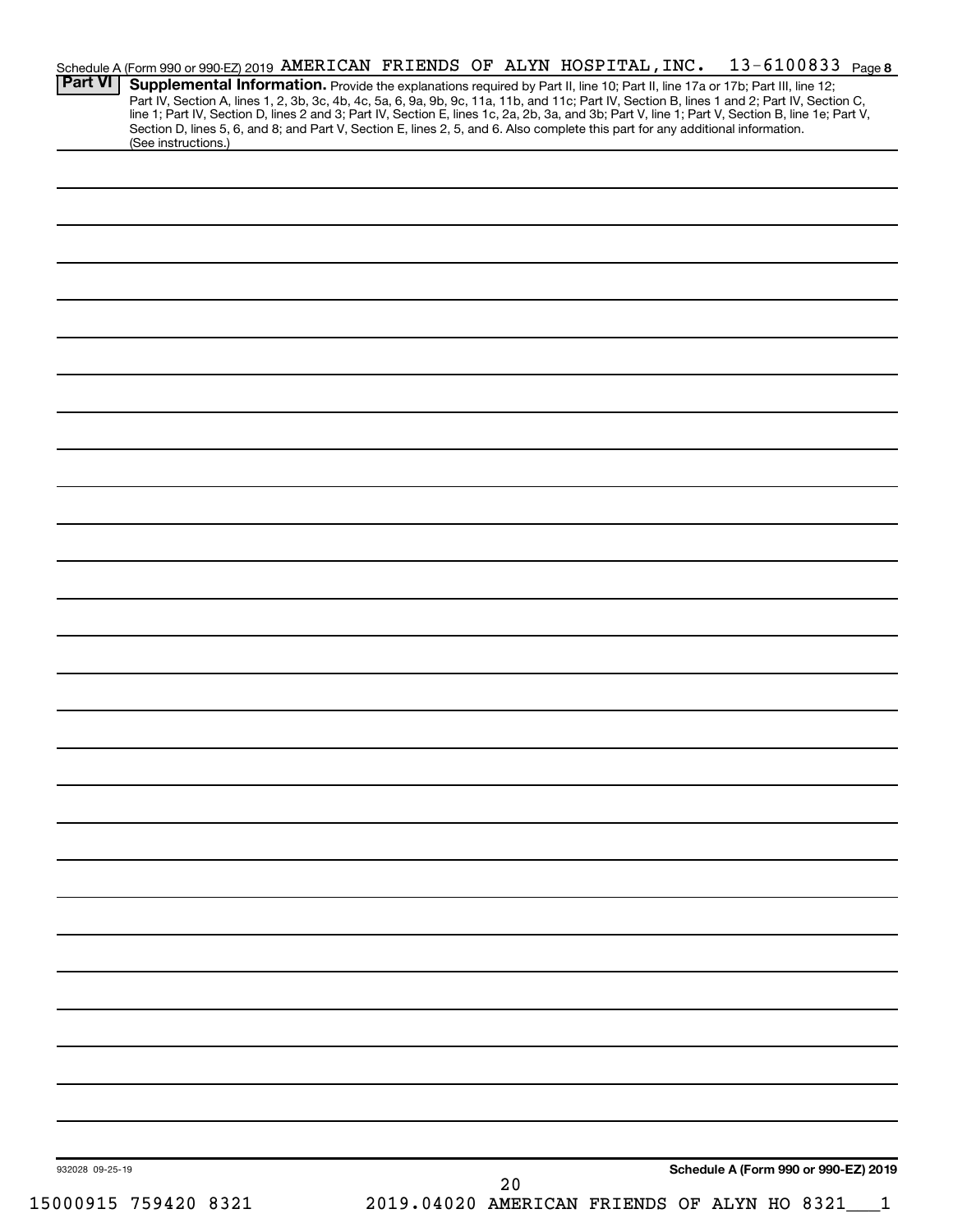# **Schedule B Schedule of Contributors**

**or 990-PF) | Attach to Form 990, Form 990-EZ, or Form 990-PF. | Go to www.irs.gov/Form990 for the latest information.** OMB No. 1545-0047

**2019**

**Employer identification number**

|  |  | Name of the organization |
|--|--|--------------------------|
|  |  |                          |

AMERICAN FRIENDS OF ALYN HOSPITAL, INC. | 13-6100833

| <b>Organization type (check one):</b> |                                                                           |
|---------------------------------------|---------------------------------------------------------------------------|
| Filers of:                            | Section:                                                                  |
| Form 990 or 990-EZ                    | $\lfloor \mathbf{X} \rfloor$ 501(c)( 3) (enter number) organization       |
|                                       | 4947(a)(1) nonexempt charitable trust not treated as a private foundation |
|                                       | 527 political organization                                                |
| Form 990-PF                           | 501(c)(3) exempt private foundation                                       |
|                                       | 4947(a)(1) nonexempt charitable trust treated as a private foundation     |
|                                       | 501(c)(3) taxable private foundation                                      |
|                                       |                                                                           |

Check if your organization is covered by the General Rule or a Special Rule.

**Note:**  Only a section 501(c)(7), (8), or (10) organization can check boxes for both the General Rule and a Special Rule. See instructions.

#### **General Rule**

**K** For an organization filing Form 990, 990-EZ, or 990-PF that received, during the year, contributions totaling \$5,000 or more (in money or property) from any one contributor. Complete Parts I and II. See instructions for determining a contributor's total contributions.

#### **Special Rules**

 $\Box$ 

any one contributor, during the year, total contributions of the greater of (1) \$5,000; or (2) 2% of the amount on (i) Form 990, Part VIII, line 1h; For an organization described in section 501(c)(3) filing Form 990 or 990-EZ that met the 33 1/3% support test of the regulations under sections 509(a)(1) and 170(b)(1)(A)(vi), that checked Schedule A (Form 990 or 990-EZ), Part II, line 13, 16a, or 16b, and that received from or (ii) Form 990-EZ, line 1. Complete Parts I and II.  $\Box$ 

year, total contributions of more than \$1,000 *exclusively* for religious, charitable, scientific, literary, or educational purposes, or for the For an organization described in section 501(c)(7), (8), or (10) filing Form 990 or 990-EZ that received from any one contributor, during the prevention of cruelty to children or animals. Complete Parts I, II, and III.  $\Box$ 

purpose. Don't complete any of the parts unless the General Rule applies to this organization because it received nonexclusively year, contributions exclusively for religious, charitable, etc., purposes, but no such contributions totaled more than \$1,000. If this box is checked, enter here the total contributions that were received during the year for an exclusively religious, charitable, etc., For an organization described in section 501(c)(7), (8), or (10) filing Form 990 or 990-EZ that received from any one contributor, during the religious, charitable, etc., contributions totaling \$5,000 or more during the year  $~\ldots\ldots\ldots\ldots\ldots\ldots\ldots\ldots\blacktriangleright~$ \$

**Caution:**  An organization that isn't covered by the General Rule and/or the Special Rules doesn't file Schedule B (Form 990, 990-EZ, or 990-PF),  **must** but it answer "No" on Part IV, line 2, of its Form 990; or check the box on line H of its Form 990-EZ or on its Form 990-PF, Part I, line 2, to certify that it doesn't meet the filing requirements of Schedule B (Form 990, 990-EZ, or 990-PF).

**For Paperwork Reduction Act Notice, see the instructions for Form 990, 990-EZ, or 990-PF. Schedule B (Form 990, 990-EZ, or 990-PF) (2019)** LHA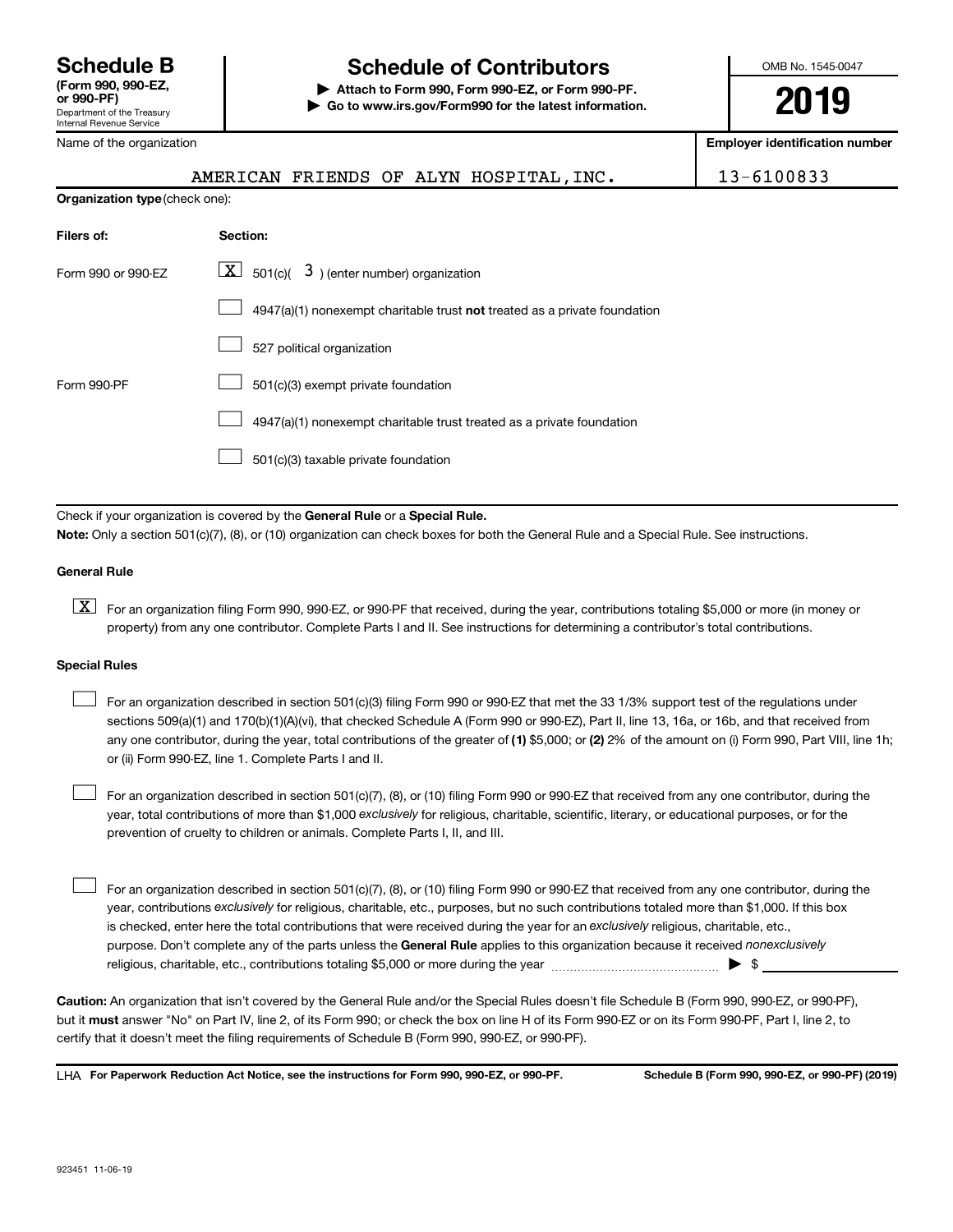| Schedule B (Form 990, 990-EZ, or 990-PF) (2019)<br>$\sqrt{2}$ and $\sqrt{2}$ and $\sqrt{2}$ and $\sqrt{2}$ and $\sqrt{2}$ and $\sqrt{2}$ and $\sqrt{2}$ and $\sqrt{2}$ and $\sqrt{2}$ and $\sqrt{2}$ and $\sqrt{2}$ and $\sqrt{2}$ and $\sqrt{2}$ and $\sqrt{2}$ and $\sqrt{2}$ and $\sqrt{2}$ and $\sqrt{2}$ and $\sqrt{2}$ and $\sqrt{2$ | Page |
|--------------------------------------------------------------------------------------------------------------------------------------------------------------------------------------------------------------------------------------------------------------------------------------------------------------------------------------------|------|
|--------------------------------------------------------------------------------------------------------------------------------------------------------------------------------------------------------------------------------------------------------------------------------------------------------------------------------------------|------|

Name of organization

**Employer identification number**

# AMERICAN FRIENDS OF ALYN HOSPITAL, INC. 13-6100833

**Part I** Contributors (see instructions). Use duplicate copies of Part I if additional space is needed.

| (a)<br>No.           | (b)<br>Name, address, and ZIP + 4                                                              | (c)<br><b>Total contributions</b> | (d)<br>Type of contribution                                                                                                                            |
|----------------------|------------------------------------------------------------------------------------------------|-----------------------------------|--------------------------------------------------------------------------------------------------------------------------------------------------------|
| 1                    | WOLDENBERG FOUNDATION<br>524 METAIRIE ROAD<br>METAIRIE, LA 70005                               | 225,000.<br>\$                    | x.<br>Person<br>Pavroll<br><b>Noncash</b><br>(Complete Part II for<br>noncash contributions.)                                                          |
| (a)<br>No.           | (b)<br>Name, address, and ZIP + 4                                                              | (c)<br><b>Total contributions</b> | (d)<br>Type of contribution                                                                                                                            |
| 2                    | FIDELITY CHARTABLE<br>PO BOX 770001<br>CINCINNATI, OH 45277                                    | 115,750.<br>\$                    | x.<br>Person<br>Payroll<br>Noncash<br>(Complete Part II for<br>noncash contributions.)                                                                 |
| (a)<br>No.           | (b)<br>Name, address, and ZIP + 4                                                              | (c)<br><b>Total contributions</b> | (d)<br>Type of contribution                                                                                                                            |
| 3                    | JP MORGAN CHARITABLE GIVING FUND<br>165 TOWNSHIP LINE ROAD, SUITE 1200<br>JENKINTOWN, PA 19046 | 100,000.<br>\$                    | x.<br>Person<br>Payroll<br><b>Noncash</b><br>(Complete Part II for<br>noncash contributions.)                                                          |
|                      |                                                                                                |                                   |                                                                                                                                                        |
| (a)<br>No.           | (b)<br>Name, address, and ZIP + 4                                                              | (c)<br><b>Total contributions</b> | (d)<br>Type of contribution                                                                                                                            |
| 4                    | POSNACK FAMILY FOUNDATION OF HOLLYWOOD<br>PO BOX 40200<br>JACKSONVILLE, FL 32203               | 60,000.<br>\$                     | x.<br>Person<br>Payroll<br><b>Noncash</b><br>(Complete Part II for<br>noncash contributions.)                                                          |
| (a)<br>No.           | (b)<br>Name, address, and ZIP + 4                                                              | (c)<br><b>Total contributions</b> | (d)<br>Type of contribution                                                                                                                            |
| 5                    | BOB SIMON<br>ELROI ST. 5G<br><b>ISRAEL 92108</b><br><b>JERUSALEM,</b>                          | 50,000.<br>\$                     | $\overline{\text{X}}$<br>Person<br>Pavroll<br><b>Noncash</b><br>(Complete Part II for<br>noncash contributions.)                                       |
| (a)<br>No.           | (b)<br>Name, address, and ZIP + 4                                                              | (c)<br><b>Total contributions</b> | (d)<br>Type of contribution                                                                                                                            |
| 6<br>923452 11-06-19 | HELEN P. BONDY FOUNDATION<br>SAINT PAUL STREET<br>7<br>BALTIMORE, MD 21202                     | 40,000.<br>\$                     | <u>x</u><br>Person<br>Payroll<br><b>Noncash</b><br>(Complete Part II for<br>noncash contributions.)<br>Schedule B (Form 990, 990-EZ, or 990-PF) (2019) |

15000915 759420 8321 2019.04020 AMERICAN FRIENDS OF ALYN HO 8321\_\_\_1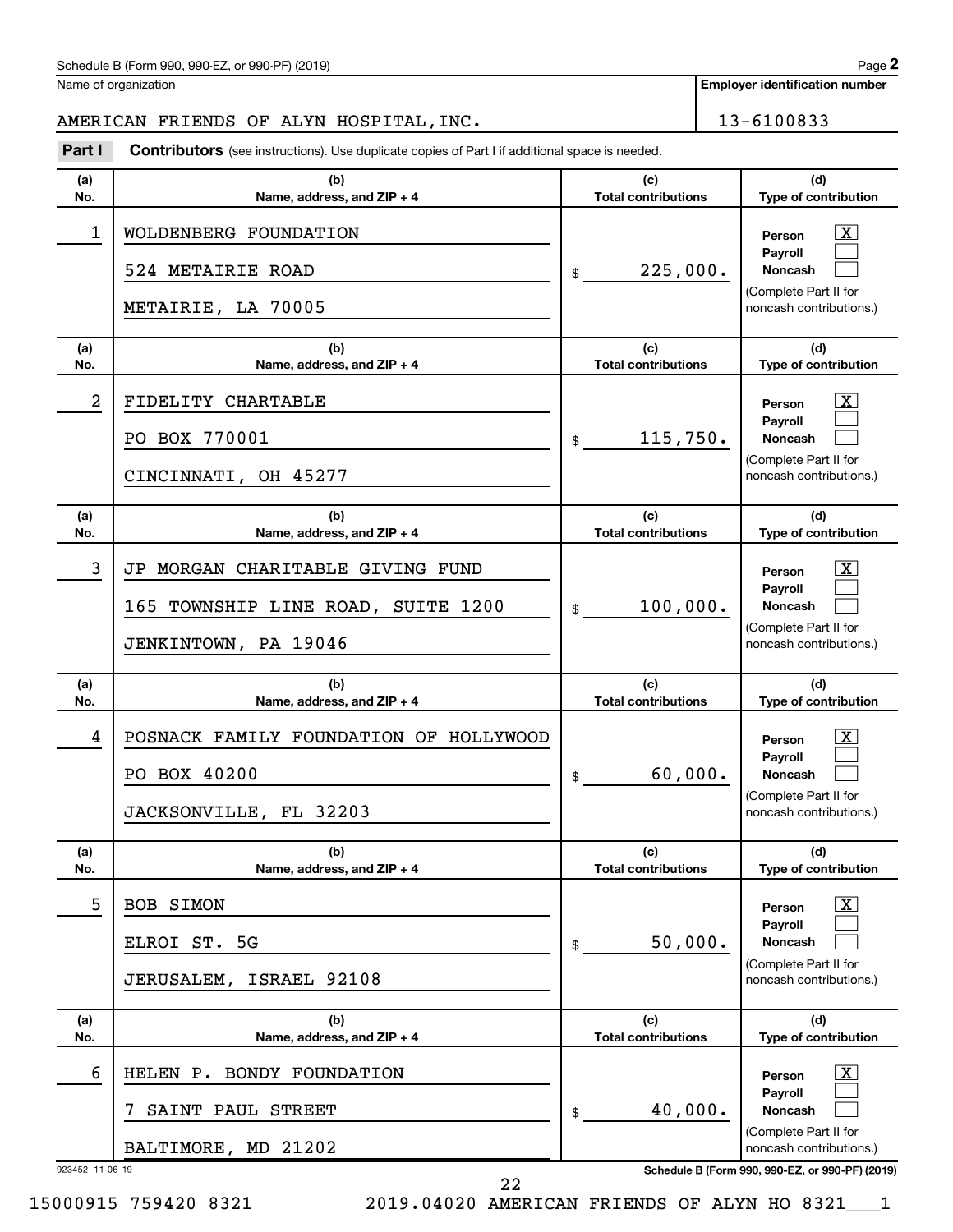**Employer identification number**

# AMERICAN FRIENDS OF ALYN HOSPITAL, INC. 13-6100833

**Part I** Contributors (see instructions). Use duplicate copies of Part I if additional space is needed.

| (a)<br>No.            | (b)<br>Name, address, and ZIP + 4                                                                                                          | (c)<br><b>Total contributions</b>           | (d)<br>Type of contribution                                                                                                     |
|-----------------------|--------------------------------------------------------------------------------------------------------------------------------------------|---------------------------------------------|---------------------------------------------------------------------------------------------------------------------------------|
| 7                     | ESTATE OF MEREDITH DRENCH<br>11 UPLAND ROAD<br>NEWBURYPORT, MA 01950                                                                       | 30,000.<br>\$                               | x<br>Person<br>Payroll<br><b>Noncash</b><br>(Complete Part II for<br>noncash contributions.)                                    |
| (a)<br>No.            | (b)<br>Name, address, and ZIP + 4                                                                                                          | (c)<br><b>Total contributions</b>           | (d)<br>Type of contribution                                                                                                     |
| 8                     | STEPHEN TOMOR<br>11 SUTTON ROAD<br>MONSEY, NY 10952                                                                                        | 29,500.<br>\$                               | x<br>Person<br>Payroll<br><b>Noncash</b><br>(Complete Part II for<br>noncash contributions.)                                    |
| (a)<br>No.            | (b)<br>Name, address, and ZIP + 4                                                                                                          | (c)<br><b>Total contributions</b>           | (d)<br>Type of contribution                                                                                                     |
| 9                     | ESTATE OF MARTHA SIMON<br>C/O DAVID FRIEDMAN, 950 S. PINE ISLAND<br>PLANTATION, FL 33324                                                   | 27,000.<br>\$                               | x<br>Person<br>Payroll<br><b>Noncash</b><br>(Complete Part II for<br>noncash contributions.)                                    |
|                       |                                                                                                                                            |                                             |                                                                                                                                 |
| (a)<br>No.            | (b)<br>Name, address, and ZIP + 4                                                                                                          | (c)<br><b>Total contributions</b>           | (d)<br>Type of contribution                                                                                                     |
| 10                    | CLAIRE FRANKEL<br>2139 WYOMING AVE NW APT 21<br>WASHINGTON, DC 20008                                                                       | 25,000.<br>\$                               | x<br>Person<br>Payroll<br><b>Noncash</b><br>(Complete Part II for<br>noncash contributions.)                                    |
| (a)                   | (b)                                                                                                                                        | (c)                                         | (d)                                                                                                                             |
| No.<br>11             | Name, address, and ZIP + 4<br>REVOCABLE LIVING TRUST OF DONALD M.<br><b>LOOPER</b><br>C/O MS. CAROLYN YOUNG<br>425 FAIRGATE ROAD, CA 95825 | <b>Total contributions</b><br>20,000.<br>\$ | <b>Type of contribution</b><br>$\mathbf{X}$<br>Person<br>Payroll<br>Noncash<br>(Complete Part II for<br>noncash contributions.) |
| (a)<br>No.            | (b)<br>Name, address, and ZIP + 4                                                                                                          | (c)<br><b>Total contributions</b>           | (d)<br>Type of contribution                                                                                                     |
| 12<br>923452 11-06-19 | DANIEL BLUMENTHAL<br>381 LAKESIDE TERRACE<br>GLENCOE, IL 60022                                                                             | 18,564.<br>\$                               | $\mathbf{X}$<br>Person<br>Payroll<br><b>Noncash</b><br>(Complete Part II for<br>noncash contributions.)                         |

23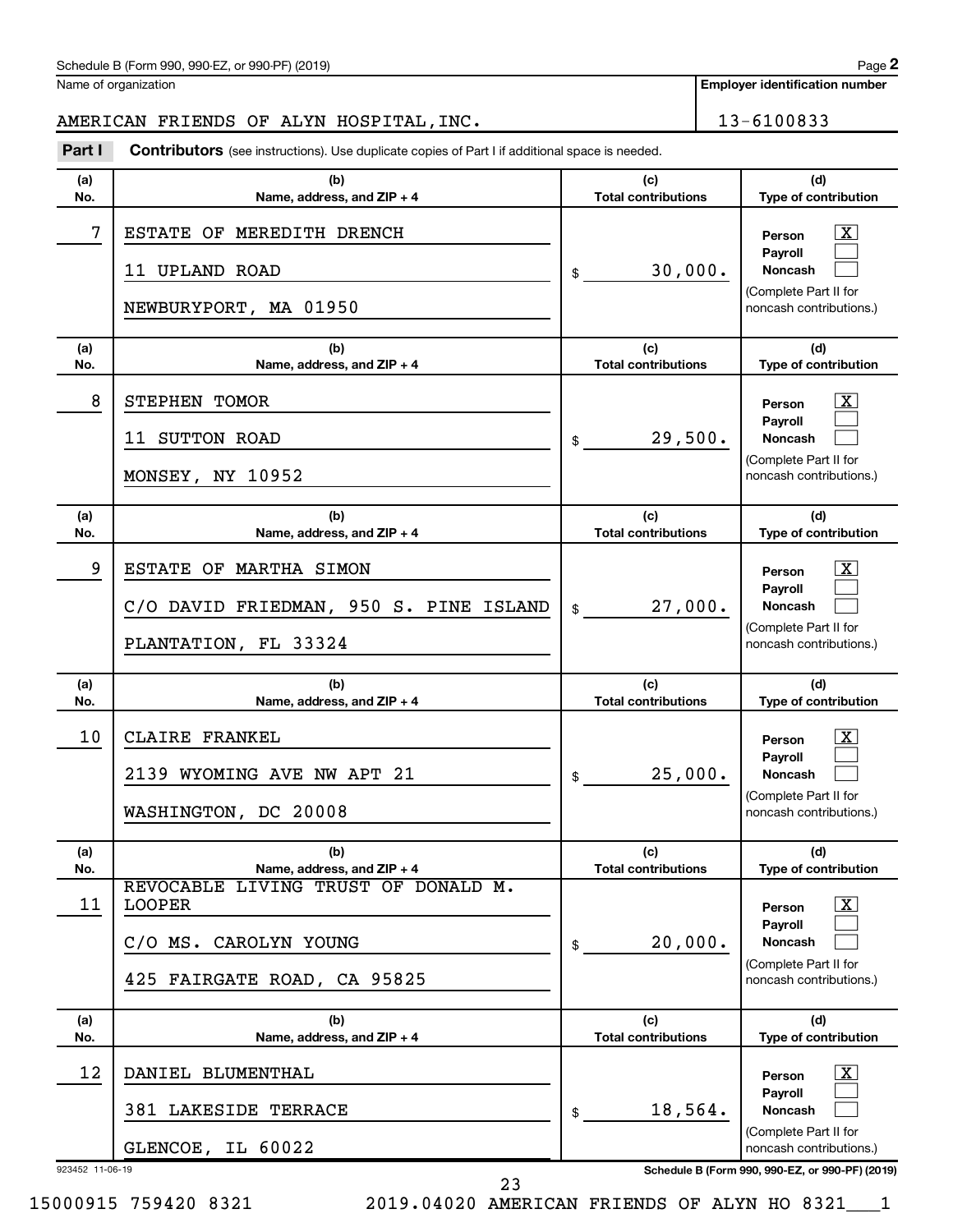Name of organization

**Employer identification number**

# AMERICAN FRIENDS OF ALYN HOSPITAL, INC. 13-6100833

**Part I** Contributors (see instructions). Use duplicate copies of Part I if additional space is needed.

| (a)<br>No. | (b)<br>Name, address, and ZIP + 4                                                                                     | (c)<br><b>Total contributions</b> | (d)<br>Type of contribution                                                                                               |
|------------|-----------------------------------------------------------------------------------------------------------------------|-----------------------------------|---------------------------------------------------------------------------------------------------------------------------|
| 13         | ENRICO RACCAH<br>EIGHTEEN HY DEVELOPERS, 12713 SW 125TH<br><b>AVENUE</b><br>MIAMI, FL 33186                           | 18,000.<br>\$                     | X<br>Person<br><b>Pavroll</b><br><b>Noncash</b><br>(Complete Part II for<br>noncash contributions.)                       |
| (a)<br>No. | (b)<br>Name, address, and ZIP + 4                                                                                     | (c)<br><b>Total contributions</b> | (d)<br>Type of contribution                                                                                               |
| 14         | PACCAR FOUNDATION<br>PO BOX 1519<br>BELLEVUE, WA 95009                                                                | 18,000.<br>\$                     | X<br>Person<br><b>Payroll</b><br><b>Noncash</b><br>(Complete Part II for<br>noncash contributions.)                       |
| (a)<br>No. | (b)<br>Name, address, and ZIP + 4                                                                                     | (c)<br><b>Total contributions</b> | (d)<br>Type of contribution                                                                                               |
| 15         | <b>ANONYMOUS</b><br>C/O AMERICAN FRIENDS OF ALYN HOSPITAL,<br>INC, 122 EAST 42ND ST- SUITE 1519<br>NEW YORK, NY 10168 | 15,000.<br>\$                     | $\overline{\mathbf{X}}$<br>Person<br><b>Pavroll</b><br><b>Noncash</b><br>(Complete Part II for<br>noncash contributions.) |
|            |                                                                                                                       |                                   |                                                                                                                           |
| (a)<br>No. | (b)<br>Name, address, and ZIP + 4                                                                                     | (c)<br><b>Total contributions</b> | (d)<br>Type of contribution                                                                                               |
| 16         | CAROL JOSEPH<br>473 WEST END AVENUE, #10C<br>NEW YORK, NY 10024                                                       | 15,000.<br>\$                     | $\mathbf{X}$<br>Person<br><b>Payroll</b><br><b>Noncash</b><br>(Complete Part II for<br>noncash contributions.)            |
| (a)<br>No. | (b)<br>Name, address, and ZIP + 4                                                                                     | (c)<br><b>Total contributions</b> | (d)<br><b>Type of contribution</b>                                                                                        |
| 17         | MIRIAM LEIFER CHARITABLE TRUST<br>C/O FREDA ROSENFELD, 1651 55TH STREET<br>BROOKLYN, NY 11204                         | 15,000.<br>\$                     | $\boxed{\textbf{X}}$<br>Person<br><b>Payroll</b><br>Noncash<br>(Complete Part II for<br>noncash contributions.)           |
| (a)<br>No. | (b)<br>Name, address, and ZIP + 4                                                                                     | (c)<br><b>Total contributions</b> | (d)<br>Type of contribution                                                                                               |
| 18         | WILLIAM AND SEDELLE BELSON TRUST                                                                                      |                                   | $\lfloor x \rfloor$<br>Person                                                                                             |
|            | PO BOX 20160<br>LONG BEACH, CA 90801                                                                                  | 13,875.<br>\$                     | <b>Payroll</b><br><b>Noncash</b><br>(Complete Part II for                                                                 |

15000915 759420 8321 2019.04020 AMERICAN FRIENDS OF ALYN HO 8321\_\_\_1

24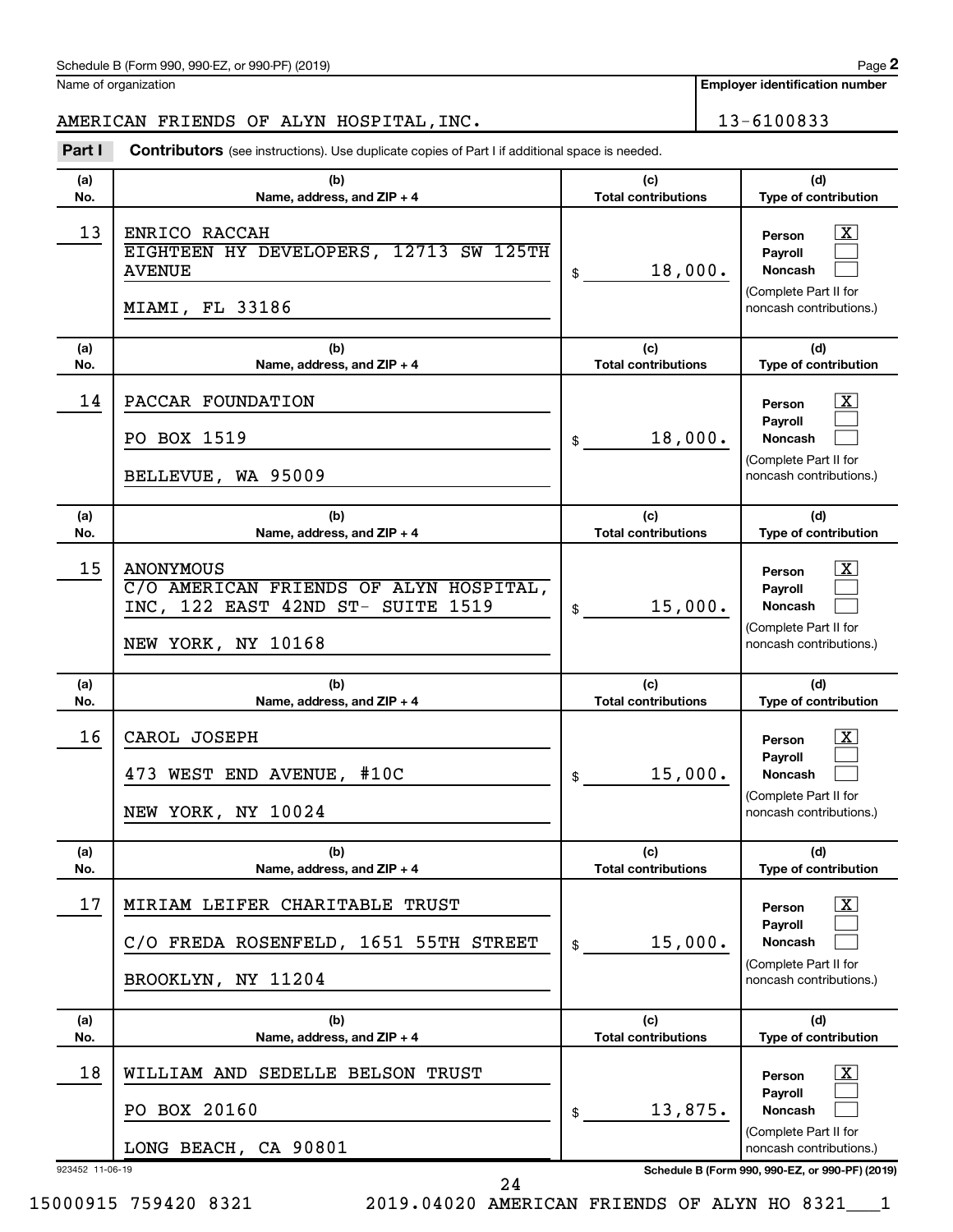Name of organization

**Employer identification number**

# AMERICAN FRIENDS OF ALYN HOSPITAL, INC. 13-6100833

**Part I** Contributors (see instructions). Use duplicate copies of Part I if additional space is needed.

| (a)        | (b)                                                                               | (c)                               | (d)                                                                                                            |
|------------|-----------------------------------------------------------------------------------|-----------------------------------|----------------------------------------------------------------------------------------------------------------|
| No.        | Name, address, and ZIP + 4<br>FINNEGAN, HENDERSON, FARABOW, GARRETT               | <b>Total contributions</b>        | Type of contribution                                                                                           |
| 19         | & DUNNER, LLP<br>901 NEW YORK AVENUE, NW<br>WASHINGTON, DC 20001                  | 13,000.<br>\$                     | $\mathbf{X}$<br>Person<br><b>Payroll</b><br><b>Noncash</b><br>(Complete Part II for<br>noncash contributions.) |
|            |                                                                                   |                                   |                                                                                                                |
| (a)<br>No. | (b)<br>Name, address, and ZIP + 4                                                 | (c)<br><b>Total contributions</b> | (d)<br>Type of contribution                                                                                    |
| 20         | ARNOLD GOLDBRAUM                                                                  |                                   | $\mathbf{X}$<br>Person                                                                                         |
|            | 150 E 69 ST.                                                                      | 12,500.<br>\$                     | Payroll<br><b>Noncash</b>                                                                                      |
|            | NEW YORK, NY 10021                                                                |                                   | (Complete Part II for<br>noncash contributions.)                                                               |
| (a)        | (b)                                                                               | (c)                               | (d)                                                                                                            |
| No.        | Name, address, and ZIP + 4                                                        | <b>Total contributions</b>        | Type of contribution                                                                                           |
| 21         | <b>BOB BELFER</b><br>C/O DENIAL SOLUTIONS, 16 ISAAC LANE<br>CHERRY HILL, NJ 08002 | 10,000.<br>\$                     | $\mathbf{X}$<br>Person<br>Payroll<br><b>Noncash</b><br>(Complete Part II for<br>noncash contributions.)        |
|            |                                                                                   |                                   |                                                                                                                |
|            |                                                                                   |                                   |                                                                                                                |
| (a)<br>No. | (b)<br>Name, address, and ZIP + 4                                                 | (c)<br><b>Total contributions</b> | (d)<br>Type of contribution                                                                                    |
|            | GENERAL IRON INDUSTRIES CHARITABLE                                                |                                   |                                                                                                                |
| 22         | FOUNDATION                                                                        |                                   | $\mathbf{X}$<br>Person                                                                                         |
|            | 1909 N. CLIFTON AVENUE                                                            | 10,000.<br>\$                     | <b>Payroll</b><br><b>Noncash</b>                                                                               |
|            | CHICAGO, IL 60614                                                                 |                                   | (Complete Part II for<br>noncash contributions.)                                                               |
| (a)        | (b)                                                                               | (c)                               | (d)                                                                                                            |
| No.        | Name, address, and ZIP + 4                                                        | <b>Total contributions</b>        | <b>Type of contribution</b>                                                                                    |
| 23         | <b>MARK CASTELLANO</b>                                                            |                                   | $\boxed{\textbf{X}}$<br>Person<br><b>Pavroll</b>                                                               |
|            | PINE HOLLOW LN.                                                                   | 10,000.<br>\$                     | Noncash                                                                                                        |
|            | FAR HILLS, NJ 07931                                                               |                                   | (Complete Part II for<br>noncash contributions.)                                                               |
| (a)        | (b)                                                                               | (c)                               | (d)                                                                                                            |
| No.        | Name, address, and ZIP + 4                                                        | <b>Total contributions</b>        | Type of contribution                                                                                           |
| 24         | MILTON ROSENBERG                                                                  |                                   | $\lfloor x \rfloor$<br>Person<br><b>Payroll</b>                                                                |
|            | 500 W BRADLEY ROAD #213C                                                          | 10,000.<br>\$                     | Noncash                                                                                                        |
|            | MILWUAKEE, WI 53217                                                               |                                   | (Complete Part II for<br>noncash contributions.)                                                               |

15000915 759420 8321 2019.04020 AMERICAN FRIENDS OF ALYN HO 8321\_\_\_1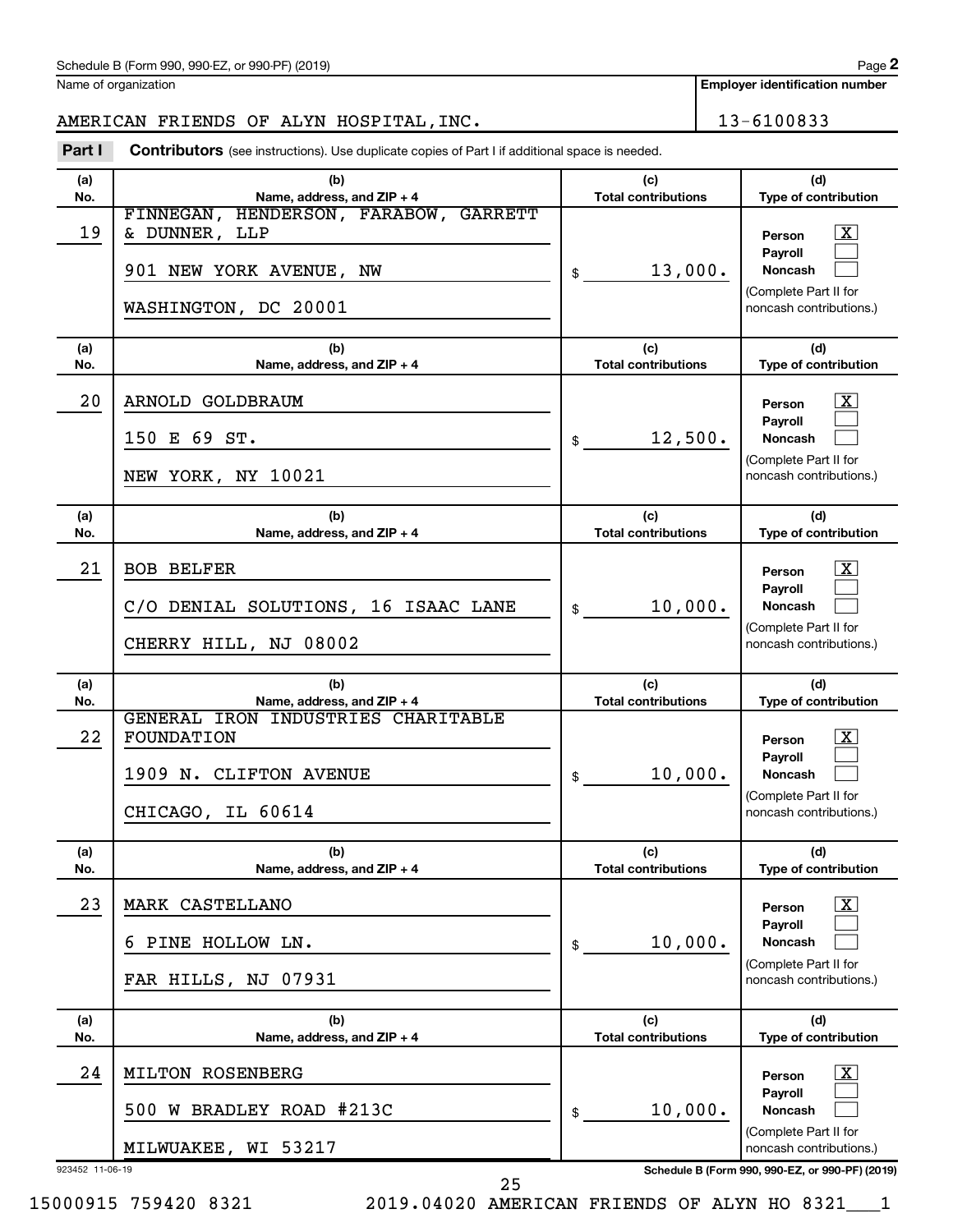Name of organization

**Employer identification number**

AMERICAN FRIENDS OF ALYN HOSPITAL, INC. 13-6100833

| Part I                | <b>Contributors</b> (see instructions). Use duplicate copies of Part I if additional space is needed. |                                   |                                                                                                                                                                          |
|-----------------------|-------------------------------------------------------------------------------------------------------|-----------------------------------|--------------------------------------------------------------------------------------------------------------------------------------------------------------------------|
| (a)<br>No.            | (b)<br>Name, address, and ZIP + 4                                                                     | (c)<br><b>Total contributions</b> | (d)<br>Type of contribution                                                                                                                                              |
| 25                    | <b>OVATION TRAVEL GROUP</b><br>71 FIFTH AVENUE, 11TH FLOOR<br>NEW YORK, NY 10003                      | 10,000.<br>\$                     | $\mathbf{X}$<br>Person<br>Payroll<br><b>Noncash</b><br>(Complete Part II for<br>noncash contributions.)                                                                  |
| (a)<br>No.            | (b)<br>Name, address, and ZIP + 4                                                                     | (c)<br><b>Total contributions</b> | (d)<br>Type of contribution                                                                                                                                              |
| 26                    | PAPA & BARKLEY<br>1245 CHAMPA ST.<br>DENVER, CO 80204                                                 | 10,000.<br>\$                     | $\mathbf{X}$<br>Person<br><b>Payroll</b><br><b>Noncash</b><br>(Complete Part II for<br>noncash contributions.)                                                           |
| (a)<br>No.            | (b)<br>Name, address, and $ZIP + 4$                                                                   | (c)<br><b>Total contributions</b> | (d)<br>Type of contribution                                                                                                                                              |
| 27                    | PAUL AND PEARL CASLOW FOUNDATION<br>950 MILWAUKEE AVENUE STE. 327<br>GLENVIEW, IL 60025               | 10,000.<br>\$                     | $\mathbf{X}$<br>Person<br><b>Payroll</b><br><b>Noncash</b><br>(Complete Part II for<br>noncash contributions.)                                                           |
| (a)<br>No.            | (b)<br>Name, address, and $ZIP + 4$                                                                   | (c)<br><b>Total contributions</b> | (d)<br>Type of contribution                                                                                                                                              |
| 28                    | RACHEL & BARNEY GOTTSTEIN FOUNDATION<br>935 W. 3RD AVENUE<br>ANCHORAGE, AK 99501                      | 10,000.<br>\$                     | $\mathbf{X}$<br>Person<br><b>Payroll</b><br><b>Noncash</b><br>(Complete Part II for<br>noncash contributions.)                                                           |
| (a)                   | (b)                                                                                                   | (c)                               | (d)                                                                                                                                                                      |
| No.                   | Name, address, and ZIP + 4                                                                            | <b>Total contributions</b>        | Type of contribution                                                                                                                                                     |
| 29                    | REGISTER ABSTRACT COMPANY, INC.<br>215-15 NORTHERN BLVD., SUITE 101<br>BAYSIDE, NY 11361              | 10,000.<br>\$                     | $\mathbf{X}$<br>Person<br><b>Pavroll</b><br><b>Noncash</b><br>(Complete Part II for<br>noncash contributions.)                                                           |
| (a)<br>No.            | (b)<br>Name, address, and ZIP + 4                                                                     | (c)<br><b>Total contributions</b> | (d)<br>Type of contribution                                                                                                                                              |
| 30<br>923452 11-06-19 | ROBIN KROLL<br>6001 60TH AVENUE NE<br>SEATTLE, WA 98115                                               | 10,000.<br>\$                     | $\lfloor x \rfloor$<br>Person<br><b>Payroll</b><br><b>Noncash</b><br>(Complete Part II for<br>noncash contributions.)<br>Schedule B (Form 990, 990-EZ, or 990-PF) (2019) |

26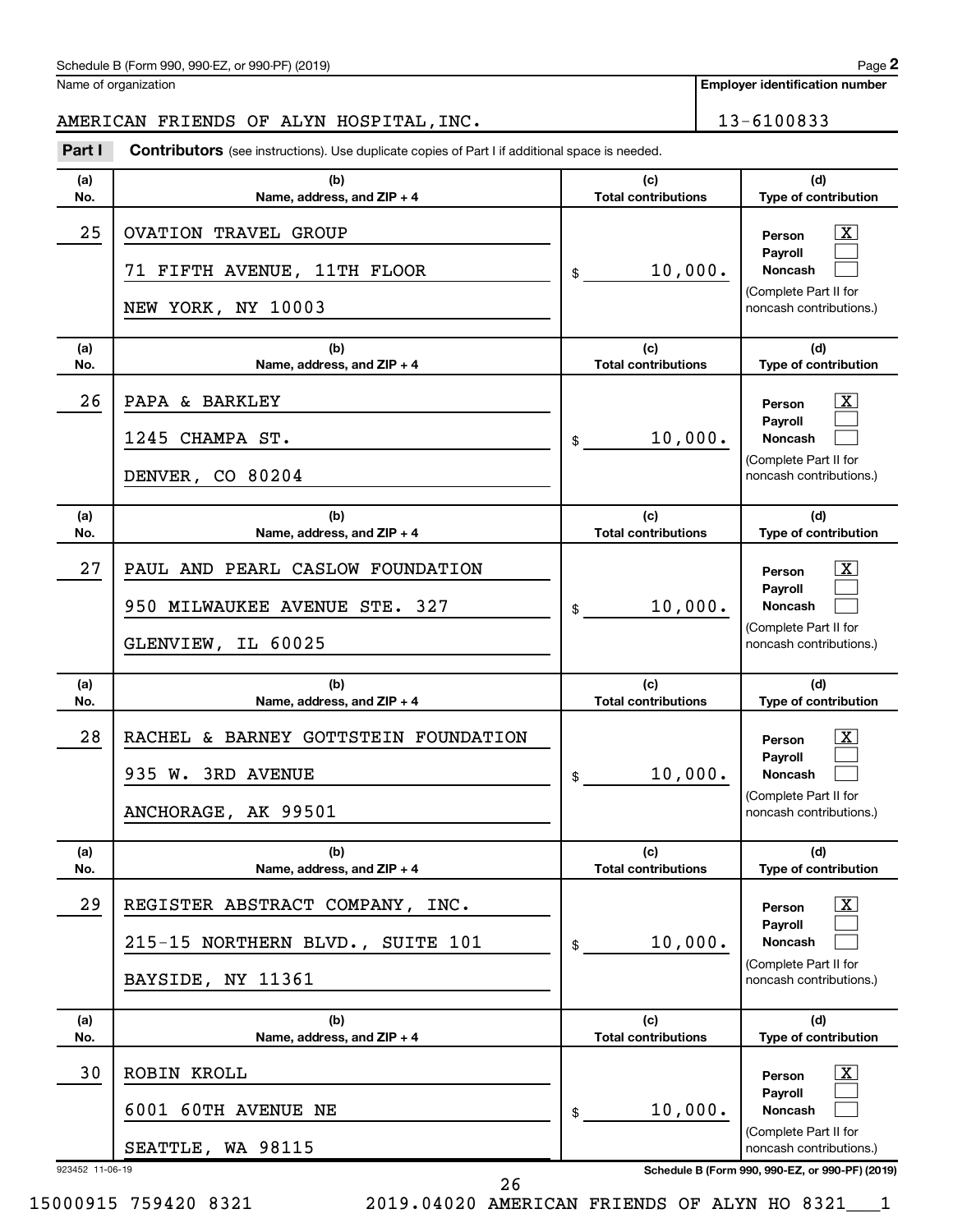Name of organization

**Employer identification number**

# AMERICAN FRIENDS OF ALYN HOSPITAL, INC. 13-6100833

**Part I** Contributors (see instructions). Use duplicate copies of Part I if additional space is needed.

| (a)<br>No.            | (b)<br>Name, address, and ZIP + 4                                                | (c)<br><b>Total contributions</b> | (d)<br>Type of contribution                                                                                                                                   |
|-----------------------|----------------------------------------------------------------------------------|-----------------------------------|---------------------------------------------------------------------------------------------------------------------------------------------------------------|
| 31                    | WILLIAM LANSING<br>350 ALLEN RD<br>WOODSIDE, CA 94062                            | 10,000.<br>$\mathfrak s$          | x<br>Person<br>Payroll<br>Noncash<br>(Complete Part II for<br>noncash contributions.)                                                                         |
| (a)<br>No.            | (b)<br>Name, address, and ZIP + 4                                                | (c)<br><b>Total contributions</b> | (d)<br>Type of contribution                                                                                                                                   |
| 32                    | WORD OF FAITH CHRISTIAN CENTER<br>20000 W. NINE MILE RD.<br>SOUTHFIELD, MI 48075 | 9,529.<br>\$                      | x<br>Person<br>Payroll<br>Noncash<br>(Complete Part II for<br>noncash contributions.)                                                                         |
| (a)<br>No.            | (b)<br>Name, address, and ZIP + 4                                                | (c)<br><b>Total contributions</b> | (d)<br>Type of contribution                                                                                                                                   |
| 33                    | <b>JAMES BARASH</b><br>CHEYENNE MOUNTAIN BLVD.<br>50.<br>COLORADO, CO 80906      | 8,800.<br>$\mathsf{\$}$           | x<br>Person<br>Payroll<br><b>Noncash</b><br>(Complete Part II for<br>noncash contributions.)                                                                  |
|                       |                                                                                  |                                   |                                                                                                                                                               |
| (a)<br>No.            | (b)<br>Name, address, and ZIP + 4                                                | (c)<br><b>Total contributions</b> | (d)<br>Type of contribution                                                                                                                                   |
| 34                    | <b>FOSTER CHASE</b><br>PO BOX 499<br>COLBERT, WA 99005                           | 8,650.<br>$\mathsf{\$}$           | x<br>Person<br>Payroll<br><b>Noncash</b><br>(Complete Part II for<br>noncash contributions.)                                                                  |
| (a)<br>No.            | (b)<br>Name, address, and $ZIP + 4$                                              | (c)<br><b>Total contributions</b> | (d)<br><b>Type of contribution</b>                                                                                                                            |
| 35                    | JOSEPH SCHOTLAND<br>232 FOX HILL STREET<br>WESTWOOD, MA 02090                    | 8,000.<br>\$                      | $\mathbf{X}$<br>Person<br>Payroll<br><b>Noncash</b><br>(Complete Part II for<br>noncash contributions.)                                                       |
| (a)<br>No.            | (b)<br>Name, address, and ZIP + 4                                                | (c)<br><b>Total contributions</b> | (d)<br>Type of contribution                                                                                                                                   |
| 36<br>923452 11-06-19 | ARTHUR DANTCHIK<br>206 MAPLE HILL ROAD<br>GLADWYNE, PA 19035                     | 7,763.<br>\$                      | $\vert X \vert$<br>Person<br>Payroll<br><b>Noncash</b><br>(Complete Part II for<br>noncash contributions.)<br>Schedule B (Form 990, 990-EZ, or 990-PF) (2019) |

15000915 759420 8321 2019.04020 AMERICAN FRIENDS OF ALYN HO 8321\_\_\_1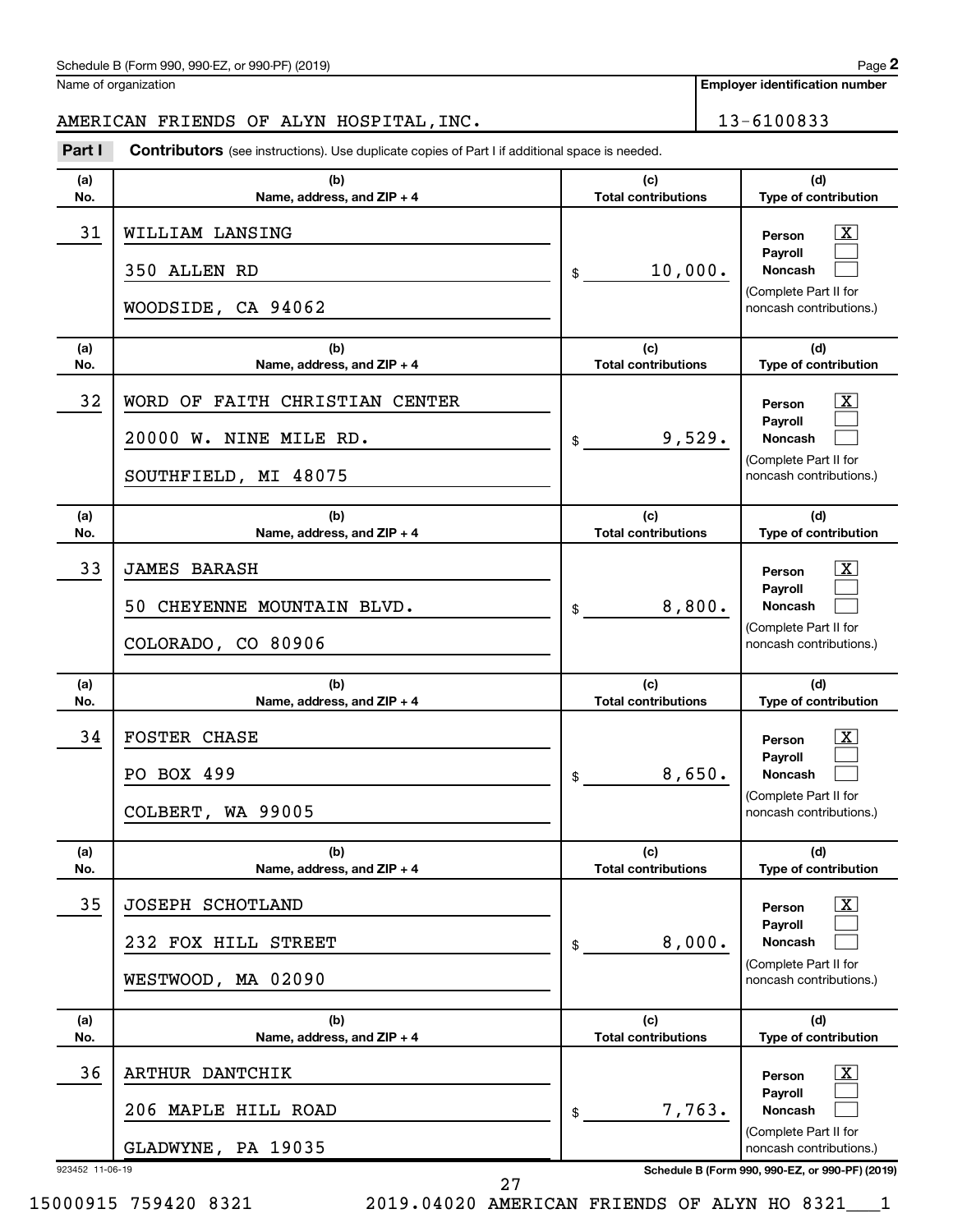Name of organization

# AMERICAN FRIENDS OF ALYN HOSPITAL, INC. 13-6100833

**Part I** Contributors (see instructions). Use duplicate copies of Part I if additional space is needed.

| (a)<br>No. | (b)<br>Name, address, and ZIP + 4                                     | (c)<br><b>Total contributions</b> | (d)<br>Type of contribution                                                                                    |
|------------|-----------------------------------------------------------------------|-----------------------------------|----------------------------------------------------------------------------------------------------------------|
| 37         | RANDALL BROWN<br>161 VALLEY VIEW LANE<br>BELVIDERE, TN 37306          | 7,500.<br>\$                      | $\mathbf{X}$<br>Person<br><b>Payroll</b><br><b>Noncash</b><br>(Complete Part II for<br>noncash contributions.) |
| (a)<br>No. | (b)<br>Name, address, and ZIP + 4                                     | (c)<br><b>Total contributions</b> | (d)<br>Type of contribution                                                                                    |
| 38         | STEVEN NACHMAN<br>28 CAROL STREET<br>PLAINVIEW, NY 11803              | 7,300.<br>\$                      | $\mathbf{X}$<br>Person<br><b>Payroll</b><br><b>Noncash</b><br>(Complete Part II for<br>noncash contributions.) |
| (a)<br>No. | (b)<br>Name, address, and ZIP + 4                                     | (c)<br><b>Total contributions</b> | (d)<br>Type of contribution                                                                                    |
| 39         | DANIEL CUTLER<br>1225 EAST 34TH STREET<br>BROOKLYN, NY 11210          | 6,552.<br>\$                      | $\mathbf{X}$<br>Person<br><b>Payroll</b><br><b>Noncash</b><br>(Complete Part II for<br>noncash contributions.) |
|            |                                                                       |                                   |                                                                                                                |
| (a)<br>No. | (b)<br>Name, address, and ZIP + 4                                     | (c)<br><b>Total contributions</b> | (d)<br>Type of contribution                                                                                    |
| 40         | MICHAEL NOVOGRATZ<br>WATER STREET FLOOR 9<br>77<br>NEW YORK, NY 10005 | 6, 210.<br>\$                     | $\mathbf{X}$<br>Person<br>Payroll<br>Noncash<br>(Complete Part II for<br>noncash contributions.)               |
| (a)<br>No. | (b)<br>Name, address, and $ZIP + 4$                                   | (c)<br><b>Total contributions</b> | (d)<br>Type of contribution                                                                                    |
| 41         | THOMAS MCDONALD<br>92ND STREET<br>58 E.<br>NEW YORK, NY 10128         | 6,000.<br>\$                      | $\boxed{\text{X}}$<br>Person<br>Payroll<br>Noncash<br>(Complete Part II for<br>noncash contributions.)         |
| (a)<br>No. | (b)<br>Name, address, and $ZIP + 4$                                   | (c)<br><b>Total contributions</b> | (d)<br>Type of contribution                                                                                    |
| 42         | DOLORES ARNOVITZ<br>1259 KITTREDGE COURT NE<br>ATLANTA, GA 30329      | 5,500.<br>\$                      | $\boxed{\text{X}}$<br>Person<br>Payroll<br><b>Noncash</b><br>(Complete Part II for<br>noncash contributions.)  |

28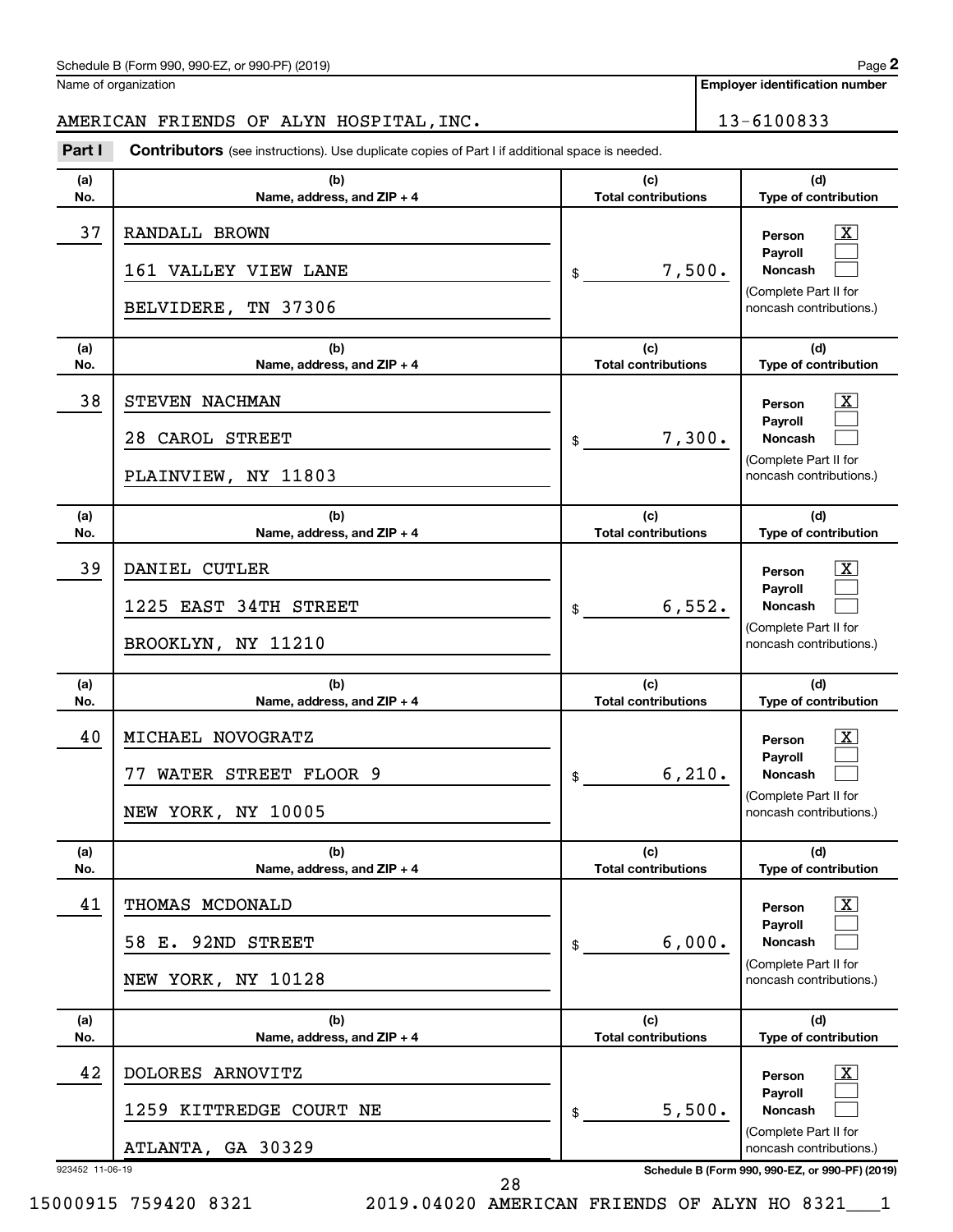Name of organization

**Employer identification number**

# AMERICAN FRIENDS OF ALYN HOSPITAL, INC. 13-6100833

**Part I** Contributors (see instructions). Use duplicate copies of Part I if additional space is needed.

| (a)<br>No. | (b)<br>Name, address, and ZIP + 4                                                 | (c)<br><b>Total contributions</b> | (d)<br>Type of contribution                                                                                      |
|------------|-----------------------------------------------------------------------------------|-----------------------------------|------------------------------------------------------------------------------------------------------------------|
| 43         | SAM SUSSER<br>800 NORTH SHORELINE #2200N<br>CORPUS CHRISTI, TX 78401              | 5,400.<br>\$                      | x<br>Person<br>Payroll<br><b>Noncash</b><br>(Complete Part II for<br>noncash contributions.)                     |
| (a)<br>No. | (b)<br>Name, address, and ZIP + 4                                                 | (c)<br><b>Total contributions</b> | (d)<br>Type of contribution                                                                                      |
| 44         | <b>LAWRENCE KEMP</b><br>22 MONTGOMERY LANE<br>GREENWICH, CT 06830                 | 5,175.<br>\$                      | x<br>Person<br>Payroll<br>Noncash<br>(Complete Part II for<br>noncash contributions.)                            |
| (a)<br>No. | (b)<br>Name, address, and ZIP + 4                                                 | (c)<br><b>Total contributions</b> | (d)<br>Type of contribution                                                                                      |
| 45         | LIBERTANA HOME HEALTH<br>5805 SEPULVEDA BLVD. SUITE 605<br>SHERMAN OAKS, CA 91411 | 5,175.<br>$\mathfrak{S}$          | x<br>Person<br>Payroll<br>Noncash<br>(Complete Part II for<br>noncash contributions.)                            |
|            |                                                                                   |                                   |                                                                                                                  |
| (a)<br>No. | (b)<br>Name, address, and ZIP + 4                                                 | (c)<br><b>Total contributions</b> | (d)<br>Type of contribution                                                                                      |
| 46         | ORAN ARAZI-GAMILIEL<br>24 LILENBALUM STREET<br>HADERA, ISRAEL                     | 5,175.<br>\$                      | <u>x</u><br>Person<br>Payroll<br>Noncash<br>(Complete Part II for<br>noncash contributions.)                     |
| (a)<br>No. | (b)<br>Name, address, and ZIP + 4                                                 | (c)<br><b>Total contributions</b> | (d)<br>Type of contribution                                                                                      |
| 47         | <b>BRIAN RICHTER</b><br>1650 CLOVERDALE AVE<br>HIGHLAND PARK, ID 60035            | 5,000.<br>\$                      | $\overline{\text{X}}$<br>Person<br>Payroll<br><b>Noncash</b><br>(Complete Part II for<br>noncash contributions.) |
| (a)<br>No. | (b)<br>Name, address, and ZIP + 4                                                 | (c)<br><b>Total contributions</b> | (d)<br>Type of contribution                                                                                      |
| 48         | CARYN SEIDMAN-BECKER<br>PO BOX 7138                                               | 5,000.<br>\$                      | $\mathbf{X}$<br>Person<br>Payroll<br><b>Noncash</b><br>(Complete Part II for                                     |

15000915 759420 8321 2019.04020 AMERICAN FRIENDS OF ALYN HO 8321\_\_\_1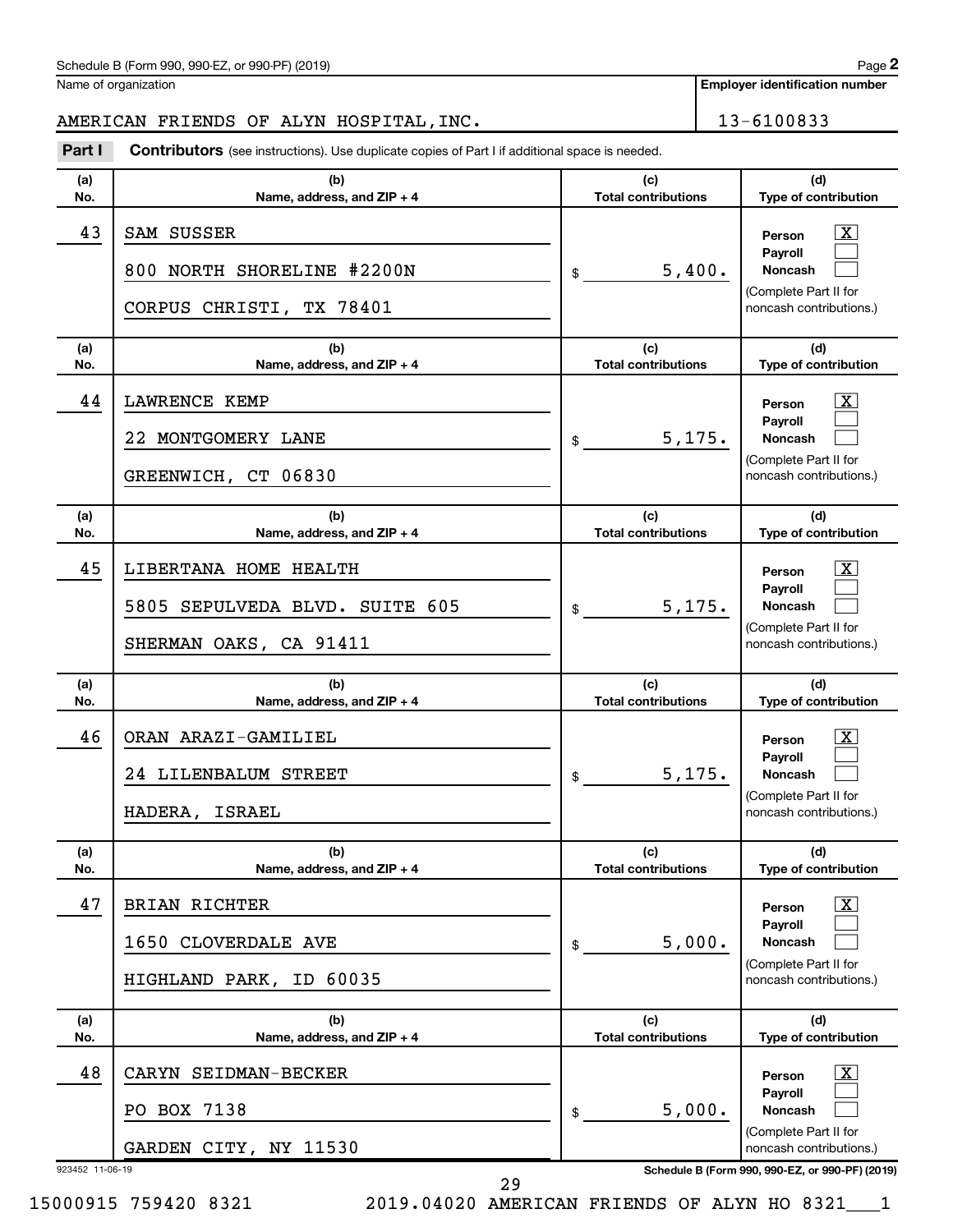Name of organization

# AMERICAN FRIENDS OF ALYN HOSPITAL, INC. 13-6100833

**Part I** Contributors (see instructions). Use duplicate copies of Part I if additional space is needed.

| (a)<br>No. | (b)<br>Name, address, and ZIP + 4                                                   | (c)<br><b>Total contributions</b> | (d)<br>Type of contribution                                                                                        |
|------------|-------------------------------------------------------------------------------------|-----------------------------------|--------------------------------------------------------------------------------------------------------------------|
| 49         | DAVID EISMAN<br>13565 D'ESTE DRIVE<br>PACIFIC PALISADES, CA 90272                   | 5,000.<br>\$                      | X<br>Person<br>Payroll<br><b>Noncash</b><br>(Complete Part II for<br>noncash contributions.)                       |
| (a)<br>No. | (b)<br>Name, address, and ZIP + 4                                                   | (c)<br><b>Total contributions</b> | (d)<br>Type of contribution                                                                                        |
| 50         | EDWARD KOPELOWITZ<br>520 EAST 90 ST., #4A<br>NEW YORK, NY 10128                     | 5,000.<br>\$                      | $\mathbf{X}$<br>Person<br>Payroll<br><b>Noncash</b><br>(Complete Part II for<br>noncash contributions.)            |
| (a)<br>No. | (b)<br>Name, address, and ZIP + 4                                                   | (c)<br><b>Total contributions</b> | (d)<br>Type of contribution                                                                                        |
| 51         | FRED NATHAN<br>1211 GLEN OAK LANE<br>NORTHBROOK, IL 60062                           | 5,000.<br>\$                      | $\overline{\mathbf{X}}$<br>Person<br>Payroll<br><b>Noncash</b><br>(Complete Part II for<br>noncash contributions.) |
|            |                                                                                     |                                   |                                                                                                                    |
| (a)<br>No. | (b)<br>Name, address, and ZIP + 4                                                   | (c)<br><b>Total contributions</b> | (d)<br>Type of contribution                                                                                        |
| 52         | <b>JAN PITCHER</b><br>12504 CRYSTAL POINTE DRIVE, #201<br>BOYNTON BEACH, FL 33437   | 5,000.<br>\$                      | $\mathbf{X}$<br>Person<br>Payroll<br><b>Noncash</b><br>(Complete Part II for<br>noncash contributions.)            |
| (a)<br>No. | (b)<br>Name, address, and $ZIP + 4$                                                 | (c)<br><b>Total contributions</b> | (d)<br><b>Type of contribution</b>                                                                                 |
| 53         | JEFF<br><b>FELNER</b><br>PALMETTO PARK RD. #206<br>7284 W.<br>BACON RATON, FL 33434 | 5,000.<br>\$                      | $\boxed{\text{X}}$<br>Person<br>Payroll<br><b>Noncash</b><br>(Complete Part II for<br>noncash contributions.)      |
| (a)<br>No. | (b)<br>Name, address, and ZIP + 4                                                   | (c)<br><b>Total contributions</b> | (d)<br>Type of contribution                                                                                        |
| 54         | <b>JONATHAN STURMAN</b><br>231 MILL RIVER ROAD<br>FAIRFIELD, CT 06824               | 5,000.<br>\$                      | $\mathbf{X}$<br>Person<br>Payroll<br>Noncash<br>(Complete Part II for<br>noncash contributions.)                   |

15000915 759420 8321 2019.04020 AMERICAN FRIENDS OF ALYN HO 8321\_\_\_1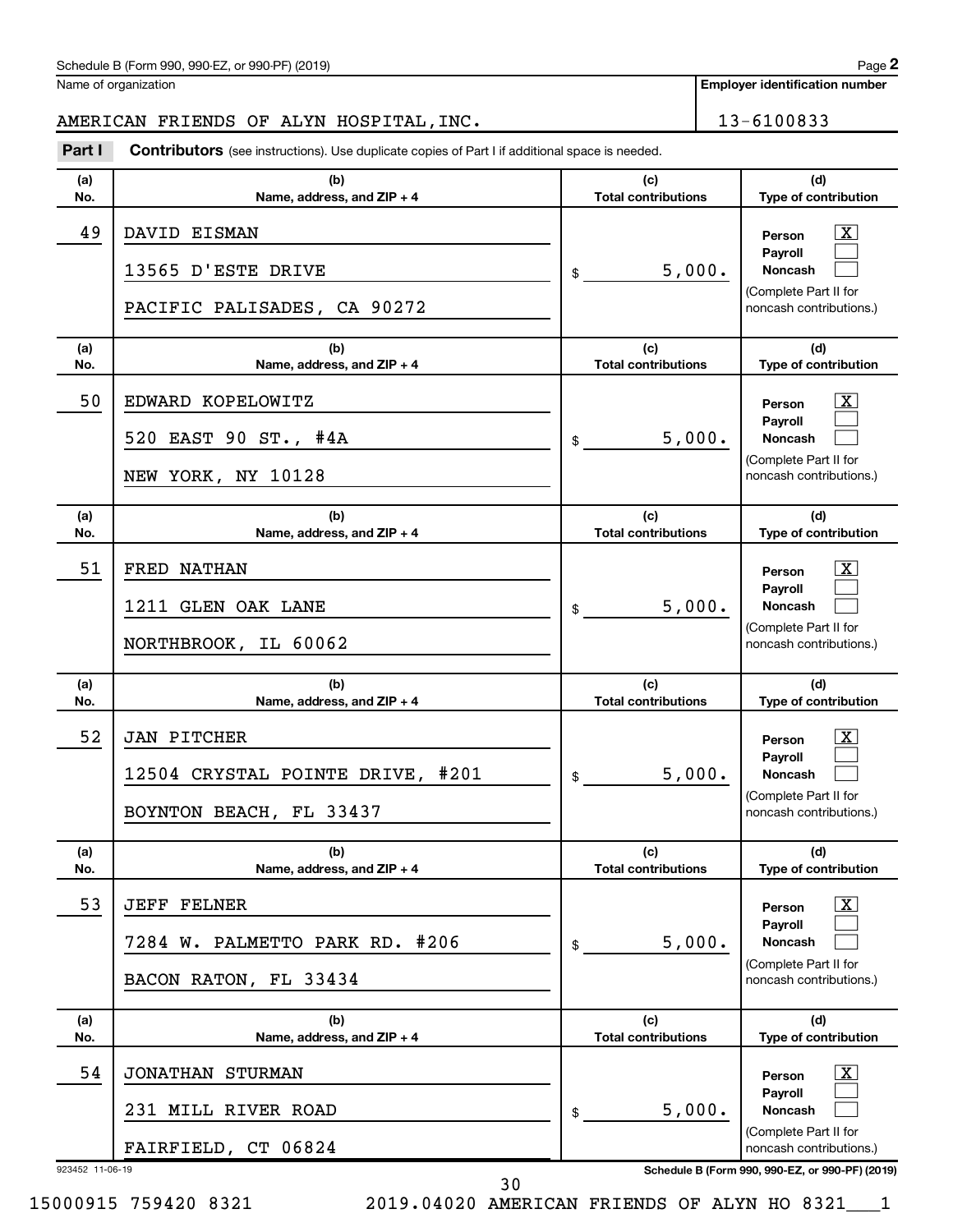Name of organization

**Employer identification number**

# AMERICAN FRIENDS OF ALYN HOSPITAL, INC. 13-6100833

**Part I** Contributors (see instructions). Use duplicate copies of Part I if additional space is needed.

| (a)<br>No. | (b)<br>Name, address, and ZIP + 4                                                        | (d)<br>(c)<br><b>Total contributions</b><br>Type of contribution                                                                |
|------------|------------------------------------------------------------------------------------------|---------------------------------------------------------------------------------------------------------------------------------|
| 55         | <b>JOSEPH AND RAE GANN CHARITABLE</b><br>FOUNDATION<br>PO BOX 130156<br>BOSTON, MA 02113 | $\mathbf{X}$<br>Person<br>Payroll<br>5,000.<br>Noncash<br>\$<br>(Complete Part II for<br>noncash contributions.)                |
| (a)<br>No. | (b)<br>Name, address, and ZIP + 4                                                        | (c)<br>(d)<br><b>Total contributions</b><br>Type of contribution                                                                |
| 56         | KENNETH LANGONE<br>375 PARK AVENUE<br>NEW YORK, NY 10152                                 | $\mathbf{X}$<br>Person<br>Payroll<br>5,000.<br>Noncash<br>\$<br>(Complete Part II for<br>noncash contributions.)                |
| (a)<br>No. | (b)<br>Name, address, and ZIP + 4                                                        | (c)<br>(d)<br>Type of contribution<br><b>Total contributions</b>                                                                |
| 57         | MICHAEL SONNENFELDT<br>146 CENTRAL PARK WEST<br>NEW YORK, NY 10023                       | $\mathbf{X}$<br>Person<br>Payroll<br>5,000.<br><b>Noncash</b><br>\$<br>(Complete Part II for<br>noncash contributions.)         |
|            |                                                                                          |                                                                                                                                 |
| (a)<br>No. | (b)<br>Name, address, and ZIP + 4                                                        | (c)<br>(d)<br><b>Total contributions</b><br>Type of contribution                                                                |
| 58         | MIMI STERNLICHT<br>121 OLD MILL RD.<br>GREENWHICH, CT 06831                              | $\mathbf{X}$<br>Person<br>Payroll<br>5,000.<br><b>Noncash</b><br>\$<br>(Complete Part II for<br>noncash contributions.)         |
| (a)<br>No. | (b)<br>Name, address, and ZIP + 4                                                        | (c)<br>(d)<br><b>Total contributions</b><br>Type of contribution                                                                |
| 59         | RICHARD WILLIS<br>6025<br>STEINBECK BEND DRIVE<br>WACO, TX 76708                         | $\boxed{\textbf{X}}$<br>Person<br>Payroll<br>5,000.<br><b>Noncash</b><br>\$<br>(Complete Part II for<br>noncash contributions.) |
| (a)<br>No. | (b)<br>Name, address, and ZIP + 4                                                        | (c)<br>(d)<br><b>Total contributions</b><br>Type of contribution                                                                |
| 60         | RODGER HOLSTEIN                                                                          | $\lfloor x \rfloor$<br>Person<br>Payroll                                                                                        |
|            | 240 RIVERSIDE BLVD. 12C<br>NEW YORK, NY 10069                                            | 5,000.<br><b>Noncash</b><br>\$<br>(Complete Part II for<br>noncash contributions.)                                              |

15000915 759420 8321 2019.04020 AMERICAN FRIENDS OF ALYN HO 8321\_\_\_1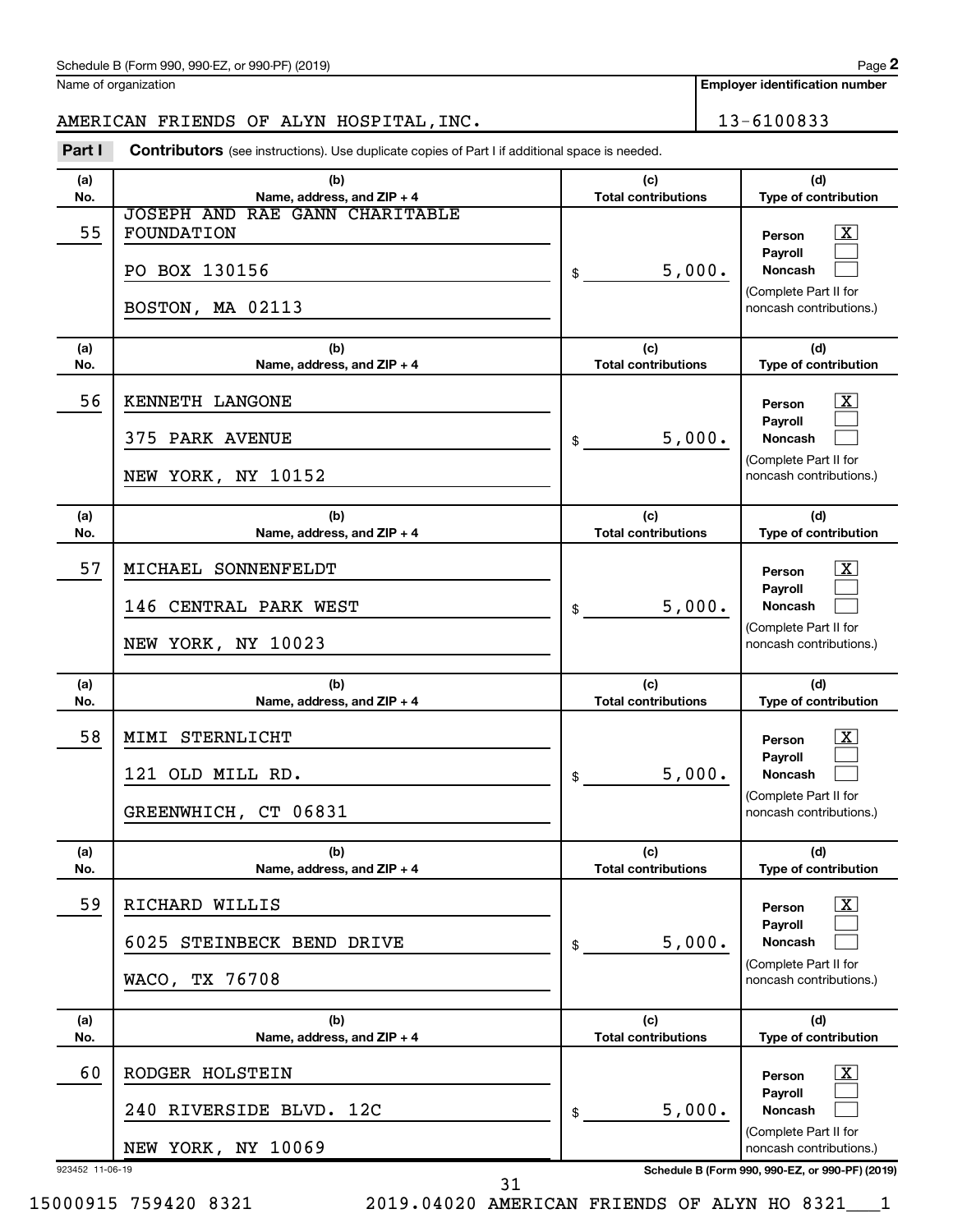Name of organization

# AMERICAN FRIENDS OF ALYN HOSPITAL, INC. 13-6100833

**Part I** Contributors (see instructions). Use duplicate copies of Part I if additional space is needed.

| (a)             | (b)                                                                                 | (c)                               | (d)                                                                                                                                 |
|-----------------|-------------------------------------------------------------------------------------|-----------------------------------|-------------------------------------------------------------------------------------------------------------------------------------|
| No.             | Name, address, and ZIP + 4                                                          | <b>Total contributions</b>        | Type of contribution                                                                                                                |
| 61              | RUSSELL CHRISTOPHER<br>1114 AVENUE OF THE AMERICAS 37TH FLOOR<br>NEW YORK, NY 10036 | 5,000.<br>\$                      | x<br>Person<br>Pavroll<br><b>Noncash</b><br>(Complete Part II for<br>noncash contributions.)                                        |
| (a)<br>No.      | (b)<br>Name, address, and ZIP + 4                                                   | (c)<br><b>Total contributions</b> | (d)<br>Type of contribution                                                                                                         |
| 62              | STANLEY DRUCKMILLER<br>WEST 57TH STREET 25TH FLOOR<br>40                            | 5,000.<br>\$                      | x<br>Person<br>Payroll<br><b>Noncash</b>                                                                                            |
|                 | NEW YORK, NY 10019                                                                  |                                   | (Complete Part II for<br>noncash contributions.)                                                                                    |
| (a)<br>No.      | (b)<br>Name, address, and ZIP + 4                                                   | (c)<br><b>Total contributions</b> | (d)<br>Type of contribution                                                                                                         |
| 63              | STEWART AND DONNA SENTER<br>94 WHEATLEY ROAD<br>OLD WESTBURY, NY 11568              | 5,000.<br>\$                      | x<br>Person<br>Payroll<br><b>Noncash</b><br>(Complete Part II for<br>noncash contributions.)                                        |
| (a)<br>No.      | (b)<br>Name, address, and ZIP + 4                                                   | (c)<br><b>Total contributions</b> | (d)<br>Type of contribution                                                                                                         |
|                 |                                                                                     | \$                                | Person<br>Payroll<br>Noncash<br>(Complete Part II for<br>noncash contributions.)                                                    |
| (a)<br>No.      | (b)<br>Name, address, and ZIP + 4                                                   | (c)<br><b>Total contributions</b> | (d)<br>Type of contribution                                                                                                         |
|                 |                                                                                     | \$                                | Person<br>Payroll<br><b>Noncash</b><br>(Complete Part II for<br>noncash contributions.)                                             |
| (a)<br>No.      | (b)<br>Name, address, and ZIP + 4                                                   | (c)<br><b>Total contributions</b> | (d)<br>Type of contribution                                                                                                         |
| 923452 11-06-19 |                                                                                     | \$                                | Person<br>Payroll<br>Noncash<br>(Complete Part II for<br>noncash contributions.)<br>Schedule B (Form 990, 990-EZ, or 990-PF) (2019) |

32

15000915 759420 8321 2019.04020 AMERICAN FRIENDS OF ALYN HO 8321\_\_\_1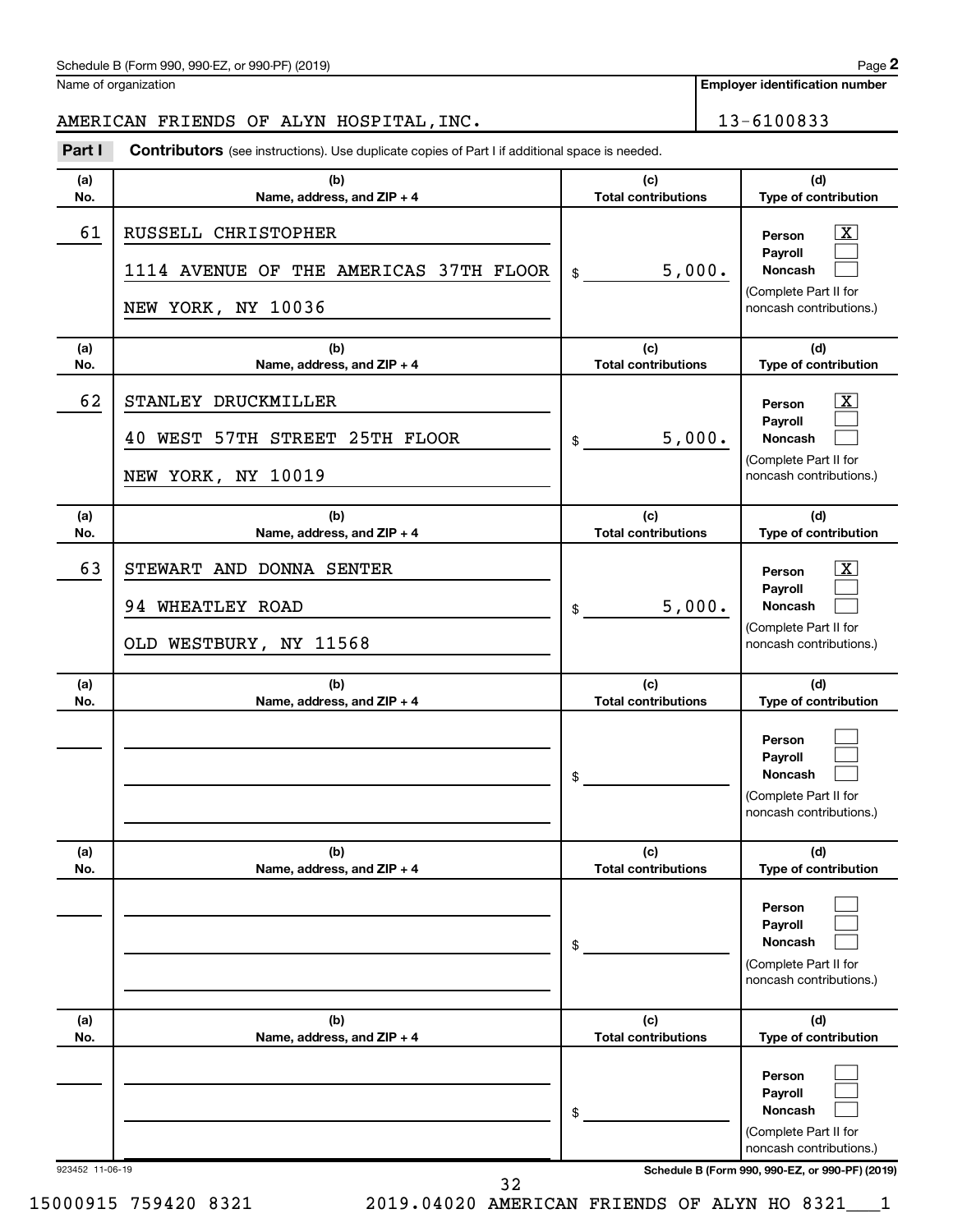| Schedule B (Form 990, 990-EZ, or 990-PF) (2019) | Page |
|-------------------------------------------------|------|
|-------------------------------------------------|------|

Name of organization

**Employer identification number**

# AMERICAN FRIENDS OF ALYN HOSPITAL, INC. 13-6100833

Part II Noncash Property (see instructions). Use duplicate copies of Part II if additional space is needed.

| No.<br>from<br>Part I        | (b)<br>Description of noncash property given | (c)<br>FMV (or estimate)<br>(See instructions.) | (d)<br>Date received                            |
|------------------------------|----------------------------------------------|-------------------------------------------------|-------------------------------------------------|
|                              |                                              | $\frac{1}{2}$                                   |                                                 |
| (a)<br>No.<br>from<br>Part I | (b)<br>Description of noncash property given | (c)<br>FMV (or estimate)<br>(See instructions.) | (d)<br>Date received                            |
|                              |                                              | $\frac{1}{2}$                                   |                                                 |
| (a)<br>No.<br>from<br>Part I | (b)<br>Description of noncash property given | (c)<br>FMV (or estimate)<br>(See instructions.) | (d)<br>Date received                            |
|                              |                                              | $\frac{1}{2}$                                   |                                                 |
| (a)<br>No.<br>from<br>Part I | (b)<br>Description of noncash property given | (c)<br>FMV (or estimate)<br>(See instructions.) | (d)<br>Date received                            |
|                              |                                              | $\frac{1}{2}$                                   |                                                 |
| (a)<br>No.<br>from<br>Part I | (b)<br>Description of noncash property given | (c)<br>FMV (or estimate)<br>(See instructions.) | (d)<br>Date received                            |
|                              |                                              | \$                                              |                                                 |
| (a)<br>No.<br>from<br>Part I | (b)<br>Description of noncash property given | (c)<br>FMV (or estimate)<br>(See instructions.) | (d)<br>Date received                            |
|                              |                                              | \$                                              | Schedule B (Form 990, 990-EZ, or 990-PF) (2019) |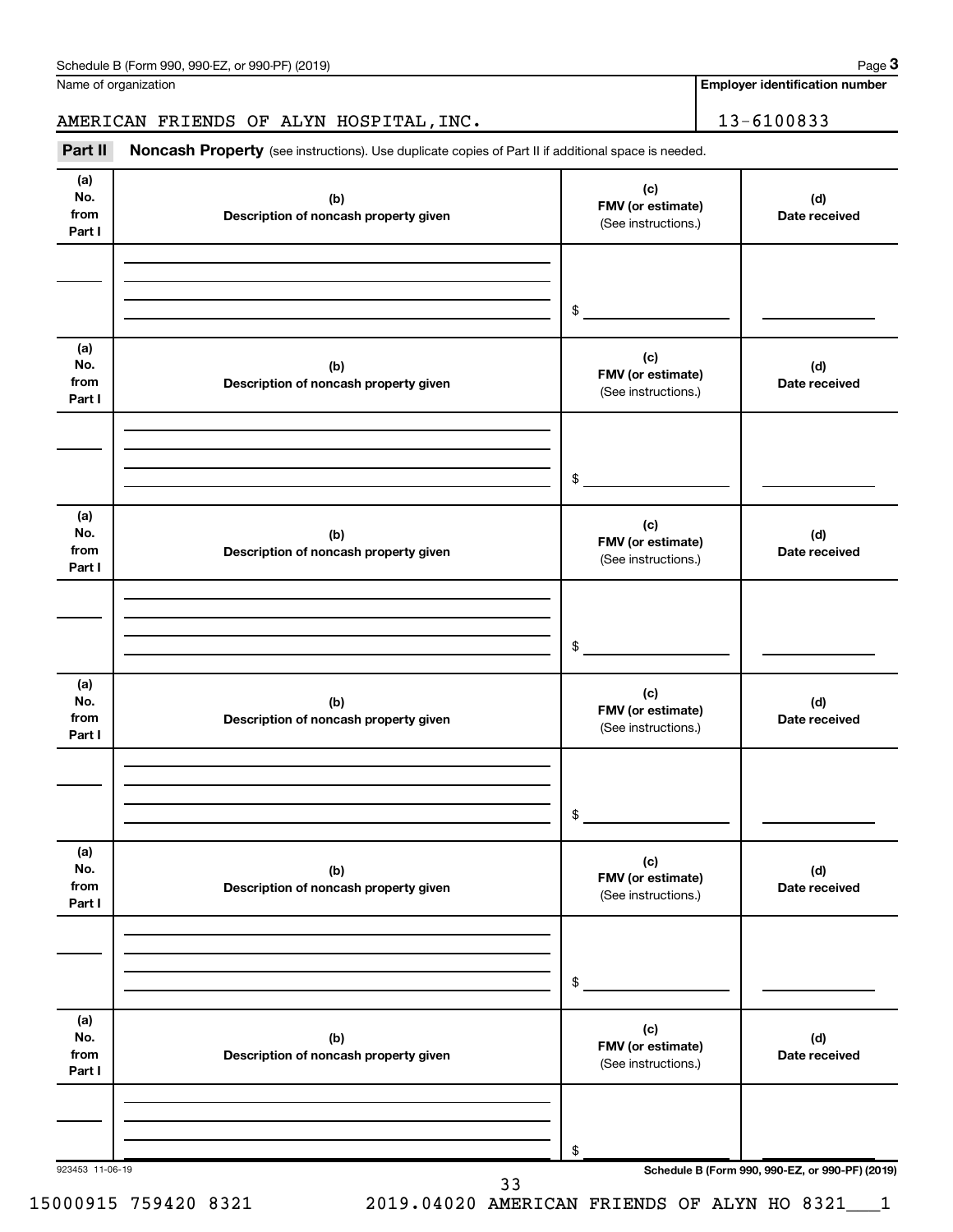| Name of organization      |                                                                                                                                                                                                                                                                                                                                                                                                                                                                                                             |                      | <b>Employer identification number</b>           |
|---------------------------|-------------------------------------------------------------------------------------------------------------------------------------------------------------------------------------------------------------------------------------------------------------------------------------------------------------------------------------------------------------------------------------------------------------------------------------------------------------------------------------------------------------|----------------------|-------------------------------------------------|
|                           | AMERICAN FRIENDS OF ALYN HOSPITAL, INC.                                                                                                                                                                                                                                                                                                                                                                                                                                                                     |                      | 13-6100833                                      |
| Part III                  | Exclusively religious, charitable, etc., contributions to organizations described in section 501(c)(7), (8), or (10) that total more than \$1,000 for the year<br>from any one contributor. Complete columns (a) through (e) and the following line entry. For organizations<br>completing Part III, enter the total of exclusively religious, charitable, etc., contributions of \$1,000 or less for the year. [Enter this info. once.]<br>Use duplicate copies of Part III if additional space is needed. |                      |                                                 |
| (a) No.<br>`from          | (b) Purpose of gift                                                                                                                                                                                                                                                                                                                                                                                                                                                                                         | (c) Use of gift      | (d) Description of how gift is held             |
| Part I                    |                                                                                                                                                                                                                                                                                                                                                                                                                                                                                                             |                      |                                                 |
|                           |                                                                                                                                                                                                                                                                                                                                                                                                                                                                                                             | (e) Transfer of gift |                                                 |
|                           | Transferee's name, address, and ZIP + 4                                                                                                                                                                                                                                                                                                                                                                                                                                                                     |                      | Relationship of transferor to transferee        |
| (a) No.                   |                                                                                                                                                                                                                                                                                                                                                                                                                                                                                                             |                      |                                                 |
| from<br>Part I            | (b) Purpose of gift                                                                                                                                                                                                                                                                                                                                                                                                                                                                                         | (c) Use of gift      | (d) Description of how gift is held             |
|                           |                                                                                                                                                                                                                                                                                                                                                                                                                                                                                                             | (e) Transfer of gift |                                                 |
|                           | Transferee's name, address, and ZIP + 4                                                                                                                                                                                                                                                                                                                                                                                                                                                                     |                      | Relationship of transferor to transferee        |
|                           |                                                                                                                                                                                                                                                                                                                                                                                                                                                                                                             |                      |                                                 |
| (a) No.<br>from<br>Part I | (b) Purpose of gift                                                                                                                                                                                                                                                                                                                                                                                                                                                                                         | (c) Use of gift      | (d) Description of how gift is held             |
|                           |                                                                                                                                                                                                                                                                                                                                                                                                                                                                                                             |                      |                                                 |
|                           |                                                                                                                                                                                                                                                                                                                                                                                                                                                                                                             | (e) Transfer of gift |                                                 |
|                           | Transferee's name, address, and ZIP + 4                                                                                                                                                                                                                                                                                                                                                                                                                                                                     |                      | Relationship of transferor to transferee        |
|                           |                                                                                                                                                                                                                                                                                                                                                                                                                                                                                                             |                      |                                                 |
| (a) No.<br>from<br>Part I | (b) Purpose of gift                                                                                                                                                                                                                                                                                                                                                                                                                                                                                         | (c) Use of gift      | (d) Description of how gift is held             |
|                           |                                                                                                                                                                                                                                                                                                                                                                                                                                                                                                             | (e) Transfer of gift |                                                 |
|                           | Transferee's name, address, and ZIP + 4                                                                                                                                                                                                                                                                                                                                                                                                                                                                     |                      | Relationship of transferor to transferee        |
|                           |                                                                                                                                                                                                                                                                                                                                                                                                                                                                                                             |                      |                                                 |
| 923454 11-06-19           |                                                                                                                                                                                                                                                                                                                                                                                                                                                                                                             | 34                   | Schedule B (Form 990, 990-EZ, or 990-PF) (2019) |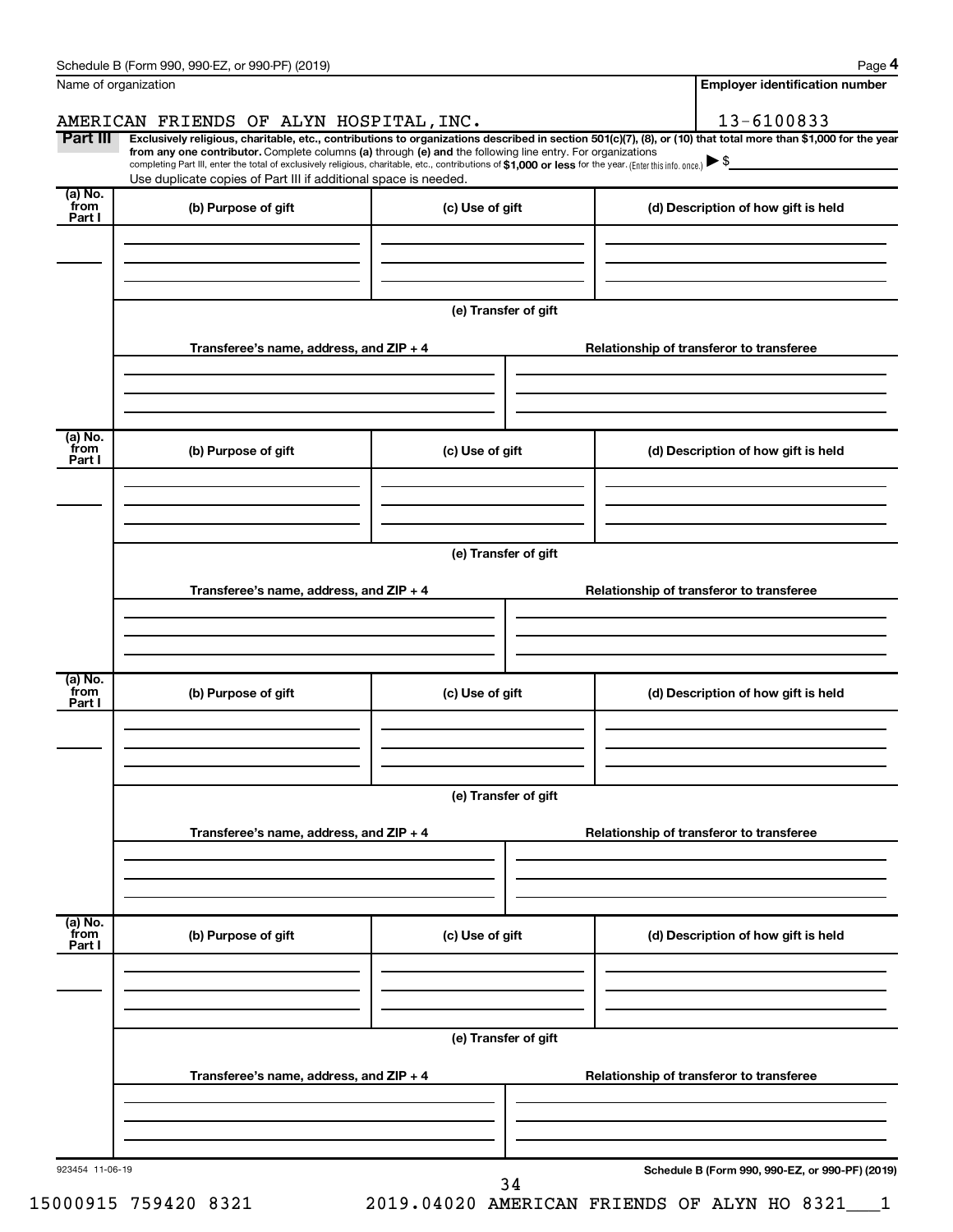| <b>SCHEDULE D</b> |  |
|-------------------|--|
|-------------------|--|

# **SCHEDULE D Supplemental Financial Statements**<br> **Form 990 2019**<br> **Part IV** line 6.7.8.9.10, 11a, 11b, 11d, 11d, 11d, 11d, 11d, 12a, 0r, 12b

**(Form 990) | Complete if the organization answered "Yes" on Form 990, Part IV, line 6, 7, 8, 9, 10, 11a, 11b, 11c, 11d, 11e, 11f, 12a, or 12b.**

**| Attach to Form 990. |Go to www.irs.gov/Form990 for instructions and the latest information.**



Department of the Treasury Internal Revenue Service

Name of the organization<br>**AMERICAN FRIENDS OF ALYN HOSPITAL, INC.** [Employer identification number]<br>13-6100833 AMERICAN FRIENDS OF ALYN HOSPITAL, INC.

| organization answered "Yes" on Form 990, Part IV, line 6.<br>(a) Donor advised funds<br>(b) Funds and other accounts<br>1.<br>Aggregate value of contributions to (during year)<br>2<br>Aggregate value of grants from (during year)<br>3<br>4<br>Did the organization inform all donors and donor advisors in writing that the assets held in donor advised funds<br>5<br>Yes<br>No<br>Did the organization inform all grantees, donors, and donor advisors in writing that grant funds can be used only<br>6<br>for charitable purposes and not for the benefit of the donor or donor advisor, or for any other purpose conferring<br>Yes<br>impermissible private benefit?<br>No<br>Part II<br><b>Conservation Easements.</b> Complete if the organization answered "Yes" on Form 990, Part IV, line 7.<br>Purpose(s) of conservation easements held by the organization (check all that apply).<br>1.<br>Preservation of land for public use (for example, recreation or education)<br>Preservation of a historically important land area<br>Protection of natural habitat<br>Preservation of a certified historic structure<br>Preservation of open space<br>Complete lines 2a through 2d if the organization held a qualified conservation contribution in the form of a conservation easement on the last<br>2<br>Held at the End of the Tax Year<br>day of the tax year.<br>2a<br><b>b</b> Total acreage restricted by conservation easements<br>2 <sub>b</sub><br>2c<br>c Number of conservation easements on a certified historic structure included in (a) manufacture included in (a)<br>d Number of conservation easements included in (c) acquired after 7/25/06, and not on a historic structure<br>2d<br>Number of conservation easements modified, transferred, released, extinguished, or terminated by the organization during the tax<br>3<br>$year \blacktriangleright$<br>Number of states where property subject to conservation easement is located ><br>4<br>Does the organization have a written policy regarding the periodic monitoring, inspection, handling of<br>5<br>Yes<br>violations, and enforcement of the conservation easements it holds?<br>No<br>Staff and volunteer hours devoted to monitoring, inspecting, handling of violations, and enforcing conservation easements during the year<br>6<br>Amount of expenses incurred in monitoring, inspecting, handling of violations, and enforcing conservation easements during the year<br>7<br>$\blacktriangleright$ \$<br>Does each conservation easement reported on line 2(d) above satisfy the requirements of section 170(h)(4)(B)(i)<br>8<br>Yes<br>No<br>In Part XIII, describe how the organization reports conservation easements in its revenue and expense statement and<br>9<br>balance sheet, and include, if applicable, the text of the footnote to the organization's financial statements that describes the<br>organization's accounting for conservation easements.<br>Organizations Maintaining Collections of Art, Historical Treasures, or Other Similar Assets.<br>Part III<br>Complete if the organization answered "Yes" on Form 990, Part IV, line 8.<br>1a If the organization elected, as permitted under FASB ASC 958, not to report in its revenue statement and balance sheet works<br>of art, historical treasures, or other similar assets held for public exhibition, education, or research in furtherance of public<br>service, provide in Part XIII the text of the footnote to its financial statements that describes these items.<br>b If the organization elected, as permitted under FASB ASC 958, to report in its revenue statement and balance sheet works of<br>art, historical treasures, or other similar assets held for public exhibition, education, or research in furtherance of public service,<br>provide the following amounts relating to these items:<br>If the organization received or held works of art, historical treasures, or other similar assets for financial gain, provide<br>2<br>the following amounts required to be reported under FASB ASC 958 relating to these items:<br>\$<br>$\blacktriangleright$ s<br>LHA For Paperwork Reduction Act Notice, see the Instructions for Form 990.<br>Schedule D (Form 990) 2019<br>932051 10-02-19 | Part I | Organizations Maintaining Donor Advised Funds or Other Similar Funds or Accounts. Complete if the |  |  |
|-----------------------------------------------------------------------------------------------------------------------------------------------------------------------------------------------------------------------------------------------------------------------------------------------------------------------------------------------------------------------------------------------------------------------------------------------------------------------------------------------------------------------------------------------------------------------------------------------------------------------------------------------------------------------------------------------------------------------------------------------------------------------------------------------------------------------------------------------------------------------------------------------------------------------------------------------------------------------------------------------------------------------------------------------------------------------------------------------------------------------------------------------------------------------------------------------------------------------------------------------------------------------------------------------------------------------------------------------------------------------------------------------------------------------------------------------------------------------------------------------------------------------------------------------------------------------------------------------------------------------------------------------------------------------------------------------------------------------------------------------------------------------------------------------------------------------------------------------------------------------------------------------------------------------------------------------------------------------------------------------------------------------------------------------------------------------------------------------------------------------------------------------------------------------------------------------------------------------------------------------------------------------------------------------------------------------------------------------------------------------------------------------------------------------------------------------------------------------------------------------------------------------------------------------------------------------------------------------------------------------------------------------------------------------------------------------------------------------------------------------------------------------------------------------------------------------------------------------------------------------------------------------------------------------------------------------------------------------------------------------------------------------------------------------------------------------------------------------------------------------------------------------------------------------------------------------------------------------------------------------------------------------------------------------------------------------------------------------------------------------------------------------------------------------------------------------------------------------------------------------------------------------------------------------------------------------------------------------------------------------------------------------------------------------------------------------------------------------------------------------------------------------------------------------------------------------------------------------------------------------------------------------------------------------------------------------------------------------------------------------------------------------------------------------------------------------------------------------------------------------------------------------------------------------------------------------------------------------------------------------------------------------------------------------------------|--------|---------------------------------------------------------------------------------------------------|--|--|
|                                                                                                                                                                                                                                                                                                                                                                                                                                                                                                                                                                                                                                                                                                                                                                                                                                                                                                                                                                                                                                                                                                                                                                                                                                                                                                                                                                                                                                                                                                                                                                                                                                                                                                                                                                                                                                                                                                                                                                                                                                                                                                                                                                                                                                                                                                                                                                                                                                                                                                                                                                                                                                                                                                                                                                                                                                                                                                                                                                                                                                                                                                                                                                                                                                                                                                                                                                                                                                                                                                                                                                                                                                                                                                                                                                                                                                                                                                                                                                                                                                                                                                                                                                                                                                                                                                           |        |                                                                                                   |  |  |
|                                                                                                                                                                                                                                                                                                                                                                                                                                                                                                                                                                                                                                                                                                                                                                                                                                                                                                                                                                                                                                                                                                                                                                                                                                                                                                                                                                                                                                                                                                                                                                                                                                                                                                                                                                                                                                                                                                                                                                                                                                                                                                                                                                                                                                                                                                                                                                                                                                                                                                                                                                                                                                                                                                                                                                                                                                                                                                                                                                                                                                                                                                                                                                                                                                                                                                                                                                                                                                                                                                                                                                                                                                                                                                                                                                                                                                                                                                                                                                                                                                                                                                                                                                                                                                                                                                           |        |                                                                                                   |  |  |
|                                                                                                                                                                                                                                                                                                                                                                                                                                                                                                                                                                                                                                                                                                                                                                                                                                                                                                                                                                                                                                                                                                                                                                                                                                                                                                                                                                                                                                                                                                                                                                                                                                                                                                                                                                                                                                                                                                                                                                                                                                                                                                                                                                                                                                                                                                                                                                                                                                                                                                                                                                                                                                                                                                                                                                                                                                                                                                                                                                                                                                                                                                                                                                                                                                                                                                                                                                                                                                                                                                                                                                                                                                                                                                                                                                                                                                                                                                                                                                                                                                                                                                                                                                                                                                                                                                           |        |                                                                                                   |  |  |
|                                                                                                                                                                                                                                                                                                                                                                                                                                                                                                                                                                                                                                                                                                                                                                                                                                                                                                                                                                                                                                                                                                                                                                                                                                                                                                                                                                                                                                                                                                                                                                                                                                                                                                                                                                                                                                                                                                                                                                                                                                                                                                                                                                                                                                                                                                                                                                                                                                                                                                                                                                                                                                                                                                                                                                                                                                                                                                                                                                                                                                                                                                                                                                                                                                                                                                                                                                                                                                                                                                                                                                                                                                                                                                                                                                                                                                                                                                                                                                                                                                                                                                                                                                                                                                                                                                           |        |                                                                                                   |  |  |
|                                                                                                                                                                                                                                                                                                                                                                                                                                                                                                                                                                                                                                                                                                                                                                                                                                                                                                                                                                                                                                                                                                                                                                                                                                                                                                                                                                                                                                                                                                                                                                                                                                                                                                                                                                                                                                                                                                                                                                                                                                                                                                                                                                                                                                                                                                                                                                                                                                                                                                                                                                                                                                                                                                                                                                                                                                                                                                                                                                                                                                                                                                                                                                                                                                                                                                                                                                                                                                                                                                                                                                                                                                                                                                                                                                                                                                                                                                                                                                                                                                                                                                                                                                                                                                                                                                           |        |                                                                                                   |  |  |
|                                                                                                                                                                                                                                                                                                                                                                                                                                                                                                                                                                                                                                                                                                                                                                                                                                                                                                                                                                                                                                                                                                                                                                                                                                                                                                                                                                                                                                                                                                                                                                                                                                                                                                                                                                                                                                                                                                                                                                                                                                                                                                                                                                                                                                                                                                                                                                                                                                                                                                                                                                                                                                                                                                                                                                                                                                                                                                                                                                                                                                                                                                                                                                                                                                                                                                                                                                                                                                                                                                                                                                                                                                                                                                                                                                                                                                                                                                                                                                                                                                                                                                                                                                                                                                                                                                           |        |                                                                                                   |  |  |
|                                                                                                                                                                                                                                                                                                                                                                                                                                                                                                                                                                                                                                                                                                                                                                                                                                                                                                                                                                                                                                                                                                                                                                                                                                                                                                                                                                                                                                                                                                                                                                                                                                                                                                                                                                                                                                                                                                                                                                                                                                                                                                                                                                                                                                                                                                                                                                                                                                                                                                                                                                                                                                                                                                                                                                                                                                                                                                                                                                                                                                                                                                                                                                                                                                                                                                                                                                                                                                                                                                                                                                                                                                                                                                                                                                                                                                                                                                                                                                                                                                                                                                                                                                                                                                                                                                           |        |                                                                                                   |  |  |
|                                                                                                                                                                                                                                                                                                                                                                                                                                                                                                                                                                                                                                                                                                                                                                                                                                                                                                                                                                                                                                                                                                                                                                                                                                                                                                                                                                                                                                                                                                                                                                                                                                                                                                                                                                                                                                                                                                                                                                                                                                                                                                                                                                                                                                                                                                                                                                                                                                                                                                                                                                                                                                                                                                                                                                                                                                                                                                                                                                                                                                                                                                                                                                                                                                                                                                                                                                                                                                                                                                                                                                                                                                                                                                                                                                                                                                                                                                                                                                                                                                                                                                                                                                                                                                                                                                           |        |                                                                                                   |  |  |
|                                                                                                                                                                                                                                                                                                                                                                                                                                                                                                                                                                                                                                                                                                                                                                                                                                                                                                                                                                                                                                                                                                                                                                                                                                                                                                                                                                                                                                                                                                                                                                                                                                                                                                                                                                                                                                                                                                                                                                                                                                                                                                                                                                                                                                                                                                                                                                                                                                                                                                                                                                                                                                                                                                                                                                                                                                                                                                                                                                                                                                                                                                                                                                                                                                                                                                                                                                                                                                                                                                                                                                                                                                                                                                                                                                                                                                                                                                                                                                                                                                                                                                                                                                                                                                                                                                           |        |                                                                                                   |  |  |
|                                                                                                                                                                                                                                                                                                                                                                                                                                                                                                                                                                                                                                                                                                                                                                                                                                                                                                                                                                                                                                                                                                                                                                                                                                                                                                                                                                                                                                                                                                                                                                                                                                                                                                                                                                                                                                                                                                                                                                                                                                                                                                                                                                                                                                                                                                                                                                                                                                                                                                                                                                                                                                                                                                                                                                                                                                                                                                                                                                                                                                                                                                                                                                                                                                                                                                                                                                                                                                                                                                                                                                                                                                                                                                                                                                                                                                                                                                                                                                                                                                                                                                                                                                                                                                                                                                           |        |                                                                                                   |  |  |
|                                                                                                                                                                                                                                                                                                                                                                                                                                                                                                                                                                                                                                                                                                                                                                                                                                                                                                                                                                                                                                                                                                                                                                                                                                                                                                                                                                                                                                                                                                                                                                                                                                                                                                                                                                                                                                                                                                                                                                                                                                                                                                                                                                                                                                                                                                                                                                                                                                                                                                                                                                                                                                                                                                                                                                                                                                                                                                                                                                                                                                                                                                                                                                                                                                                                                                                                                                                                                                                                                                                                                                                                                                                                                                                                                                                                                                                                                                                                                                                                                                                                                                                                                                                                                                                                                                           |        |                                                                                                   |  |  |
|                                                                                                                                                                                                                                                                                                                                                                                                                                                                                                                                                                                                                                                                                                                                                                                                                                                                                                                                                                                                                                                                                                                                                                                                                                                                                                                                                                                                                                                                                                                                                                                                                                                                                                                                                                                                                                                                                                                                                                                                                                                                                                                                                                                                                                                                                                                                                                                                                                                                                                                                                                                                                                                                                                                                                                                                                                                                                                                                                                                                                                                                                                                                                                                                                                                                                                                                                                                                                                                                                                                                                                                                                                                                                                                                                                                                                                                                                                                                                                                                                                                                                                                                                                                                                                                                                                           |        |                                                                                                   |  |  |
|                                                                                                                                                                                                                                                                                                                                                                                                                                                                                                                                                                                                                                                                                                                                                                                                                                                                                                                                                                                                                                                                                                                                                                                                                                                                                                                                                                                                                                                                                                                                                                                                                                                                                                                                                                                                                                                                                                                                                                                                                                                                                                                                                                                                                                                                                                                                                                                                                                                                                                                                                                                                                                                                                                                                                                                                                                                                                                                                                                                                                                                                                                                                                                                                                                                                                                                                                                                                                                                                                                                                                                                                                                                                                                                                                                                                                                                                                                                                                                                                                                                                                                                                                                                                                                                                                                           |        |                                                                                                   |  |  |
|                                                                                                                                                                                                                                                                                                                                                                                                                                                                                                                                                                                                                                                                                                                                                                                                                                                                                                                                                                                                                                                                                                                                                                                                                                                                                                                                                                                                                                                                                                                                                                                                                                                                                                                                                                                                                                                                                                                                                                                                                                                                                                                                                                                                                                                                                                                                                                                                                                                                                                                                                                                                                                                                                                                                                                                                                                                                                                                                                                                                                                                                                                                                                                                                                                                                                                                                                                                                                                                                                                                                                                                                                                                                                                                                                                                                                                                                                                                                                                                                                                                                                                                                                                                                                                                                                                           |        |                                                                                                   |  |  |
|                                                                                                                                                                                                                                                                                                                                                                                                                                                                                                                                                                                                                                                                                                                                                                                                                                                                                                                                                                                                                                                                                                                                                                                                                                                                                                                                                                                                                                                                                                                                                                                                                                                                                                                                                                                                                                                                                                                                                                                                                                                                                                                                                                                                                                                                                                                                                                                                                                                                                                                                                                                                                                                                                                                                                                                                                                                                                                                                                                                                                                                                                                                                                                                                                                                                                                                                                                                                                                                                                                                                                                                                                                                                                                                                                                                                                                                                                                                                                                                                                                                                                                                                                                                                                                                                                                           |        |                                                                                                   |  |  |
|                                                                                                                                                                                                                                                                                                                                                                                                                                                                                                                                                                                                                                                                                                                                                                                                                                                                                                                                                                                                                                                                                                                                                                                                                                                                                                                                                                                                                                                                                                                                                                                                                                                                                                                                                                                                                                                                                                                                                                                                                                                                                                                                                                                                                                                                                                                                                                                                                                                                                                                                                                                                                                                                                                                                                                                                                                                                                                                                                                                                                                                                                                                                                                                                                                                                                                                                                                                                                                                                                                                                                                                                                                                                                                                                                                                                                                                                                                                                                                                                                                                                                                                                                                                                                                                                                                           |        |                                                                                                   |  |  |
|                                                                                                                                                                                                                                                                                                                                                                                                                                                                                                                                                                                                                                                                                                                                                                                                                                                                                                                                                                                                                                                                                                                                                                                                                                                                                                                                                                                                                                                                                                                                                                                                                                                                                                                                                                                                                                                                                                                                                                                                                                                                                                                                                                                                                                                                                                                                                                                                                                                                                                                                                                                                                                                                                                                                                                                                                                                                                                                                                                                                                                                                                                                                                                                                                                                                                                                                                                                                                                                                                                                                                                                                                                                                                                                                                                                                                                                                                                                                                                                                                                                                                                                                                                                                                                                                                                           |        |                                                                                                   |  |  |
|                                                                                                                                                                                                                                                                                                                                                                                                                                                                                                                                                                                                                                                                                                                                                                                                                                                                                                                                                                                                                                                                                                                                                                                                                                                                                                                                                                                                                                                                                                                                                                                                                                                                                                                                                                                                                                                                                                                                                                                                                                                                                                                                                                                                                                                                                                                                                                                                                                                                                                                                                                                                                                                                                                                                                                                                                                                                                                                                                                                                                                                                                                                                                                                                                                                                                                                                                                                                                                                                                                                                                                                                                                                                                                                                                                                                                                                                                                                                                                                                                                                                                                                                                                                                                                                                                                           |        |                                                                                                   |  |  |
|                                                                                                                                                                                                                                                                                                                                                                                                                                                                                                                                                                                                                                                                                                                                                                                                                                                                                                                                                                                                                                                                                                                                                                                                                                                                                                                                                                                                                                                                                                                                                                                                                                                                                                                                                                                                                                                                                                                                                                                                                                                                                                                                                                                                                                                                                                                                                                                                                                                                                                                                                                                                                                                                                                                                                                                                                                                                                                                                                                                                                                                                                                                                                                                                                                                                                                                                                                                                                                                                                                                                                                                                                                                                                                                                                                                                                                                                                                                                                                                                                                                                                                                                                                                                                                                                                                           |        |                                                                                                   |  |  |
|                                                                                                                                                                                                                                                                                                                                                                                                                                                                                                                                                                                                                                                                                                                                                                                                                                                                                                                                                                                                                                                                                                                                                                                                                                                                                                                                                                                                                                                                                                                                                                                                                                                                                                                                                                                                                                                                                                                                                                                                                                                                                                                                                                                                                                                                                                                                                                                                                                                                                                                                                                                                                                                                                                                                                                                                                                                                                                                                                                                                                                                                                                                                                                                                                                                                                                                                                                                                                                                                                                                                                                                                                                                                                                                                                                                                                                                                                                                                                                                                                                                                                                                                                                                                                                                                                                           |        |                                                                                                   |  |  |
|                                                                                                                                                                                                                                                                                                                                                                                                                                                                                                                                                                                                                                                                                                                                                                                                                                                                                                                                                                                                                                                                                                                                                                                                                                                                                                                                                                                                                                                                                                                                                                                                                                                                                                                                                                                                                                                                                                                                                                                                                                                                                                                                                                                                                                                                                                                                                                                                                                                                                                                                                                                                                                                                                                                                                                                                                                                                                                                                                                                                                                                                                                                                                                                                                                                                                                                                                                                                                                                                                                                                                                                                                                                                                                                                                                                                                                                                                                                                                                                                                                                                                                                                                                                                                                                                                                           |        |                                                                                                   |  |  |
|                                                                                                                                                                                                                                                                                                                                                                                                                                                                                                                                                                                                                                                                                                                                                                                                                                                                                                                                                                                                                                                                                                                                                                                                                                                                                                                                                                                                                                                                                                                                                                                                                                                                                                                                                                                                                                                                                                                                                                                                                                                                                                                                                                                                                                                                                                                                                                                                                                                                                                                                                                                                                                                                                                                                                                                                                                                                                                                                                                                                                                                                                                                                                                                                                                                                                                                                                                                                                                                                                                                                                                                                                                                                                                                                                                                                                                                                                                                                                                                                                                                                                                                                                                                                                                                                                                           |        |                                                                                                   |  |  |
|                                                                                                                                                                                                                                                                                                                                                                                                                                                                                                                                                                                                                                                                                                                                                                                                                                                                                                                                                                                                                                                                                                                                                                                                                                                                                                                                                                                                                                                                                                                                                                                                                                                                                                                                                                                                                                                                                                                                                                                                                                                                                                                                                                                                                                                                                                                                                                                                                                                                                                                                                                                                                                                                                                                                                                                                                                                                                                                                                                                                                                                                                                                                                                                                                                                                                                                                                                                                                                                                                                                                                                                                                                                                                                                                                                                                                                                                                                                                                                                                                                                                                                                                                                                                                                                                                                           |        |                                                                                                   |  |  |
|                                                                                                                                                                                                                                                                                                                                                                                                                                                                                                                                                                                                                                                                                                                                                                                                                                                                                                                                                                                                                                                                                                                                                                                                                                                                                                                                                                                                                                                                                                                                                                                                                                                                                                                                                                                                                                                                                                                                                                                                                                                                                                                                                                                                                                                                                                                                                                                                                                                                                                                                                                                                                                                                                                                                                                                                                                                                                                                                                                                                                                                                                                                                                                                                                                                                                                                                                                                                                                                                                                                                                                                                                                                                                                                                                                                                                                                                                                                                                                                                                                                                                                                                                                                                                                                                                                           |        |                                                                                                   |  |  |
|                                                                                                                                                                                                                                                                                                                                                                                                                                                                                                                                                                                                                                                                                                                                                                                                                                                                                                                                                                                                                                                                                                                                                                                                                                                                                                                                                                                                                                                                                                                                                                                                                                                                                                                                                                                                                                                                                                                                                                                                                                                                                                                                                                                                                                                                                                                                                                                                                                                                                                                                                                                                                                                                                                                                                                                                                                                                                                                                                                                                                                                                                                                                                                                                                                                                                                                                                                                                                                                                                                                                                                                                                                                                                                                                                                                                                                                                                                                                                                                                                                                                                                                                                                                                                                                                                                           |        |                                                                                                   |  |  |
|                                                                                                                                                                                                                                                                                                                                                                                                                                                                                                                                                                                                                                                                                                                                                                                                                                                                                                                                                                                                                                                                                                                                                                                                                                                                                                                                                                                                                                                                                                                                                                                                                                                                                                                                                                                                                                                                                                                                                                                                                                                                                                                                                                                                                                                                                                                                                                                                                                                                                                                                                                                                                                                                                                                                                                                                                                                                                                                                                                                                                                                                                                                                                                                                                                                                                                                                                                                                                                                                                                                                                                                                                                                                                                                                                                                                                                                                                                                                                                                                                                                                                                                                                                                                                                                                                                           |        |                                                                                                   |  |  |
|                                                                                                                                                                                                                                                                                                                                                                                                                                                                                                                                                                                                                                                                                                                                                                                                                                                                                                                                                                                                                                                                                                                                                                                                                                                                                                                                                                                                                                                                                                                                                                                                                                                                                                                                                                                                                                                                                                                                                                                                                                                                                                                                                                                                                                                                                                                                                                                                                                                                                                                                                                                                                                                                                                                                                                                                                                                                                                                                                                                                                                                                                                                                                                                                                                                                                                                                                                                                                                                                                                                                                                                                                                                                                                                                                                                                                                                                                                                                                                                                                                                                                                                                                                                                                                                                                                           |        |                                                                                                   |  |  |
|                                                                                                                                                                                                                                                                                                                                                                                                                                                                                                                                                                                                                                                                                                                                                                                                                                                                                                                                                                                                                                                                                                                                                                                                                                                                                                                                                                                                                                                                                                                                                                                                                                                                                                                                                                                                                                                                                                                                                                                                                                                                                                                                                                                                                                                                                                                                                                                                                                                                                                                                                                                                                                                                                                                                                                                                                                                                                                                                                                                                                                                                                                                                                                                                                                                                                                                                                                                                                                                                                                                                                                                                                                                                                                                                                                                                                                                                                                                                                                                                                                                                                                                                                                                                                                                                                                           |        |                                                                                                   |  |  |
|                                                                                                                                                                                                                                                                                                                                                                                                                                                                                                                                                                                                                                                                                                                                                                                                                                                                                                                                                                                                                                                                                                                                                                                                                                                                                                                                                                                                                                                                                                                                                                                                                                                                                                                                                                                                                                                                                                                                                                                                                                                                                                                                                                                                                                                                                                                                                                                                                                                                                                                                                                                                                                                                                                                                                                                                                                                                                                                                                                                                                                                                                                                                                                                                                                                                                                                                                                                                                                                                                                                                                                                                                                                                                                                                                                                                                                                                                                                                                                                                                                                                                                                                                                                                                                                                                                           |        |                                                                                                   |  |  |
|                                                                                                                                                                                                                                                                                                                                                                                                                                                                                                                                                                                                                                                                                                                                                                                                                                                                                                                                                                                                                                                                                                                                                                                                                                                                                                                                                                                                                                                                                                                                                                                                                                                                                                                                                                                                                                                                                                                                                                                                                                                                                                                                                                                                                                                                                                                                                                                                                                                                                                                                                                                                                                                                                                                                                                                                                                                                                                                                                                                                                                                                                                                                                                                                                                                                                                                                                                                                                                                                                                                                                                                                                                                                                                                                                                                                                                                                                                                                                                                                                                                                                                                                                                                                                                                                                                           |        |                                                                                                   |  |  |
|                                                                                                                                                                                                                                                                                                                                                                                                                                                                                                                                                                                                                                                                                                                                                                                                                                                                                                                                                                                                                                                                                                                                                                                                                                                                                                                                                                                                                                                                                                                                                                                                                                                                                                                                                                                                                                                                                                                                                                                                                                                                                                                                                                                                                                                                                                                                                                                                                                                                                                                                                                                                                                                                                                                                                                                                                                                                                                                                                                                                                                                                                                                                                                                                                                                                                                                                                                                                                                                                                                                                                                                                                                                                                                                                                                                                                                                                                                                                                                                                                                                                                                                                                                                                                                                                                                           |        |                                                                                                   |  |  |
|                                                                                                                                                                                                                                                                                                                                                                                                                                                                                                                                                                                                                                                                                                                                                                                                                                                                                                                                                                                                                                                                                                                                                                                                                                                                                                                                                                                                                                                                                                                                                                                                                                                                                                                                                                                                                                                                                                                                                                                                                                                                                                                                                                                                                                                                                                                                                                                                                                                                                                                                                                                                                                                                                                                                                                                                                                                                                                                                                                                                                                                                                                                                                                                                                                                                                                                                                                                                                                                                                                                                                                                                                                                                                                                                                                                                                                                                                                                                                                                                                                                                                                                                                                                                                                                                                                           |        |                                                                                                   |  |  |
|                                                                                                                                                                                                                                                                                                                                                                                                                                                                                                                                                                                                                                                                                                                                                                                                                                                                                                                                                                                                                                                                                                                                                                                                                                                                                                                                                                                                                                                                                                                                                                                                                                                                                                                                                                                                                                                                                                                                                                                                                                                                                                                                                                                                                                                                                                                                                                                                                                                                                                                                                                                                                                                                                                                                                                                                                                                                                                                                                                                                                                                                                                                                                                                                                                                                                                                                                                                                                                                                                                                                                                                                                                                                                                                                                                                                                                                                                                                                                                                                                                                                                                                                                                                                                                                                                                           |        |                                                                                                   |  |  |
|                                                                                                                                                                                                                                                                                                                                                                                                                                                                                                                                                                                                                                                                                                                                                                                                                                                                                                                                                                                                                                                                                                                                                                                                                                                                                                                                                                                                                                                                                                                                                                                                                                                                                                                                                                                                                                                                                                                                                                                                                                                                                                                                                                                                                                                                                                                                                                                                                                                                                                                                                                                                                                                                                                                                                                                                                                                                                                                                                                                                                                                                                                                                                                                                                                                                                                                                                                                                                                                                                                                                                                                                                                                                                                                                                                                                                                                                                                                                                                                                                                                                                                                                                                                                                                                                                                           |        |                                                                                                   |  |  |
|                                                                                                                                                                                                                                                                                                                                                                                                                                                                                                                                                                                                                                                                                                                                                                                                                                                                                                                                                                                                                                                                                                                                                                                                                                                                                                                                                                                                                                                                                                                                                                                                                                                                                                                                                                                                                                                                                                                                                                                                                                                                                                                                                                                                                                                                                                                                                                                                                                                                                                                                                                                                                                                                                                                                                                                                                                                                                                                                                                                                                                                                                                                                                                                                                                                                                                                                                                                                                                                                                                                                                                                                                                                                                                                                                                                                                                                                                                                                                                                                                                                                                                                                                                                                                                                                                                           |        |                                                                                                   |  |  |
|                                                                                                                                                                                                                                                                                                                                                                                                                                                                                                                                                                                                                                                                                                                                                                                                                                                                                                                                                                                                                                                                                                                                                                                                                                                                                                                                                                                                                                                                                                                                                                                                                                                                                                                                                                                                                                                                                                                                                                                                                                                                                                                                                                                                                                                                                                                                                                                                                                                                                                                                                                                                                                                                                                                                                                                                                                                                                                                                                                                                                                                                                                                                                                                                                                                                                                                                                                                                                                                                                                                                                                                                                                                                                                                                                                                                                                                                                                                                                                                                                                                                                                                                                                                                                                                                                                           |        |                                                                                                   |  |  |
|                                                                                                                                                                                                                                                                                                                                                                                                                                                                                                                                                                                                                                                                                                                                                                                                                                                                                                                                                                                                                                                                                                                                                                                                                                                                                                                                                                                                                                                                                                                                                                                                                                                                                                                                                                                                                                                                                                                                                                                                                                                                                                                                                                                                                                                                                                                                                                                                                                                                                                                                                                                                                                                                                                                                                                                                                                                                                                                                                                                                                                                                                                                                                                                                                                                                                                                                                                                                                                                                                                                                                                                                                                                                                                                                                                                                                                                                                                                                                                                                                                                                                                                                                                                                                                                                                                           |        |                                                                                                   |  |  |
|                                                                                                                                                                                                                                                                                                                                                                                                                                                                                                                                                                                                                                                                                                                                                                                                                                                                                                                                                                                                                                                                                                                                                                                                                                                                                                                                                                                                                                                                                                                                                                                                                                                                                                                                                                                                                                                                                                                                                                                                                                                                                                                                                                                                                                                                                                                                                                                                                                                                                                                                                                                                                                                                                                                                                                                                                                                                                                                                                                                                                                                                                                                                                                                                                                                                                                                                                                                                                                                                                                                                                                                                                                                                                                                                                                                                                                                                                                                                                                                                                                                                                                                                                                                                                                                                                                           |        |                                                                                                   |  |  |
|                                                                                                                                                                                                                                                                                                                                                                                                                                                                                                                                                                                                                                                                                                                                                                                                                                                                                                                                                                                                                                                                                                                                                                                                                                                                                                                                                                                                                                                                                                                                                                                                                                                                                                                                                                                                                                                                                                                                                                                                                                                                                                                                                                                                                                                                                                                                                                                                                                                                                                                                                                                                                                                                                                                                                                                                                                                                                                                                                                                                                                                                                                                                                                                                                                                                                                                                                                                                                                                                                                                                                                                                                                                                                                                                                                                                                                                                                                                                                                                                                                                                                                                                                                                                                                                                                                           |        |                                                                                                   |  |  |
|                                                                                                                                                                                                                                                                                                                                                                                                                                                                                                                                                                                                                                                                                                                                                                                                                                                                                                                                                                                                                                                                                                                                                                                                                                                                                                                                                                                                                                                                                                                                                                                                                                                                                                                                                                                                                                                                                                                                                                                                                                                                                                                                                                                                                                                                                                                                                                                                                                                                                                                                                                                                                                                                                                                                                                                                                                                                                                                                                                                                                                                                                                                                                                                                                                                                                                                                                                                                                                                                                                                                                                                                                                                                                                                                                                                                                                                                                                                                                                                                                                                                                                                                                                                                                                                                                                           |        |                                                                                                   |  |  |
|                                                                                                                                                                                                                                                                                                                                                                                                                                                                                                                                                                                                                                                                                                                                                                                                                                                                                                                                                                                                                                                                                                                                                                                                                                                                                                                                                                                                                                                                                                                                                                                                                                                                                                                                                                                                                                                                                                                                                                                                                                                                                                                                                                                                                                                                                                                                                                                                                                                                                                                                                                                                                                                                                                                                                                                                                                                                                                                                                                                                                                                                                                                                                                                                                                                                                                                                                                                                                                                                                                                                                                                                                                                                                                                                                                                                                                                                                                                                                                                                                                                                                                                                                                                                                                                                                                           |        |                                                                                                   |  |  |
|                                                                                                                                                                                                                                                                                                                                                                                                                                                                                                                                                                                                                                                                                                                                                                                                                                                                                                                                                                                                                                                                                                                                                                                                                                                                                                                                                                                                                                                                                                                                                                                                                                                                                                                                                                                                                                                                                                                                                                                                                                                                                                                                                                                                                                                                                                                                                                                                                                                                                                                                                                                                                                                                                                                                                                                                                                                                                                                                                                                                                                                                                                                                                                                                                                                                                                                                                                                                                                                                                                                                                                                                                                                                                                                                                                                                                                                                                                                                                                                                                                                                                                                                                                                                                                                                                                           |        |                                                                                                   |  |  |
|                                                                                                                                                                                                                                                                                                                                                                                                                                                                                                                                                                                                                                                                                                                                                                                                                                                                                                                                                                                                                                                                                                                                                                                                                                                                                                                                                                                                                                                                                                                                                                                                                                                                                                                                                                                                                                                                                                                                                                                                                                                                                                                                                                                                                                                                                                                                                                                                                                                                                                                                                                                                                                                                                                                                                                                                                                                                                                                                                                                                                                                                                                                                                                                                                                                                                                                                                                                                                                                                                                                                                                                                                                                                                                                                                                                                                                                                                                                                                                                                                                                                                                                                                                                                                                                                                                           |        |                                                                                                   |  |  |
|                                                                                                                                                                                                                                                                                                                                                                                                                                                                                                                                                                                                                                                                                                                                                                                                                                                                                                                                                                                                                                                                                                                                                                                                                                                                                                                                                                                                                                                                                                                                                                                                                                                                                                                                                                                                                                                                                                                                                                                                                                                                                                                                                                                                                                                                                                                                                                                                                                                                                                                                                                                                                                                                                                                                                                                                                                                                                                                                                                                                                                                                                                                                                                                                                                                                                                                                                                                                                                                                                                                                                                                                                                                                                                                                                                                                                                                                                                                                                                                                                                                                                                                                                                                                                                                                                                           |        |                                                                                                   |  |  |
|                                                                                                                                                                                                                                                                                                                                                                                                                                                                                                                                                                                                                                                                                                                                                                                                                                                                                                                                                                                                                                                                                                                                                                                                                                                                                                                                                                                                                                                                                                                                                                                                                                                                                                                                                                                                                                                                                                                                                                                                                                                                                                                                                                                                                                                                                                                                                                                                                                                                                                                                                                                                                                                                                                                                                                                                                                                                                                                                                                                                                                                                                                                                                                                                                                                                                                                                                                                                                                                                                                                                                                                                                                                                                                                                                                                                                                                                                                                                                                                                                                                                                                                                                                                                                                                                                                           |        |                                                                                                   |  |  |
|                                                                                                                                                                                                                                                                                                                                                                                                                                                                                                                                                                                                                                                                                                                                                                                                                                                                                                                                                                                                                                                                                                                                                                                                                                                                                                                                                                                                                                                                                                                                                                                                                                                                                                                                                                                                                                                                                                                                                                                                                                                                                                                                                                                                                                                                                                                                                                                                                                                                                                                                                                                                                                                                                                                                                                                                                                                                                                                                                                                                                                                                                                                                                                                                                                                                                                                                                                                                                                                                                                                                                                                                                                                                                                                                                                                                                                                                                                                                                                                                                                                                                                                                                                                                                                                                                                           |        |                                                                                                   |  |  |
|                                                                                                                                                                                                                                                                                                                                                                                                                                                                                                                                                                                                                                                                                                                                                                                                                                                                                                                                                                                                                                                                                                                                                                                                                                                                                                                                                                                                                                                                                                                                                                                                                                                                                                                                                                                                                                                                                                                                                                                                                                                                                                                                                                                                                                                                                                                                                                                                                                                                                                                                                                                                                                                                                                                                                                                                                                                                                                                                                                                                                                                                                                                                                                                                                                                                                                                                                                                                                                                                                                                                                                                                                                                                                                                                                                                                                                                                                                                                                                                                                                                                                                                                                                                                                                                                                                           |        |                                                                                                   |  |  |
|                                                                                                                                                                                                                                                                                                                                                                                                                                                                                                                                                                                                                                                                                                                                                                                                                                                                                                                                                                                                                                                                                                                                                                                                                                                                                                                                                                                                                                                                                                                                                                                                                                                                                                                                                                                                                                                                                                                                                                                                                                                                                                                                                                                                                                                                                                                                                                                                                                                                                                                                                                                                                                                                                                                                                                                                                                                                                                                                                                                                                                                                                                                                                                                                                                                                                                                                                                                                                                                                                                                                                                                                                                                                                                                                                                                                                                                                                                                                                                                                                                                                                                                                                                                                                                                                                                           |        |                                                                                                   |  |  |
|                                                                                                                                                                                                                                                                                                                                                                                                                                                                                                                                                                                                                                                                                                                                                                                                                                                                                                                                                                                                                                                                                                                                                                                                                                                                                                                                                                                                                                                                                                                                                                                                                                                                                                                                                                                                                                                                                                                                                                                                                                                                                                                                                                                                                                                                                                                                                                                                                                                                                                                                                                                                                                                                                                                                                                                                                                                                                                                                                                                                                                                                                                                                                                                                                                                                                                                                                                                                                                                                                                                                                                                                                                                                                                                                                                                                                                                                                                                                                                                                                                                                                                                                                                                                                                                                                                           |        |                                                                                                   |  |  |
|                                                                                                                                                                                                                                                                                                                                                                                                                                                                                                                                                                                                                                                                                                                                                                                                                                                                                                                                                                                                                                                                                                                                                                                                                                                                                                                                                                                                                                                                                                                                                                                                                                                                                                                                                                                                                                                                                                                                                                                                                                                                                                                                                                                                                                                                                                                                                                                                                                                                                                                                                                                                                                                                                                                                                                                                                                                                                                                                                                                                                                                                                                                                                                                                                                                                                                                                                                                                                                                                                                                                                                                                                                                                                                                                                                                                                                                                                                                                                                                                                                                                                                                                                                                                                                                                                                           |        |                                                                                                   |  |  |
|                                                                                                                                                                                                                                                                                                                                                                                                                                                                                                                                                                                                                                                                                                                                                                                                                                                                                                                                                                                                                                                                                                                                                                                                                                                                                                                                                                                                                                                                                                                                                                                                                                                                                                                                                                                                                                                                                                                                                                                                                                                                                                                                                                                                                                                                                                                                                                                                                                                                                                                                                                                                                                                                                                                                                                                                                                                                                                                                                                                                                                                                                                                                                                                                                                                                                                                                                                                                                                                                                                                                                                                                                                                                                                                                                                                                                                                                                                                                                                                                                                                                                                                                                                                                                                                                                                           |        |                                                                                                   |  |  |
|                                                                                                                                                                                                                                                                                                                                                                                                                                                                                                                                                                                                                                                                                                                                                                                                                                                                                                                                                                                                                                                                                                                                                                                                                                                                                                                                                                                                                                                                                                                                                                                                                                                                                                                                                                                                                                                                                                                                                                                                                                                                                                                                                                                                                                                                                                                                                                                                                                                                                                                                                                                                                                                                                                                                                                                                                                                                                                                                                                                                                                                                                                                                                                                                                                                                                                                                                                                                                                                                                                                                                                                                                                                                                                                                                                                                                                                                                                                                                                                                                                                                                                                                                                                                                                                                                                           |        |                                                                                                   |  |  |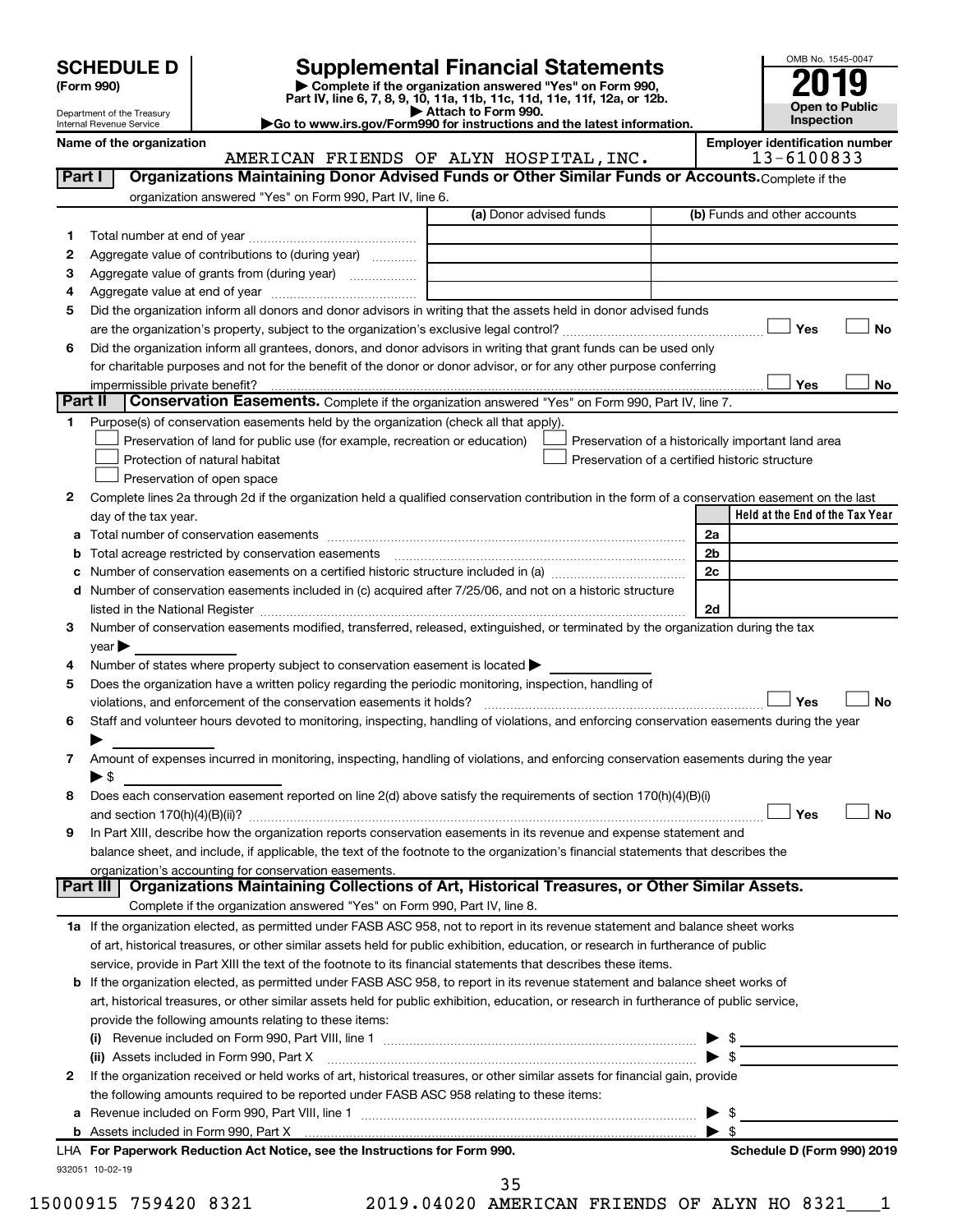|               | Schedule D (Form 990) 2019                                                                                                                                                                                                     | AMERICAN FRIENDS OF ALYN HOSPITAL, INC. |                |                          |              | 13-6100833 Page 2            |                     |            |            |
|---------------|--------------------------------------------------------------------------------------------------------------------------------------------------------------------------------------------------------------------------------|-----------------------------------------|----------------|--------------------------|--------------|------------------------------|---------------------|------------|------------|
|               | Part III<br>Organizations Maintaining Collections of Art, Historical Treasures, or Other Similar Assets(continued)                                                                                                             |                                         |                |                          |              |                              |                     |            |            |
| 3             | Using the organization's acquisition, accession, and other records, check any of the following that make significant use of its                                                                                                |                                         |                |                          |              |                              |                     |            |            |
|               | collection items (check all that apply):                                                                                                                                                                                       |                                         |                |                          |              |                              |                     |            |            |
| a             | Public exhibition                                                                                                                                                                                                              | d                                       |                | Loan or exchange program |              |                              |                     |            |            |
| b             | Scholarly research                                                                                                                                                                                                             | e                                       | Other          |                          |              |                              |                     |            |            |
| c             | Preservation for future generations                                                                                                                                                                                            |                                         |                |                          |              |                              |                     |            |            |
| 4             | Provide a description of the organization's collections and explain how they further the organization's exempt purpose in Part XIII.                                                                                           |                                         |                |                          |              |                              |                     |            |            |
| 5             | During the year, did the organization solicit or receive donations of art, historical treasures, or other similar assets                                                                                                       |                                         |                |                          |              |                              |                     |            |            |
|               |                                                                                                                                                                                                                                |                                         |                |                          |              |                              | Yes                 |            | No         |
|               | <b>Part IV</b><br>Escrow and Custodial Arrangements. Complete if the organization answered "Yes" on Form 990, Part IV, line 9, or<br>reported an amount on Form 990, Part X, line 21.                                          |                                         |                |                          |              |                              |                     |            |            |
|               | 1a Is the organization an agent, trustee, custodian or other intermediary for contributions or other assets not included                                                                                                       |                                         |                |                          |              |                              |                     |            |            |
|               |                                                                                                                                                                                                                                |                                         |                |                          |              |                              | Yes                 |            | <b>No</b>  |
|               | b If "Yes," explain the arrangement in Part XIII and complete the following table:                                                                                                                                             |                                         |                |                          |              |                              |                     |            |            |
|               |                                                                                                                                                                                                                                |                                         |                |                          |              |                              | Amount              |            |            |
|               | c Beginning balance measurements and the contract of the contract of the contract of the contract of the contract of the contract of the contract of the contract of the contract of the contract of the contract of the contr |                                         |                |                          |              | 1c                           |                     |            |            |
|               |                                                                                                                                                                                                                                |                                         |                |                          |              | 1d                           |                     |            |            |
|               | e Distributions during the year manufactured and content to the content of the content of the content of the content of the content of the content of the content of the content of the content of the content of the content  |                                         |                |                          |              | 1e                           |                     |            |            |
|               |                                                                                                                                                                                                                                |                                         |                |                          |              | 1f                           |                     |            |            |
|               | 2a Did the organization include an amount on Form 990, Part X, line 21, for escrow or custodial account liability?                                                                                                             |                                         |                |                          |              |                              | Yes                 |            | No         |
|               | <b>b</b> If "Yes," explain the arrangement in Part XIII. Check here if the explanation has been provided on Part XIII                                                                                                          |                                         |                |                          |              |                              |                     |            |            |
| <b>Part V</b> | <b>Endowment Funds.</b> Complete if the organization answered "Yes" on Form 990, Part IV, line 10.                                                                                                                             |                                         |                |                          |              |                              |                     |            |            |
|               |                                                                                                                                                                                                                                | (a) Current year                        | (b) Prior year | (c) Two years back       |              | $\vert$ (d) Three years back | (e) Four years back |            |            |
|               | <b>1a</b> Beginning of year balance <i>manument</i>                                                                                                                                                                            | 4,385,932.                              | 4,847,972.     | 4,849,736.               |              | 4,589,316.                   |                     | 4,816,893. |            |
| b             |                                                                                                                                                                                                                                |                                         |                |                          |              |                              |                     |            |            |
|               | Net investment earnings, gains, and losses                                                                                                                                                                                     | 855, 277.                               | $-215,697.$    | 682,065.                 |              | 272,563.                     |                     |            | $-19,188.$ |
|               |                                                                                                                                                                                                                                |                                         |                |                          |              |                              |                     |            |            |
|               | e Other expenditures for facilities                                                                                                                                                                                            |                                         |                |                          |              |                              |                     |            |            |
|               | and programs                                                                                                                                                                                                                   | 340,937.                                | 246, 343.      | 683,829.                 |              | 12,143.                      |                     |            | 208,389.   |
|               |                                                                                                                                                                                                                                |                                         |                |                          |              |                              |                     |            |            |
| g             | End of year balance                                                                                                                                                                                                            | 4,900,272.                              | 4,385,932.     | 4,847,972.               |              | 4,849,736.                   |                     | 4,589,316. |            |
| 2             | Provide the estimated percentage of the current year end balance (line 1g, column (a)) held as:                                                                                                                                |                                         |                |                          |              |                              |                     |            |            |
|               | Board designated or quasi-endowment                                                                                                                                                                                            |                                         | ℅              |                          |              |                              |                     |            |            |
|               | <b>b</b> Permanent endowment $\blacktriangleright$ 100.00                                                                                                                                                                      | $\%$                                    |                |                          |              |                              |                     |            |            |
|               | c Term endowment $\blacktriangleright$                                                                                                                                                                                         | %                                       |                |                          |              |                              |                     |            |            |
|               | The percentages on lines 2a, 2b, and 2c should equal 100%.                                                                                                                                                                     |                                         |                |                          |              |                              |                     |            |            |
|               | 3a Are there endowment funds not in the possession of the organization that are held and administered for the organization                                                                                                     |                                         |                |                          |              |                              |                     | Yes        |            |
|               | by:<br>(i)                                                                                                                                                                                                                     |                                         |                |                          |              |                              |                     |            | No<br>х    |
|               |                                                                                                                                                                                                                                |                                         |                |                          |              |                              | 3a(i)<br> 3a(ii)    |            | х          |
|               |                                                                                                                                                                                                                                |                                         |                |                          |              |                              | 3b                  |            |            |
|               | Describe in Part XIII the intended uses of the organization's endowment funds.                                                                                                                                                 |                                         |                |                          |              |                              |                     |            |            |
|               | Land, Buildings, and Equipment.<br><b>Part VI</b>                                                                                                                                                                              |                                         |                |                          |              |                              |                     |            |            |
|               | Complete if the organization answered "Yes" on Form 990, Part IV, line 11a. See Form 990, Part X, line 10.                                                                                                                     |                                         |                |                          |              |                              |                     |            |            |
|               | Description of property                                                                                                                                                                                                        | (a) Cost or other                       |                | (b) Cost or other        |              | (c) Accumulated              | (d) Book value      |            |            |
|               |                                                                                                                                                                                                                                | basis (investment)                      |                | basis (other)            | depreciation |                              |                     |            |            |
|               |                                                                                                                                                                                                                                |                                         |                |                          |              |                              |                     |            |            |
|               |                                                                                                                                                                                                                                |                                         |                |                          |              |                              |                     |            |            |
|               |                                                                                                                                                                                                                                |                                         |                |                          |              |                              |                     |            |            |
|               |                                                                                                                                                                                                                                |                                         |                |                          |              |                              |                     |            |            |
|               |                                                                                                                                                                                                                                |                                         |                | 29,712.                  |              | 16,546.                      |                     | 13, 166.   |            |
|               | Total. Add lines 1a through 1e. (Column (d) must equal Form 990, Part X, column (B), line 10c.)                                                                                                                                |                                         |                |                          |              |                              |                     | 13, 166.   |            |
|               |                                                                                                                                                                                                                                |                                         |                |                          |              | Schedule D (Form 990) 2019   |                     |            |            |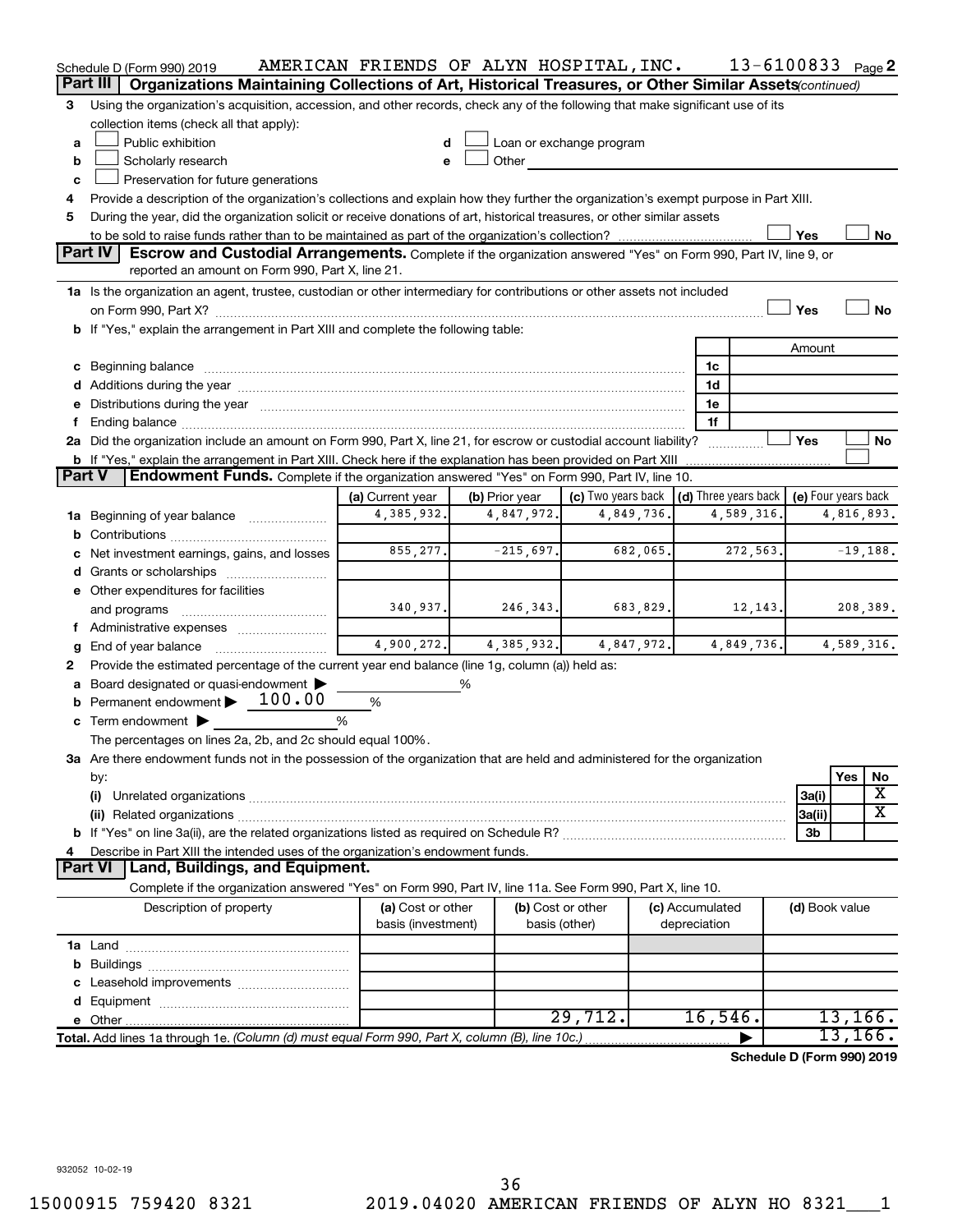|                  | Schedule D (Form 990) 2019                                                                                                                           |                 | AMERICAN FRIENDS OF ALYN HOSPITAL, INC. | 13-6100833 Page 3                                         |
|------------------|------------------------------------------------------------------------------------------------------------------------------------------------------|-----------------|-----------------------------------------|-----------------------------------------------------------|
| <b>Part VIII</b> | <b>Investments - Other Securities.</b>                                                                                                               |                 |                                         |                                                           |
|                  | Complete if the organization answered "Yes" on Form 990, Part IV, line 11b. See Form 990, Part X, line 12.                                           |                 |                                         |                                                           |
|                  | (a) Description of security or category (including name of security)                                                                                 | (b) Book value  |                                         | (c) Method of valuation: Cost or end-of-year market value |
|                  | (1) Financial derivatives                                                                                                                            |                 |                                         |                                                           |
|                  |                                                                                                                                                      |                 |                                         |                                                           |
| (3) Other        |                                                                                                                                                      |                 |                                         |                                                           |
| (A)              |                                                                                                                                                      |                 |                                         |                                                           |
| (B)              |                                                                                                                                                      |                 |                                         |                                                           |
| (C)              |                                                                                                                                                      |                 |                                         |                                                           |
| (D)              |                                                                                                                                                      |                 |                                         |                                                           |
| (E)              |                                                                                                                                                      |                 |                                         |                                                           |
| (F)<br>(G)       |                                                                                                                                                      |                 |                                         |                                                           |
| (H)              |                                                                                                                                                      |                 |                                         |                                                           |
|                  | <b>Total.</b> (Col. (b) must equal Form 990, Part X, col. (B) line 12.) $\blacktriangleright$                                                        |                 |                                         |                                                           |
|                  | Part VIII Investments - Program Related.                                                                                                             |                 |                                         |                                                           |
|                  | Complete if the organization answered "Yes" on Form 990, Part IV, line 11c. See Form 990, Part X, line 13.                                           |                 |                                         |                                                           |
|                  | (a) Description of investment                                                                                                                        | (b) Book value  |                                         | (c) Method of valuation: Cost or end-of-year market value |
| (1)              |                                                                                                                                                      |                 |                                         |                                                           |
| (2)              |                                                                                                                                                      |                 |                                         |                                                           |
| (3)              |                                                                                                                                                      |                 |                                         |                                                           |
| (4)              |                                                                                                                                                      |                 |                                         |                                                           |
| (5)              |                                                                                                                                                      |                 |                                         |                                                           |
| (6)              |                                                                                                                                                      |                 |                                         |                                                           |
| (7)              |                                                                                                                                                      |                 |                                         |                                                           |
| (8)              |                                                                                                                                                      |                 |                                         |                                                           |
| (9)              |                                                                                                                                                      |                 |                                         |                                                           |
|                  | <b>Total.</b> (Col. (b) must equal Form 990, Part X, col. (B) line 13.)                                                                              |                 |                                         |                                                           |
| Part IX          | <b>Other Assets.</b>                                                                                                                                 |                 |                                         |                                                           |
|                  | Complete if the organization answered "Yes" on Form 990, Part IV, line 11d. See Form 990, Part X, line 15.                                           |                 |                                         |                                                           |
|                  |                                                                                                                                                      | (a) Description |                                         | (b) Book value                                            |
| (1)              | SECURITY DEPOSIT                                                                                                                                     |                 |                                         | 29, 231.                                                  |
| (2)              | BENEFICIAL INTERESTS IN REMAINDER TRUSTS                                                                                                             |                 |                                         | 779,588.                                                  |
| (3)              |                                                                                                                                                      |                 |                                         |                                                           |
| (4)              |                                                                                                                                                      |                 |                                         |                                                           |
| (5)              |                                                                                                                                                      |                 |                                         |                                                           |
| (6)              |                                                                                                                                                      |                 |                                         |                                                           |
| (7)              |                                                                                                                                                      |                 |                                         |                                                           |
| (8)              |                                                                                                                                                      |                 |                                         |                                                           |
| (9)              |                                                                                                                                                      |                 |                                         |                                                           |
|                  | Total. (Column (b) must equal Form 990, Part X, col. (B) line 15.)<br><b>Other Liabilities.</b>                                                      |                 |                                         | 808, 819.                                                 |
| Part X           |                                                                                                                                                      |                 |                                         |                                                           |
|                  | Complete if the organization answered "Yes" on Form 990, Part IV, line 11e or 11f. See Form 990, Part X, line 25.<br>(a) Description of liability    |                 |                                         | (b) Book value                                            |
| 1.               |                                                                                                                                                      |                 |                                         |                                                           |
| (1)              | Federal income taxes                                                                                                                                 |                 |                                         |                                                           |
| (2)              |                                                                                                                                                      |                 |                                         |                                                           |
| (3)              |                                                                                                                                                      |                 |                                         |                                                           |
| (4)<br>(5)       |                                                                                                                                                      |                 |                                         |                                                           |
| (6)              |                                                                                                                                                      |                 |                                         |                                                           |
| (7)              |                                                                                                                                                      |                 |                                         |                                                           |
| (8)              |                                                                                                                                                      |                 |                                         |                                                           |
| (9)              |                                                                                                                                                      |                 |                                         |                                                           |
|                  |                                                                                                                                                      |                 |                                         |                                                           |
|                  | 2. Liability for uncertain tax positions. In Part XIII, provide the text of the footnote to the organization's financial statements that reports the |                 |                                         |                                                           |
|                  | organization's liability for uncertain tax positions under FASB ASC 740. Check here if the text of the footnote has been provided in Part XIII.      |                 |                                         |                                                           |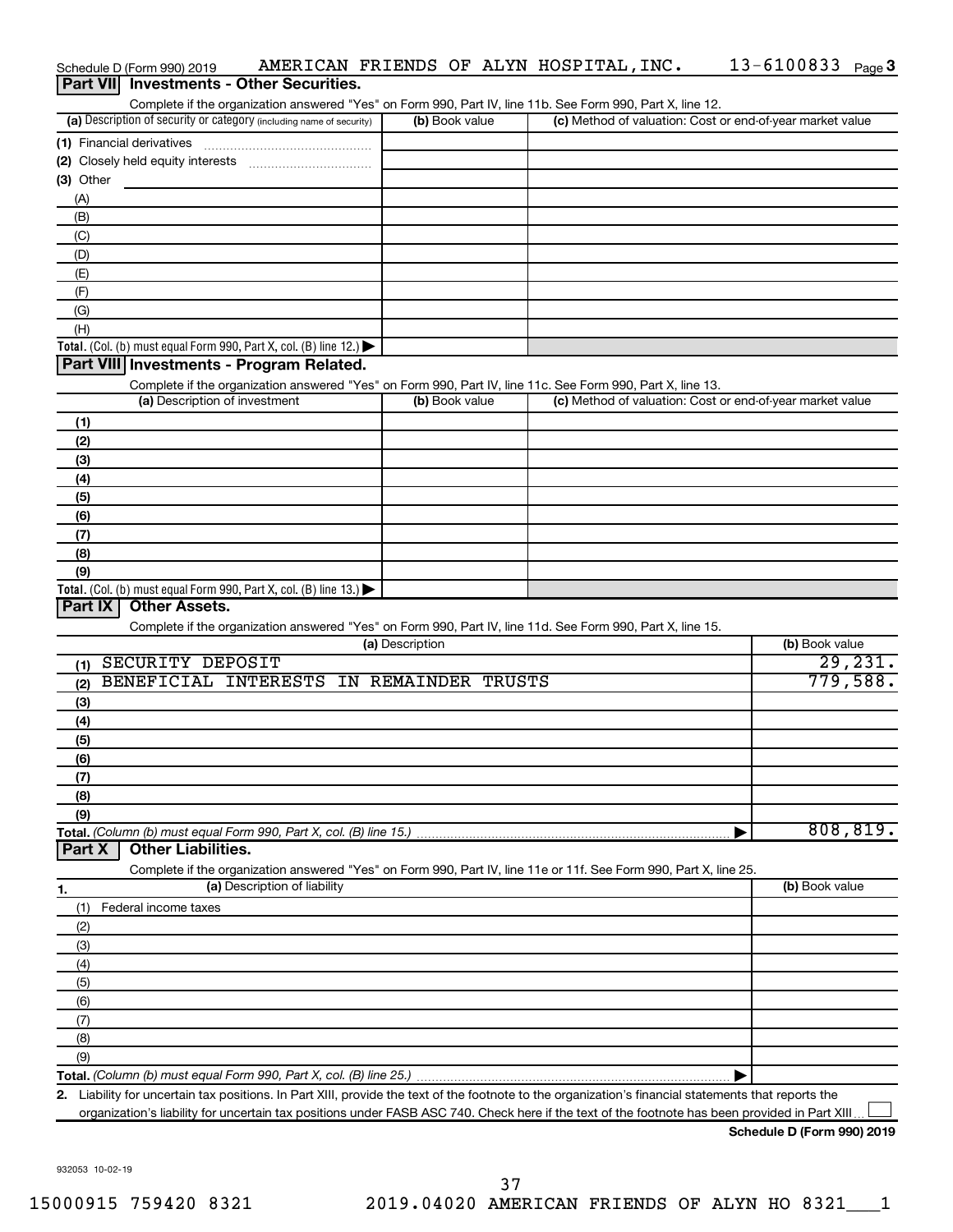|    | AMERICAN FRIENDS OF ALYN HOSPITAL, INC.<br>Schedule D (Form 990) 2019                                                                                                                                                               |                |              |                | 13-6100833 $_{Page 4}$ |
|----|-------------------------------------------------------------------------------------------------------------------------------------------------------------------------------------------------------------------------------------|----------------|--------------|----------------|------------------------|
|    | Reconciliation of Revenue per Audited Financial Statements With Revenue per Return.<br>Part XI                                                                                                                                      |                |              |                |                        |
|    | Complete if the organization answered "Yes" on Form 990, Part IV, line 12a.                                                                                                                                                         |                |              |                |                        |
| 1  | Total revenue, gains, and other support per audited financial statements                                                                                                                                                            |                |              | $\mathbf{1}$   | 3,849,558.             |
| 2  | Amounts included on line 1 but not on Form 990, Part VIII, line 12:                                                                                                                                                                 |                |              |                |                        |
| a  |                                                                                                                                                                                                                                     | 2a             | 680,429.     |                |                        |
| b  |                                                                                                                                                                                                                                     | 2 <sub>b</sub> |              |                |                        |
| c  |                                                                                                                                                                                                                                     | 2 <sub>c</sub> |              |                |                        |
| d  |                                                                                                                                                                                                                                     | 2d             | 63,318.      |                |                        |
| е  | Add lines 2a through 2d                                                                                                                                                                                                             |                |              | 2е             | 743,747.               |
| 3  |                                                                                                                                                                                                                                     |                |              | 3              | 3,105,811.             |
| 4  | Amounts included on Form 990. Part VIII. line 12, but not on line 1:                                                                                                                                                                |                |              |                |                        |
|    | Investment expenses not included on Form 990, Part VIII, line 7b [11] [11] Investment expenses not included on Form 990, Part VIII, line 7b                                                                                         | 4a             | 29,651.      |                |                        |
|    |                                                                                                                                                                                                                                     | 4 <sub>b</sub> |              |                |                        |
| c. | Add lines 4a and 4b                                                                                                                                                                                                                 |                |              | 4c             | 29,651.                |
|    |                                                                                                                                                                                                                                     | 5              | 3, 135, 462. |                |                        |
|    |                                                                                                                                                                                                                                     |                |              |                |                        |
|    | Part XII   Reconciliation of Expenses per Audited Financial Statements With Expenses per Return.                                                                                                                                    |                |              |                |                        |
|    | Complete if the organization answered "Yes" on Form 990, Part IV, line 12a.                                                                                                                                                         |                |              |                |                        |
| 1  |                                                                                                                                                                                                                                     |                |              | $\blacksquare$ | 2,913,838.             |
| 2  | Amounts included on line 1 but not on Form 990, Part IX, line 25:                                                                                                                                                                   |                |              |                |                        |
| a  |                                                                                                                                                                                                                                     | 2a             |              |                |                        |
| b  |                                                                                                                                                                                                                                     | 2 <sub>b</sub> |              |                |                        |
|    |                                                                                                                                                                                                                                     | 2 <sub>c</sub> |              |                |                        |
| d  |                                                                                                                                                                                                                                     | 2d             |              |                |                        |
|    | e Add lines 2a through 2d <b>contract and a contract and a contract a</b> contract a contract and a contract a contract a contract a contract a contract a contract a contract a contract a contract a contract a contract a contra |                |              | 2е             | $0 \cdot$              |
| З  |                                                                                                                                                                                                                                     |                |              | $\mathbf{a}$   | 2,913,838.             |
| 4  | Amounts included on Form 990, Part IX, line 25, but not on line 1:                                                                                                                                                                  |                |              |                |                        |
| a  |                                                                                                                                                                                                                                     | 4a l           | 29,651.      |                |                        |
| b  |                                                                                                                                                                                                                                     | 4 <sub>h</sub> |              |                |                        |
|    | c Add lines 4a and 4b                                                                                                                                                                                                               |                |              | 4c             | 29,651.                |
| 5  | Part XIII Supplemental Information.                                                                                                                                                                                                 |                |              |                | 2,943,489.             |

Provide the descriptions required for Part II, lines 3, 5, and 9; Part III, lines 1a and 4; Part IV, lines 1b and 2b; Part V, line 4; Part X, line 2; Part XI, lines 2d and 4b; and Part XII, lines 2d and 4b. Also complete this part to provide any additional information.

# PART XI, LINE 2D - OTHER ADJUSTMENTS:

CHANGE IN VALUE OF BENEFICIAL INTERESTS IN REMAINDER TRUSTS

# PART V, LINE 4:

THE ENDOWMENT FUND IS USED TO SUPPORT THE ORGANIZATION'S MISSION.

932054 10-02-19

**Schedule D (Form 990) 2019**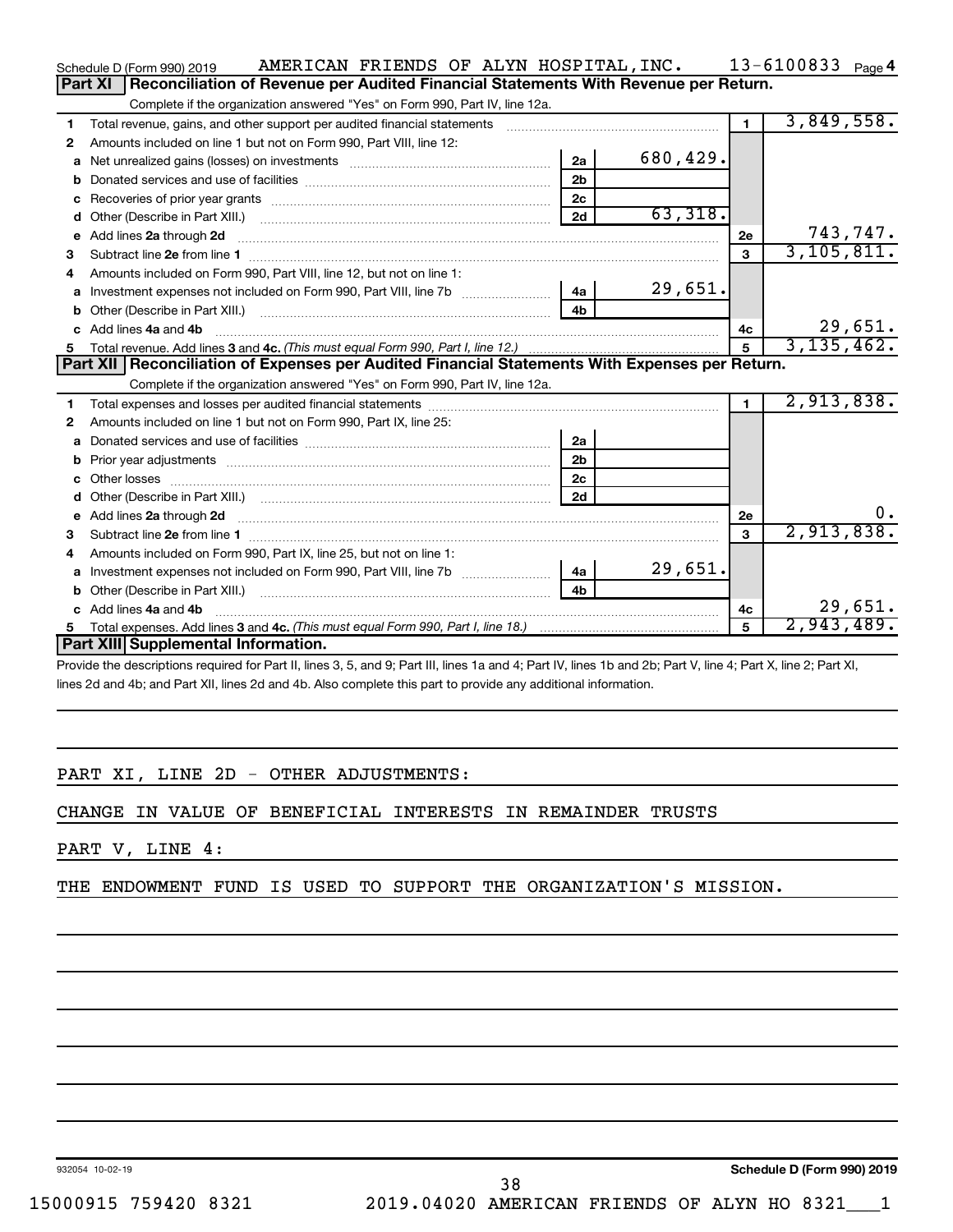| <b>Statement of Activities Outside the United States</b><br><b>SCHEDULE F</b> |                              |                            |                                                                                                                                         |                 |                                                 | OMB No. 1545-0047 |                                       |
|-------------------------------------------------------------------------------|------------------------------|----------------------------|-----------------------------------------------------------------------------------------------------------------------------------------|-----------------|-------------------------------------------------|-------------------|---------------------------------------|
| (Form 990)                                                                    |                              |                            | Complete if the organization answered "Yes" on Form 990, Part IV, line 14b, 15, or 16.                                                  |                 |                                                 |                   |                                       |
| Department of the Treasury                                                    |                              |                            | Attach to Form 990.                                                                                                                     |                 |                                                 |                   | <b>Open to Public</b>                 |
| Internal Revenue Service                                                      |                              |                            | Go to www.irs.gov/Form990 for instructions and the latest information.                                                                  |                 |                                                 | Inspection        |                                       |
| Name of the organization                                                      |                              |                            |                                                                                                                                         |                 |                                                 |                   | <b>Employer identification number</b> |
| AMERICAN FRIENDS OF ALYN HOSPITAL, INC.                                       |                              |                            |                                                                                                                                         |                 | 13-6100833                                      |                   |                                       |
| Part I                                                                        |                              |                            | General Information on Activities Outside the United States. Complete if the organization answered "Yes" on                             |                 |                                                 |                   |                                       |
|                                                                               | Form 990, Part IV, line 14b. |                            |                                                                                                                                         |                 |                                                 |                   |                                       |
| 1.                                                                            |                              |                            | For grantmakers. Does the organization maintain records to substantiate the amount of its grants and other assistance,                  |                 |                                                 |                   |                                       |
|                                                                               |                              |                            | the grantees' eligibility for the grants or assistance, and the selection criteria used to award the grants or assistance?              |                 |                                                 | $X \times$        | <b>No</b>                             |
| 2                                                                             |                              |                            | For grantmakers. Describe in Part V the organization's procedures for monitoring the use of its grants and other assistance outside the |                 |                                                 |                   |                                       |
| United States.                                                                |                              |                            |                                                                                                                                         |                 |                                                 |                   |                                       |
| 3                                                                             |                              |                            | Activities per Region. (The following Part I, line 3 table can be duplicated if additional space is needed.)                            |                 |                                                 |                   |                                       |
| (a) Region                                                                    | (b) Number of                | employees,                 | (c) Number of $\vert$ (d) Activities conducted in the region                                                                            |                 | (e) If activity listed in (d)                   |                   | $(f)$ Total<br>expenditures           |
|                                                                               | offices<br>in the region     | agents, and<br>independent | (by type) (such as, fundraising, pro-<br>gram services, investments, grants to                                                          |                 | is a program service,<br>describe specific type |                   | for and                               |
|                                                                               |                              | contractors                | recipients located in the region)                                                                                                       |                 | of service(s) in the region                     |                   | investments<br>in the region          |
|                                                                               |                              | in the region              |                                                                                                                                         |                 |                                                 |                   |                                       |
|                                                                               |                              |                            |                                                                                                                                         |                 |                                                 |                   |                                       |
| MIDDLE EAST AND                                                               |                              |                            |                                                                                                                                         |                 |                                                 |                   |                                       |
| NORTH AFRICA                                                                  | 0                            | 0                          | GRANTS TO RECIPIENT                                                                                                                     | PROGRAM SERVICE |                                                 |                   | 2,218,104.                            |
|                                                                               |                              |                            |                                                                                                                                         |                 |                                                 |                   |                                       |
|                                                                               |                              |                            |                                                                                                                                         |                 |                                                 |                   |                                       |
|                                                                               |                              |                            |                                                                                                                                         |                 |                                                 |                   |                                       |
|                                                                               |                              |                            |                                                                                                                                         |                 |                                                 |                   |                                       |
|                                                                               |                              |                            |                                                                                                                                         |                 |                                                 |                   |                                       |
|                                                                               |                              |                            |                                                                                                                                         |                 |                                                 |                   |                                       |
|                                                                               |                              |                            |                                                                                                                                         |                 |                                                 |                   |                                       |
|                                                                               |                              |                            |                                                                                                                                         |                 |                                                 |                   |                                       |
|                                                                               |                              |                            |                                                                                                                                         |                 |                                                 |                   |                                       |
|                                                                               |                              |                            |                                                                                                                                         |                 |                                                 |                   |                                       |
|                                                                               |                              |                            |                                                                                                                                         |                 |                                                 |                   |                                       |
|                                                                               |                              |                            |                                                                                                                                         |                 |                                                 |                   |                                       |
|                                                                               |                              |                            |                                                                                                                                         |                 |                                                 |                   |                                       |
|                                                                               |                              |                            |                                                                                                                                         |                 |                                                 |                   |                                       |
|                                                                               |                              |                            |                                                                                                                                         |                 |                                                 |                   |                                       |
|                                                                               |                              |                            |                                                                                                                                         |                 |                                                 |                   |                                       |
|                                                                               |                              |                            |                                                                                                                                         |                 |                                                 |                   |                                       |
|                                                                               |                              |                            |                                                                                                                                         |                 |                                                 |                   |                                       |
|                                                                               |                              |                            |                                                                                                                                         |                 |                                                 |                   |                                       |
|                                                                               |                              |                            |                                                                                                                                         |                 |                                                 |                   |                                       |
|                                                                               |                              |                            |                                                                                                                                         |                 |                                                 |                   |                                       |
|                                                                               |                              |                            |                                                                                                                                         |                 |                                                 |                   |                                       |
|                                                                               |                              |                            |                                                                                                                                         |                 |                                                 |                   |                                       |
|                                                                               |                              |                            |                                                                                                                                         |                 |                                                 |                   |                                       |
| <b>3 a</b> Subtotal                                                           | 0                            | 0                          |                                                                                                                                         |                 |                                                 |                   | 2,218,104.                            |
| <b>b</b> Total from continuation                                              |                              |                            |                                                                                                                                         |                 |                                                 |                   |                                       |
| sheets to Part I                                                              |                              | 0                          |                                                                                                                                         |                 |                                                 |                   | 0.                                    |
| c Totals (add lines 3a<br>and 3b)<br>.                                        |                              | 0                          |                                                                                                                                         |                 |                                                 |                   | 2,218,104.                            |
|                                                                               |                              |                            |                                                                                                                                         |                 |                                                 |                   |                                       |

**For Paperwork Reduction Act Notice, see the Instructions for Form 990. Schedule F (Form 990) 2019** LHA

OMB No. 1545-0047

932071 10-12-19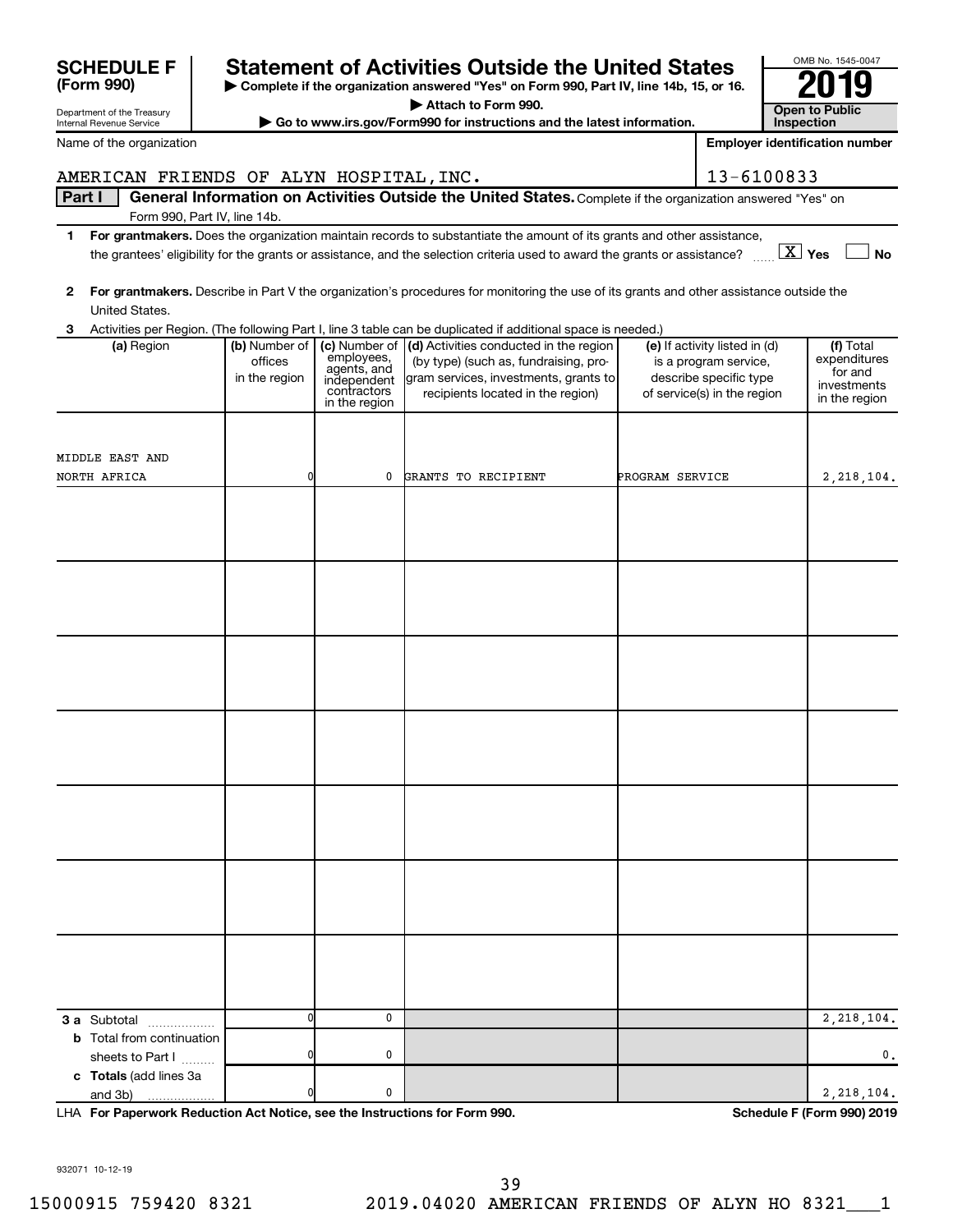Part II | Grants and Other Assistance to Organizations or Entities Outside the United States. Complete if the organization answered "Yes" on Form 990, Part IV, line 15, for any recipient who received more than \$5,000. Part II can be duplicated if additional space is needed.

| $\mathbf{1}$<br>(a) Name of organization                | (b) IRS code section<br>and EIN (if applicable) | (c) Region        | (d) Purpose of<br>grant                                                                                                                      | (e) Amount    | (f) Manner of<br>of cash grant cash disbursement | (g) Amount of<br>noncash<br>assistance | (h) Description<br>of noncash<br>assistance | (i) Method of<br>valuation (book, FMV,<br>appraisal, other) |
|---------------------------------------------------------|-------------------------------------------------|-------------------|----------------------------------------------------------------------------------------------------------------------------------------------|---------------|--------------------------------------------------|----------------------------------------|---------------------------------------------|-------------------------------------------------------------|
|                                                         |                                                 | MIDDLE EAST AND   |                                                                                                                                              |               |                                                  |                                        |                                             |                                                             |
|                                                         |                                                 | NORTH AFRICA -    |                                                                                                                                              |               |                                                  |                                        |                                             |                                                             |
|                                                         |                                                 | ALGERIA, BAHRAIN, |                                                                                                                                              |               |                                                  |                                        |                                             |                                                             |
|                                                         |                                                 | DJIBOUTI, EGYPT,  | PROGRAM SUPPORT                                                                                                                              | 2218104. WIRE |                                                  | 0.                                     |                                             | <b>FMV</b>                                                  |
|                                                         |                                                 |                   |                                                                                                                                              |               |                                                  |                                        |                                             |                                                             |
|                                                         |                                                 |                   |                                                                                                                                              |               |                                                  |                                        |                                             |                                                             |
|                                                         |                                                 |                   |                                                                                                                                              |               |                                                  |                                        |                                             |                                                             |
|                                                         |                                                 |                   |                                                                                                                                              |               |                                                  |                                        |                                             |                                                             |
|                                                         |                                                 |                   |                                                                                                                                              |               |                                                  |                                        |                                             |                                                             |
|                                                         |                                                 |                   |                                                                                                                                              |               |                                                  |                                        |                                             |                                                             |
|                                                         |                                                 |                   |                                                                                                                                              |               |                                                  |                                        |                                             |                                                             |
|                                                         |                                                 |                   |                                                                                                                                              |               |                                                  |                                        |                                             |                                                             |
|                                                         |                                                 |                   |                                                                                                                                              |               |                                                  |                                        |                                             |                                                             |
|                                                         |                                                 |                   |                                                                                                                                              |               |                                                  |                                        |                                             |                                                             |
|                                                         |                                                 |                   |                                                                                                                                              |               |                                                  |                                        |                                             |                                                             |
|                                                         |                                                 |                   |                                                                                                                                              |               |                                                  |                                        |                                             |                                                             |
|                                                         |                                                 |                   |                                                                                                                                              |               |                                                  |                                        |                                             |                                                             |
|                                                         |                                                 |                   |                                                                                                                                              |               |                                                  |                                        |                                             |                                                             |
|                                                         |                                                 |                   |                                                                                                                                              |               |                                                  |                                        |                                             |                                                             |
|                                                         |                                                 |                   |                                                                                                                                              |               |                                                  |                                        |                                             |                                                             |
|                                                         |                                                 |                   |                                                                                                                                              |               |                                                  |                                        |                                             |                                                             |
|                                                         |                                                 |                   |                                                                                                                                              |               |                                                  |                                        |                                             |                                                             |
|                                                         |                                                 |                   |                                                                                                                                              |               |                                                  |                                        |                                             |                                                             |
|                                                         |                                                 |                   |                                                                                                                                              |               |                                                  |                                        |                                             |                                                             |
|                                                         |                                                 |                   |                                                                                                                                              |               |                                                  |                                        |                                             |                                                             |
|                                                         |                                                 |                   |                                                                                                                                              |               |                                                  |                                        |                                             |                                                             |
|                                                         |                                                 |                   |                                                                                                                                              |               |                                                  |                                        |                                             |                                                             |
| $\mathbf{2}$                                            |                                                 |                   | Enter total number of recipient organizations listed above that are recognized as charities by the foreign country, recognized as tax-exempt |               |                                                  |                                        |                                             |                                                             |
|                                                         |                                                 |                   |                                                                                                                                              |               |                                                  |                                        |                                             | 1                                                           |
| 3 Enter total number of other organizations or entities |                                                 |                   |                                                                                                                                              |               |                                                  |                                        |                                             |                                                             |

**Schedule F (Form 990) 2019**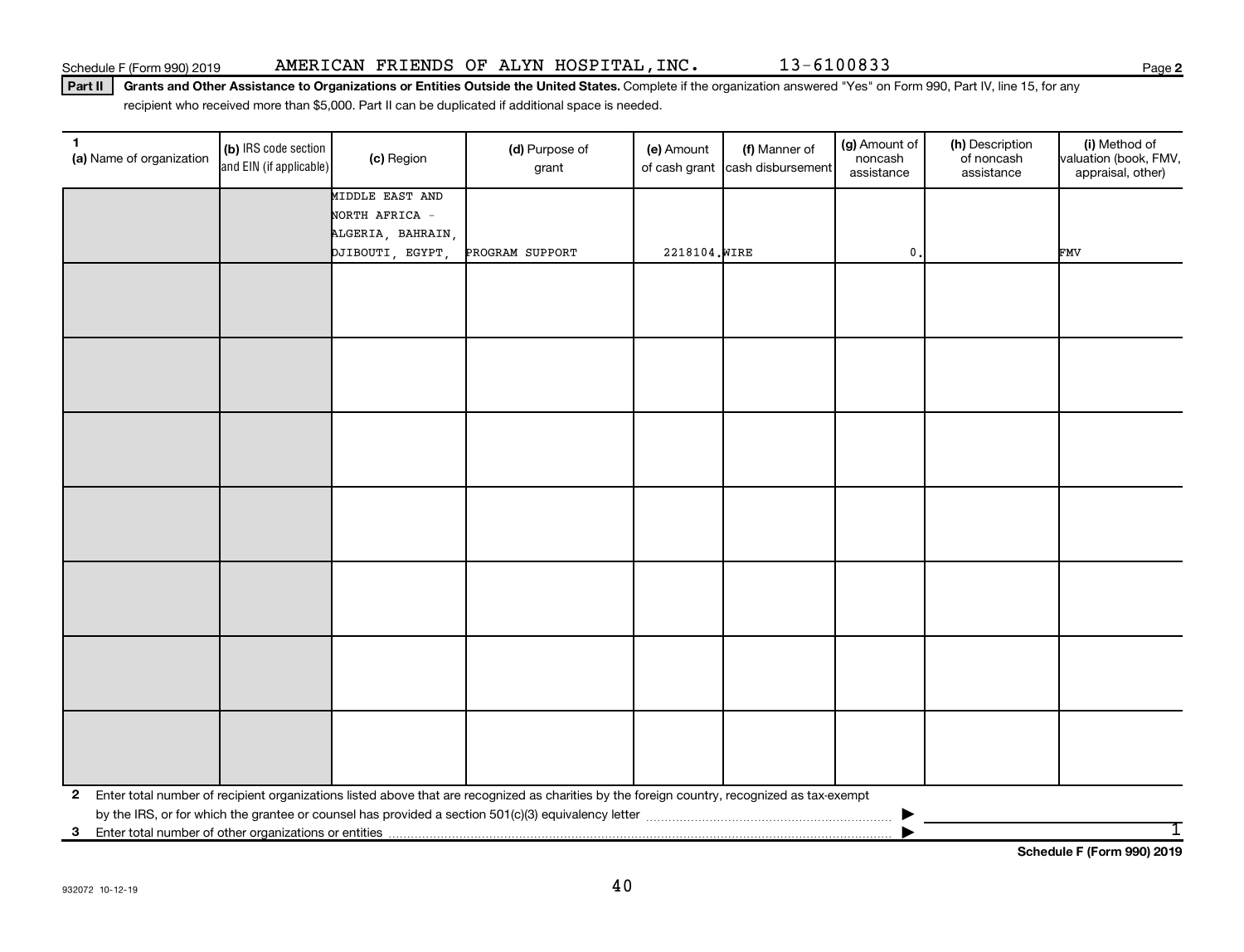### Schedule F (Form 990) 2019 Page AMERICAN FRIENDS OF ALYN HOSPITAL,INC. 13-6100833

**3**

#### Part III Grants and Other Assistance to Individuals Outside the United States. Complete if the organization answered "Yes" on Form 990, Part IV, line 16. Part III can be duplicated if additional space is needed.

| T are in carried depileated in additional space is riceded.<br>(a) Type of grant or assistance | (b) Region | (c) Number of<br>recipients | (d) Amount of<br>cash grant | (e) Manner of<br>cash disbursement | (f) Amount of<br>noncash<br>assistance | (g) Description of<br>noncash assistance | (h) Method of<br>valuation<br>(book, FMV,<br>appraisal, other) |
|------------------------------------------------------------------------------------------------|------------|-----------------------------|-----------------------------|------------------------------------|----------------------------------------|------------------------------------------|----------------------------------------------------------------|
|                                                                                                |            |                             |                             |                                    |                                        |                                          |                                                                |
|                                                                                                |            |                             |                             |                                    |                                        |                                          |                                                                |
|                                                                                                |            |                             |                             |                                    |                                        |                                          |                                                                |
|                                                                                                |            |                             |                             |                                    |                                        |                                          |                                                                |
|                                                                                                |            |                             |                             |                                    |                                        |                                          |                                                                |
|                                                                                                |            |                             |                             |                                    |                                        |                                          |                                                                |
|                                                                                                |            |                             |                             |                                    |                                        |                                          |                                                                |
|                                                                                                |            |                             |                             |                                    |                                        |                                          |                                                                |
|                                                                                                |            |                             |                             |                                    |                                        |                                          |                                                                |
|                                                                                                |            |                             |                             |                                    |                                        |                                          |                                                                |

**Schedule F (Form 990) 2019**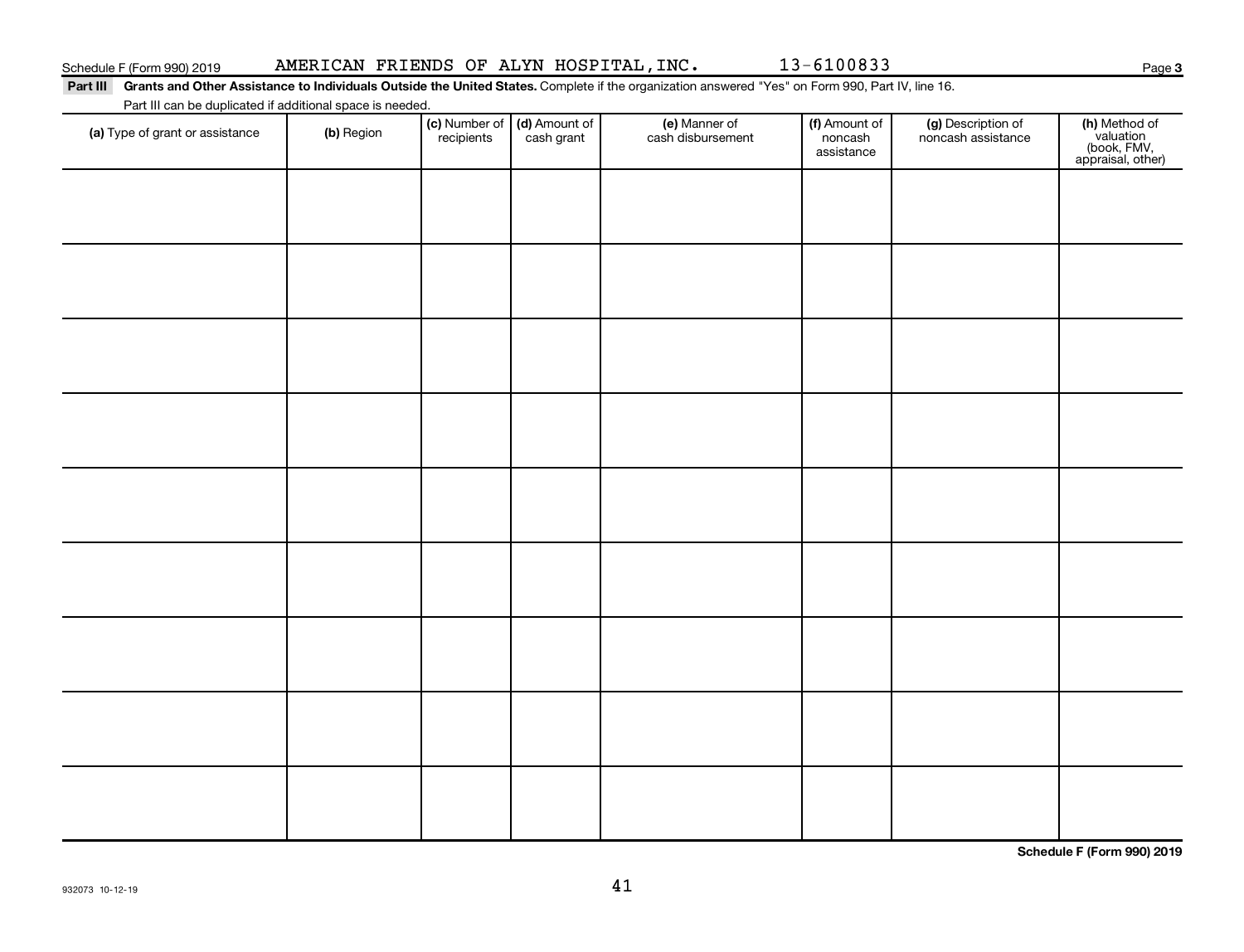#### 13-6100833 Page 4 Schedule F (Form 990) 2019 AMERICAN FRIENDS OF ALYN HOSPITAL,INC.  $13-6100833$  Page **Part IV F** (Form 990) 2019 **19**<br>**Part IV Foreign Forms**

| $\mathbf{1}$   | Was the organization a U.S. transferor of property to a foreign corporation during the tax year? If "Yes," the<br>organization may be required to file Form 926, Return by a U.S. Transferor of Property to a Foreign<br>Corporation (see Instructions for Form 926) [11] matter continuum matter of the Instruction (see Instructions for Form 926) [11] matter continuum matter of the Institute of the Institute of the Institute of the Institute o | Yes | $\overline{X}$ No |
|----------------|---------------------------------------------------------------------------------------------------------------------------------------------------------------------------------------------------------------------------------------------------------------------------------------------------------------------------------------------------------------------------------------------------------------------------------------------------------|-----|-------------------|
| $\overline{2}$ | Did the organization have an interest in a foreign trust during the tax year? If "Yes," the organization<br>may be required to separately file Form 3520, Annual Return To Report Transactions With Foreign<br>Trusts and Receipt of Certain Foreign Gifts, and/or Form 3520-A, Annual Information Return of Foreign                                                                                                                                    | Yes | $\overline{X}$ No |
| 3              | Did the organization have an ownership interest in a foreign corporation during the tax year? If "Yes,"<br>the organization may be required to file Form 5471, Information Return of U.S. Persons With Respect to                                                                                                                                                                                                                                       | Yes | $X _{N_{\Omega}}$ |
| 4              | Was the organization a direct or indirect shareholder of a passive foreign investment company or a<br>qualified electing fund during the tax year? If "Yes," the organization may be required to file Form 8621,<br>Information Return by a Shareholder of a Passive Foreign Investment Company or Qualified Electing Fund<br>(see Instructions for Form 8621)                                                                                          | Yes | $X _{\text{No}}$  |
| 5              | Did the organization have an ownership interest in a foreign partnership during the tax year? If "Yes,"<br>the organization may be required to file Form 8865, Return of U.S. Persons With Respect to Certain                                                                                                                                                                                                                                           | Yes | $X _{\text{No}}$  |
| 6              | Did the organization have any operations in or related to any boycotting countries during the tax year? If<br>"Yes," the organization may be required to separately file Form 5713, International Boycott Report (see                                                                                                                                                                                                                                   | Yes |                   |

**Schedule F (Form 990) 2019**

932074 10-12-19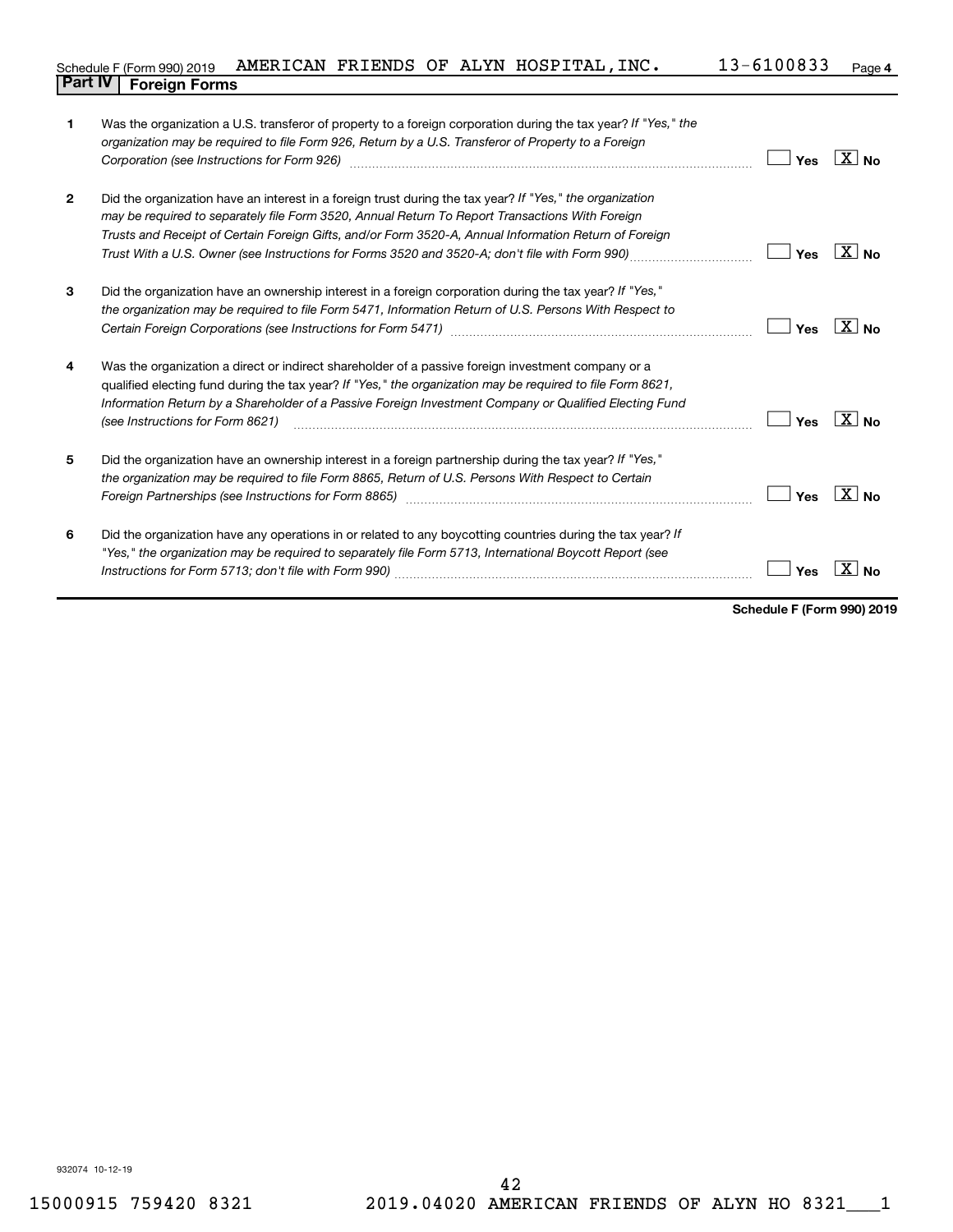| Schedule F (Form 990) 2019                                                                                                            | AMERICAN FRIENDS OF ALYN HOSPITAL, INC. |    | 13-6100833                                     | Page 5 |
|---------------------------------------------------------------------------------------------------------------------------------------|-----------------------------------------|----|------------------------------------------------|--------|
| Part V<br><b>Supplemental Information</b>                                                                                             |                                         |    |                                                |        |
| Provide the information required by Part I, line 2 (monitoring of funds); Part I, line 3, column (f) (accounting method; amounts of   |                                         |    |                                                |        |
| investments vs. expenditures per region); Part II, line 1 (accounting method); Part III (accounting method); and Part III, column (c) |                                         |    |                                                |        |
| (estimated number of recipients), as applicable. Also complete this part to provide any additional information. See instructions.     |                                         |    |                                                |        |
|                                                                                                                                       |                                         |    |                                                |        |
|                                                                                                                                       |                                         |    |                                                |        |
|                                                                                                                                       |                                         |    |                                                |        |
|                                                                                                                                       |                                         |    |                                                |        |
|                                                                                                                                       |                                         |    |                                                |        |
|                                                                                                                                       |                                         |    |                                                |        |
|                                                                                                                                       |                                         |    |                                                |        |
|                                                                                                                                       |                                         |    |                                                |        |
|                                                                                                                                       |                                         |    |                                                |        |
|                                                                                                                                       |                                         |    |                                                |        |
|                                                                                                                                       |                                         |    |                                                |        |
|                                                                                                                                       |                                         |    |                                                |        |
|                                                                                                                                       |                                         |    |                                                |        |
|                                                                                                                                       |                                         |    |                                                |        |
|                                                                                                                                       |                                         |    |                                                |        |
|                                                                                                                                       |                                         |    |                                                |        |
|                                                                                                                                       |                                         |    |                                                |        |
|                                                                                                                                       |                                         |    |                                                |        |
|                                                                                                                                       |                                         |    |                                                |        |
|                                                                                                                                       |                                         |    |                                                |        |
|                                                                                                                                       |                                         |    |                                                |        |
|                                                                                                                                       |                                         |    |                                                |        |
|                                                                                                                                       |                                         |    |                                                |        |
|                                                                                                                                       |                                         |    |                                                |        |
|                                                                                                                                       |                                         |    |                                                |        |
|                                                                                                                                       |                                         |    |                                                |        |
|                                                                                                                                       |                                         |    |                                                |        |
|                                                                                                                                       |                                         |    |                                                |        |
|                                                                                                                                       |                                         |    |                                                |        |
|                                                                                                                                       |                                         |    |                                                |        |
|                                                                                                                                       |                                         |    |                                                |        |
|                                                                                                                                       |                                         |    |                                                |        |
|                                                                                                                                       |                                         |    |                                                |        |
|                                                                                                                                       |                                         |    |                                                |        |
|                                                                                                                                       |                                         |    |                                                |        |
|                                                                                                                                       |                                         |    |                                                |        |
|                                                                                                                                       |                                         |    |                                                |        |
|                                                                                                                                       |                                         |    |                                                |        |
|                                                                                                                                       |                                         |    |                                                |        |
|                                                                                                                                       |                                         |    |                                                |        |
|                                                                                                                                       |                                         |    |                                                |        |
|                                                                                                                                       |                                         |    |                                                |        |
|                                                                                                                                       |                                         |    |                                                |        |
|                                                                                                                                       |                                         |    |                                                |        |
|                                                                                                                                       |                                         |    |                                                |        |
|                                                                                                                                       |                                         |    |                                                |        |
|                                                                                                                                       |                                         |    |                                                |        |
|                                                                                                                                       |                                         |    |                                                |        |
|                                                                                                                                       |                                         |    |                                                |        |
|                                                                                                                                       |                                         |    |                                                |        |
|                                                                                                                                       |                                         |    |                                                |        |
|                                                                                                                                       |                                         |    |                                                |        |
|                                                                                                                                       |                                         |    |                                                |        |
|                                                                                                                                       |                                         |    |                                                |        |
|                                                                                                                                       |                                         |    |                                                |        |
| 932075 10-12-19                                                                                                                       |                                         |    | Schedule F (Form 990) 2019                     |        |
|                                                                                                                                       |                                         | 43 |                                                |        |
| 15000915 759420 8321                                                                                                                  |                                         |    | 2019.04020 AMERICAN FRIENDS OF ALYN HO 8321__1 |        |
|                                                                                                                                       |                                         |    |                                                |        |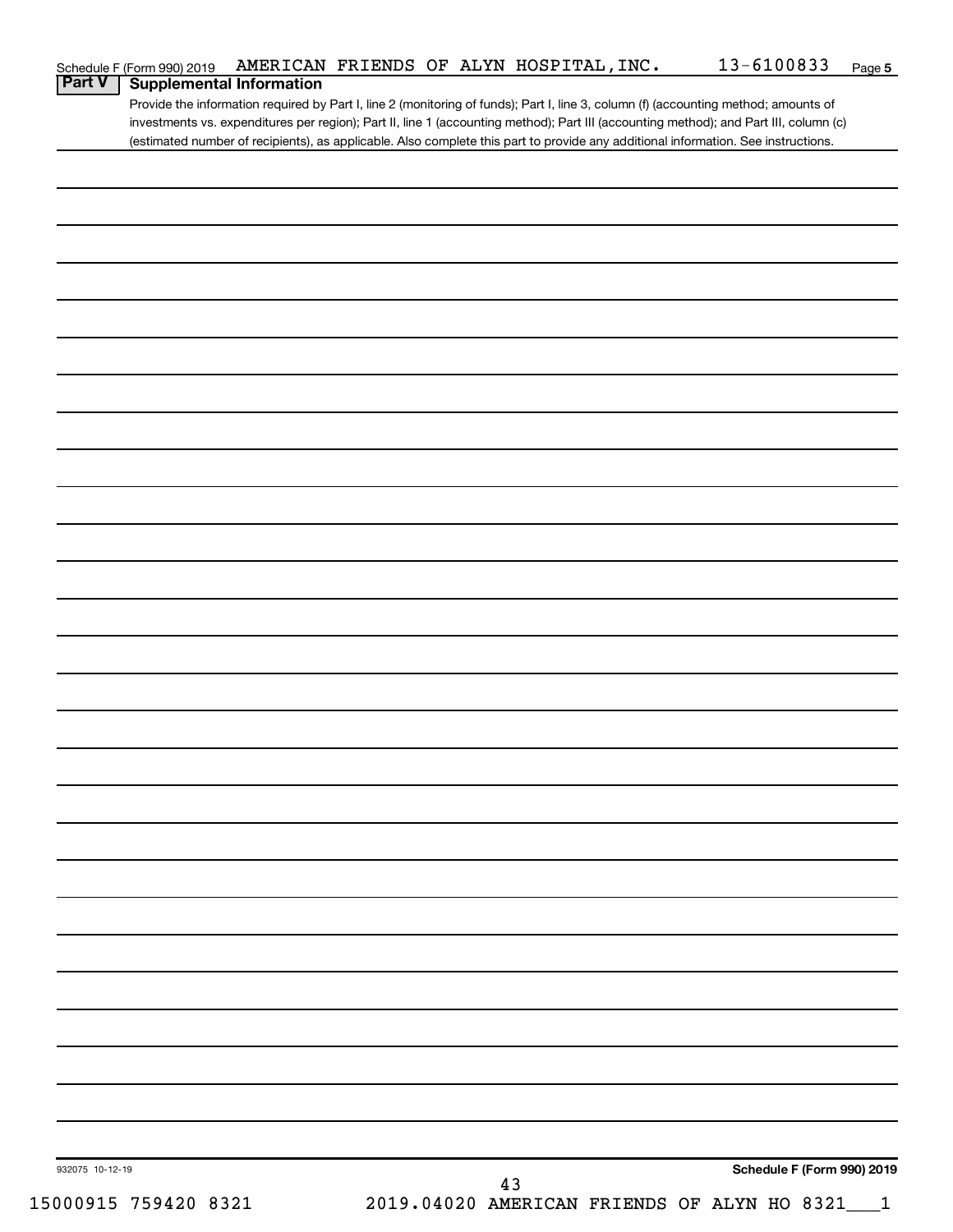|        | <b>SCHEDULE J</b>                                      | <b>Compensation Information</b>                                                                                             |                                       | OMB No. 1545-0047          |     |                         |
|--------|--------------------------------------------------------|-----------------------------------------------------------------------------------------------------------------------------|---------------------------------------|----------------------------|-----|-------------------------|
|        | (Form 990)                                             | For certain Officers, Directors, Trustees, Key Employees, and Highest                                                       |                                       |                            |     |                         |
|        |                                                        | <b>Compensated Employees</b>                                                                                                |                                       | 2019                       |     |                         |
|        |                                                        | Complete if the organization answered "Yes" on Form 990, Part IV, line 23.<br>Attach to Form 990.                           |                                       | <b>Open to Public</b>      |     |                         |
|        | Department of the Treasury<br>Internal Revenue Service | Go to www.irs.gov/Form990 for instructions and the latest information.                                                      |                                       | Inspection                 |     |                         |
|        | Name of the organization                               |                                                                                                                             | <b>Employer identification number</b> |                            |     |                         |
|        |                                                        | AMERICAN FRIENDS OF ALYN HOSPITAL, INC.                                                                                     |                                       | 13-6100833                 |     |                         |
| Part I |                                                        | <b>Questions Regarding Compensation</b>                                                                                     |                                       |                            |     |                         |
|        |                                                        |                                                                                                                             |                                       |                            | Yes | <b>No</b>               |
|        |                                                        | Check the appropriate box(es) if the organization provided any of the following to or for a person listed on Form 990,      |                                       |                            |     |                         |
|        |                                                        | Part VII, Section A, line 1a. Complete Part III to provide any relevant information regarding these items.                  |                                       |                            |     |                         |
|        | First-class or charter travel                          | Housing allowance or residence for personal use                                                                             |                                       |                            |     |                         |
|        | Travel for companions                                  | Payments for business use of personal residence                                                                             |                                       |                            |     |                         |
|        |                                                        | Health or social club dues or initiation fees<br>Tax indemnification and gross-up payments                                  |                                       |                            |     |                         |
|        |                                                        | Discretionary spending account<br>Personal services (such as maid, chauffeur, chef)                                         |                                       |                            |     |                         |
|        |                                                        |                                                                                                                             |                                       |                            |     |                         |
|        |                                                        | <b>b</b> If any of the boxes on line 1a are checked, did the organization follow a written policy regarding payment or      |                                       |                            |     |                         |
|        |                                                        |                                                                                                                             |                                       | 1b                         |     |                         |
| 2      |                                                        | Did the organization require substantiation prior to reimbursing or allowing expenses incurred by all directors,            |                                       |                            |     |                         |
|        |                                                        |                                                                                                                             |                                       | $\mathbf{2}$               |     |                         |
|        |                                                        |                                                                                                                             |                                       |                            |     |                         |
| З      |                                                        | Indicate which, if any, of the following the organization used to establish the compensation of the organization's          |                                       |                            |     |                         |
|        |                                                        | CEO/Executive Director. Check all that apply. Do not check any boxes for methods used by a related organization to          |                                       |                            |     |                         |
|        |                                                        | establish compensation of the CEO/Executive Director, but explain in Part III.                                              |                                       |                            |     |                         |
|        | $ \mathbf{X} $ Compensation committee                  | Written employment contract                                                                                                 |                                       |                            |     |                         |
|        |                                                        | Compensation survey or study<br>Independent compensation consultant                                                         |                                       |                            |     |                         |
|        |                                                        | $\underline{\mathbf{X}}$ Approval by the board or compensation committee<br>Form 990 of other organizations                 |                                       |                            |     |                         |
|        |                                                        |                                                                                                                             |                                       |                            |     |                         |
| 4      |                                                        | During the year, did any person listed on Form 990, Part VII, Section A, line 1a, with respect to the filing                |                                       |                            |     |                         |
|        | organization or a related organization:                |                                                                                                                             |                                       |                            | X   |                         |
| а      |                                                        | Receive a severance payment or change-of-control payment?                                                                   |                                       | 4a                         |     | X                       |
| b      |                                                        |                                                                                                                             |                                       | 4b                         |     | X                       |
|        |                                                        |                                                                                                                             |                                       | 4c                         |     |                         |
|        |                                                        | If "Yes" to any of lines 4a-c, list the persons and provide the applicable amounts for each item in Part III.               |                                       |                            |     |                         |
|        |                                                        | Only section 501(c)(3), 501(c)(4), and 501(c)(29) organizations must complete lines 5-9.                                    |                                       |                            |     |                         |
|        |                                                        | For persons listed on Form 990, Part VII, Section A, line 1a, did the organization pay or accrue any compensation           |                                       |                            |     |                         |
|        | contingent on the revenues of:                         |                                                                                                                             |                                       |                            |     |                         |
| a      |                                                        |                                                                                                                             |                                       | 5а                         |     | x                       |
|        |                                                        | The organization? <b>With the organization</b> ? <b>With the organization with the organization? With the organization?</b> |                                       | 5b                         |     | $\overline{\texttt{x}}$ |
|        |                                                        | If "Yes" on line 5a or 5b, describe in Part III.                                                                            |                                       |                            |     |                         |
|        |                                                        | 6 For persons listed on Form 990, Part VII, Section A, line 1a, did the organization pay or accrue any compensation         |                                       |                            |     |                         |
|        | contingent on the net earnings of:                     |                                                                                                                             |                                       |                            |     |                         |
| a      |                                                        |                                                                                                                             |                                       | 6a                         |     | x                       |
|        |                                                        |                                                                                                                             |                                       | 6b                         |     | $\overline{\texttt{x}}$ |
|        |                                                        | If "Yes" on line 6a or 6b, describe in Part III.                                                                            |                                       |                            |     |                         |
|        |                                                        | 7 For persons listed on Form 990, Part VII, Section A, line 1a, did the organization provide any nonfixed payments          |                                       |                            |     |                         |
|        |                                                        |                                                                                                                             |                                       | 7                          |     | x                       |
| 8      |                                                        | Were any amounts reported on Form 990, Part VII, paid or accrued pursuant to a contract that was subject to the             |                                       |                            |     |                         |
|        |                                                        |                                                                                                                             |                                       | 8                          |     | x                       |
| 9      |                                                        | If "Yes" on line 8, did the organization also follow the rebuttable presumption procedure described in                      |                                       |                            |     |                         |
|        |                                                        |                                                                                                                             |                                       | 9                          |     |                         |
|        |                                                        | LHA For Paperwork Reduction Act Notice, see the Instructions for Form 990.                                                  |                                       | Schedule J (Form 990) 2019 |     |                         |

932111 10-21-19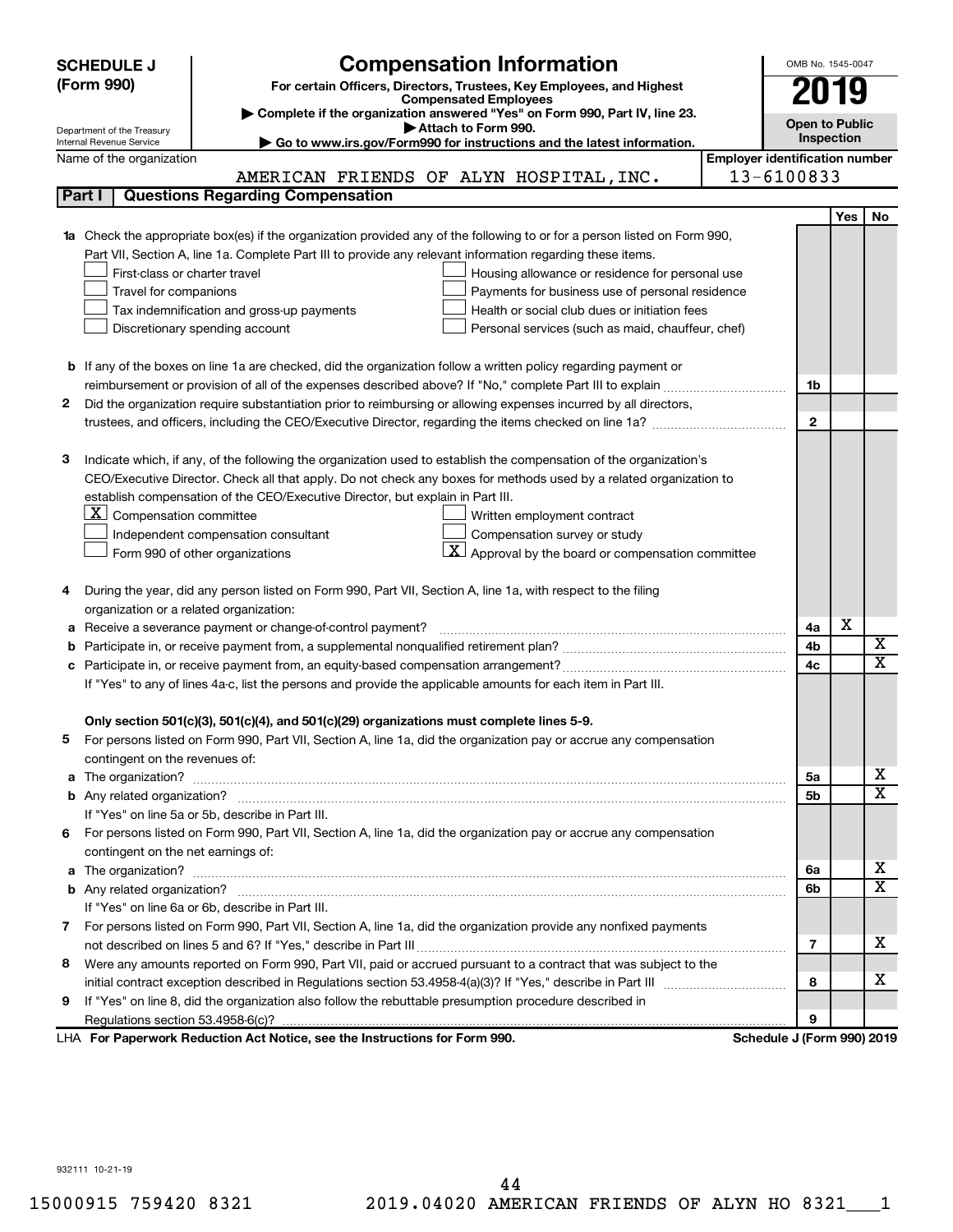### Schedule J (Form 990) 2019 Page AMERICAN FRIENDS OF ALYN HOSPITAL,INC. 13-6100833

#### Part II | Officers, Directors, Trustees, Key Employees, and Highest Compensated Employees. Use duplicate copies if additional space is needed.

For each individual whose compensation must be reported on Schedule J, report compensation from the organization on row (i) and from related organizations, described in the instructions, on row (ii). Do not list any individuals that aren't listed on Form 990, Part VII.

Note: The sum of columns (B)(i)-(iii) for each listed individual must equal the total amount of Form 990, Part VII, Section A, line 1a, applicable column (D) and (E) amounts for that individual.

|                           |            |                             | (B) Breakdown of W-2 and/or 1099-MISC compensation |                                           | (C) Retirement and<br>other deferred | (D) Nontaxable<br>benefits | (E) Total of columns | (F) Compensation                                           |
|---------------------------|------------|-----------------------------|----------------------------------------------------|-------------------------------------------|--------------------------------------|----------------------------|----------------------|------------------------------------------------------------|
| (A) Name and Title        |            | (i) Base<br>compensation    | (ii) Bonus &<br>incentive<br>compensation          | (iii) Other<br>reportable<br>compensation | compensation                         |                            | $(B)(i)-(D)$         | in column (B)<br>reported as deferred<br>on prior Form 990 |
| MAAYAN AVIV<br>(1)        | (i)        | 149,060.                    | $\overline{0}$ .                                   | $\overline{0}$ .                          | $\overline{\mathfrak{o}}$ .          | 22,492.                    | 171,552.             | $\overline{\mathbf{0}}$ .                                  |
| EXECUTIVE DIRECTOR        | (ii)       | $\overline{0}$ .            | $\overline{0}$ .                                   | $\overline{\mathfrak{o}}$ .               | $\overline{\mathfrak{o}}$ .          | $\overline{0}$ .           | $\overline{0}$ .     | $\overline{0}$ .                                           |
| (2) CATHY LANYARD         | (i)        | $\overline{\mathfrak{o}}$ . | $\overline{0}$ .                                   | 203,009.                                  | $\overline{0}$ .                     | $\overline{0}$ .           | 203,009.             | 203,009.                                                   |
| FORMER EXECUTIVE DIRECTOR | (ii)       | $\overline{0}$ .            | $\overline{0}$ .                                   | $\overline{\mathfrak{o}}$ .               | $\overline{0}$ .                     | $\overline{0}$ .           | $\overline{0}$ .     | $\overline{0}$ .                                           |
|                           | (i)        |                             |                                                    |                                           |                                      |                            |                      |                                                            |
|                           | (ii)       |                             |                                                    |                                           |                                      |                            |                      |                                                            |
|                           | (i)        |                             |                                                    |                                           |                                      |                            |                      |                                                            |
|                           | (ii)       |                             |                                                    |                                           |                                      |                            |                      |                                                            |
|                           | (i)        |                             |                                                    |                                           |                                      |                            |                      |                                                            |
|                           | (ii)       |                             |                                                    |                                           |                                      |                            |                      |                                                            |
|                           | $(\sf{i})$ |                             |                                                    |                                           |                                      |                            |                      |                                                            |
|                           | (ii)       |                             |                                                    |                                           |                                      |                            |                      |                                                            |
|                           | $(\sf{i})$ |                             |                                                    |                                           |                                      |                            |                      |                                                            |
|                           | (i)        |                             |                                                    |                                           |                                      |                            |                      |                                                            |
|                           | (i)        |                             |                                                    |                                           |                                      |                            |                      |                                                            |
|                           | (i)        |                             |                                                    |                                           |                                      |                            |                      |                                                            |
|                           | $(\sf{i})$ |                             |                                                    |                                           |                                      |                            |                      |                                                            |
|                           | (i)        |                             |                                                    |                                           |                                      |                            |                      |                                                            |
|                           | $(\sf{i})$ |                             |                                                    |                                           |                                      |                            |                      |                                                            |
|                           | (ii)       |                             |                                                    |                                           |                                      |                            |                      |                                                            |
|                           | $(\sf{i})$ |                             |                                                    |                                           |                                      |                            |                      |                                                            |
|                           | (ii)       |                             |                                                    |                                           |                                      |                            |                      |                                                            |
|                           | $(\sf{i})$ |                             |                                                    |                                           |                                      |                            |                      |                                                            |
|                           | (ii)       |                             |                                                    |                                           |                                      |                            |                      |                                                            |
|                           | $(\sf{i})$ |                             |                                                    |                                           |                                      |                            |                      |                                                            |
|                           | (ii)       |                             |                                                    |                                           |                                      |                            |                      |                                                            |
|                           | $(\sf{i})$ |                             |                                                    |                                           |                                      |                            |                      |                                                            |
|                           | (ii)       |                             |                                                    |                                           |                                      |                            |                      |                                                            |
|                           | $(\sf{i})$ |                             |                                                    |                                           |                                      |                            |                      |                                                            |
|                           | (ii)       |                             |                                                    |                                           |                                      |                            |                      |                                                            |
|                           | $(\sf{i})$ |                             |                                                    |                                           |                                      |                            |                      |                                                            |
|                           | (ii)       |                             |                                                    |                                           |                                      |                            |                      |                                                            |

**Schedule J (Form 990) 2019**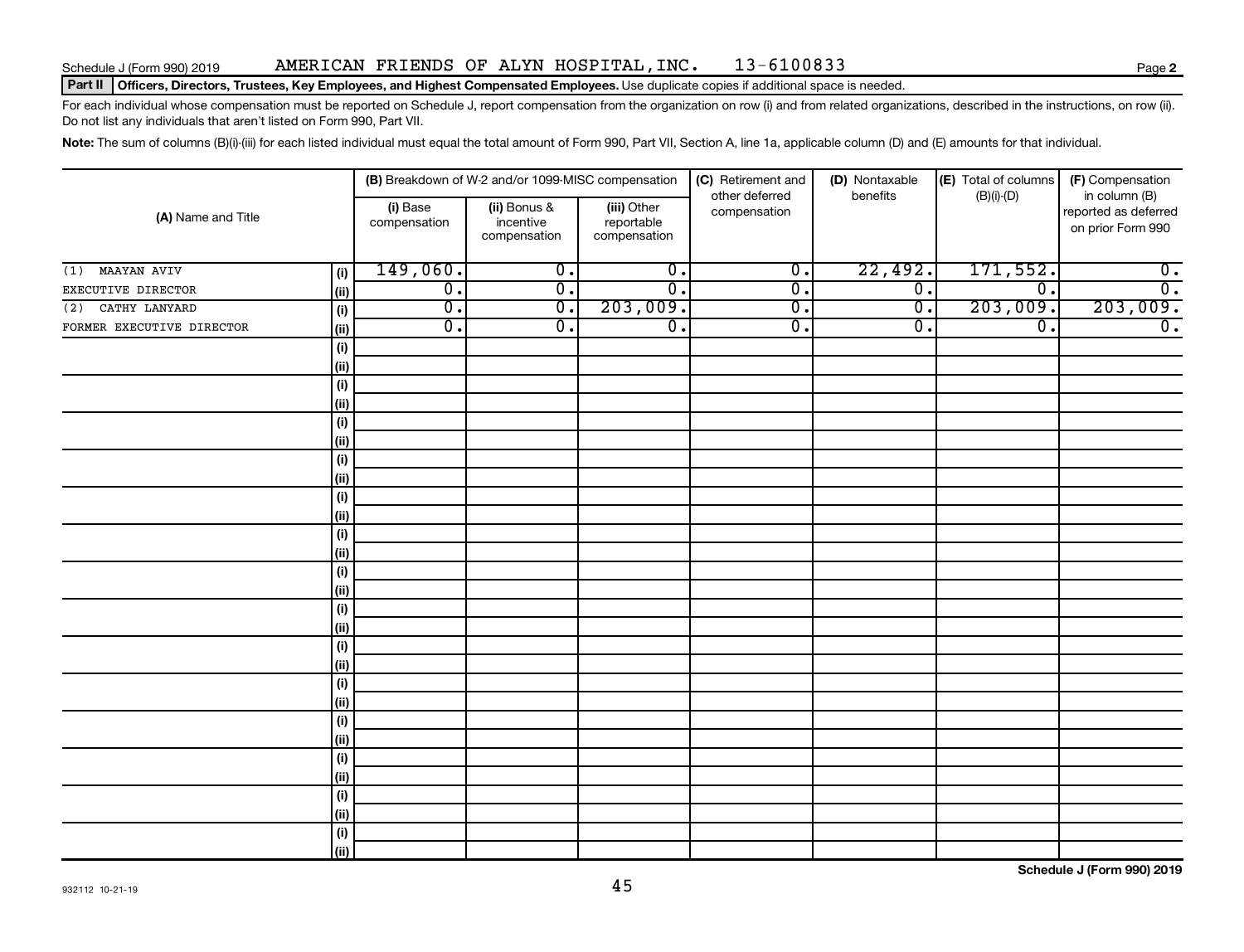#### **Part III Supplemental Information**

Provide the information, explanation, or descriptions required for Part I, lines 1a, 1b, 3, 4a, 4b, 4c, 5a, 5b, 6a, 6b, 7, and 8, and for Part II. Also complete this part for any additional information.

PART I, LINE 4A:

PURSUANT TO A SEVERANCE AGREEMENT WITH THE FORMER EXECUTIVE DIRECTOR/HEAD

OF DEVELOPMENT,CATHY LANYARD, A \$600,000 SETTLEMENT WAS ACCRUED AND

REFLECTED AS PART OF DEFERRED COMPENSATION AS OF DECEMBER 31, 2018.

SETTLEMENT PAYMENTS UNDER THE SEVERANCE AGREEMENT ARE PAYABLE PRO RATA

EVERY OTHER WEEK OVER THREE YEARS SO THAT \$200,000 IS PAYABLE DURING 2019,

\$200,000 IS PAYABLE DURING 2020 AND \$200,000 IS PAYABLE DURING 2021.

**Schedule J (Form 990) 2019**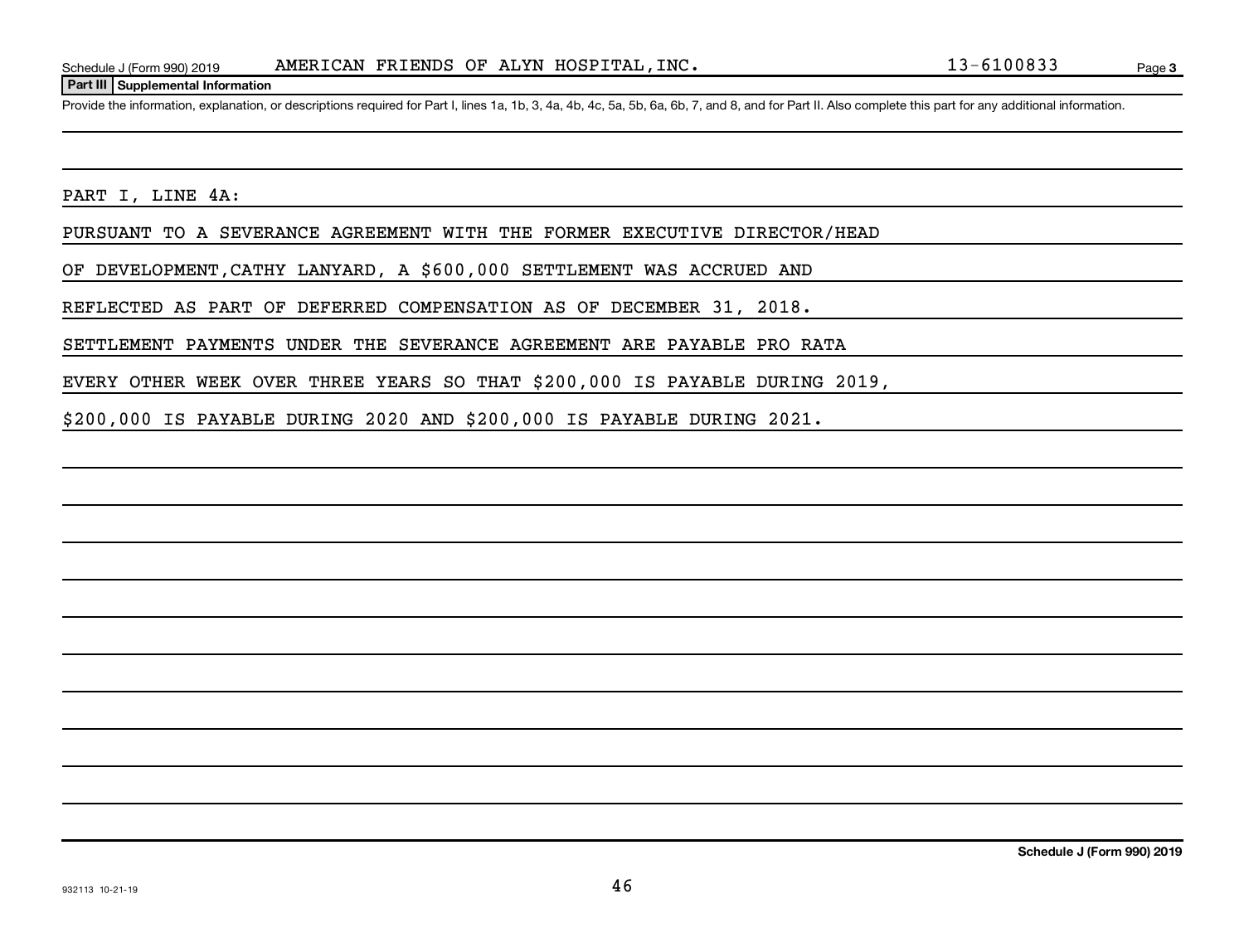**(Form 990 or 990-EZ)**

Name of the organization

**Complete to provide information for responses to specific questions on SCHEDULE O Supplemental Information to Form 990 or 990-EZ 2019** 

Department of the Treasury Internal Revenue Service

**Form 990 or 990-EZ or to provide any additional information. | Attach to Form 990 or 990-EZ. | Go to www.irs.gov/Form990 for the latest information.**



AMERICAN FRIENDS OF ALYN HOSPITAL, INC. | 13-6100833

FORM 990, PART I, LINE 1, DESCRIPTION OF ORGANIZATION MISSION:

TO EDUCATE IN THE U.S. ABOUT ALYN-WOLDENBERG FAMILY HOSPITAL/PEDIATRIC

AND ADOLESCENT REHAB CENTER IN JERUSALEM, ISRAEL, AND RAISE FUNDS TO

SUPPORT THEIR WORK.

FORM 990, PART VI, SECTION B, LINE 11B:

FORM 990 IS REVIEWED WITH THE ACCOUNTANT, TREASURER AND EXECUTIVE DIRECTOR

AND COPIES SUBMITTED TO BOARD FOR COMMENTS BEFORE FILING.

FORM 990, PART VI, SECTION B, LINE 12C:

PROCEDURES FOR ADDRESSING THE CONFLICT OF INTEREST:

A. AN INTERESTED PERSON MAY MAKE A PRESENTATION AT THE BOARD OR EXECUTIVE

COMMITTEE MEETING,BUT AFTER THE PRESENTATION, HE/SHE SHALL LEAVE THE

MEETING DURING THE DISCUSSION OF, AND THE VOTE ON,THE TRANSACTION OR

ARRANGEMENT INVOLVING THE POSSIBLE CONFLICT OF INTEREST.

B. THE CHAIR-PERSON OF THE BOARD OR EXECUTIVE COMMITTEE SHALL, IF

APPROPRIATE, APPOINT A DISINTERESTED PERSON OR COMMITTEE TO INVESTIGATE

ALTERNATIVES TO THE PROPOSED TRANSACTION OR ARRANGEMENT.

C. AFTER EXERCISING DUE DILIGENCE, THE BOARD OR EXECUTIVE COMMITTEE SHALL

DETERMINE WHETHER AFAH (AMERICAN FRIENDS OF ALYN HOSPITAL, INC.) CAN OBTAIN

WITH REASONABLE EFFORTS, A MORE ADVANTAGEOUS TRANSACTION OR ARRANGEMENT

FROM A PERSON OR ENTITY THAT WOULD NOT GIVE RISE TO A CONFLICT OF INTEREST.

D. IF A MORE ADVANTAGEOUS TRANSACTION OR ARRANGEMENT IS NOT REASONABLY

POSSIBLE UNDER CIRCUMSTANCES NOT PRODUCING A CONFLICT OF INTEREST, THE

BOARD OR EXECUTIVE COMMITTEE SHALL DETERMINE BY A MAJORITY VOTE OF THE

932211 09-06-19 LHA For Paperwork Reduction Act Notice, see the Instructions for Form 990 or 990-EZ. Schedule O (Form 990 or 990-EZ) (2019) DISINTERESTED DIRECTORS WHETHER THE TRANSACTION OR ARRANGEMENT IS IN AFAH'S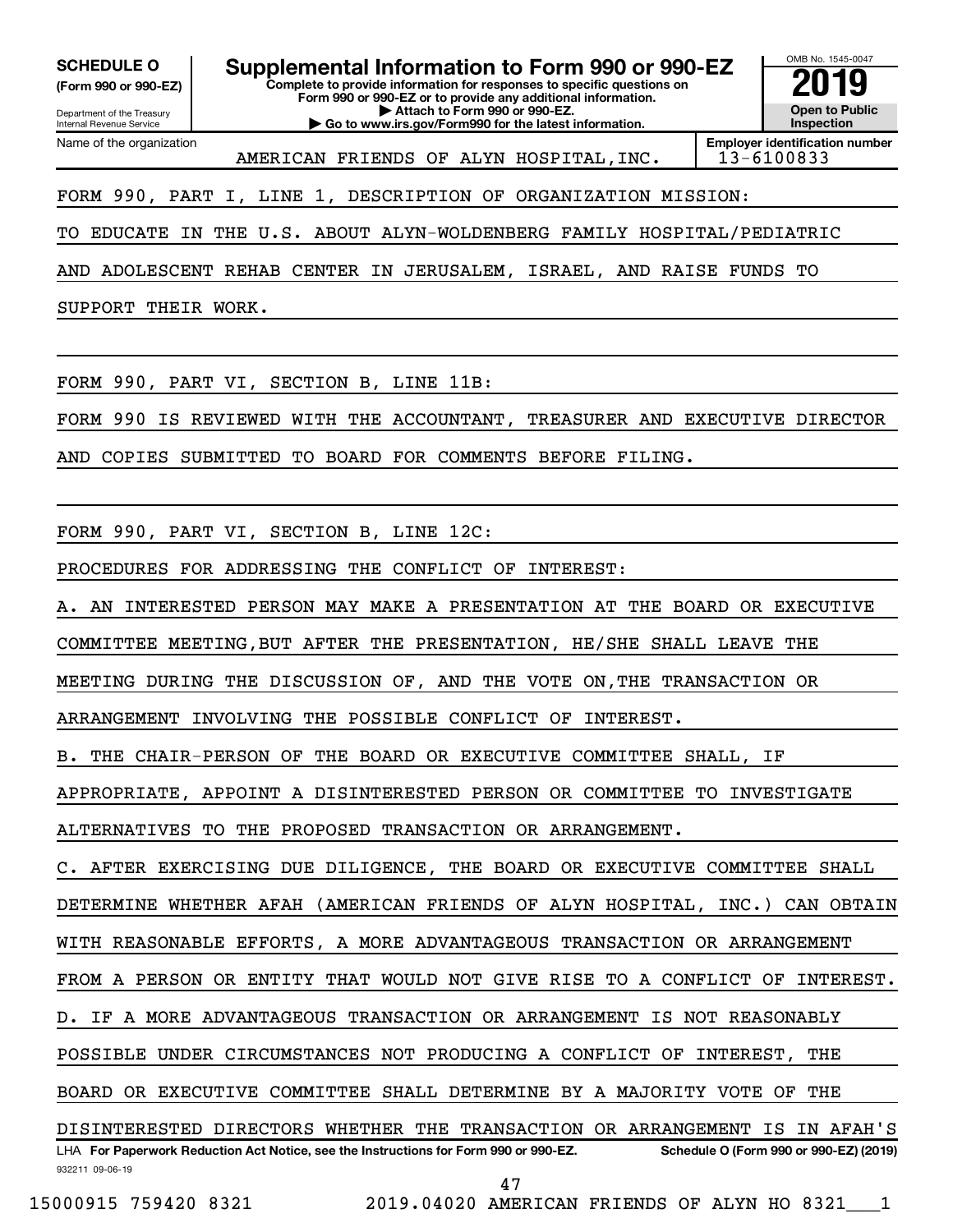| Schedule O (Form 990 or 990-EZ) (2019)<br>Page 2                                                                            |
|-----------------------------------------------------------------------------------------------------------------------------|
| <b>Employer identification number</b><br>Name of the organization<br>13-6100833<br>AMERICAN FRIENDS OF ALYN HOSPITAL, INC.  |
| BEST INTEREST, FOR ITS OWN BENEFIT, AND WHETHER IT IS FAIR AND REASONABLE.                                                  |
| IN CONFORMITY WITH THE ABOVE DETERMINATION, IT SHALL MAKE ITS DECISION AS                                                   |
| TO WHETHER TO ENTER INTO THE TRANSACTION OR ARRANGEMENT.                                                                    |
|                                                                                                                             |
| FORM 990, PART VI, SECTION B, LINE 15:                                                                                      |
| THE EXECUTIVE DIRECTOR'S SALARY IS DETERMINED BY THE COMPENSATION COMMITTEE                                                 |
| THE BOARD OF DIRECTORS.<br>ОF                                                                                               |
|                                                                                                                             |
| FORM 990, PART VI, SECTION C, LINE 19:                                                                                      |
| FORM 990 AND AUDITED FINANCIAL STATEMENTS ARE AVAILIABLE TO THE PUBLIC UPON                                                 |
| REQUEST.                                                                                                                    |
| FORM 990, PART XI, LINE 9, CHANGES IN NET ASSETS:<br>63,318.<br>CHANGE IN VALUE OF BENEFICIAL INTERESTS IN REMAINDER TRUSTS |
| Schedule O (Form 990 or 990-EZ) (2019)<br>932212 09-06-19<br>48                                                             |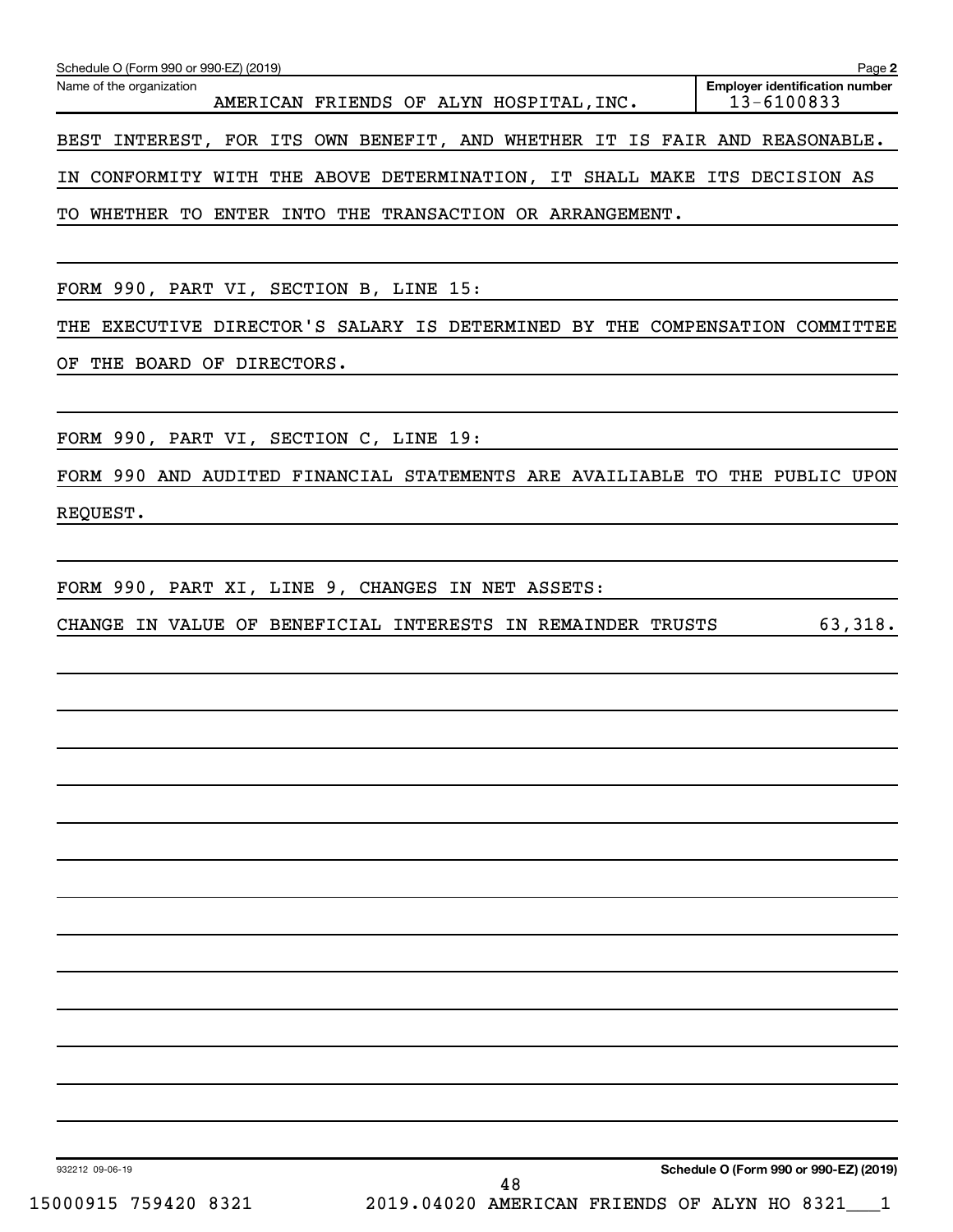NYS Annual Filing for Charitable Organizations www.CharitiesNYS.com

**Open to Public Inspection**

| <b>1. General Information</b>                                                                                                                                                                                                                                                                            |                                                                  |                                                     |                             |                                                                                                                                                            |  |  |
|----------------------------------------------------------------------------------------------------------------------------------------------------------------------------------------------------------------------------------------------------------------------------------------------------------|------------------------------------------------------------------|-----------------------------------------------------|-----------------------------|------------------------------------------------------------------------------------------------------------------------------------------------------------|--|--|
| 01/01/2019<br>and Ending (mm/dd/yyyy) 12/31/2019<br>For Fiscal Year Beginning (mm/dd/yyyy)                                                                                                                                                                                                               |                                                                  |                                                     |                             |                                                                                                                                                            |  |  |
| Check if Applicable:<br>Address Change                                                                                                                                                                                                                                                                   | Name of Organization:<br>AMERICAN FRIENDS OF ALYN HOSPITAL, INC. | Employer Identification Number (EIN):<br>13-6100833 |                             |                                                                                                                                                            |  |  |
| Name Change<br><b>Initial Filing</b>                                                                                                                                                                                                                                                                     | Mailing Address:<br>STREET, NO. 1519<br>122 EAST<br>42ND         |                                                     |                             | NY Registration Number:<br>$01 - 36 - 63$                                                                                                                  |  |  |
| <b>Final Filing</b><br><b>Amended Filing</b>                                                                                                                                                                                                                                                             | City / State / ZIP:<br>10168-0002<br>ΝY<br>NEW YORK,             |                                                     |                             | Telephone:<br>212 869-8085                                                                                                                                 |  |  |
| Reg ID Pending                                                                                                                                                                                                                                                                                           | Website:<br>WWW.ALYNUS.ORG                                       |                                                     |                             | Email:                                                                                                                                                     |  |  |
| Check your organization's<br>Confirm your Registration Category in the<br>$\lfloor \underline{X} \rfloor$ DUAL (7A & EPTL)<br>EXEMPT*<br>7A only<br>EPTL only<br>registration category:<br>Charities Registry at www.CharitiesNYS.com.                                                                   |                                                                  |                                                     |                             |                                                                                                                                                            |  |  |
| 2. Certification                                                                                                                                                                                                                                                                                         |                                                                  |                                                     |                             |                                                                                                                                                            |  |  |
|                                                                                                                                                                                                                                                                                                          |                                                                  |                                                     |                             | See instructions for certification requirements. Improper certification is a violation of law that may be subject to penalties. The certification requires |  |  |
| two signatories.                                                                                                                                                                                                                                                                                         |                                                                  |                                                     |                             |                                                                                                                                                            |  |  |
| We certify under penalties of perjury that we reviewed this report, including all attachments, and to the best of our knowledge and belief,<br>they are true, correct and complete in accordance with the laws of the State of New York applicable to this report.                                       |                                                                  |                                                     |                             |                                                                                                                                                            |  |  |
|                                                                                                                                                                                                                                                                                                          |                                                                  |                                                     | <b>MAAYAN AVIV</b>          |                                                                                                                                                            |  |  |
| President or Authorized Officer:                                                                                                                                                                                                                                                                         |                                                                  |                                                     | EXECUTIVE DIRECTOR          |                                                                                                                                                            |  |  |
|                                                                                                                                                                                                                                                                                                          | Signature                                                        |                                                     | <b>Print Name and Title</b> | Date                                                                                                                                                       |  |  |
| Chief Financial Officer or Treasurer:                                                                                                                                                                                                                                                                    |                                                                  |                                                     |                             |                                                                                                                                                            |  |  |
|                                                                                                                                                                                                                                                                                                          | Signature                                                        |                                                     | <b>Print Name and Title</b> | Date                                                                                                                                                       |  |  |
| 3. Annual Reporting Exemption                                                                                                                                                                                                                                                                            |                                                                  |                                                     |                             |                                                                                                                                                            |  |  |
|                                                                                                                                                                                                                                                                                                          |                                                                  |                                                     |                             | Check the exemption(s) that apply to your filing. If your organization is claiming an exemption under one category (7A or EPTL only filers) or both        |  |  |
|                                                                                                                                                                                                                                                                                                          |                                                                  |                                                     |                             | categories (DUAL filers) that apply to your registration, complete only parts 1, 2, and 3, and submit the certified Char500. No fee, schedules, or         |  |  |
|                                                                                                                                                                                                                                                                                                          |                                                                  |                                                     |                             | additional attachments are required. If you cannot claim an exemption or are a DUAL filer that claims only one exemption, you must file applicable         |  |  |
| schedules and attachments and pay applicable fees.                                                                                                                                                                                                                                                       |                                                                  |                                                     |                             |                                                                                                                                                            |  |  |
| 3a. 7A filing exemption: Total contributions from NY State including residents, foundations, government agencies, etc. did not<br>exceed \$25,000 and the organization did not engage a professional fund raiser (PFR) or fund raising counsel (FRC) to solicit<br>contributions during the fiscal year. |                                                                  |                                                     |                             |                                                                                                                                                            |  |  |
| 3b. EPTL filing exemption: Gross receipts did not exceed \$25,000 and the market value of assets did not exceed \$25,000 at any time<br>during the fiscal year.                                                                                                                                          |                                                                  |                                                     |                             |                                                                                                                                                            |  |  |
| 4. Schedules and Attachments                                                                                                                                                                                                                                                                             |                                                                  |                                                     |                             |                                                                                                                                                            |  |  |
| See the following page                                                                                                                                                                                                                                                                                   |                                                                  |                                                     |                             |                                                                                                                                                            |  |  |
| $ \underline{X} $ No 4a. Did your organization use a professional fund raiser, fund raising counsel or commercial co-venturer<br>Yes<br>for a checklist of                                                                                                                                               |                                                                  |                                                     |                             |                                                                                                                                                            |  |  |
| for fund raising activity in NY State? If yes, complete Schedule 4a.<br>schedules and                                                                                                                                                                                                                    |                                                                  |                                                     |                             |                                                                                                                                                            |  |  |
| attachments to                                                                                                                                                                                                                                                                                           |                                                                  |                                                     |                             |                                                                                                                                                            |  |  |
| $\boxed{\mathbf{X}}$ No 4b. Did the organization receive government grants? If yes, complete Schedule 4b.<br>Yes<br>complete your filing.                                                                                                                                                                |                                                                  |                                                     |                             |                                                                                                                                                            |  |  |
| <b>5. Fee</b>                                                                                                                                                                                                                                                                                            |                                                                  |                                                     |                             |                                                                                                                                                            |  |  |
| See the checklist on the                                                                                                                                                                                                                                                                                 | 7A filing fee:                                                   | EPTL filing fee:                                    | Total fee:                  |                                                                                                                                                            |  |  |
| next page to calculate your                                                                                                                                                                                                                                                                              |                                                                  |                                                     |                             | Make a single check or money order                                                                                                                         |  |  |
| fee(s). Indicate fee(s) you                                                                                                                                                                                                                                                                              |                                                                  |                                                     |                             | payable to:                                                                                                                                                |  |  |
| are submitting here:                                                                                                                                                                                                                                                                                     | 25.<br>\$                                                        | 250.<br>\$                                          | 275.<br>\$                  | "Department of Law"                                                                                                                                        |  |  |
| CHAR500 Annual Filing for Charitable Organizations (Updated January 2020)<br>*The "Exempt" category refers to an organization's NYS registration status. It does not refer to its IRS tax designation.                                                                                                   |                                                                  |                                                     |                             |                                                                                                                                                            |  |  |

968451 01-08-20

15000915 759420 8321 2019.04020 AMERICAN FRIENDS OF ALYN HO 8321\_\_\_1

2

1019 Page 1